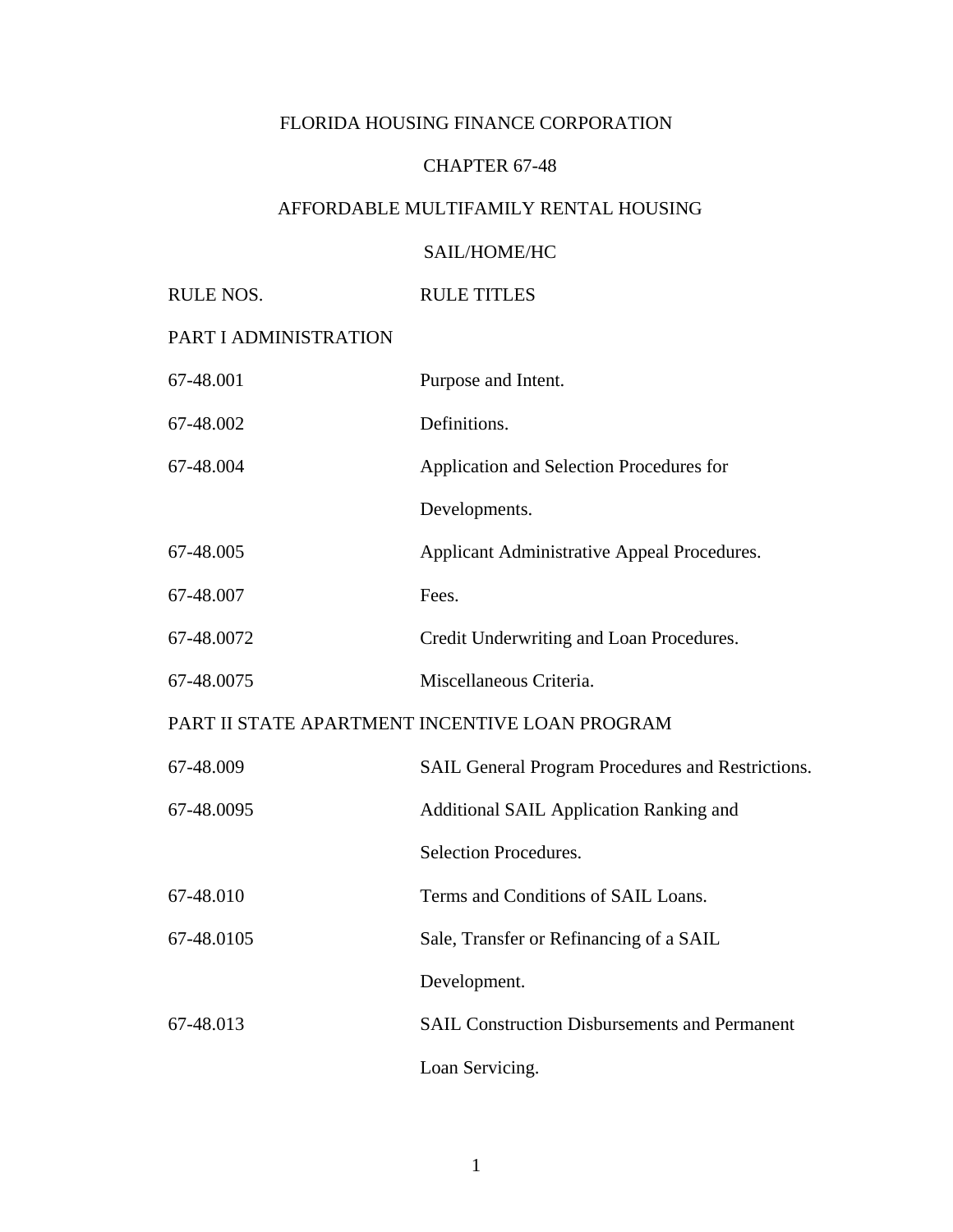# PART III HOME INVESTMENT PARTNERSHIPS PROGRAM

| 67-48.014                      | <b>HOME General Program Procedures and</b>        |
|--------------------------------|---------------------------------------------------|
|                                | Restrictions.                                     |
| 67-48.015                      | Match Contribution Requirement for HOME           |
|                                | Allocation.                                       |
| 67-48.017                      | Eligible HOME Activities.                         |
| 67-48.018                      | Eligible HOME Applicants.                         |
| 67-48.019                      | Eligible and Ineligible HOME Development Costs.   |
| 67-48.020                      | Terms and Conditions of Loans for HOME Rental     |
|                                | Developments.                                     |
| 67-48.0205                     | Sale, Transfer or Refinancing of a HOME           |
|                                | Development.                                      |
| 67-48.022                      | <b>HOME Disbursements Procedures and Loan</b>     |
|                                | Servicing.                                        |
| PART IV HOUSING CREDIT PROGRAM |                                                   |
| 67-48.023                      | Housing Credits General Program Procedures and    |
|                                | Requirements.                                     |
| 67-48.027                      | Tax-Exempt Bond-Financed Developments.            |
| 67-48.028                      | Carryover Allocation Provisions.                  |
| 67-48.029                      | Extended Use Agreement.                           |
| 67-48.030                      | Sale or Transfer of a Housing Credit Development. |
| 67-48.031                      | Termination of Extended Use Agreement and         |
|                                | Disposition of Housing Credit Developments.       |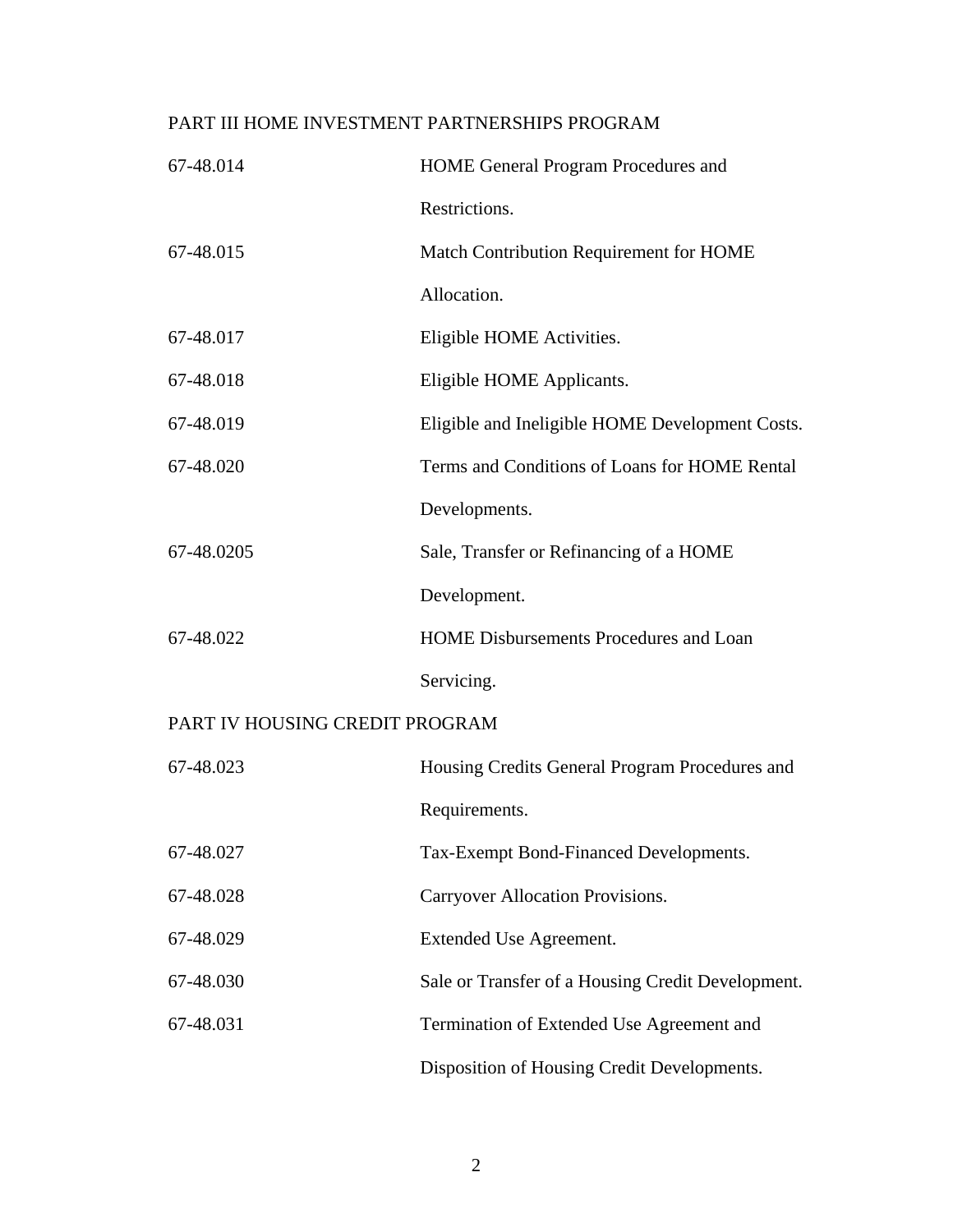#### **PART I ADMINISTRATION**

#### **67-48.001 Purpose and Intent.**

The purpose of this rule chapter is to establish the procedures by which the Corporation shall:

(1) Administer the Application process, determine loan amounts, make and service mortgage loans for new construction or Rehabilitation/Substantial Rehabilitation of affordable rental units under the State Apartment Incentive Loan (SAIL) Program authorized by Section 420.5087, F.S., and the HOME Investment Partnerships (HOME) Program authorized by Section 420.5089, F.S.; and

(2) Administer the Application process, determine Housing Credit amounts and implement the provisions of the Housing Credit (HC) Program authorized by Section 42 of the IRC and Section 420.5099, F.S.

Rulemaking Authority 420.507 FS. Law Implemented 420.5087, 420.5089(2), 420.5099 FS. History–New 7-22-96, Amended 12-23-96, 1-6-98, Formerly 9I-48.001, Amended 11-9-98, Repromulgated 2-24-00, 2-22-01, Amended 3-17-02, Repromulgated 4-6-03, 3- 21-04, Amended 2-7-05, Repromulgated 1-29-06, 4-1-07, Amended 3-30-08, Repromulgated 8-6-09.

#### **67-48.002 Definitions.**

(1) "Act" means the Florida Housing Finance Corporation Act as found in Chapter 420, Part V, F.S.

(2) "Address" means the address assigned by the United States Postal Service and must include address number, street name and city. If address has not yet been assigned, include, at a minimum, street name and closest designated intersection and city.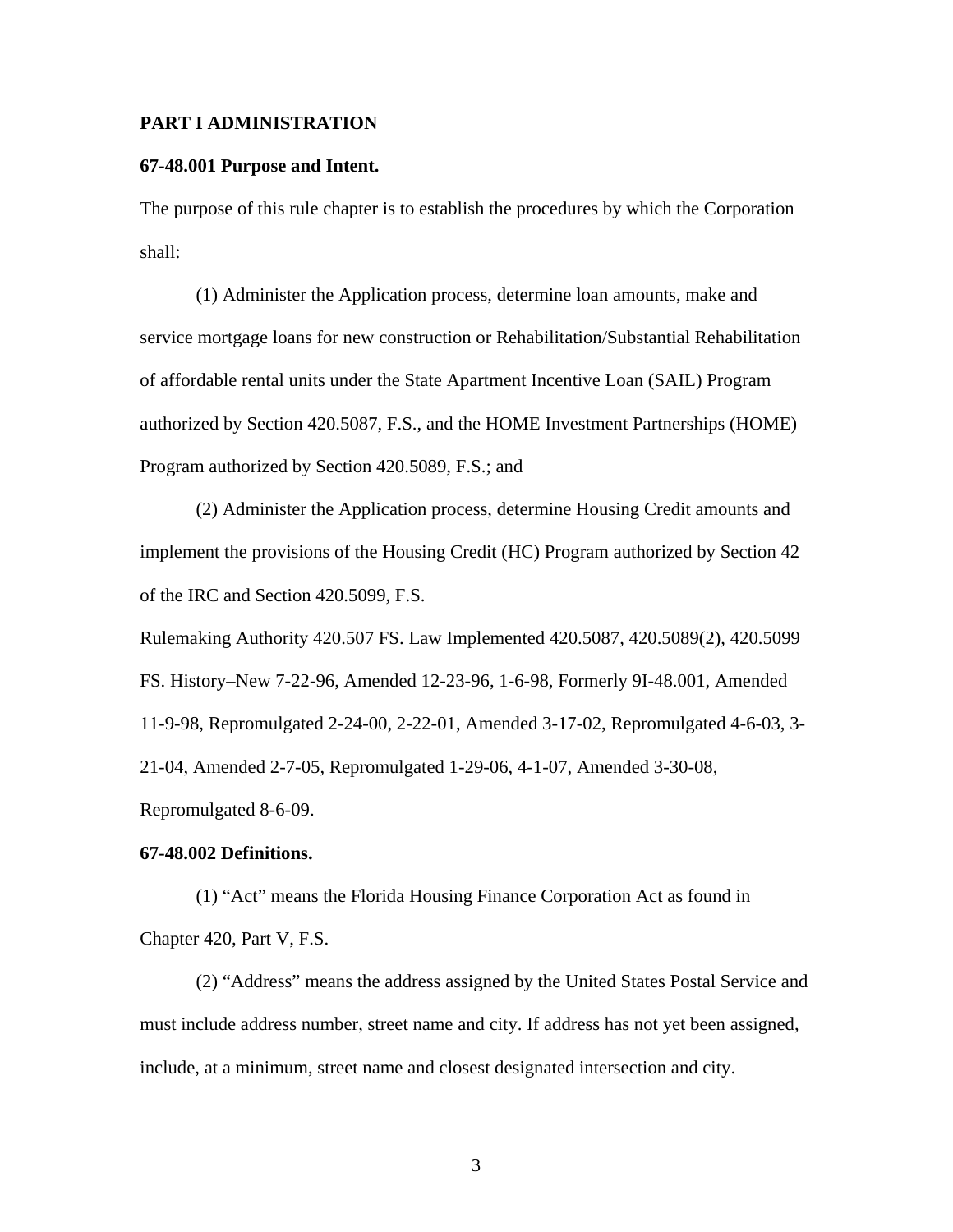(3) "Adjusted Income" means, with respect to a HOME Development, the gross income from wages, income from assets, regular cash or noncash contributions, and any other resources and benefits determined to be income by HUD, adjusted for family size, minus the deductions allowable under 24 CFR § 5.611, which is adopted and incorporated herein by reference and available on the Corporation's Website under the 2009 Universal Application link labeled Related References and Links.

(4) "Affiliate" means any person that, (i) directly or indirectly, through one or more intermediaries, controls, is controlled by, or is under common control with the Applicant or Developer, (ii) serves as an officer or director of the Applicant or Developer or of any Affiliate of the Applicant or Developer, (iii) directly or indirectly receives or will receive a financial benefit from a Development except as further described in Rule 67-48.0075, F.A.C., or (iv) is the spouse, parent, child, sibling, or relative by marriage of a person described in (i), (ii) or (iii) above.

(5) "ALF" or "Assisted Living Facility" means a Florida licensed living facility that complies with Sections 429.01 through 429.54, F.S., and Chapter 58A-5, F.A.C.

(6) "Allocation Authority" means the total dollar volume of Competitive Housing Credits available for distribution by the Corporation and authorized pursuant to Section 42 of the IRC.

(7) "Applicable Fraction" means Applicable Fraction as defined in Section  $42(c)(1)(B)$  of the IRC.

(8) "Applicant" means any person or legally formed entity that is seeking a loan or funding from the Corporation by submitting an Application or responding to a request for proposal for one or more of the Corporation's programs. For purposes of Rules 67-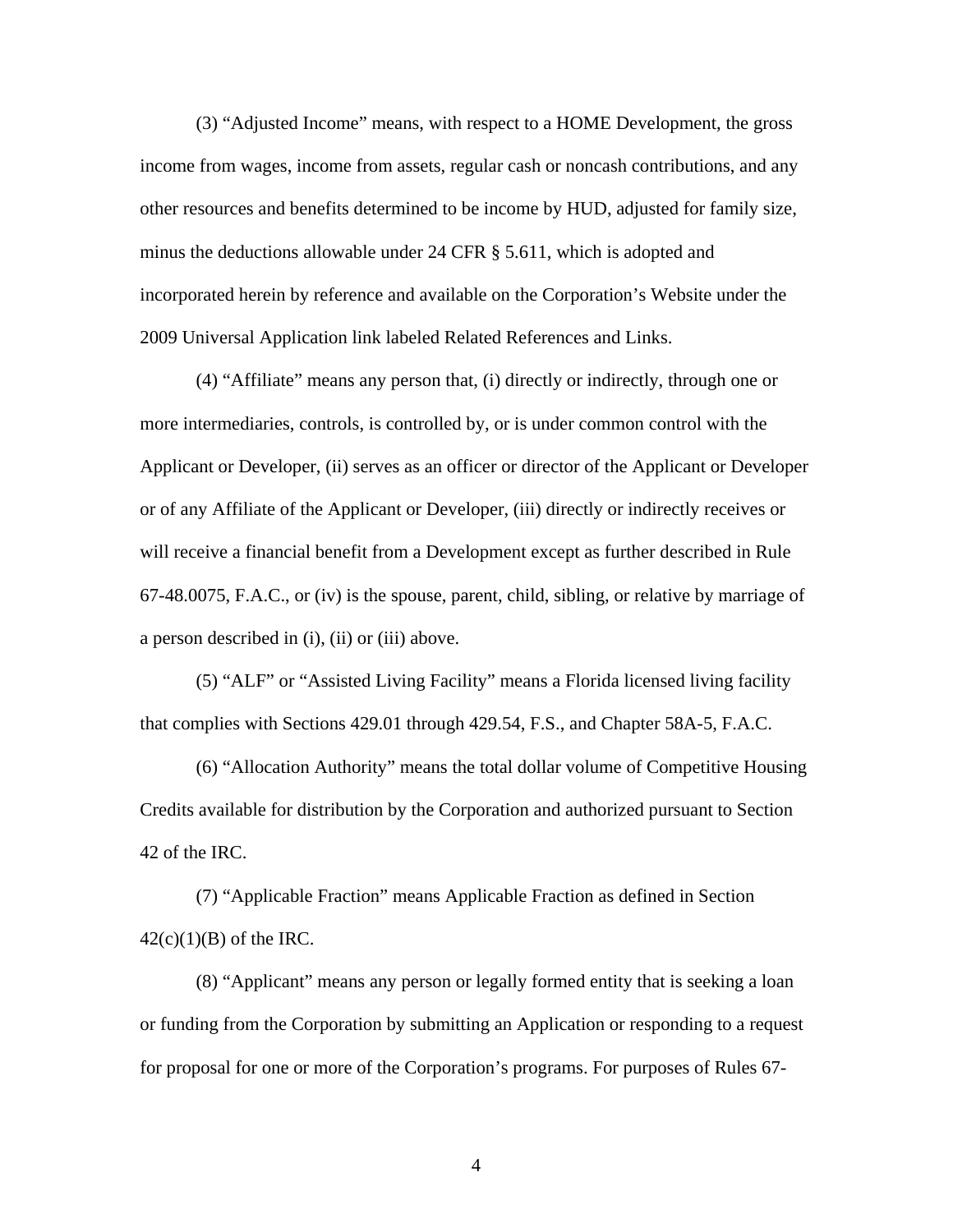48.0105, 67-48.0205 and 67-48.031, F.A.C., Applicant also includes any assigns or successors in interest of the Applicant.

(9) "Application" means the forms and exhibits created by the Corporation for the purpose of providing the means to apply for one or more Corporation programs. A completed Application may include additional supporting documentation provided by an Applicant.

(10) "Application Deadline" means 5:00 p.m., Eastern Time, on the final day of the Application Period.

(11) "Application Period" means a period during which Applications shall be accepted as posted on the Corporation's Website and with a deadline no less than 21 Calendar Days from the beginning of the Application Period.

(12) "Binding Commitment" means, with respect to a Housing Credit Development, an agreement between the Corporation and an Applicant by which the Corporation allocates and the Applicant accepts Housing Credits from a later year's Allocation Authority in accordance with Section 42(h)(1)(C) of the IRC.

(13) "Board of Directors" or "Board" means the Board of Directors of the Corporation.

(14) "Building Identification Number" means, with respect to a Housing Credit Development, the number assigned by the Corporation to describe each building in a Housing Credit Development, pursuant to Internal Revenue Service Notice 88-91, which is incorporated by reference and available on the Corporation's Website under the 2009 Universal Application link labeled Related References and Links.

(15) "Calendar Days" means, the seven (7) days of the week.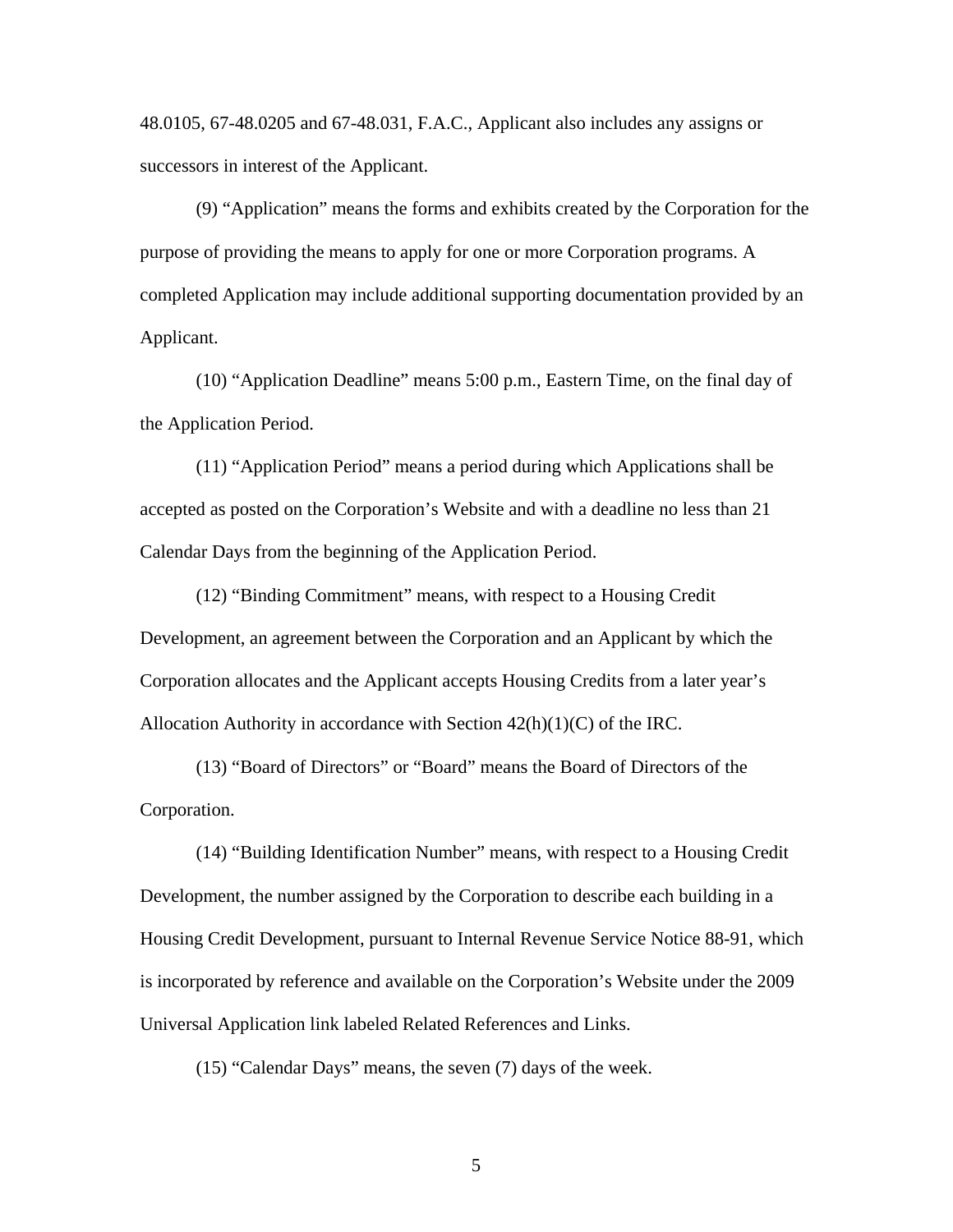(16) "Carryover" means the provision under Section 42 of the IRC and Rule 67- 48.028, F.A.C., which allows a Development to receive a Housing Credit Allocation in a given calendar year and be placed in service by the close of the second calendar year following the calendar year in which the allocation is made.

(17) "Catchment Area" means the geographical area covered under a Local Homeless Assistance Continuum of Care Plan, as designated and revised as necessary by the State Office on Homelessness, in accordance with Section 420.624, F.S.

(18) "CHDOs" or "Community Housing Development Organizations" means Community housing development organizations as defined in Section 420.503, F.S., and 24 CFR Part 92.

(19) "Commercial Fishing Worker" means Commercial fishing worker as defined in Section 420.503, F.S.

(20) "Commercial Fishing Worker Household" means a household of one or more persons wherein at least one member of the household is a Commercial Fishing Worker at the time of initial occupancy.

(21) "Competitive Housing Credits" or "Competitive HC" means those Housing Credits which come from the Corporation's annual Allocation Authority.

(22) "Compliance Period" means a period of time that the Development shall conform to all set-aside requirements as described further in the rule chapter and agreed to by the Applicant in the Application.

(23) "Consolidated Plan" means the plan prepared in accordance with 24 CFR Part 91, which is adopted and incorporated herein by reference and available on the Corporation's Website under the 2009 Universal Application link labeled Related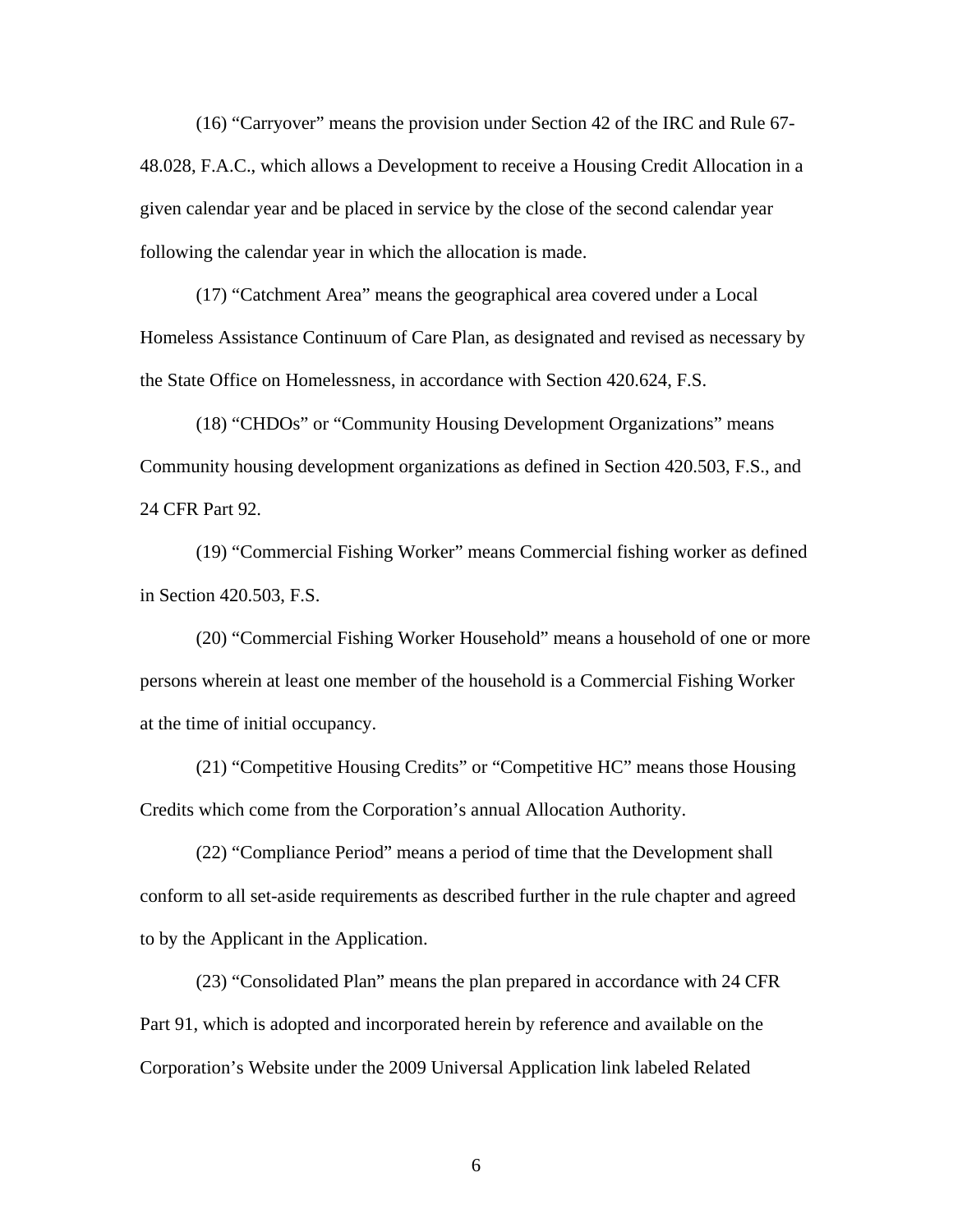References and Links, and which describes needs, resources, priorities and proposed activities to be undertaken with respect to certain HUD programs, including the HOME Program.

(24) "Contact Person" means the person with whom the Corporation will correspond concerning the Application and the Development. This person cannot be a third-party consultant.

(25) "Corporation" means the Florida Housing Finance Corporation as defined in Section 420.503, F.S.

(26) "Credit Underwriter" means the independent contractor under contract with the Corporation having the responsibility for providing stated credit underwriting services.

(27) "DDA" or "Difficult Development Area" means areas designated by the Secretary of Housing and Urban Development as having high construction, land, and utility costs relative to area median gross income in accordance with Section  $42(d)(5)$ , of the IRC.

(28) "Department" means the Department of Community Affairs as defined in Section 420.503, F.S.

(29) "Developer" means any individual, association, corporation, joint venturer, or partnership which possesses the requisite skill, experience, and credit worthiness to successfully produce affordable housing as required in the Application.

(30) "Development" means Project as defined in Section 420.503, F.S.

(31) "Development Cash Flow" means, with respect to SAIL Developments, cash flow of a SAIL Development as calculated in the statement of cash flows prepared in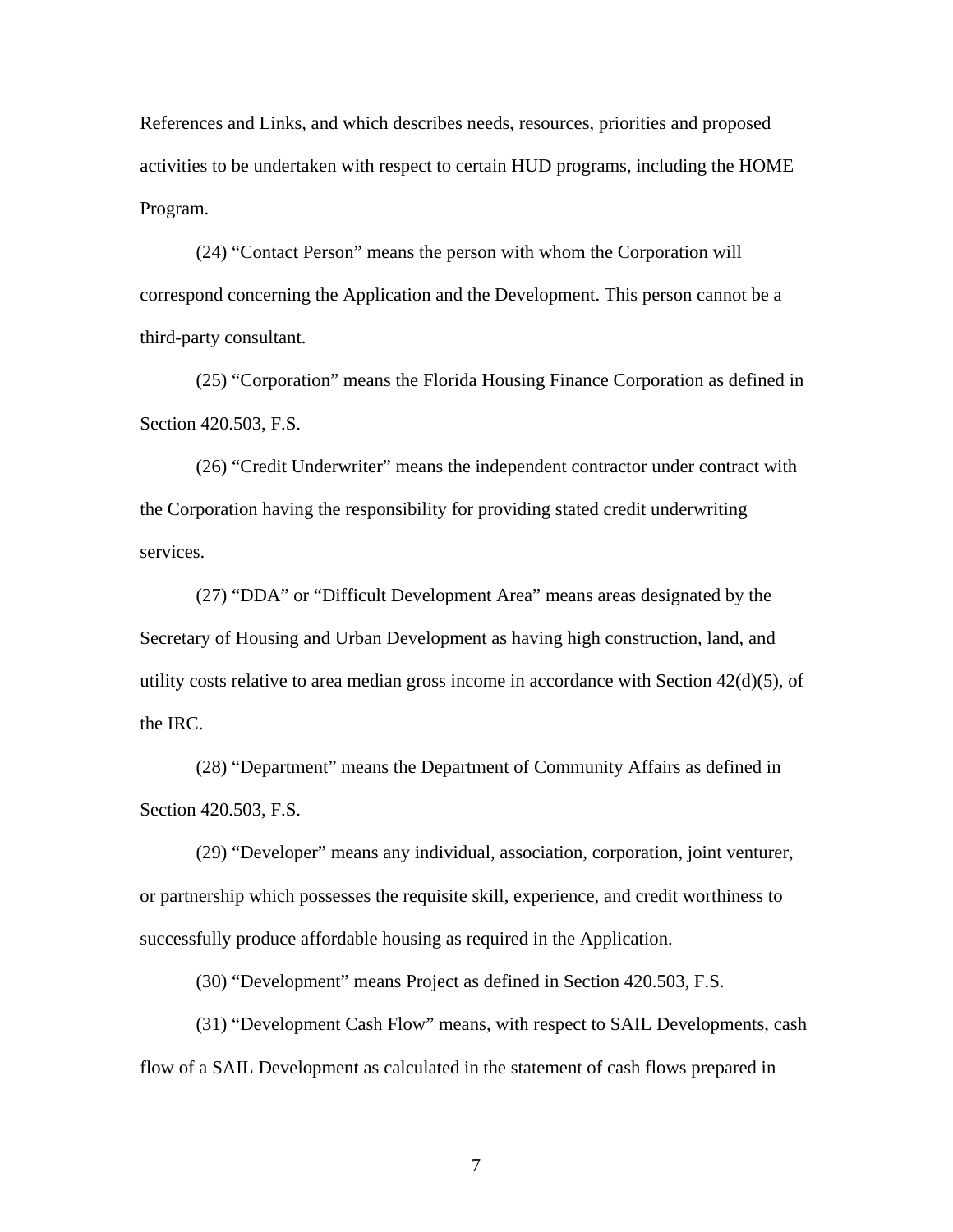accordance with generally accepted accounting principles ("GAAP") and as adjusted for items including any distribution or payment to the Applicant or Developer, Principal(s) of the Applicant or Developer or any Affiliate of the Principal(s) of the Applicant or Developer, or to the Developer or any Affiliate of the Developer, whether paid directly or indirectly, which was not expressly disclosed in determining debt service coverage in the Board approved final credit underwriting report.

(32) "Development Cost" means the total of all costs incurred in the completion of a Development excluding developer fee and total land cost as shown in the Development Cost line item on the development cost pro forma within the Application.

(33) "Development Expenses" means, with respect to SAIL Developments, usual and customary operating and financial costs, such as the compliance monitoring fee, the financial monitoring fee, replacement reserves, the servicing fee and the debt service reserves. As it relates to SAIL Developments and to the application of Development Cash Flow described in subsections 67-48.010(5) and (6), F.A.C., the term includes only those expenses disclosed in the operating pro forma included in the final credit underwriting report, as approved by the Board.

(34) "Document" means electronic media, written or graphic matter, of any kind whatsoever, however produced or reproduced, including records, reports, memoranda, minutes, notes, graphs, maps, charts, contracts, opinions, studies, analysis, photographs, financial statements and correspondence as well as any other tangible thing on which information is recorded.

(35) "Domestic Violence" means Domestic violence as defined in Section 741.28, F.S.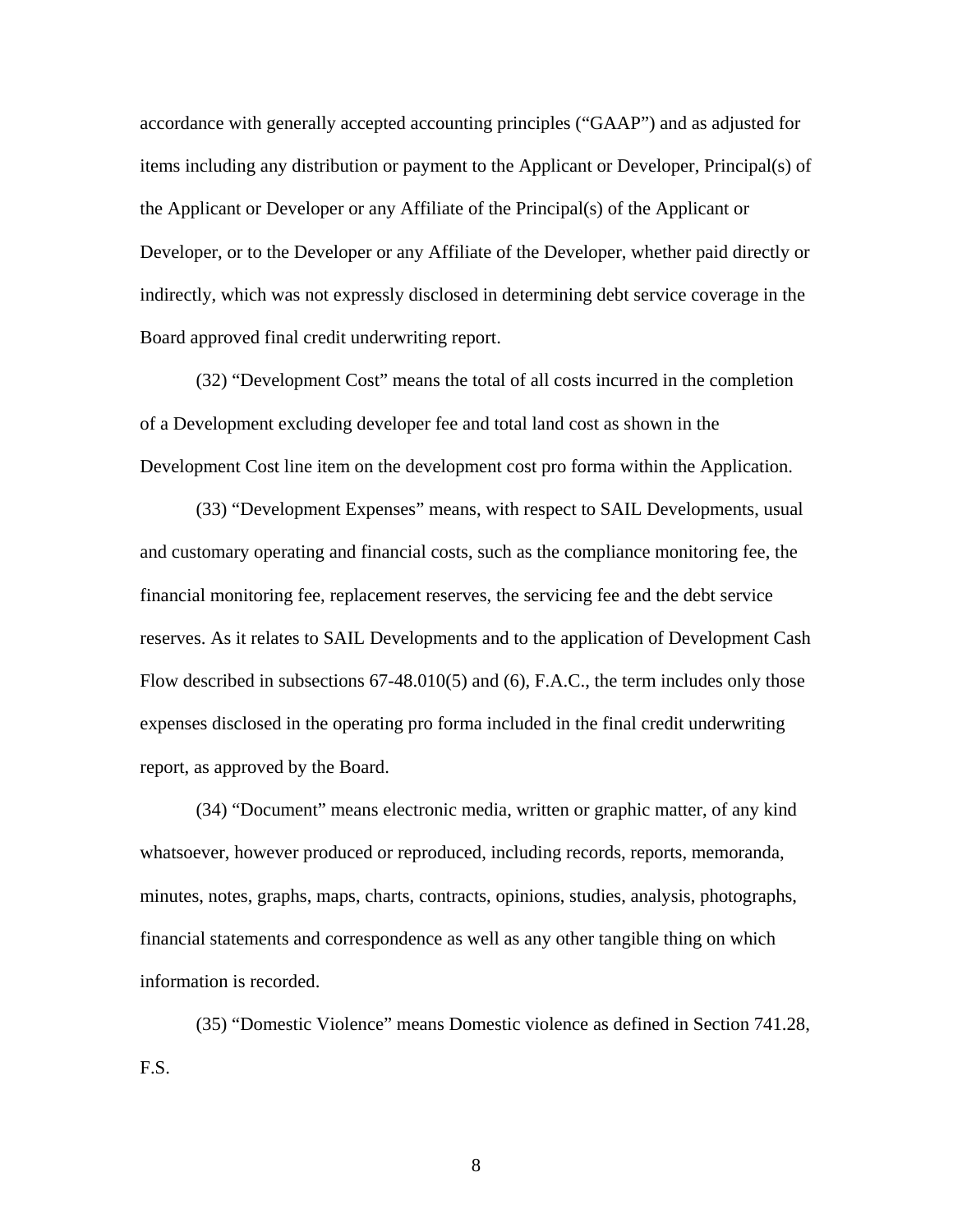(36) "Draw" means the disbursement of funds to a Development.

(37) "Elderly" means Elderly as defined in Section 420.503, F.S.

(38) "ELI Household" or "Extremely Low Income Household" means a household of one or more persons wherein the annual adjusted gross income for the Family is equal to or below the percentage of area median income for ELI Persons.

(39) "ELI Persons" or "Extremely Low Income Persons" means Extremely low income persons as defined in Section 420.0004(8), F.S., and for the Universal Cycle, will be as outlined in the ELI County Chart included in the Set-Aside Commitments section of the Universal Application instructions.

(40) "ELI Set-Aside" or "Extremely Low Income Set-Aside" means the number of units designated to serve ELI Households.

(41) "Eligible Persons" means one or more natural persons or a family, irrespective of race, creed, national origin, or sex, determined by the Corporation to be of Low Income or Very Low Income, as further described in Rule 67-48.0075, F.A.C.

(42) "EUA" or "Extended Use Agreement" means, with respect to the HC Program, an agreement which sets forth the set-aside requirements and other Development requirements under the HC Program.

(43) "Executive Director" means the Executive Director of the Corporation.

(44) "Family" describes a household composed of one or more persons.

(45) "Farmworker" means Farmworker as defined in Section 420.503, F.S.

(46) "Farmworker Household" means a household of one or more persons wherein at least one member of the household is a Farmworker at the time of initial occupancy.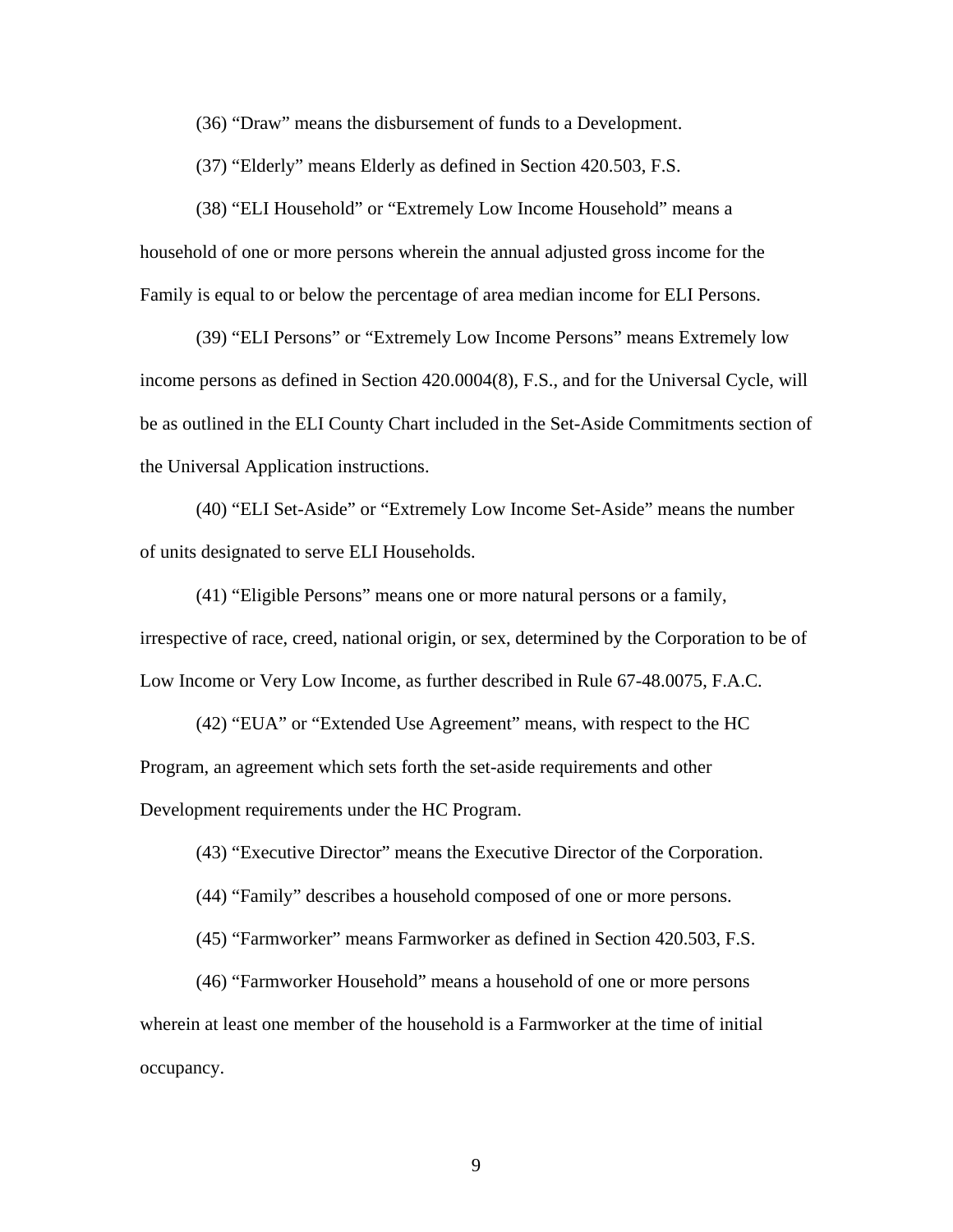(47) "Final Housing Credit Allocation" means, with respect to a Housing Credit Development, the issuance of Housing Credits to an Applicant upon completion of construction or Rehabilitation of a Development and submission to the Corporation by the Applicant of a completed and executed Final Cost Certification Application pursuant to Rule 67-48.023, F.A.C.

(48) "Financial Beneficiary" means any Principal of the Developer or Applicant entity who receives or will receive any direct or indirect financial benefit from a Development except as further described in Rule 67-48.0075, F.A.C.

(49) "Financial Institution" means Lending institution as defined in Section 420.503, F.S.

(50) "Florida Keys Area" means all lands in Monroe County, except:

(a) That portion of Monroe County included within the designated exterior boundaries of the Everglades National Park and areas north of said Park;

(b) All lands more than 250 feet seaward of the mean high water line owned by local, state, or federal governments; and

(c) Federal properties.

(51) "Funding Cycle" means the period of time commencing with the Notice of Funding Availability or Notice of Credit Availability pursuant to this rule chapter and concluding with the issuance of allocations or loans to Applicants who applied during a given Application Period.

(52) "General Contractor" means a person or entity duly licensed in the state of Florida with the requisite skills, experience and credit worthiness to successfully provide the units required in the Application, and which meets the criteria described in Rule 67-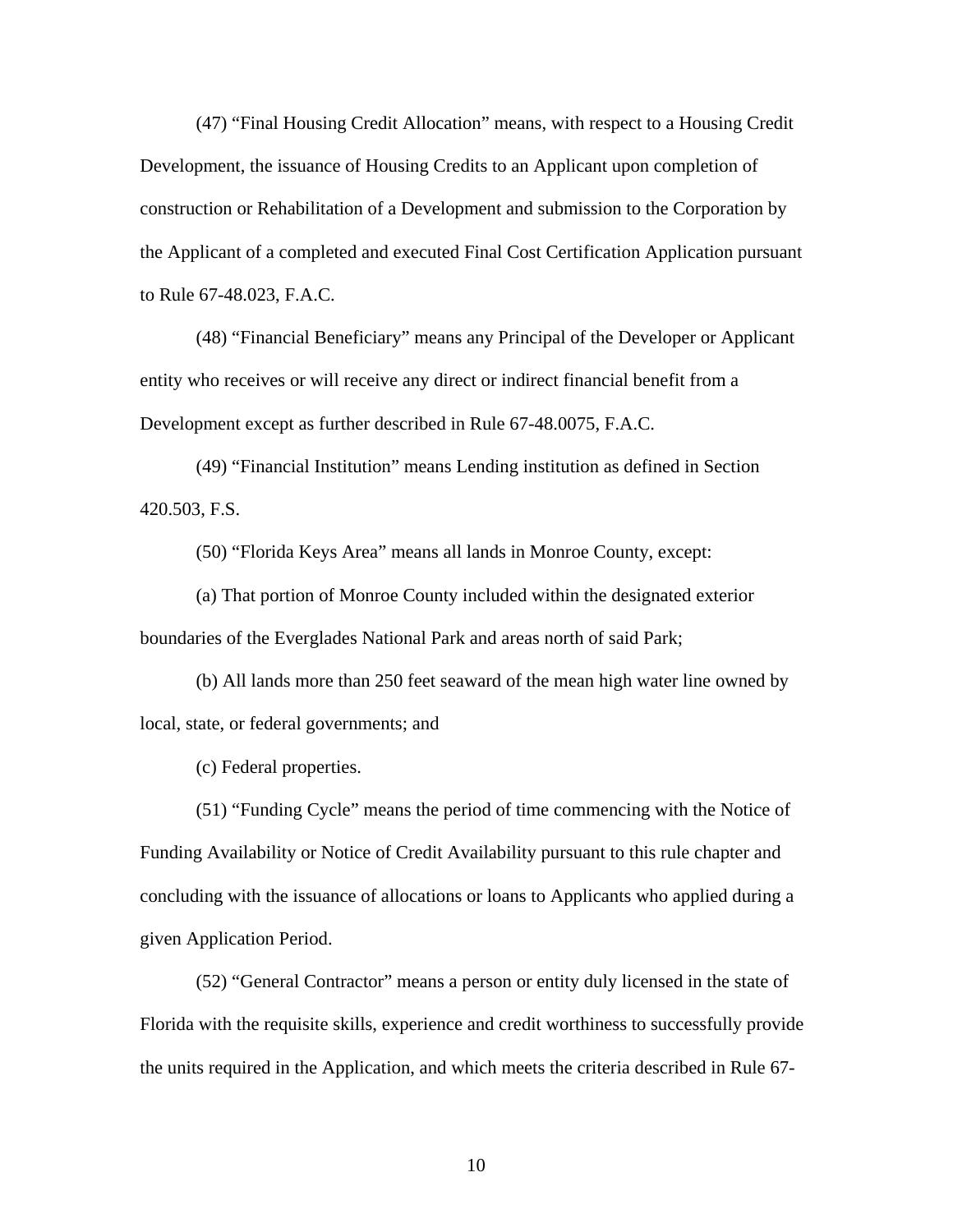48.0072, F.A.C.

(53) "Geographic Set-Aside" means the amount of Allocation Authority or funding which has been designated by the Corporation to be allocated for Developments located in specific geographical regions within the state of Florida.

(54) "HC" or "Housing Credit Program" means the rental housing program administered by the Corporation pursuant to Section 42 of the IRC and Section 420.5099, F.S., under which the Corporation is designated the Housing Credit agency for the state of Florida within the meaning of Section 42(h)(7)(A) of the IRC and Rule Chapter 67-48, F.A.C.

(55) "HOME" or "HOME Program" means the HOME Investment Partnerships Program administered by the Corporation pursuant to 24 CFR Part 92, which is adopted and incorporated herein by reference and available on the Corporation's Website under the 2009 Universal Application link labeled Related References and Links, and Section 420.5089, F.S.

(56) "HOME-Assisted Unit" means the specific units that are funded with HOME funds. HOME units shall adhere to rent controls and income targeting requirements pursuant to 24 CFR § 92.252.

(57) "HOME Development" means any Development which receives financial assistance from the Corporation under the HOME Program.

(58) "HOME Rental Development" means a Development proposed to be constructed or rehabilitated with HOME funds.

(59) "HOME Rent-Restricted Unit" means the maximum allowable rents designed to ensure affordability on the HOME-Assisted Units.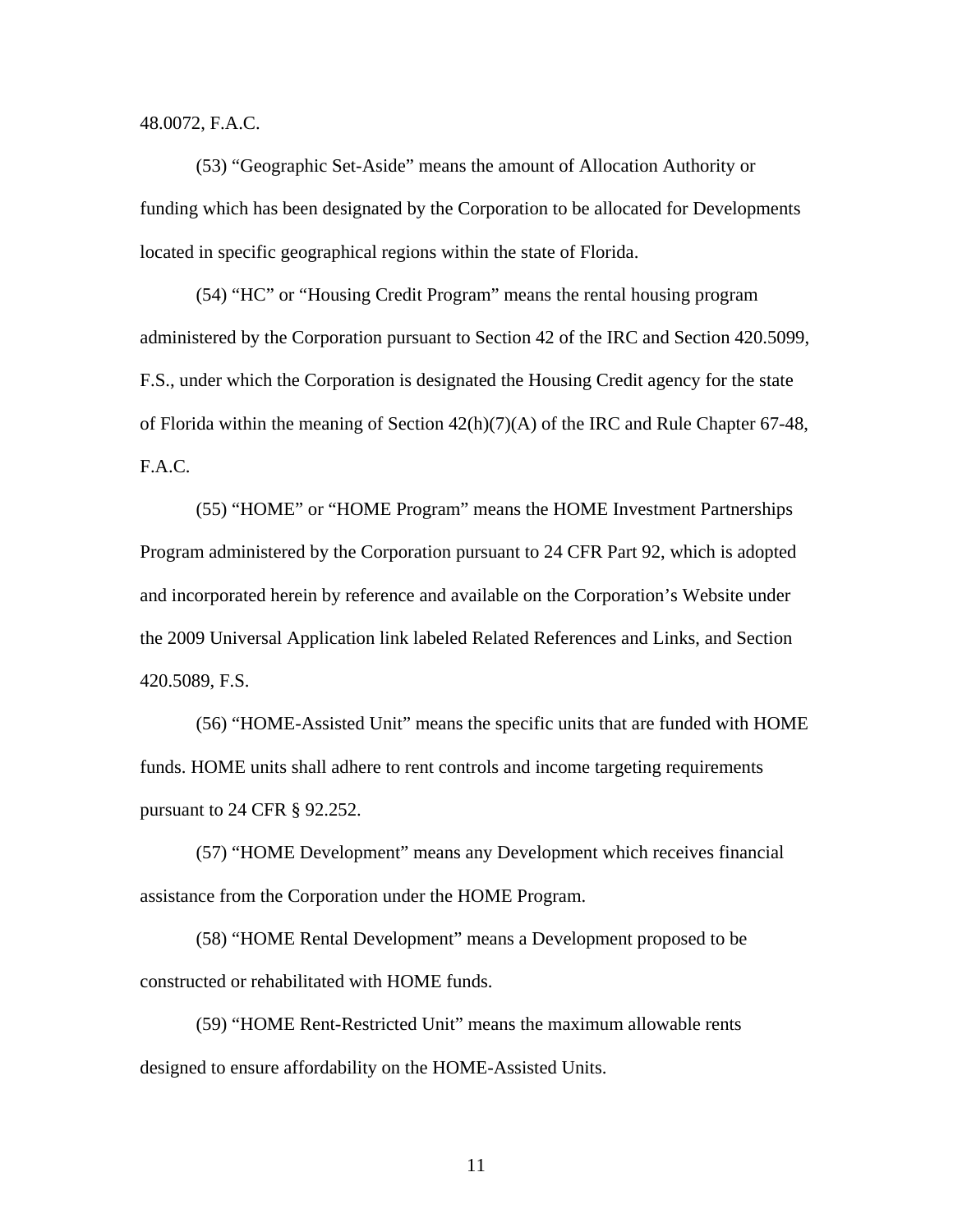(60) "Homeless" means a Family who lacks a fixed, regular, and adequate nighttime residence or a Family who has a primary nighttime residence that is:

(a) A supervised publicly or privately operated shelter designed to provide temporary living accommodations, including welfare hotels, congregate shelters, and transitional housing;

(b) An institution that provides a temporary residence for individuals intended to be institutionalized; or

(c) A public or private place not designed for, or ordinarily used as, a regular sleeping accommodation for human beings.

The term does not refer to any individual imprisoned or otherwise detained pursuant to state or federal law.

(61) "Housing Credit" means the tax credit issued in exchange for the development of rental housing pursuant to Section 42 of the IRC and the provisions of Rule Chapter 67-48, F.A.C.

(62) "Housing Credit Allocation" means the amount of Housing Credits determined by the Corporation as necessary to make a Development financially feasible and viable throughout the Development's Compliance Period pursuant to Section  $42(m)(2)(A)$  of the IRC.

(63) "Housing Credit Development" means the proposed or existing rental housing Development(s) for which Housing Credits have been applied or received.

(64) "Housing Credit Extended Use Period" means, with respect to any building that is included in a Housing Credit Development, the period that begins on the first day of the Compliance Period in which such building is part of the Development and ends on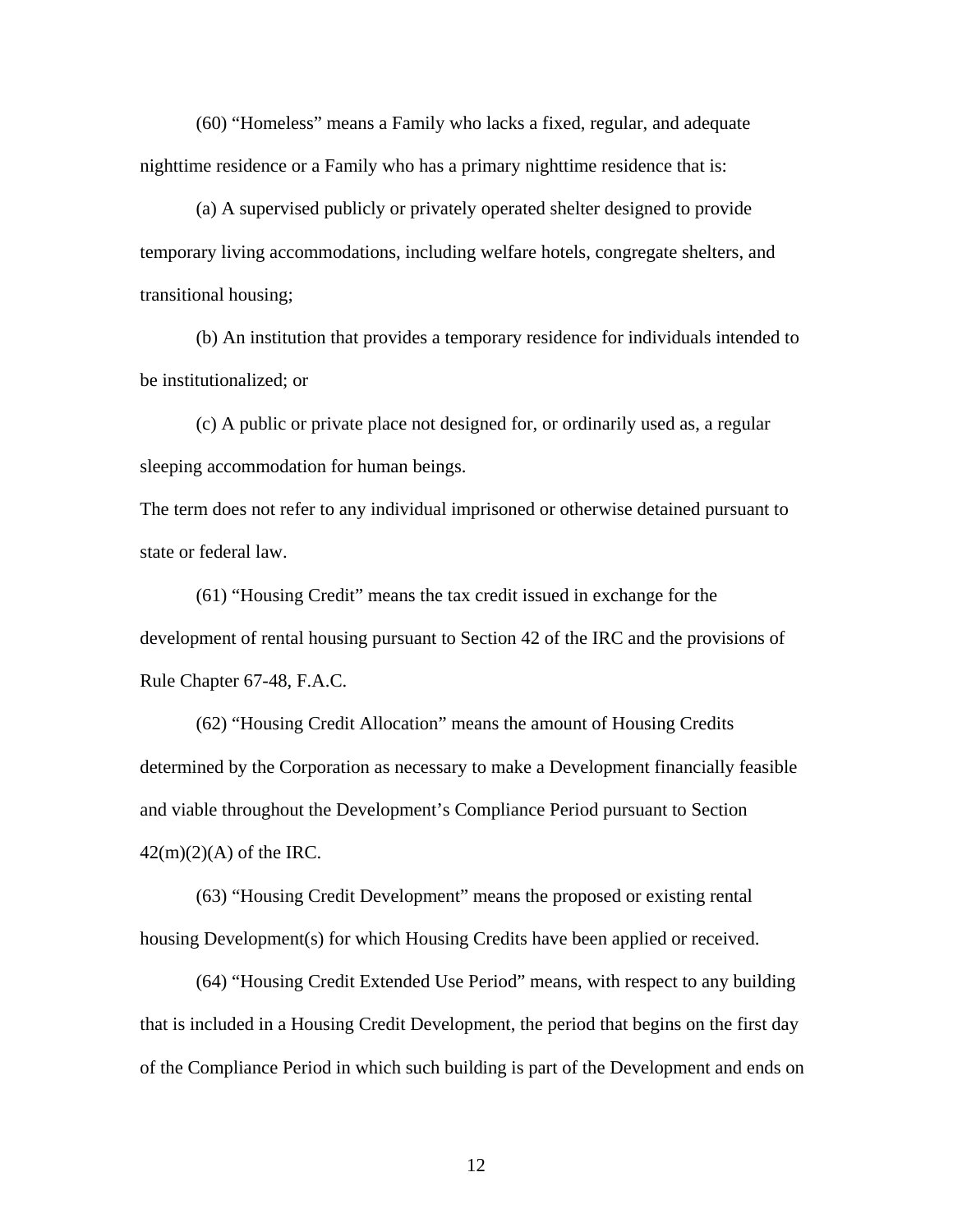the later of: (i) the date specified by the Corporation in the Extended Use Agreement or (ii) the date that is the fifteenth anniversary of the last day of the Compliance Period, unless earlier terminated as provided in Section 42(h)(6) of the IRC.

(65) "Housing Credit Period" means with respect to any building that is included in a Housing Credit Development, the period of 10 years beginning with:

(a) The taxable year in which such building is placed in service, or

(b) At the election of the Developer, the succeeding taxable year.

(66) "Housing Credit Rent-Restricted Unit" means, with respect to a Housing Credit Development, a unit for which the gross rent does not exceed 30 percent of the imputed income limitation applicable to such unit as chosen by the Applicant in the Application and in accordance with Section 42 of the IRC.

(67) "Housing Credit Set-Aside" means the number of units in a Housing Credit Development necessary to satisfy the percentage of units set-aside at 60 percent of the Area Median Income (AMI) or less as chosen by the Applicant in the Application.

(68) "Housing Credit Syndicator" means a person, partnership, corporation, trust or other entity that regularly engages in the purchase of interests in entities that produce Qualified Low Income Housing Projects [as defined in Section  $42(g)$  of the Internal Revenue Code] and provides at least one written reference in the Application that such person, partnership, corporation, trust or other entity has performed its obligation under the partnership agreements and is not currently in default under those agreements, in accordance with the Application instructions.

(69) "Housing Provider" means, with respect to a HOME Development, Local Government, consortia approved by HUD under 24 CFR Part 92, for-profit and Non-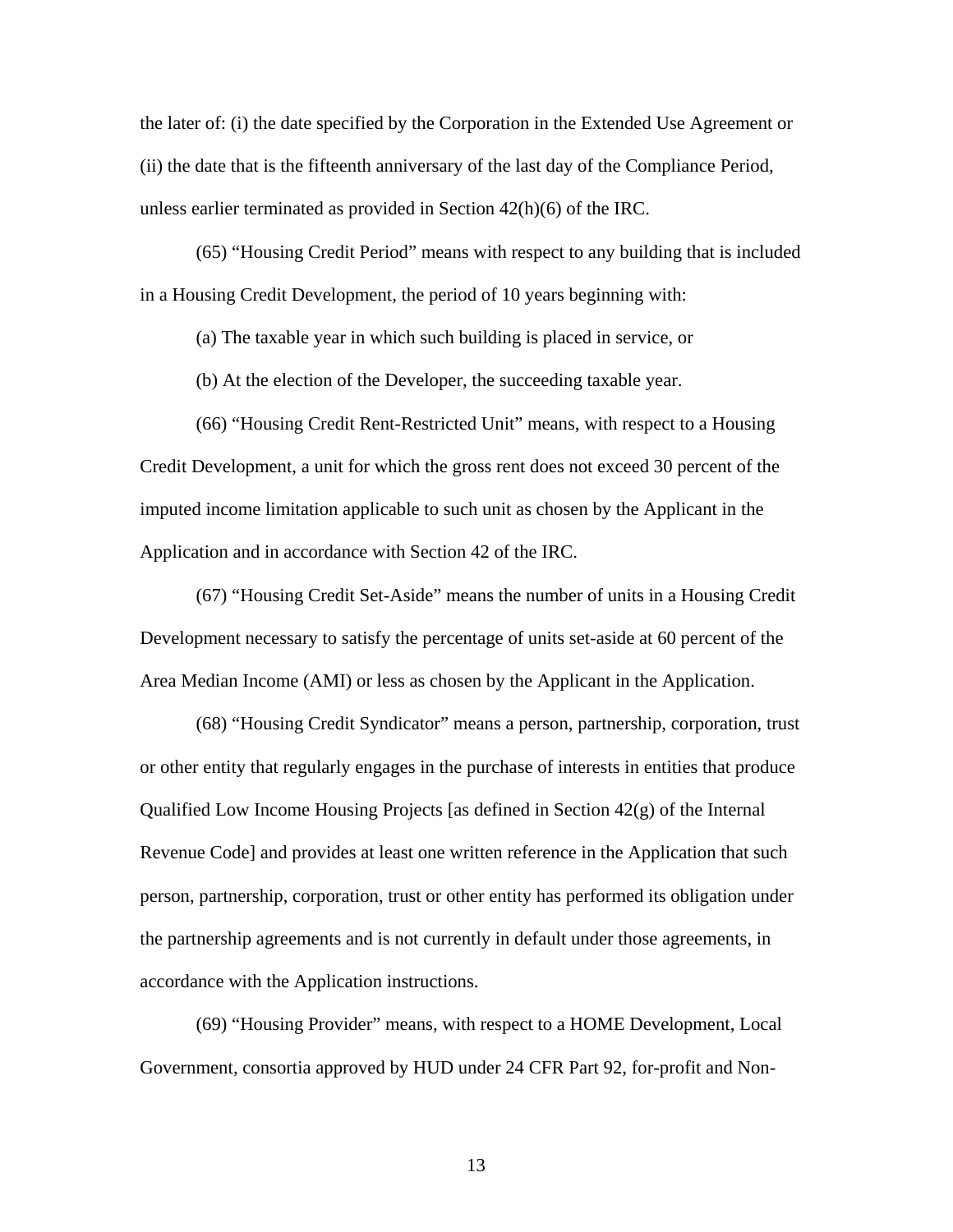profit Developers, and qualified CHDOs, with demonstrated capacity to construct or rehabilitate affordable housing.

(70) "HUD" means the United States Department of Housing and Urban Development.

(71) "IRC" means Section 42 and subsections  $501(c)(3)$  and  $501(c)(4)$  of the Internal Revenue Code of 1986, as in effect on the date of this rule chapter, together with corresponding and applicable final, temporary or proposed regulations, notices, and revenue rulings issued with respect thereto by the Treasury or the Internal Revenue Service of the United States, which are incorporated by reference and available on the Corporation's Website under the 2009 Universal Application link labeled Related References and Links.

(72) "Joint Venture Application" means an Application in which the Applicant is either a Joint Venture Non-Profit Applicant or a Joint Venture Public Housing Authority Applicant.

(73) "Joint Venture Non-Profit Applicant" means an Applicant that (i) states in its Application that it is applying as a Non-Profit and (ii) is a legal entity which is owned by two or more separate and distinct legal entities which share no common ownership between or among them, at least one of which is a Non-Profit entity, as defined in Rule 67-48.002, F.A.C., provided such Non-Profit is receiving at least 25 percent of the total Developer fee.

(74) "Joint Venture Public Housing Authority Applicant" means an Applicant that is a legal entity which is owned by two or more separate and distinct legal entities which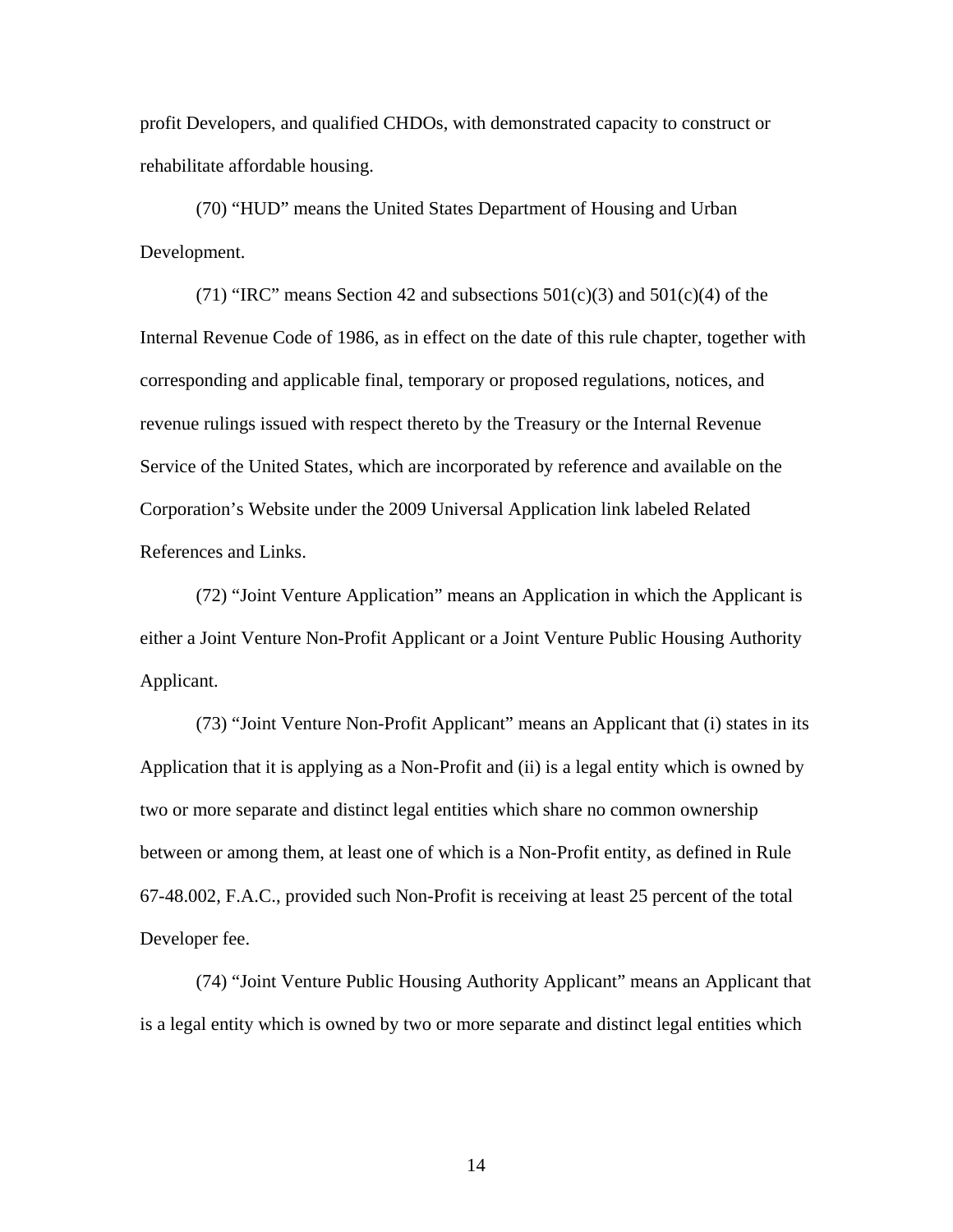share no common ownership between or among them, at least one of which is a Public Housing Authority or an entity created under Section 421.08(8), F.S.

(75) "Lead Agency" means a Local Government or non-profit serving as the point of contact and accountability to the State Office on Homelessness with respect to the Local Homeless Assistance of Continuum of Care Plan, in accordance with Section 420.624, F.S.

(76) "Local Government" means Local government as defined in Section 420.503, F.S.

(77) "Local Homeless Assistance Continuum of Care Plan" means a plan for developing and implementing a framework for a comprehensive and seamless array of housing and services to address the needs of homeless persons and persons at risk for homelessness, in accordance with Section 420.624, F.S.

(78) "Low Income" means the Adjusted Income for a Family which does not exceed 80 percent of the area median income.

(79) "LURA" or "Land Use Restriction Agreement" means an agreement which sets forth the set-aside requirements and other Development requirements under a Corporation program.

(80) "Match" means non-federal contributions to a HOME Development eligible pursuant to 24 CFR Part 92.

(81) "Mortgage" means Mortgage as defined in Section 420.503, F.S.

(82) "Non-Joint Venture Application" means an Application other than a Joint Venture Application.

(83) "Non-Profit" means a qualified non-profit entity as defined in Section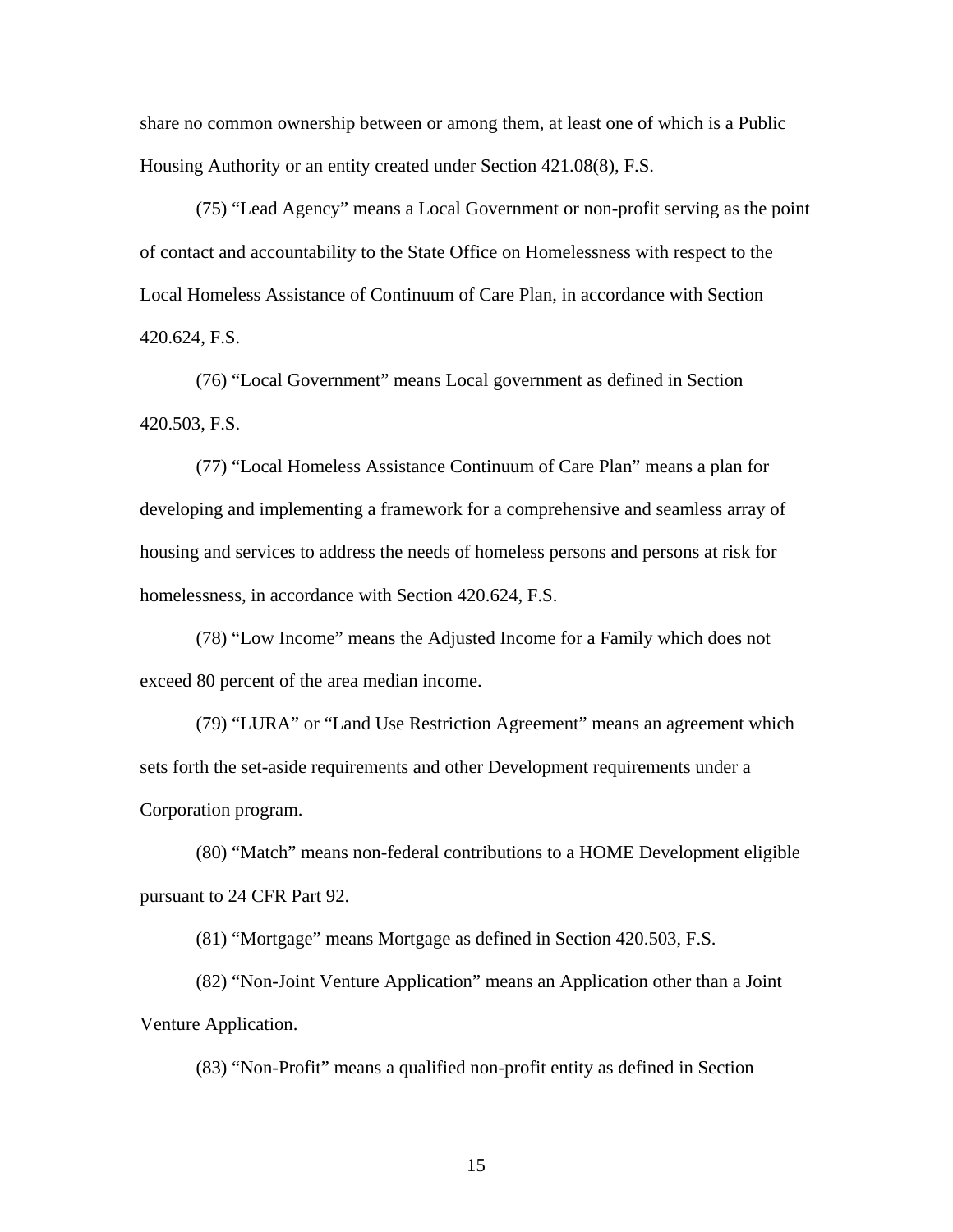$42(h)(5)(C)$ , subsection  $501(c)(3)$  or  $501(c)(4)$  of the IRC and organized under Chapter 617, F.S., if a Florida Corporation, or organized under similar state law if organized in a jurisdiction other than Florida, to provide housing and other services on a not-for-profit basis, which owns at least 51 percent of the ownership interest in the Development held by the general partner or managing member entity and which entity is acceptable to federal and state agencies and financial institutions as a Sponsor for affordable housing, as further described in Rule 67-48.0075, F.A.C.

(84) "Note" means a unilateral agreement containing an express and absolute promise to pay to the Corporation a principal sum of money on a specified date, which provides the interest rate and is secured by a Mortgage.

(85) "PBRA" or "Project-Based Rental Assistance" means a rental subsidy through a contract with HUD or RD in a property that is 20 or more years of age.

(86) "Person with a Disability" means, pursuant to Section 3 of the Americans with Disabilities Act of 1990, which is incorporated by reference and available on the Corporation's Website under the 2009 Universal Application link labeled Related References and Links, an individual to which both of the following applies: (i) the individual has a physical or mental impairment that substantially limits one or more of the major life activities of such individual, and (ii) the individual is currently or was formerly regarded as having an existing record of such an impairment.

(87) "Pool of Related Applications" means a group of Related Applications comprised of all Related Applications submitted in the same Funding Cycle that share among such Related Applications one or more Principals or Affiliates of an Applicant or Developer common to any or all such Related Applications.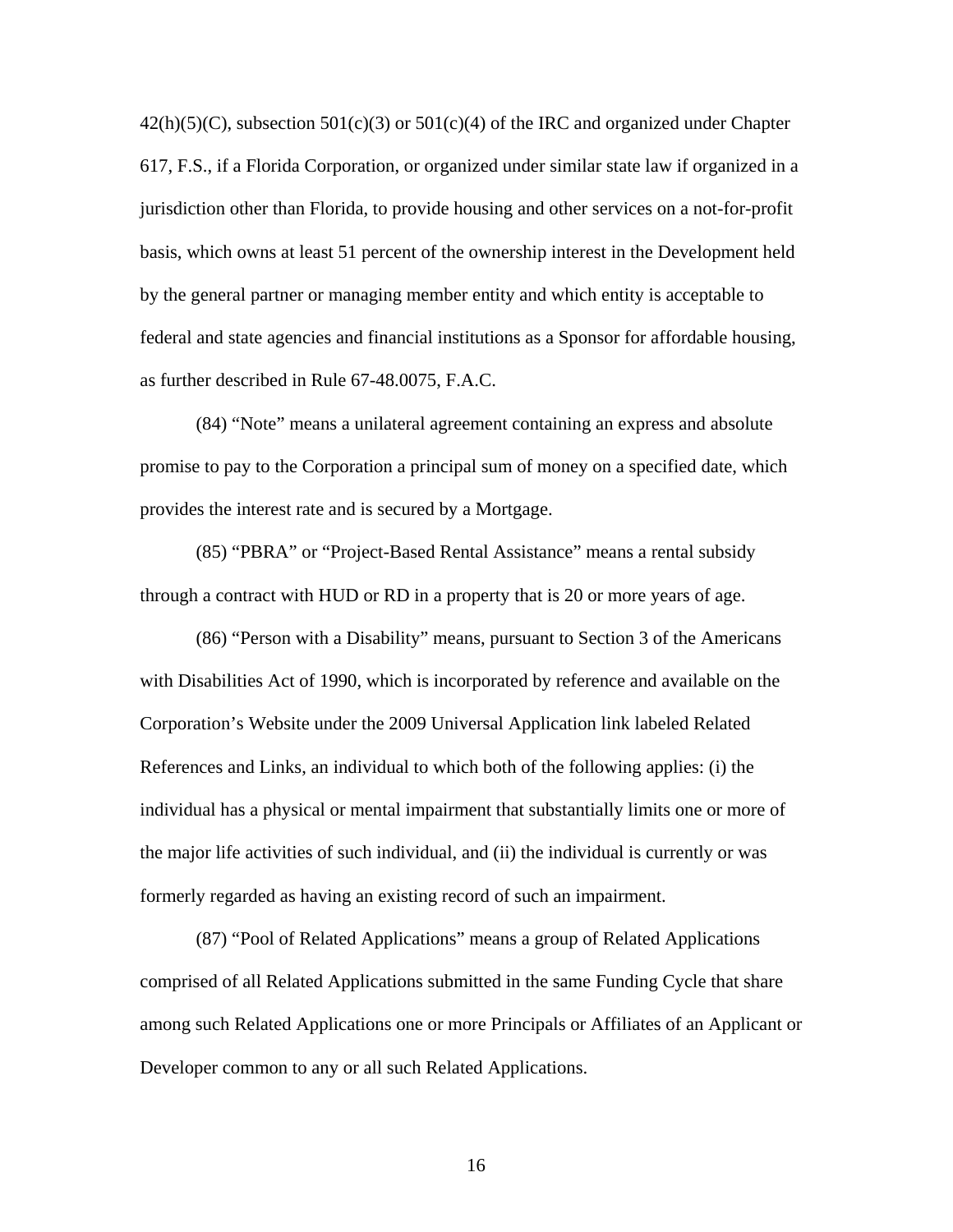(88) "Portfolio Diversification" means a distribution of SAIL and HOME Program loans to Developments in varying geographic locations with varying design structures and sizes and with different types and identity of Sponsors.

(89) "Preliminary Allocation" means a non-binding reservation of Housing Credits issued to a Housing Credit Development which has demonstrated a need for Housing Credits and received a positive recommendation from the Credit Underwriter.

(90) "Preliminary Determination" means an initial determination by the Corporation of the amount of Housing Credits outside the Allocation Authority needed from the Treasury to make a Tax-Exempt Bond-Financed Development financially feasible and viable.

(91) "Preservation" means, with respect to a Competitive HC Development, Rehabilitation of existing developments receiving PBRA.

(92) "Principal" means (i) any general partner of an Applicant or Developer, any limited partner of an Applicant or Developer, any manager or member of an Applicant or Developer, any officer, director or shareholder of an Applicant or Developer, (ii) any officer, director, shareholder, manager, member, general partner or limited partner of any general partner and limited partner of an Applicant or Developer, (iii) any officer, director, shareholder, manager, member, general partner or limited partner of any manager or member of an Applicant or Developer, and (iv) any officer, director, shareholder, manager, member, general partner or limited partner of any shareholder of an Applicant or Developer.

(93) "Progress Report" or "Form Q/M Report" means, with respect to a Housing Credit Development, a report format that is required to be completed and submitted to the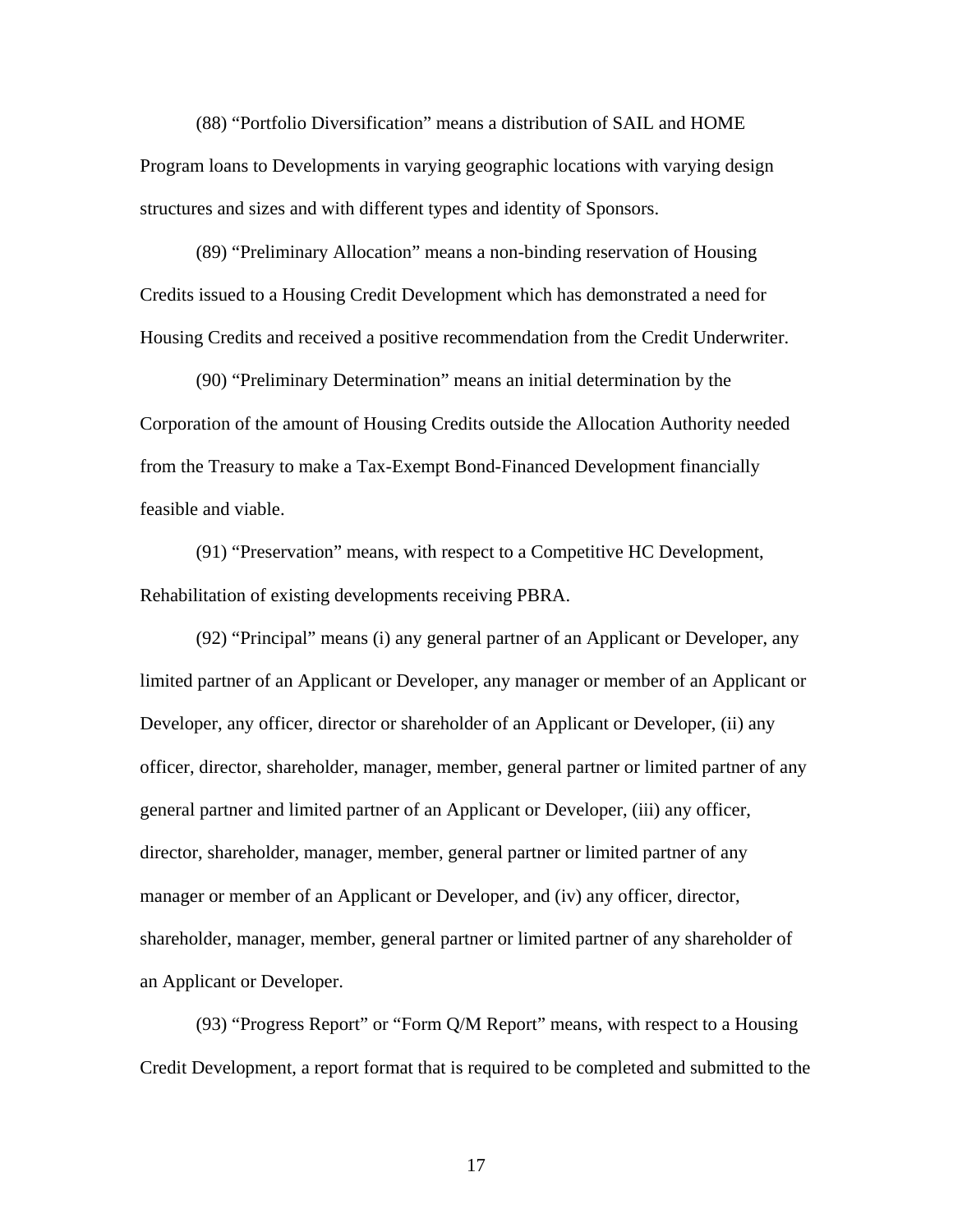Corporation pursuant to Rule 67-48.028, F.A.C., and is adopted and incorporated herein by reference, effective January 2007. A copy of such form is available on the Corporation's Website under the 2009 Universal Application link labeled Related References and Links or by contacting the Housing Credit Program at 227 North Bronough Street, Suite 5000, Tallahassee, Florida 32301-1329.

(94) "Project" or "Property" means Project as defined in Section 420.503, F.S.

(95) "QAP" or "Qualified Allocation Plan" means, with respect to the HC Program, the 2009 Qualified Allocation Plan which is adopted and incorporated herein by reference, effective upon approval by the Governor of the state of Florida, pursuant to Section  $42(m)(1)(B)$  of the IRC and sets forth the selection criteria and the preferences of the Corporation for Developments which will receive Housing Credits. The QAP is available on the Corporation's Website under the 2009 Universal Application link labeled Related References and Links or by contacting the Housing Credit Program at 227 North Bronough Street, Suite 5000, Tallahassee, Florida 32301-1329.

(96) "QCT" or "Qualified Census Tract" means any census tract which is designated by the Secretary of Housing and Urban Development as having either 50 percent or more of the households at an income which is less than 60 percent of the area median gross income, or a poverty rate of at least 25 percent, in accordance with Section  $42(d)(5)(C)$  of the IRC.

(97) "RD" or "Rural Development" means Rural Development Services (formerly the "Farmer's Home Administration" or "FmHA") of the United States Department of Agriculture.

(98) "Received" as it relates to delivery of a document by a specified deadline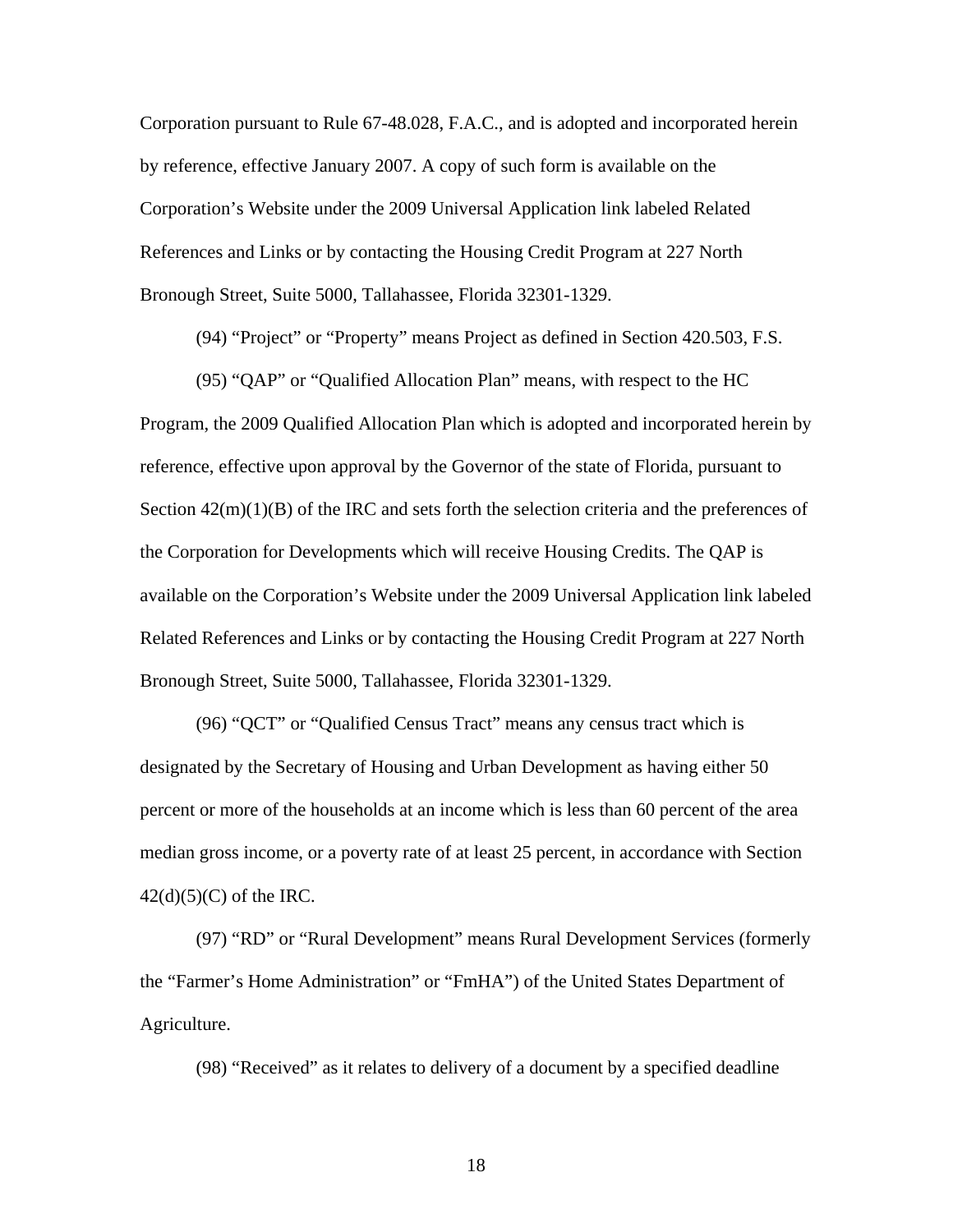means, unless otherwise indicated, delivery by hand, United States Postal Service or other courier service, in the office of the Corporation no later than 5:00 p.m., Eastern Time, on the deadline date.

(99) "Rehabilitation" means, with respect to the HOME and Housing Credit Program(s), the alteration, improvement or modification of an existing structure where less than 50 percent of the proposed construction work consists of new construction, as further described in Rule 67-48.0075, F.A.C.

(100) "Related Application" means an Application submitted in the same Funding Cycle that shares one or more Principals or Affiliates of an Applicant or Developer common to any or all of the Principals or Affiliates of an Applicant or Developer in another Application in the same Funding Cycle. Notwithstanding the foregoing, an Application shall not be deemed to be related to another Application if the only Principal or Affiliate of an Applicant or Developer that it shares with such other Application is (i) a Public Housing Authority or an entity created under Section 421.08(8), F.S., or (ii) a Non-Profit as defined in Rule 67-48.002, F.A.C., that is receiving at least 25 percent of the total Developer fee.

(101) "Review Committee" means a committee established pursuant to Sections 420.5087 and 420.5089, F.S.

(102) "RRLP" or "RRLP Program" means the Rental Recovery Loan Program which was created pursuant to Section 3, Chapter 2005-92, and Section 31, Chapter 2006-69, L.O.F., to facilitate the allocation of RRLP loans.

(103) "SAIL" or "SAIL Program" means the State Apartment Incentive Loan Program created pursuant to Sections 420.507(22) and 420.5087, F.S.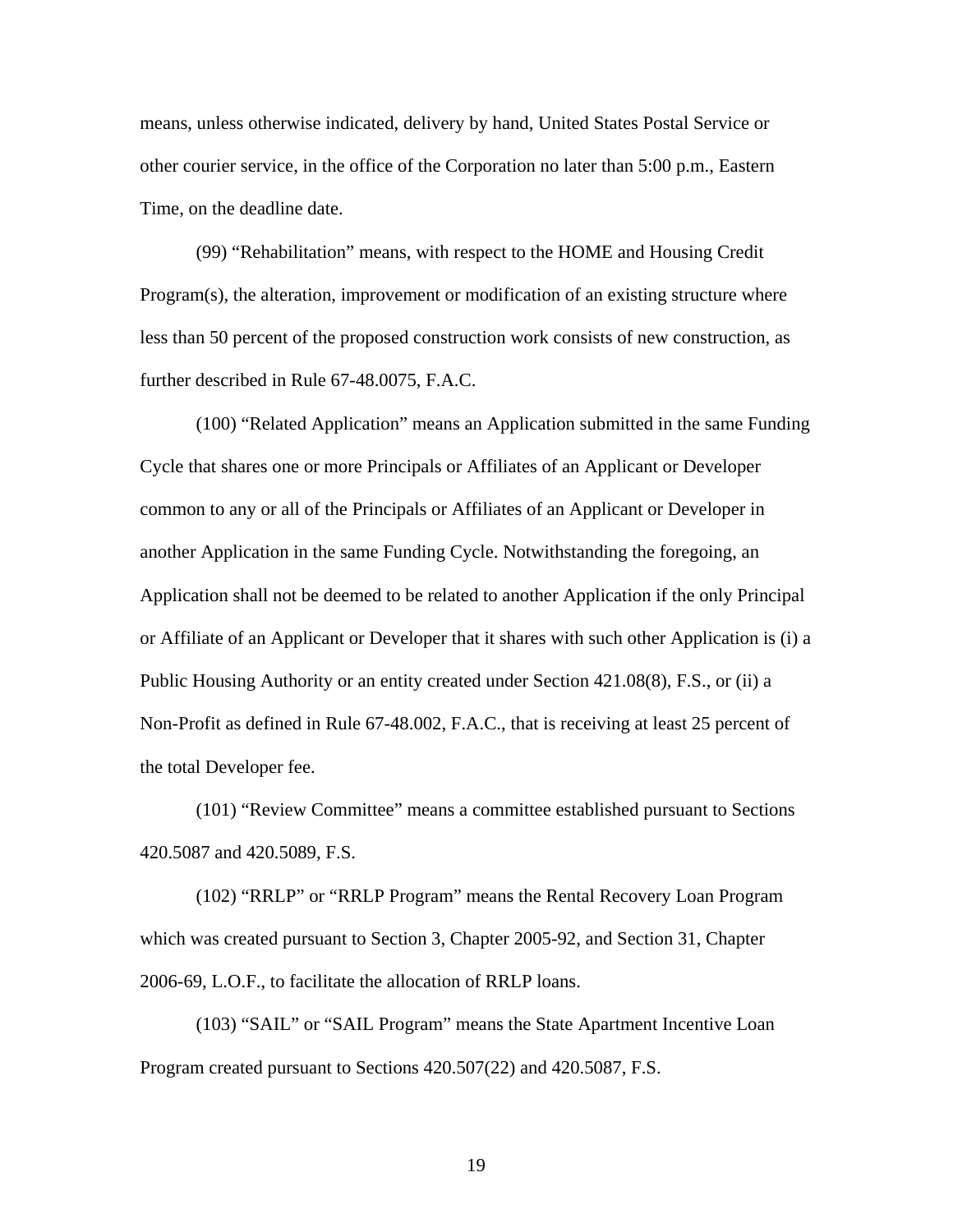(104) "SAIL Development" means a residential development comprised of one (1) or more residential buildings, each containing five (5) or more dwelling units and functionally related facilities, proposed to be constructed or substantially rehabilitated with SAIL funds for Eligible Persons.

(105) "SAIL Minimum Set-Aside Requirement" means the least number of setaside units in a SAIL Development which must be held for Very Low-Income persons or households pursuant to the category (i.e., Family, Elderly, Homeless, or Farmworker and Commercial Fishing Worker) under which the Application has been made, as further described in Rule 67-48.009, F.A.C.

(106) "Scattered Sites" for a single Development means a Development consisting of real property in the same county (i) any part of which is not contiguous ("non-contiguous parts") or (ii) any part of which is divided by a street or easement ("divided parts") and (iii) it is readily apparent from the proximity of the non-contiguous parts or the divided parts of the real property, chain of title, or other information available to the Corporation that the non-contiguous parts or the divided parts of the real property are part of a common or related scheme of development.

(107) "Section 8 Eligible" means a Family with an income which meets the income eligibility requirements of Section 8 of the United States Housing Act of 1937, which is adopted and incorporated herein by reference and available on the Corporation's Website under the 2009 Universal Application link labeled Related References and Links.

(108) "Single Room Occupancy" or "SRO" means housing, consisting of single room dwelling units, that is the primary residence of its occupant or occupants. An SRO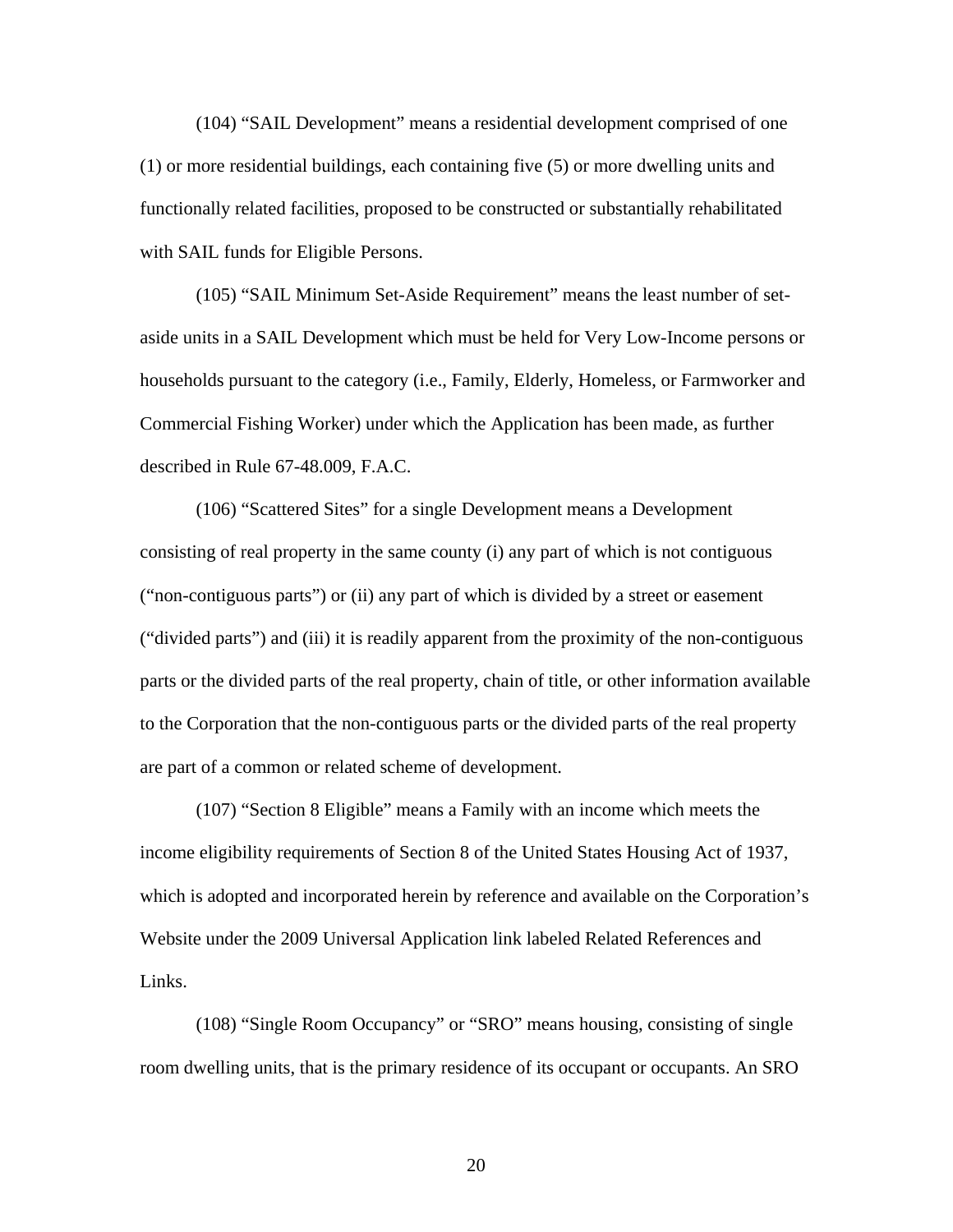does not include facilities for students.

(109) "Special Needs Household" means a household consisting of a Family that is considered to be Homeless, a survivor of Domestic Violence, a Person with a Disability, or Youth Aging Out of Foster Care. These households require initial, intermittent or on-going supportive services from one or more community based service providers to obtain and retain stable, adequate and safe housing in their communities.

(110) "Special Needs Household Referral Agency" means a participating organization that is included on the Special Needs Household Referral Agency Participation List, effective 1-12-09, incorporated by reference and available on the Corporation's Website under the 2009 Universal Application link labeled Related References and Links.

(111) "Sponsor" means Sponsor as defined in Section 420.503, F.S.

(112) "State Office on Homelessness" means the office created within the Department of Children and Family Services under Section 420.622, F.S.

(113) "Substantial Rehabilitation" means, with respect to the SAIL Program, to bring a Development back to its original state with added improvements, where the value of such repairs or improvements (excluding the costs of acquiring or moving a structure) exceeds 40 percent of the appraised as is value (excluding land) of such Development before repair and less than 50 percent of the proposed construction work consists of new construction. For purposes of this definition, the value of the repairs or improvements means the Development Cost. To be considered "Substantial Rehabilitation," there must be at least the foundations remaining from the previous structures, suitable to support the proposed construction.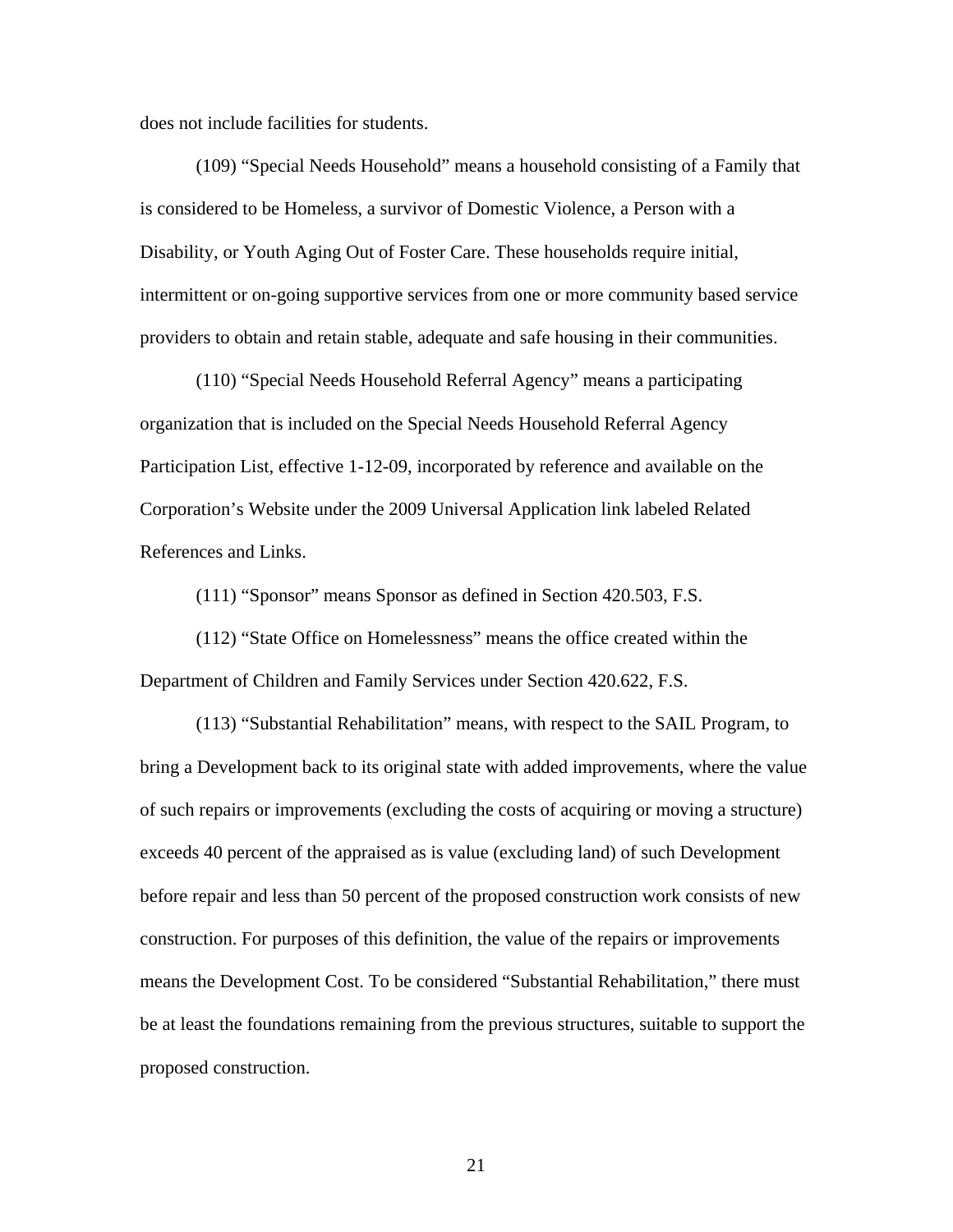(114) "Tax Exempt Bond-Financed Development" means a Development which has been financed by the issuance of tax-exempt bonds subject to applicable volume cap pursuant to Section 42(h)(4) of the IRC.

(115) "Tie-Breaker Measurement Point" means a single point selected by the Applicant on the proposed Development site that is located within 100 feet of a residential building existing or to be constructed as part of the proposed Development. For a Development which consists of Scattered Sites, this means a single point on one of the Scattered Sites which comprise the Development site that is located within 100 feet of a residential building existing or to be constructed as part of the proposed Development. In addition, the Tie-Breaker Measurement Point must be located on the site with the most units if any of the Scattered Sites has more than four (4) units.

(116) "Total Development Cost" means the total of all costs incurred in the completion of a Development, all of which shall be subject to the review and approval by the Credit Underwriter and the Corporation pursuant to this rule chapter, and as further described in Rule 67-48.0075, F.A.C.

(117) "Treasury" means the United States Department of Treasury or other agency or instrumentality created or chartered by the United States to which the powers of the Department of Treasury have been transferred.

(118) "Universal Cycle" means any Funding Cycle provided for in this or previous versions of this rule chapter.

(119) "Urban In-Fill Development" means a Development (i) in a site or area that is targeted for in-fill housing or neighborhood revitalization by the local, county, state or federal government as evidenced by its inclusion in a HUD Empowerment/Enterprise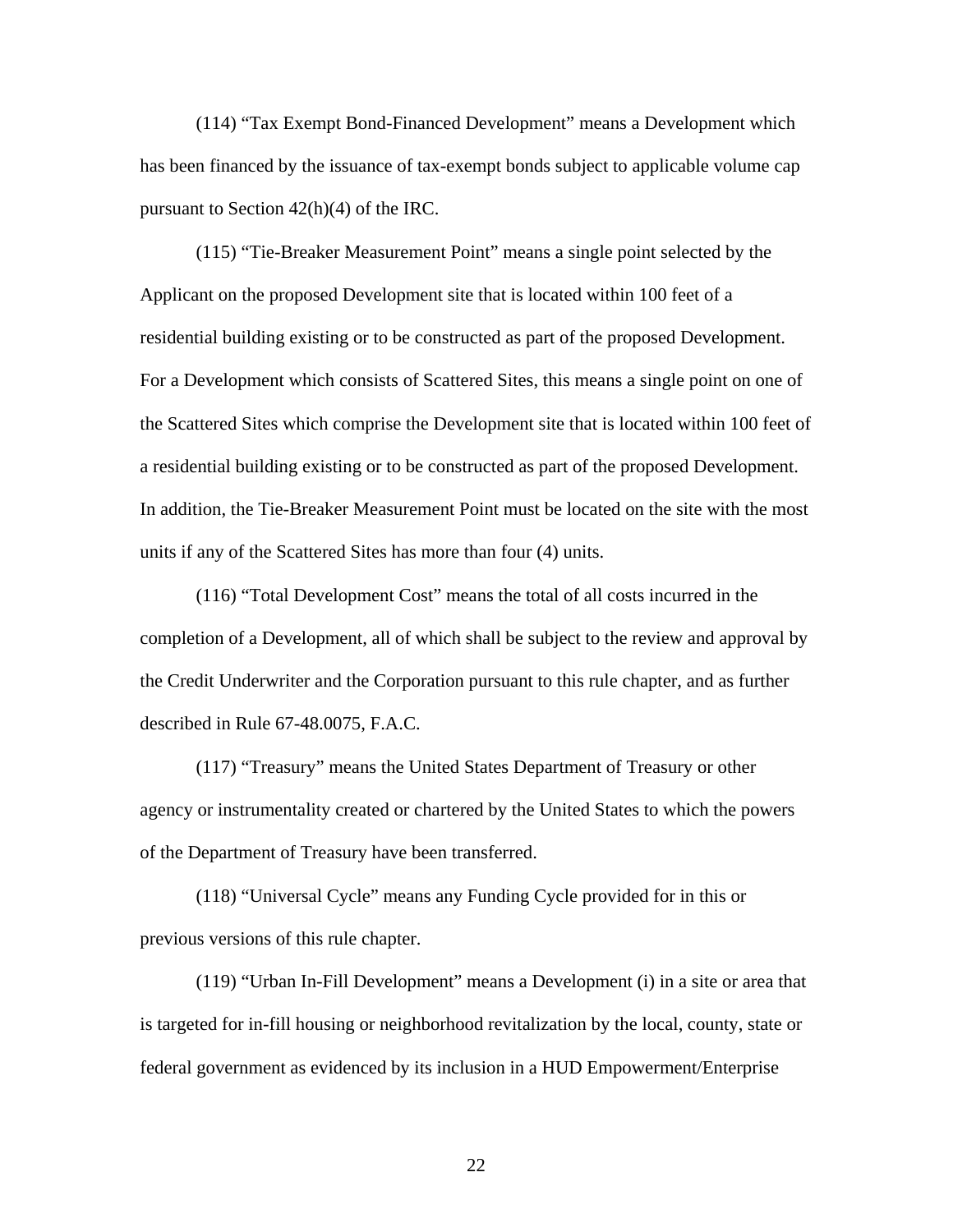Zone, a HUD-approved Neighborhood Revitalization Strategy, Florida Enterprise Zone, area designated under a Community Development Block Grant (CDBG), area designated as HOPE VI or Front Porch Florida Community, or a Community Redevelopment Area as described and defined in the Florida Community Redevelopment Act of 1969, or the proposed Development is located in a Qualified Census Tract and the development of which contributes to a concerted community revitalization plan, and (ii) in a site which is located in an area that is already developed and part of an incorporated area or existing urban service area.

(120) "Very Low-Income" means

(a) With respect to the SAIL Program,

1. If using tax-exempt bond financing for the first mortgage, income which meets the income eligibility requirements of Section 8 of the United States Housing Act of 1937, as in effect on the date of this rule chapter; or

2. If using taxable financing for the first mortgage, total annual gross household income which does not exceed 50 percent of the median income adjusted for family size, or 50 percent of the median income adjusted for family size for households within the metropolitan statistical area (MSA), within the county in which the Family resides, or within the state of Florida, whichever is greater; or

3. If used in a Development using Housing Credits, income which meets the income eligibility requirements of Section 42 of the IRC; or

(b) With respect to the HOME Program, income which does not exceed 50 percent of the median income for the area, as determined by HUD, with adjustments for family size, except that HUD may establish income ceilings higher or lower than 50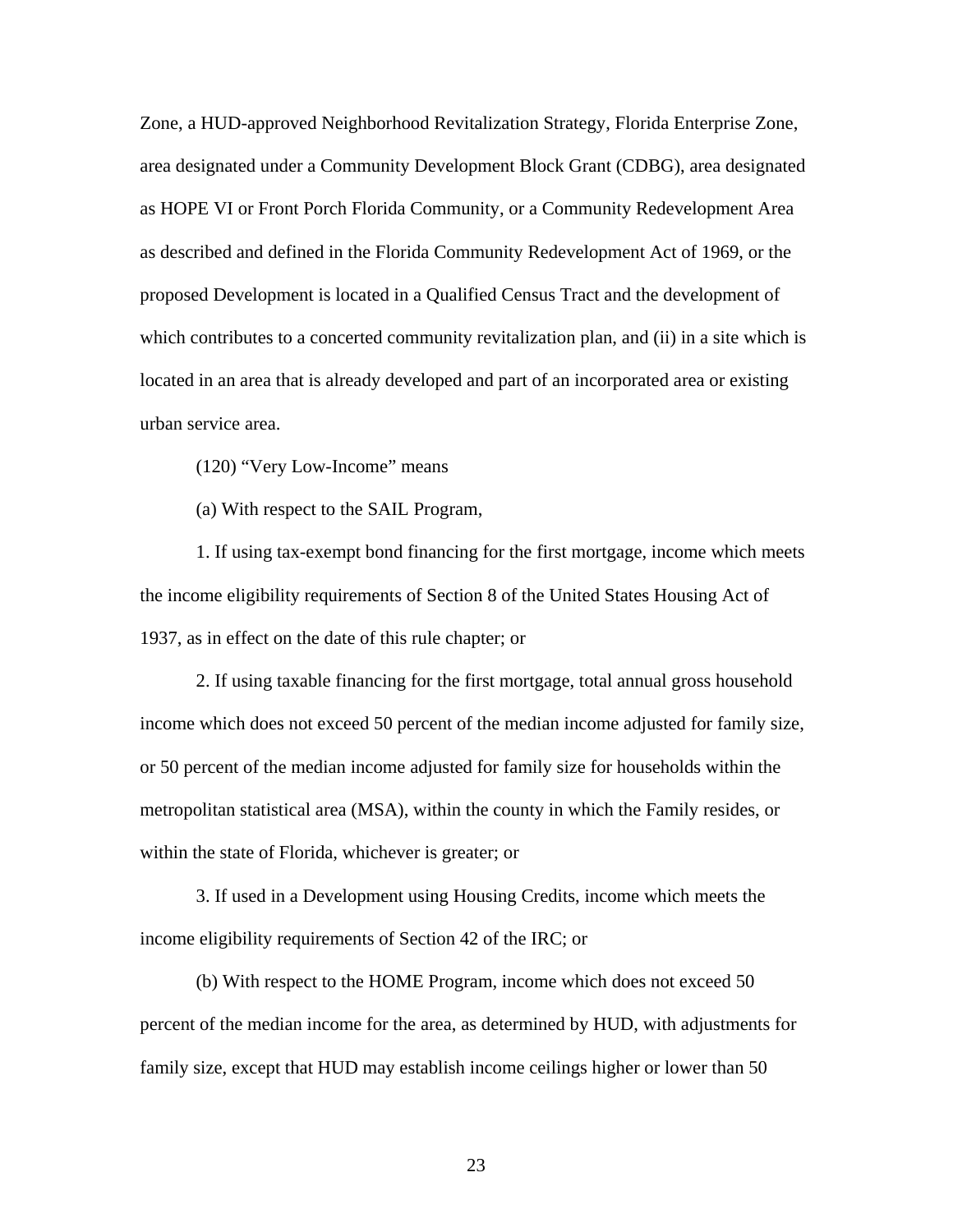percent of the median for the area on a basis of HUD findings that such variations are necessary because of prevailing levels of construction costs or fair market rents, or unusually high or low family incomes.

(121) "Website" means the Florida Housing Finance Corporation's website, the Universal Resource Locator (URL) for which is www.floridahousing.org.

(122) "Youth Aging Out of Foster Care" means youth or young adults participating in independent living transition services pursuant to Section 409.1451, F.S., and meeting the eligibility requirements pursuant to Section  $409.1451(2)(b)$ , F.S. Rulemaking Authority 420.507 FS. Law Implemented 420.5087, 420.5089(2) FS. History–New 7-22-96, Amended 12-23-96, 7-10-97, 1-6-98, Formerly 9I-48.002, Amended 11-9-98, 2-24-00, 2-22-01, 3-17-02, 4-6-03, 3-21-04, 2-7-05, 1-29-06, 4-1-07, 3-30-08, 8-6-09.

#### **67-48.004 Application and Selection Procedures for Developments.**

(1) When submitting an Application, Applicants must utilize the Universal Application in effect at the Application Deadline.

(a) The Universal Application Package or UA1016 (Rev. 5-09) is adopted and incorporated herein by reference and consists of the forms and instructions, obtained from the Corporation, for a fee, at 227 North Bronough Street, Suite 5000, Tallahassee, Florida 32301-1329, or available, without charge, on the Corporation's Website under the 2009 Universal Application link labeled Instructions and Application, which shall be completed and submitted to the Corporation in accordance with this rule chapter in order to apply for the HOME and HC Program(s).

(b) All Applications must be complete, legible and timely when submitted, except as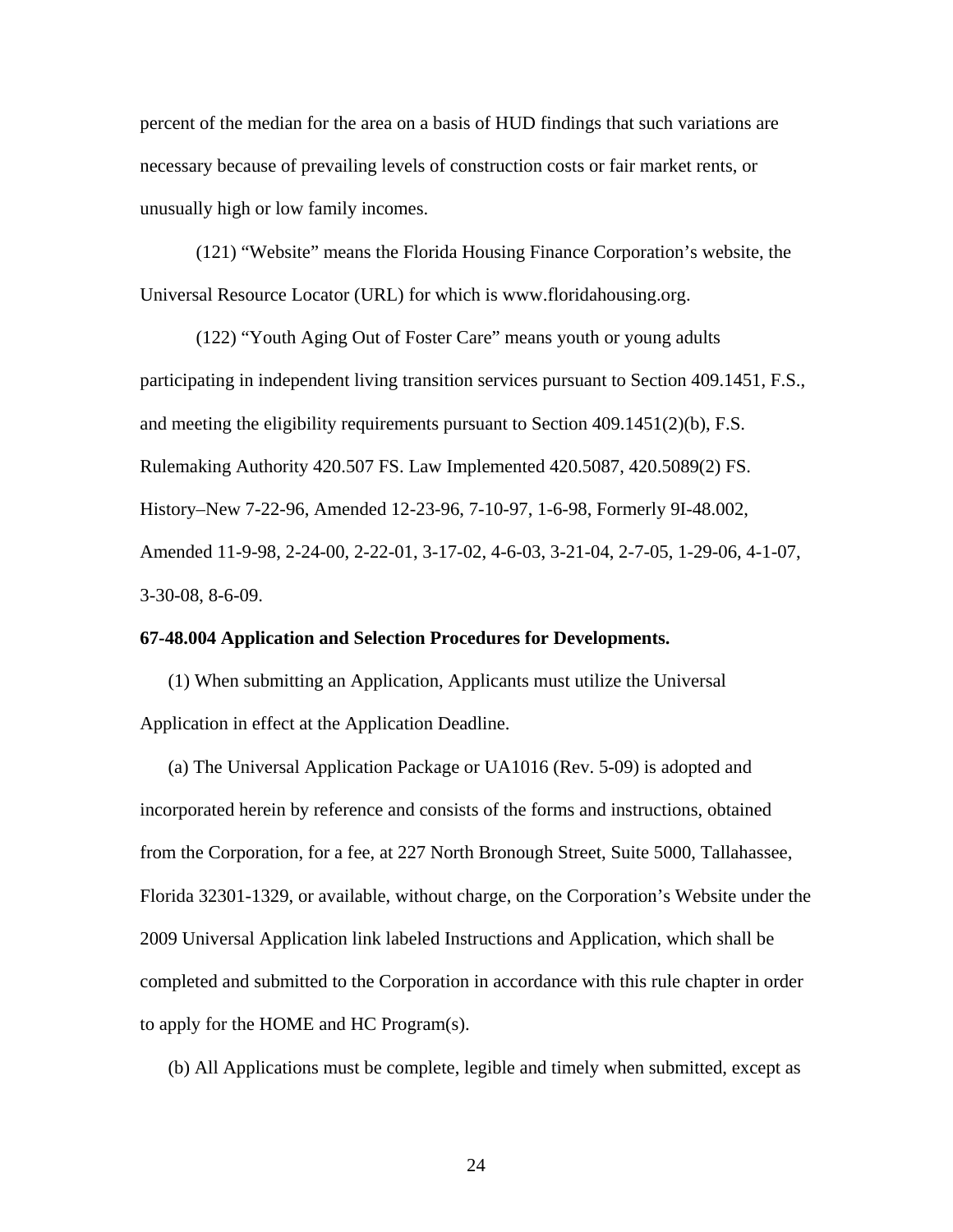described below. Corporation staff may not assist any Applicant by copying, collating, or adding documents to an Application nor shall any Applicant be permitted to use the Corporation's facilities or equipment for purposes of compiling or completing an Application.

(2) Failure to submit an Application completed in accordance with the Application instructions and these rules will result in the failure to meet threshold, rejection of the Application, a score less than the maximum available, or a combination of these results in accordance with the instructions in the Application and this rule chapter.

(3) Each submitted Application shall be evaluated and preliminarily scored using the factors specified in the Universal Application Package and these rules. Preliminary scores shall be transmitted to all Applicants.

(4) Applicants who wish to notify the Corporation of possible scoring errors relative to another Applicant's Application will be provided a time period for filing a written Notice of Possible Scoring Error (NOPSE). Such time period will be no fewer than three (3) Calendar Days from the date the preliminary scores are sent by overnight delivery by the Corporation. The deadline for filing a NOPSE will be provided at the time the preliminary scores are issued. Each NOPSE must specify the assigned Application number of the Applicant submitting the NOPSE, the assigned Application number of the Application in question and the scores in question, as well as describe the alleged deficiencies in detail. Each NOPSE is limited to the review of only one Application's score. Any NOPSE that seeks the review of more than one Application's score will be considered improperly filed and ineligible for review. There is no limit to the number of NOPSEs that may be submitted. The Corporation's staff will review each written NOPSE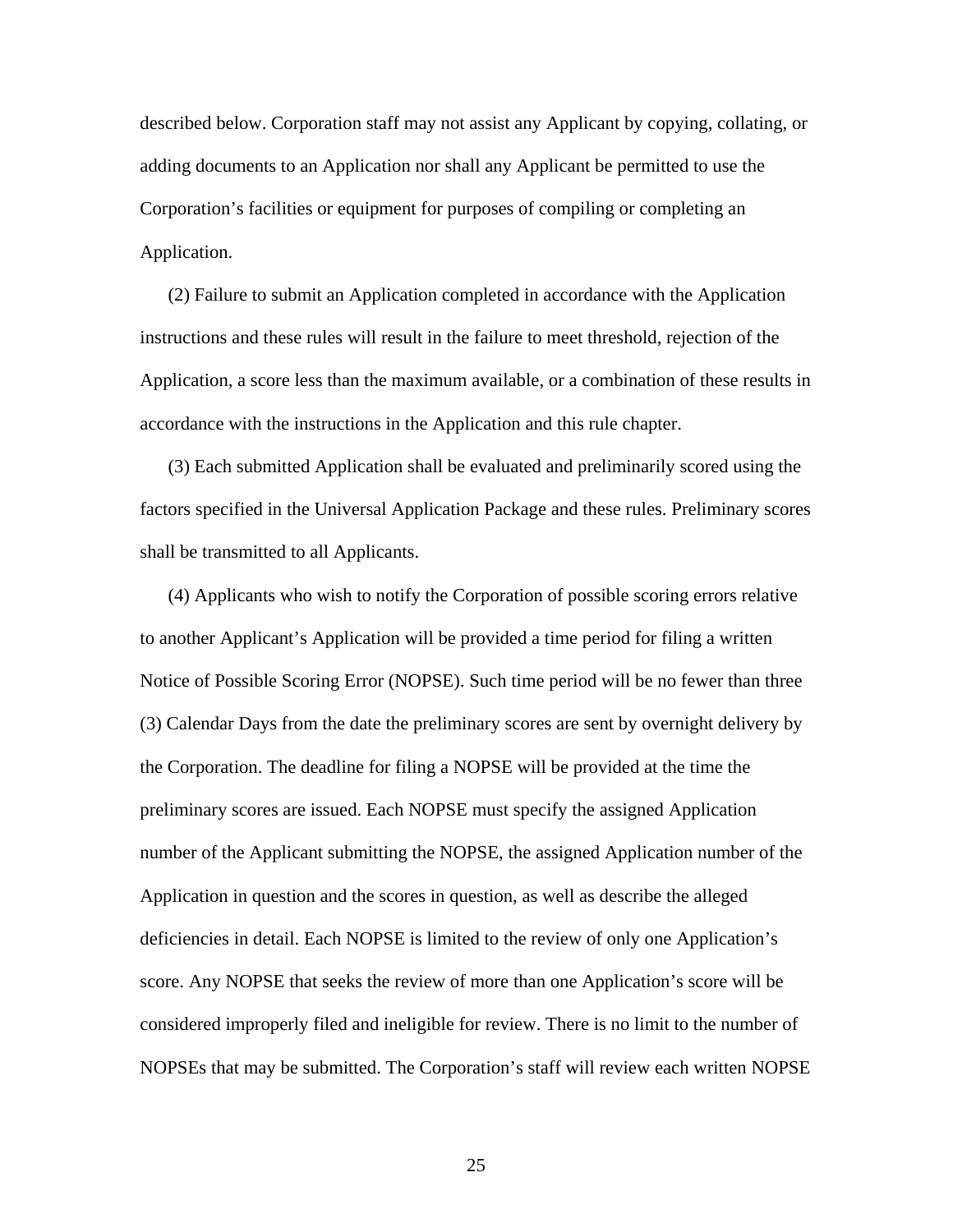Received timely. To be considered Received timely, the Applicant must submit one (1) original hard copy and three (3) photocopies of each NOPSE. The Corporation will not consider any NOPSE submitted via facsimile or other electronic transmission.

(5) The Corporation shall transmit to each Applicant the NOPSEs submitted by other Applicants with regard to its Application. The notice shall also include the Corporation's decision regarding the NOPSE, along with any other items identified by the Corporation to be addressed by the Applicant, which may include financial obligations for which an Applicant or Developer or Principal, Affiliate or Financial Beneficiary of an Applicant or a Developer is in arrears to the Corporation or any agent or assignee of the Corporation as of the due date for NOPSE filing as set forth in subsection (4) above.

(6) Each Applicant shall be allowed to cure its Application by submitting additional documentation, revised pages and such other information as the Applicant deems appropriate ("cures") to address the issues raised pursuant to subsections (3) and (5) above that could result in failure to meet threshold or a score less than the maximum available. The time period for submitting the "cures" will be no fewer than three (3) Calendar Days from the date the notice set forth in subsection (5) above is sent by overnight delivery by the Corporation. Such notice will provide the deadline for submitting the "cures." A new form, page or exhibit provided to the Corporation during this period shall be considered a replacement of that form, page or exhibit if such form, page or exhibit was previously submitted in the Applicant's Application. Pages of the Application that are not revised or otherwise changed may not be resubmitted, except that documents executed by third parties must be submitted in their entirety, including all attachments and exhibits referenced therein, even if only a portion of the original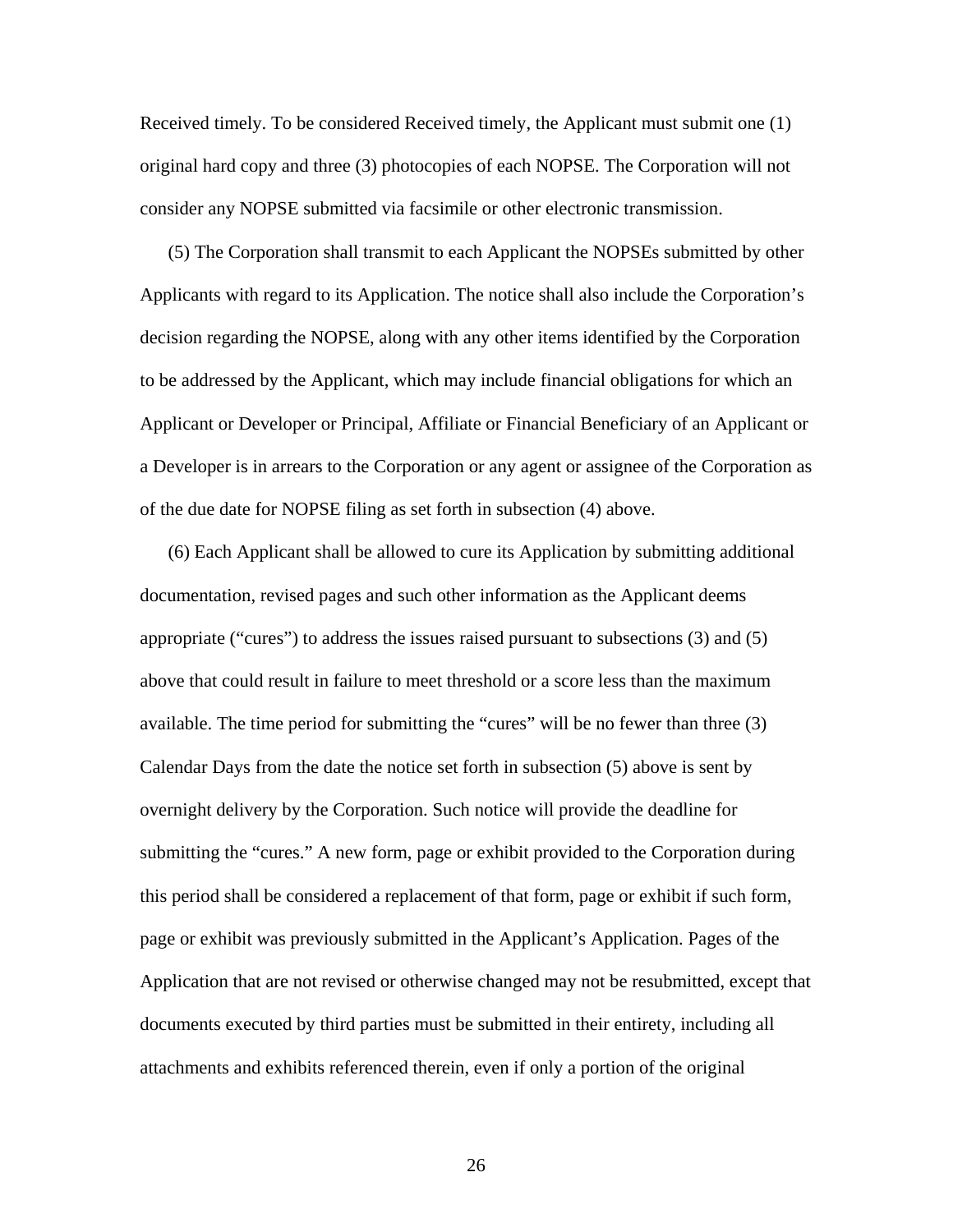document was revised. Where revised or additional information submitted by the Applicant creates an inconsistency with another item in that Application, the Applicant shall also be required in its submittal to make such other changes as necessary to keep the Application consistent as revised. To be considered by the Corporation, the Applicant must submit one (1) original hard copy and three (3) photocopies of all additional documentation and revisions, and such revisions, changes and other information must be Received by the deadline set forth herein. Any subsequent revision submitted prior to the deadline shall include a written request from the Applicant for withdrawal of any previously submitted revision(s).

(7) All Applicants may submit to the Corporation a Notice of Alleged Deficiencies (NOAD) in any other Application. The time period for submitting each NOAD will be no fewer than three (3) Calendar Days from the deadline for receipt by the Corporation of the documentation set forth in subsection (6) above. The notice set forth in subsection (5) above will provide the deadline for submitting the NOAD. Each NOAD is limited only to issues created by document revisions, additions, or both, by the Applicant submitting the Application pursuant to subsection (6) above. Each NOAD must specify the assigned Application number of the Applicant submitting the NOAD, the assigned Application number of the Application in question, the pages and the documents in question, as well as describe the alleged deficiencies in detail. Each NOAD is limited to the review of only one Applicant's submission. However, there is no limit to the number of NOADs which may be submitted. NOADs which seek the review of more than one Applicant's submission will be considered improperly filed and ineligible for review. The Corporation will only review each written NOAD Received timely. To be considered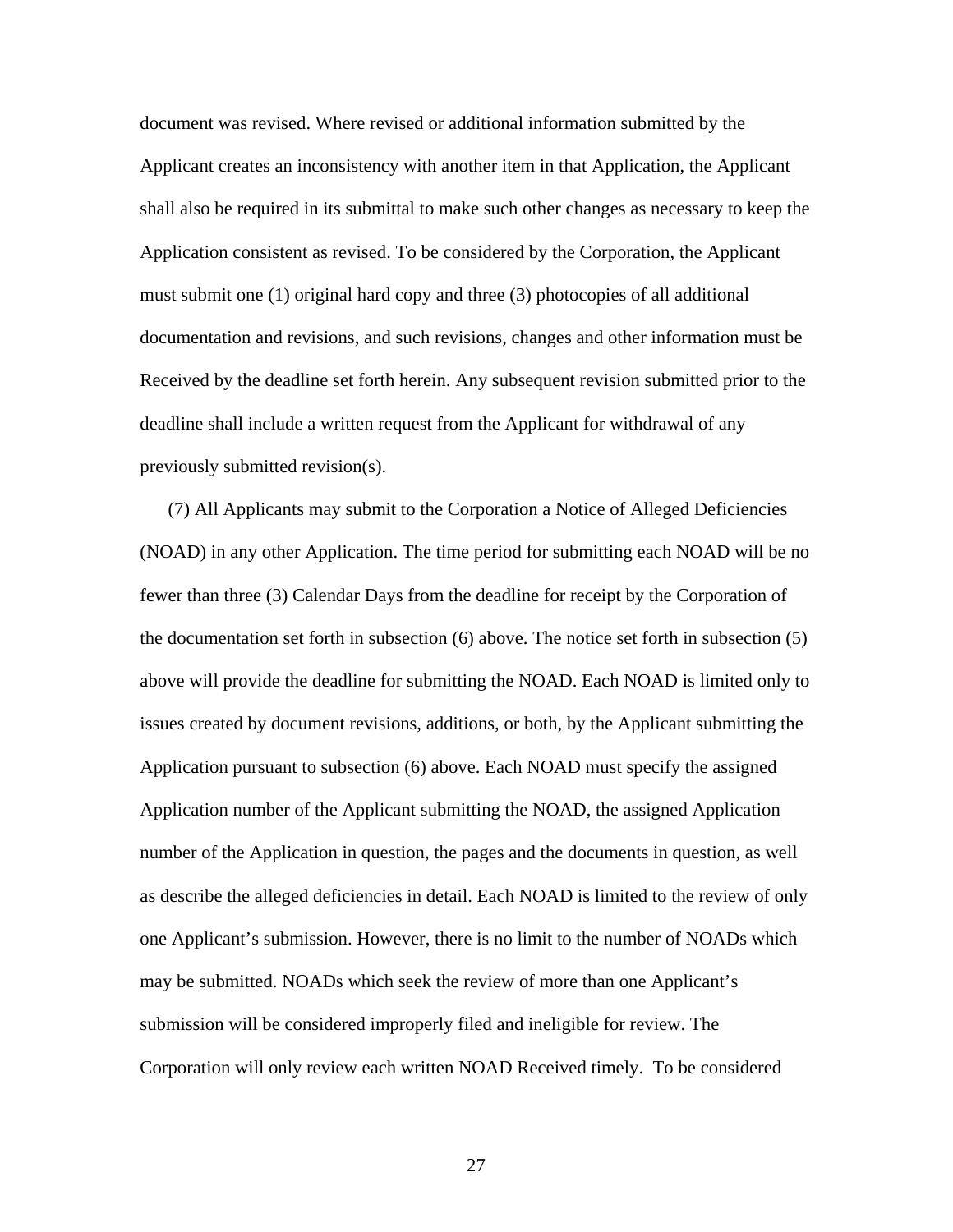Received timely, the Applicant must submit one (1) original hard copy and three (3) photocopies of each NOAD. The Corporation will not consider any NOAD submitted via facsimile or other electronic transmission.

(8) The Corporation shall transmit a copy of all NOADs to the affected Applicant.

(9) Following the receipt and review by the Corporation of the documentation described in subsections (5), (6) and (7) above, the Corporation shall then prepare final scores. In determining such final scores, no Application shall fail threshold or receive a point reduction as a result of any issues not previously identified in the notices described in subsections (3), (4) and (5) above. However, inconsistencies created by the Applicant as a result of information provided pursuant to subsections (6) and (7) above will still be justification for rejection of the Application, threshold failure, or reduction of points, as appropriate. Notwithstanding the foregoing, any deficiencies in the mandatory elements set forth in subsection (14) below can be identified at any time prior to sending the final scores to Applicants and will result in rejection of the Application. The Corporation shall then transmit final scores to all Applicants.

(10) The availability of any remaining funds or Allocation Authority shall be noticed or offered to a Development as approved by the Board of Directors. With respect to the HC Program, in the event there remains Allocation Authority after the Corporation has exhausted its waiting list of Applications during a Funding Cycle and time requirements preclude an Application Period and notice thereof, the Corporation shall allocate any unused Allocation Authority to any eligible Development meeting the requirements of Section 42 of the IRC and in accordance with the Qualified Allocation Plan.

(11) Except for Local Government-issued Tax-Exempt Bond-Financed Developments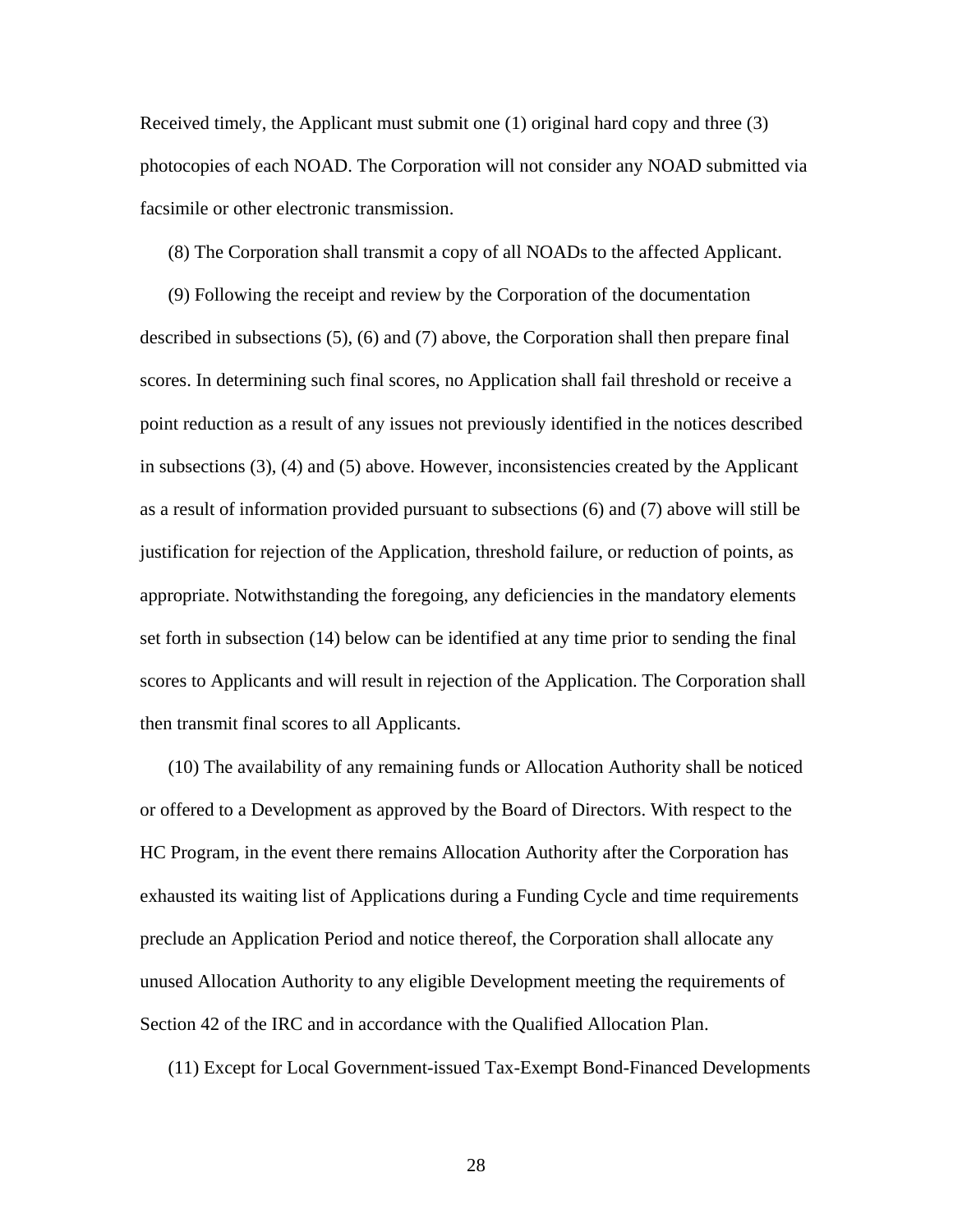that submit a separate Application for non-competitive Housing Credits, Applications shall be limited to one submission per subject property. Two or more Applications, submitted in the same Funding Cycle, that have the same demographic commitment and one or more of the same Financial Beneficiaries, will be considered submissions for the same Development if any of the following is true: (i) any part of any of the property sites is contiguous with any part of any of the other property sites, or (ii) any of the property sites are divided by a street or easement, or (iii) it is readily apparent from the Applications, proximity, chain of title, or other information available to the Corporation that the properties are part of a common or related scheme of development. If two or more Applications are considered to be submissions for the same Development, the Corporation will reject all such Applications except the Application with the highest (worst) lottery number. The Application(s) with the lowest lottery number(s) will still be rejected even if the Applicant withdraws the Application with the highest (worst) lottery number.

(12) If the Board determines that any Applicant or any Affiliate of an Applicant:

(a) Has engaged in fraudulent actions;

(b) Has materially misrepresented information to the Corporation regarding any past or present Application or Development;

(c) Has been convicted of fraud, theft or misappropriation of funds;

(d) Has been excluded from federal or Florida procurement programs; or

(e) Has been convicted of a felony;

The Applicant and any of the Applicant's Affiliates will be ineligible for funding or allocation in any program administered by the Corporation for a period of up to two (2)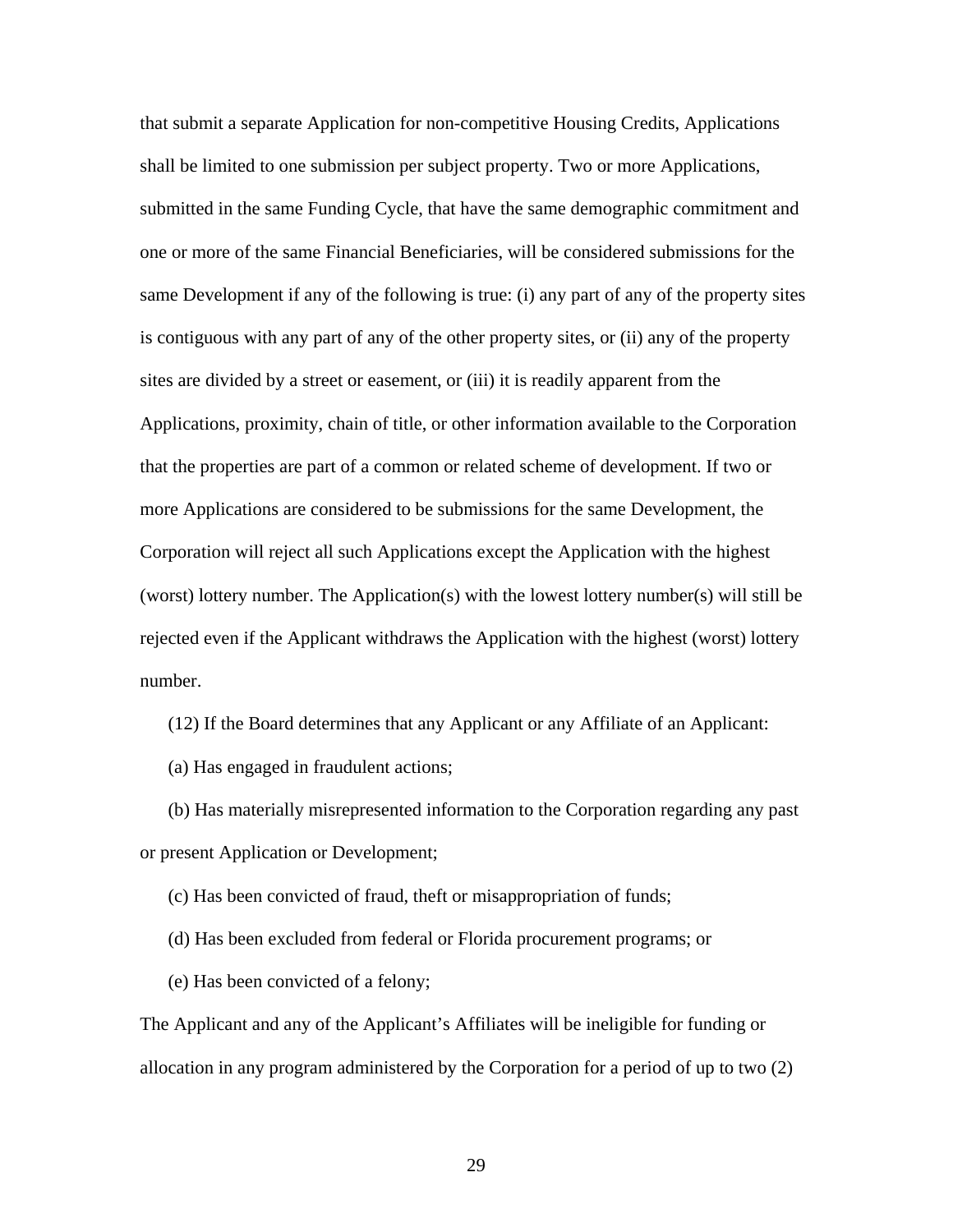years, which will begin from the date the Board makes such determination. Such determination shall be either pursuant to a proceeding conducted pursuant to Sections 120.569 and 120.57, F.S., or as a result of a finding by a court of competent jurisdiction.

(13) The Corporation shall reject an Application if, following the submission of the additional documentation, revised pages and other information as the Applicant deems appropriate as described in subsection (6) above:

(a) The Development is inconsistent with the purposes of the SAIL, HOME, or HC Program(s) or does not conform to the Application requirements specified in this rule chapter;

(b) The Applicant fails to achieve the threshold requirements as detailed in these rules, the applicable Application, and Application instructions;

(c) The Applicant fails to file all applicable Application pages and exhibits which are provided by the Corporation and adopted under this rule chapter;

(d) The Applicant fails to satisfy any arrearages described in subsection (5) above. For purposes of the SAIL and HOME Programs, this rule subsection does not include permissible deferral of SAIL or HOME interest.

(14) Notwithstanding any other provision of these rules, there are certain items that must be included in the Application and cannot be revised, corrected or supplemented after the Application Deadline. Failure to submit these items in the Application at the time of the Application Deadline shall result in rejection of the Application without opportunity to submit additional information. Any attempted changes to these items will not be accepted. Those items are as follows:

(a) Name of Applicant; notwithstanding the foregoing, the name of the Applicant may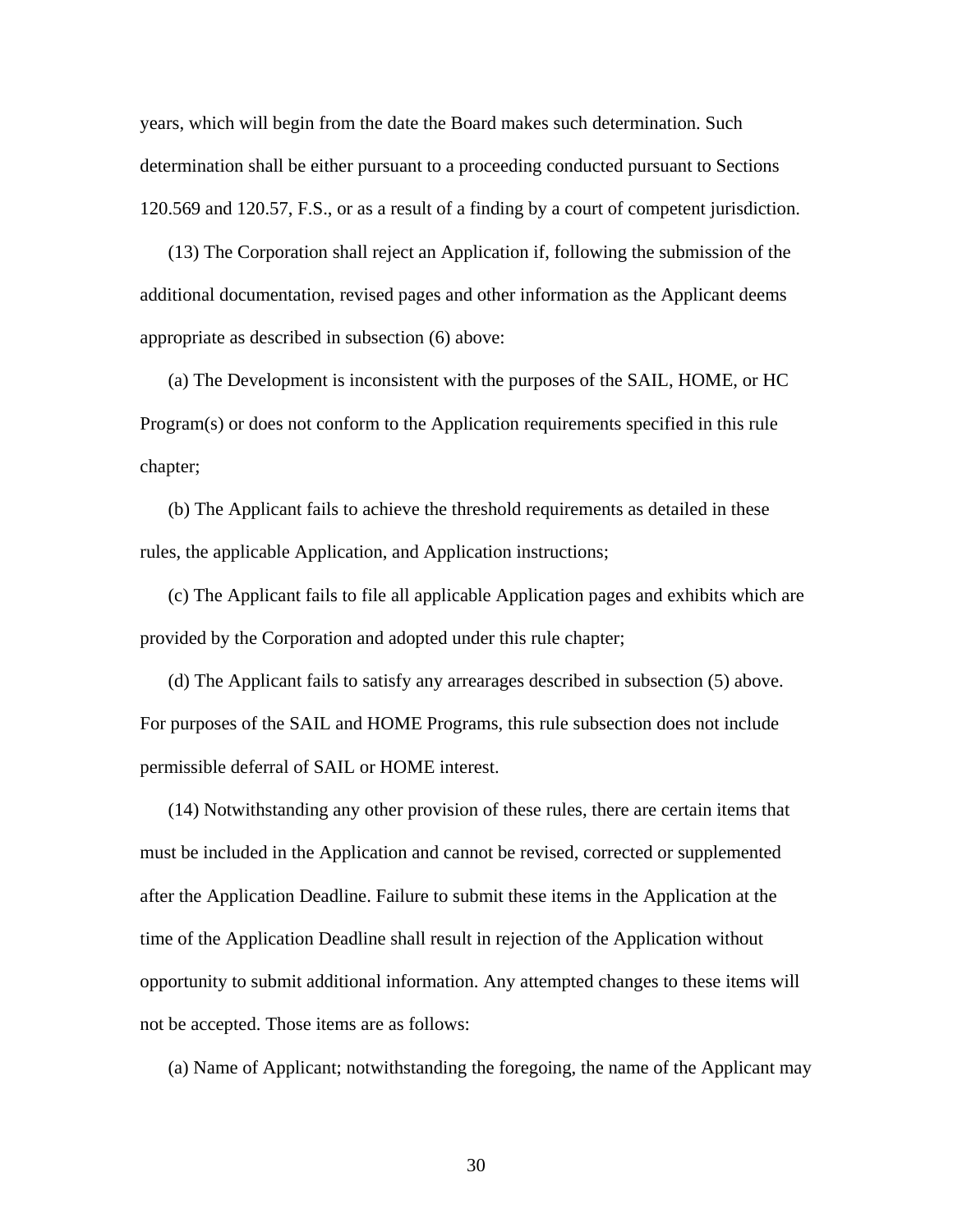be changed only by written request of an Applicant to Corporation staff and approval of the Board after the Applicant has been invited to enter credit underwriting;

(b) Identity of each Developer, including all co-Developers; notwithstanding the foregoing, the identity of the Developer(s) may be changed only by written request of an Applicant to Corporation staff and approval of the Board after the Applicant has been invited to enter credit underwriting;

(c) Program(s) applied for;

(d) Applicant applying as a Non-Profit or for-profit organization;

(e) Site for the Development; notwithstanding the foregoing, after the Applicant has been invited to enter credit underwriting and subject to written request of an Applicant to Corporation staff and approval of the Corporation, the site for the Development may be increased or decreased, provided the Tie Breaker Measurement Point is on the site and the total proximity points awarded during scoring are not reduced;

(f) Development Category;

(g) Development Type;

(h) Designation selection;

(i) Total number of units; notwithstanding the foregoing, for the SAIL and HC Programs the total number of units may be increased after the Applicant has been invited to enter credit underwriting, subject to written request of an Applicant to Corporation staff and approval of the Corporation;

(j) With regard to the SAIL and HC Programs, the ELI Set-Aside commitment on the total set-aside breakdown chart for the program(s) applied for in the Set-Aside Commitment section of the Application;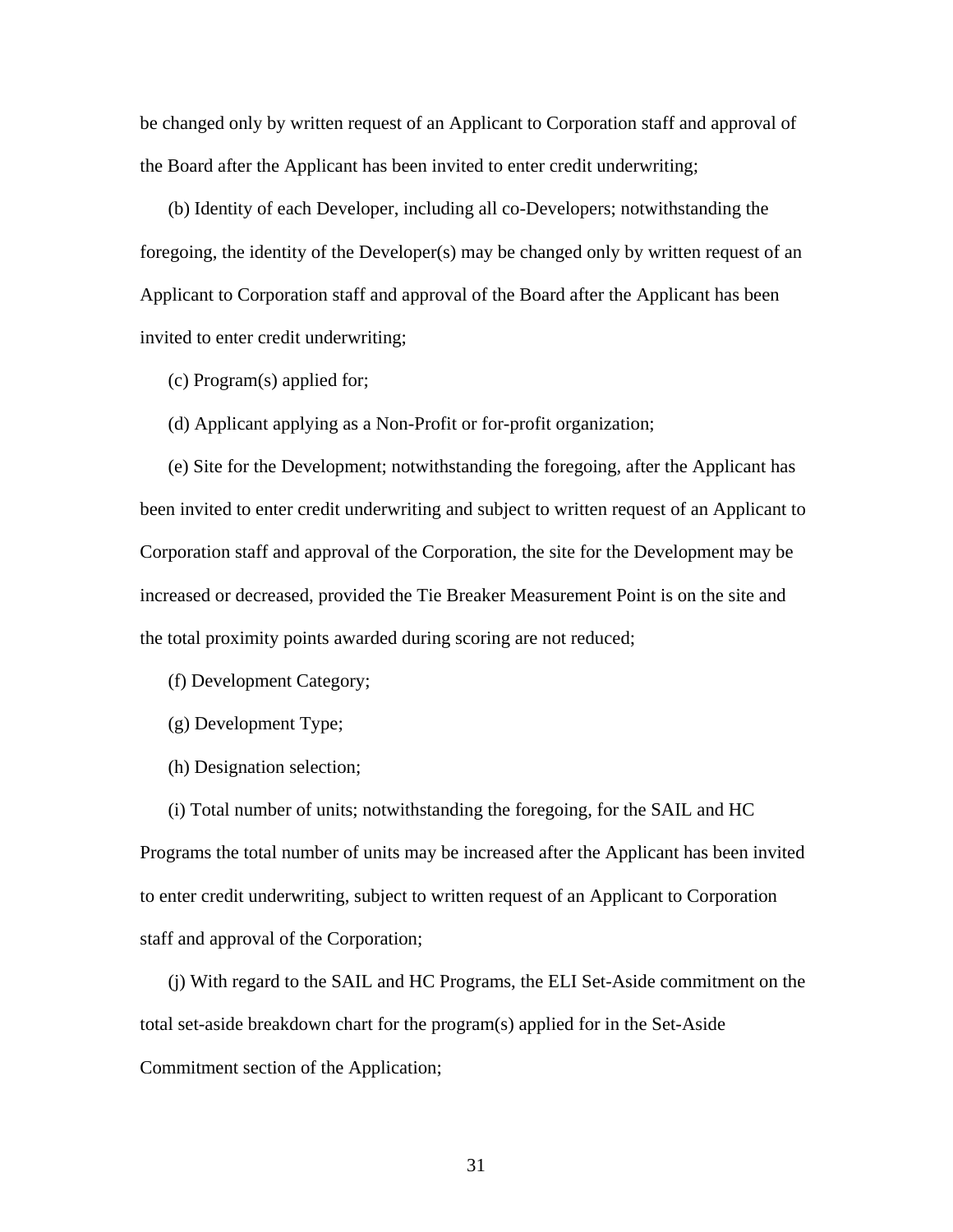(k) With regard to the SAIL and HC Programs, the Total Set-Aside Percentage as stated in the last row of the total set-aside breakdown chart for the program(s) applied for in the Set-Aside Commitment section of the Application. With regard to the HOME Program, the Total Set-Aside Percentage as stated in the Set-Aside Commitment section of the Application, unless the change results from the revision allowed under paragraph (m) below;

(l) CHDO election for the HOME Program;

(m) Funding Request (except for Taxable Bonds) amount; notwithstanding the foregoing, requested amounts can be changed only as follows:

1. Reduced by the Applicant to reflect the maximum request amount allowed in those instances where an Applicant requested more than its request limit, or

2. When the county in which the Development is located is newly designated by HUD as a Difficult Development Area (DDA) after the Application Deadline but prior to the end of the cure period outlined in Rule 67-48.004, F.A.C.: (i) an Applicant, who has not failed threshold for exceeding its Competitive HC request limit, may increase its Competitive HC request by an amount equaling 30 percent, rounded to whole dollars, of the remainder of the Applicant's initial request amount, or (ii) an Applicant, that failed threshold during preliminary scoring for requesting more than its Competitive HC request limit because the Development was not then designated as being in a DDA, may increase its Competitive HC request amount to the maximum allowable amount for the Development.

(n) Submission of one original hard copy with the required number of photocopies of the Application by the Application Deadline;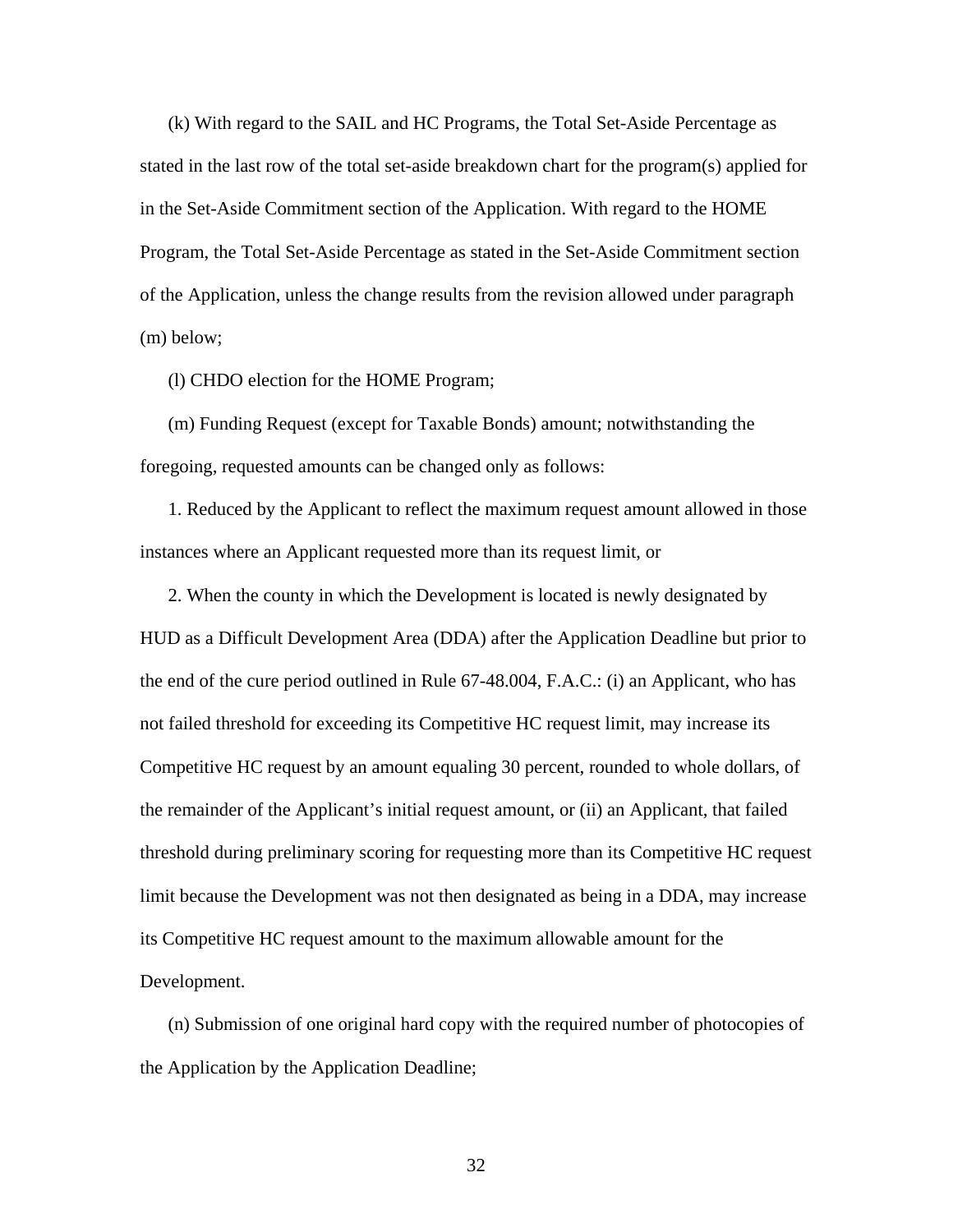(o) Payment of the required Application fee by the Application Deadline;

(p) The Application labeled "Original Hard Copy" must include a properly completed Applicant Certification and Acknowledgement form reflecting an original signature. All other items may be submitted as cures pursuant to subsection (6) above. With regard to paragraphs (a) and (b) above, the Board shall consider the facts and circumstances of each Applicant's request and any credit underwriting report, if available, prior to determining whether to grant the requested change.

(15) A Development will be withdrawn from funding and any outstanding commitments for funds or HC will be rescinded if, at any time, the Board determines that the Applicant's Development or Development team is no longer the Development or Development team described in the Application, and the changes made are prejudicial to the Development or to the market to be served by the Development.

(16) If an Applicant or Developer or any Principal, Affiliate or Financial Beneficiary of an Applicant or Developer has any existing Developments participating in any Corporation programs that remain in non-compliance with Section 42 of the IRC, Title 67, F.A.C., or applicable loan documents, and any applicable cure period granted for correcting such non-compliance has ended as of the time of submission of the Application or at the time of issuance of a credit underwriting report, the requested allocation will, upon a determination by the Board that such non-compliance substantially increases the likelihood that such Applicant or Developer will not be able to produce quality affordable housing, be denied and the Applicant or Developer and the Affiliates of the Applicant or Developer will be prohibited from new participation in any of the Corporation's programs for the subsequent cycle and continuing until such time as all of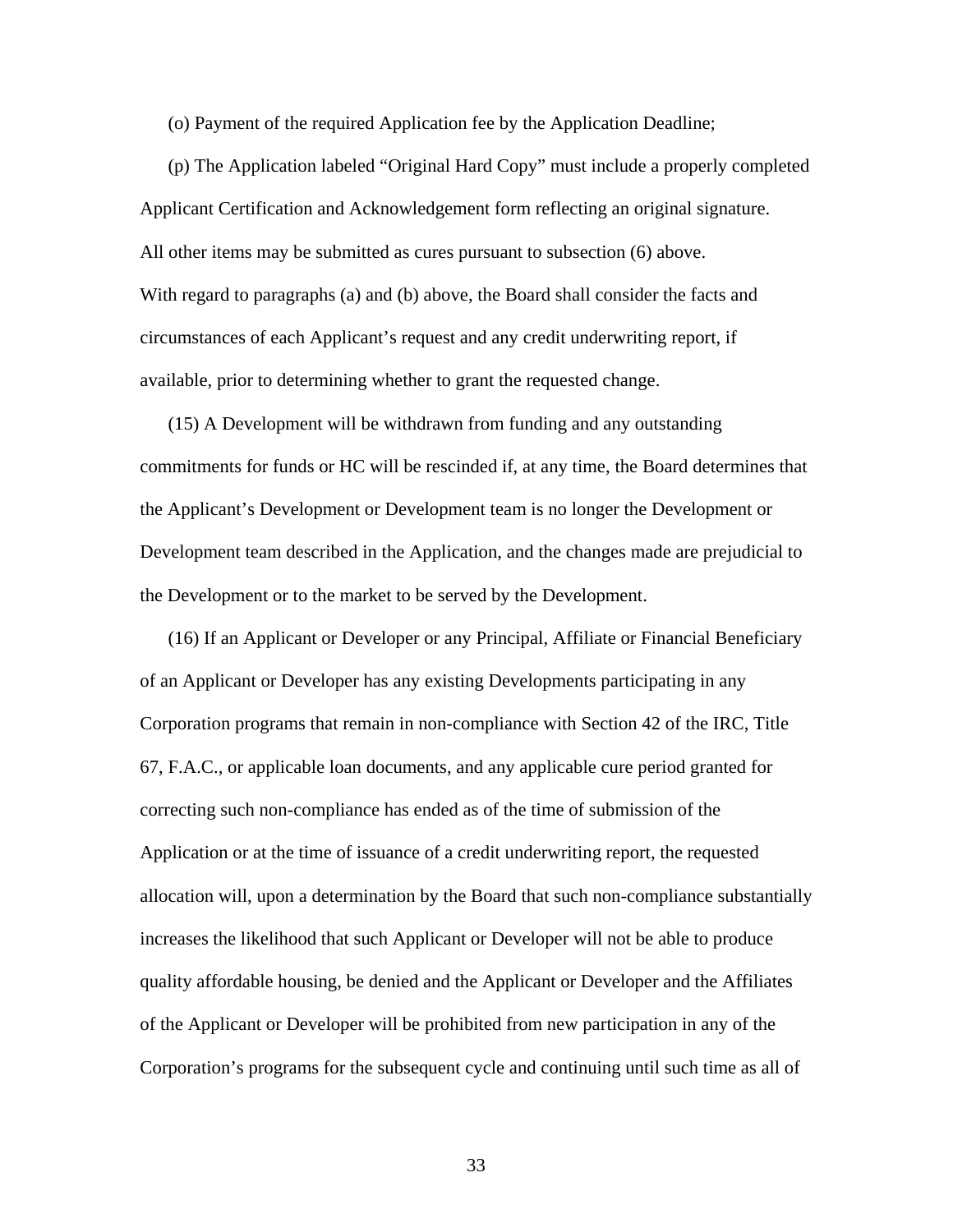their existing Developments participating in any Corporation programs are in compliance.

(17) With respect to the SAIL, HOME and HC Program Applications, when two or more Applications receive the same numerical score, the Applications will be ranked as outlined in the Application instructions.

(18) At no time during the Application, scoring and appeal process may Applicants or their representatives contact Board members concerning their own Development or any other Applicant's Development. At no time from the Application Deadline until the issuance of the final scores as set forth in subsection (9) above, may Applicants or their representatives verbally contact Corporation staff concerning their own Application or any other Applicant's Application. If an Applicant or its representative does contact a Board member in violation of this section, the Board shall, upon a determination that such contact was deliberate, disqualify such Applicant's Application.

(19) Applicants may withdraw an Application from consideration only by submitting a written notice of withdrawal to the Corporation Clerk. Applicants may not rescind any notice of withdrawal that was submitted to the Corporation Clerk. For ranking purposes, the Corporation shall disregard any withdrawal that is submitted after 5:00 p.m., Eastern Time, 14 Calendar Days prior to the date the Board is scheduled to convene to consider approval of the final ranking of the Applications and such Application shall be included in the ranking as if no notice of withdrawal had been submitted. After the Board has approved the final ranking, any notice of withdrawal submitted during the time period prohibited above and before the Board approves the final ranking, shall be deemed withdrawn immediately after Board approval of the final ranking. If an Applicant has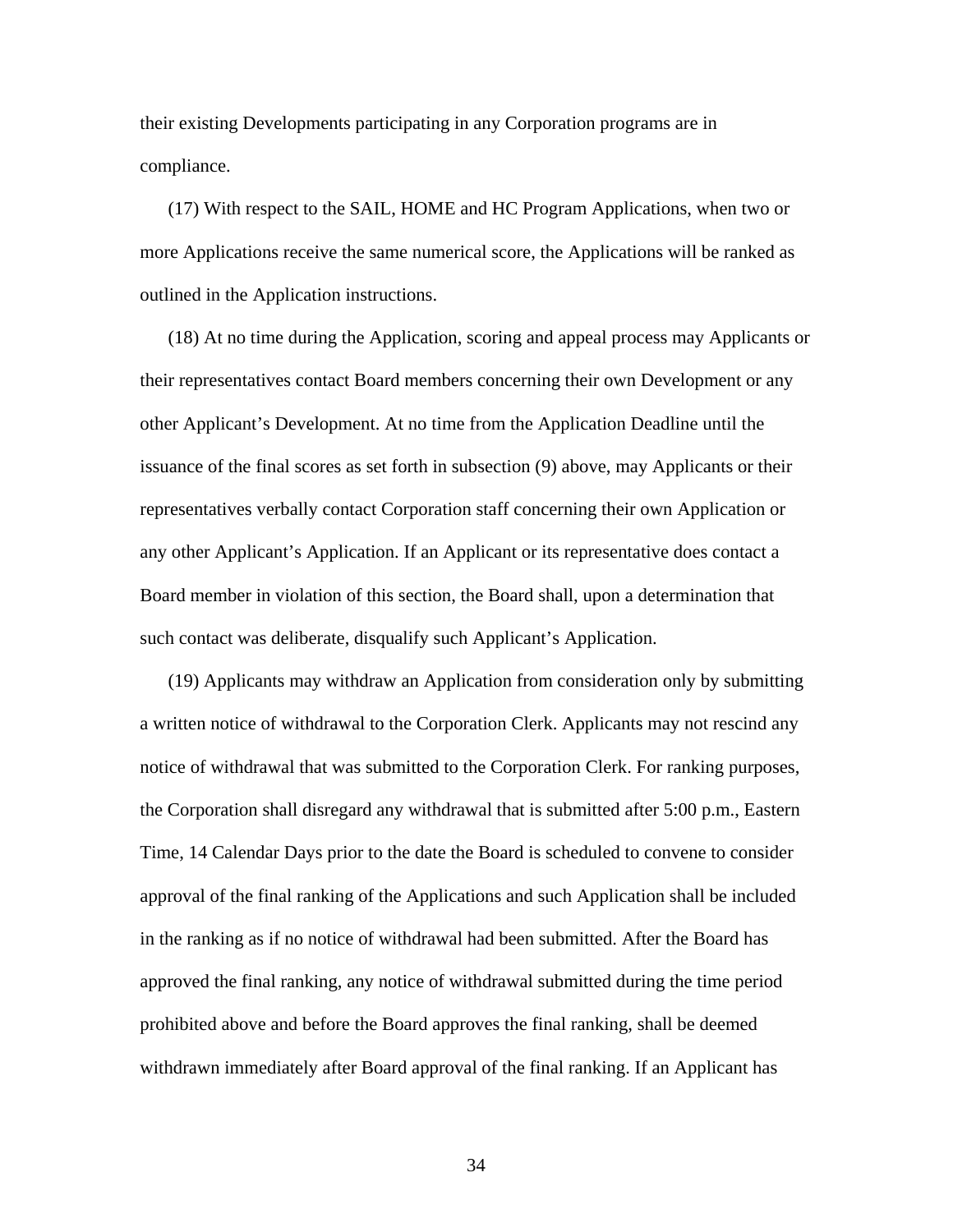applied for or been awarded funding from two or more programs, the withdrawal by the Applicant from any one program will be deemed by the Corporation to be a withdrawal of the Application from all programs.

(20) The name of the Development provided in the Application may not be changed or altered after submission of the Application during the history of the Development with the Corporation unless the change is requested in writing and approved in writing by the Corporation. The Corporation shall consider the facts and circumstances of each Applicant's request and any credit underwriting report, if available, prior to determining whether to grant such request.

(21) If an Applicant or any Affiliate of an Applicant has offered or given consideration, other than the consideration to provide affordable housing, with respect to a local contribution and this is discovered prior to Board approval of the final ranking, the Corporation shall reject the Application and any other Application submitted by the same Applicant and any Affiliate of the Applicant. If discovered after the Board approves final ranking, any tentative funding or allocation for the Application and any other Application submitted in the same cycle by the same Applicant and any Affiliate of the Applicant will be withdrawn. Such Applicant and any of such Applicant's Affiliates will be ineligible for funding or allocation in any program administered by the Corporation for a period of up to two (2) years, which will begin the date the Board issues a final order on such matter, in a proceeding conducted pursuant to Sections 120.569 and 120.57, F.S. Rulemaking Authority 420.507, 420.507(22)(f) FS. Law Implemented 420.5087, 420.5087(6)(c), 420.5089, 420.5089(6), 420.5099, 420.5099(2) FS. History–New 7-22- 96, Amended 12-23-96, 7-10-97, 1-6-98, Formerly 9I-48.004, Amended 4-7-98, 11-9-98,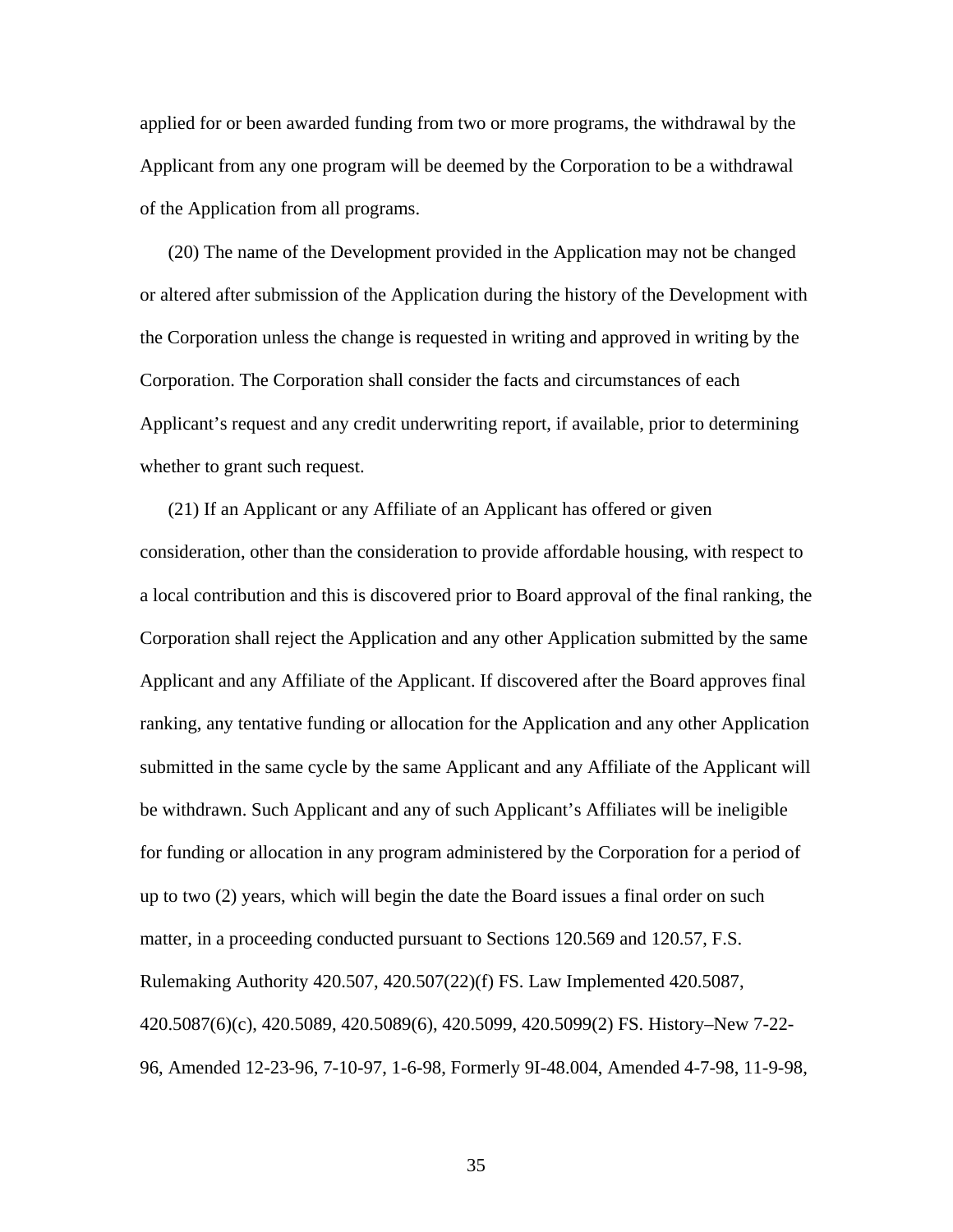#### 2-24-00, 2-22-01, 3-17-02, 4-6-03, 3-21-04, 2-7-05, 1-29-06, 4-1-07, 3-30-08, 8-6-09.

#### **67-48.005 Applicant Administrative Appeal Procedures.**

(1) At the conclusion of the review and scoring process established by Rule 67- 48.004, F.A.C., each Applicant will be provided with its final score and notice of rights, which shall constitute the point of entry to contest any issue related to the Applicant's Application for the SAIL Program, the HOME Program or the HC Program.

(2) Each Applicant that wishes to contest its final score must file a petition with the Corporation within 21 Calendar Days after the date the Applicant receives its notice of rights. The petition must conform to subsection 28-106.201(2) or 28-106.301(2), and subsection 67-52.002(3), F.A.C., and specify in detail each issue and score sought to be challenged. If the petition does not raise a disputed issue of material fact, the challenge will be conducted pursuant to Section 120.57(2), F.S. If the petition raises one or more disputed issues of material fact, a formal administrative hearing will be conducted pursuant to Section 120.57(1), F.S. At the conclusion of any administrative hearing, a recommended order shall be entered by the designated hearing officer which will then be considered by the Board.

(3) Any Applicant who wishes to challenge the findings and conclusions of the recommended order entered pursuant to a Section 120.57(2), F.S., proceeding concerning its own Application shall be allowed the opportunity to submit written arguments to the Board. Any written argument should be typed and double-spaced with margins no less than one inch in either Times New Roman 14-point or Courier New 12-point font and may not exceed five (5) pages, excluding the caption and certificate of service. Written arguments must be filed with Florida Housing Finance Corporation's Clerk at 227 North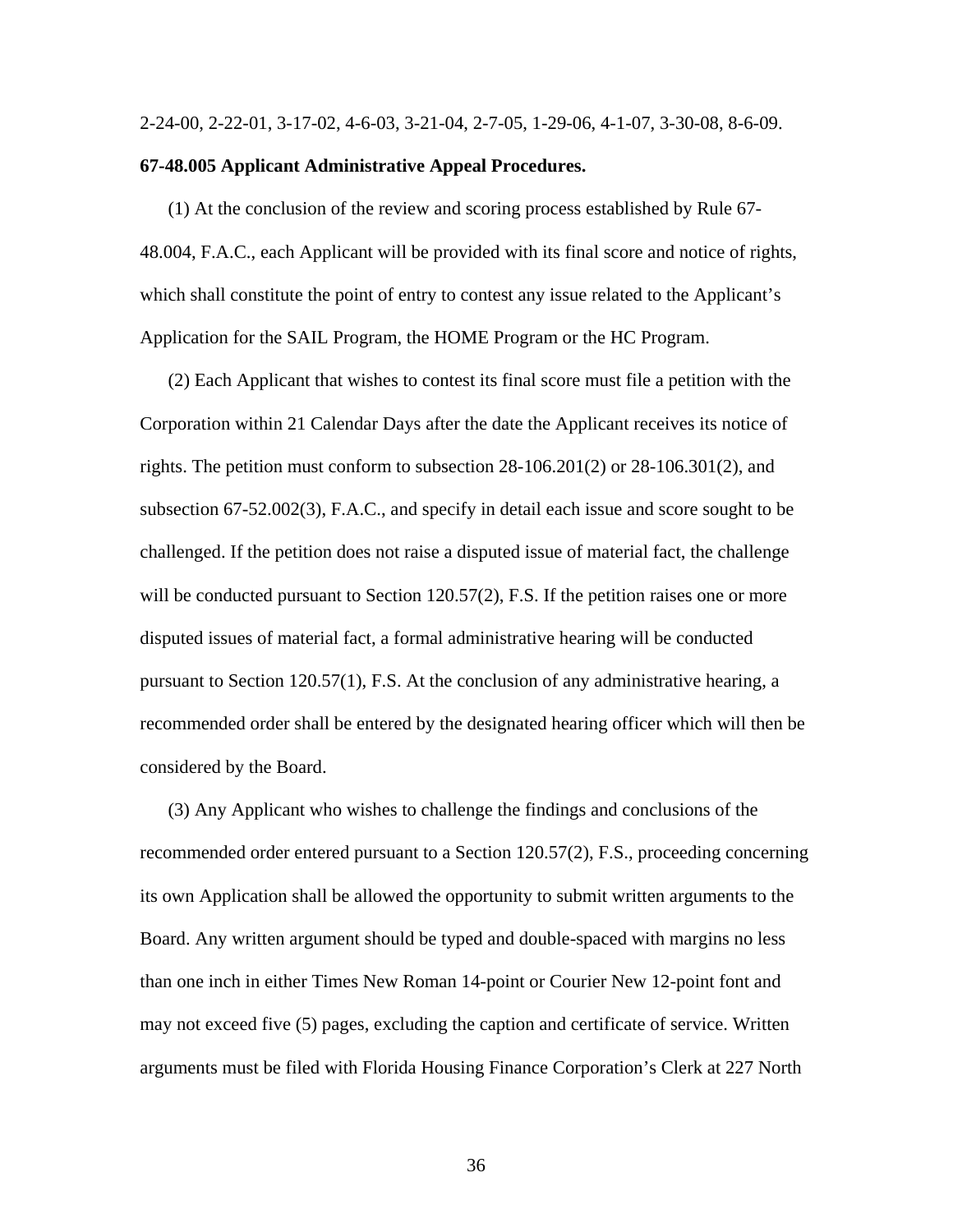Bronough Street, Suite 5000, Tallahassee, Florida 32301-1329, no later than 5:00 p.m., Eastern Time, no later than five (5) Calendar Days from the date of issuance of the recommended order. Failure to timely file a written argument shall constitute a waiver of the right to have a written argument considered by the Board. Parties will not be permitted to make oral presentations to the Board in response to recommended orders.

(4) Following the entry of final orders in all petitions filed pursuant to Section 120.57(2), F.S., and in accordance with the prioritization of the QAP and Rule Chapter 67-48, F.A.C., the Corporation shall issue final rankings. For an Applicant that filed a petition pursuant to Section 120.57(1), F.S., which challenged the scoring of its own Application but has not had a final order entered as of the date the final rankings are approved by the Board, the Corporation shall, if any such Applicant ultimately obtains a final order that modifies the score so that its Application would have been in the funding range of the applicable final ranking had it been entered prior to the date the final rankings were presented to the Board, provide the requested funding, allocation, or both, from the next available funding, allocation, or both, whether in the current year or a subsequent year. For HC, if the final order is executed on or before the Corporation issues the current year's final scores, the allocation will come from the current year or if the final order is executed after the Corporation issues the current year's final scores, the allocation will come from the subsequent year. Funding refers to SAIL or HOME and allocation refers to HC. Nothing contained herein shall affect any applicable credit underwriting requirements.

(5) Each Applicant will be provided with a final ranking of all Applications and notice of rights, which shall constitute the point of entry to contest any ranking or scoring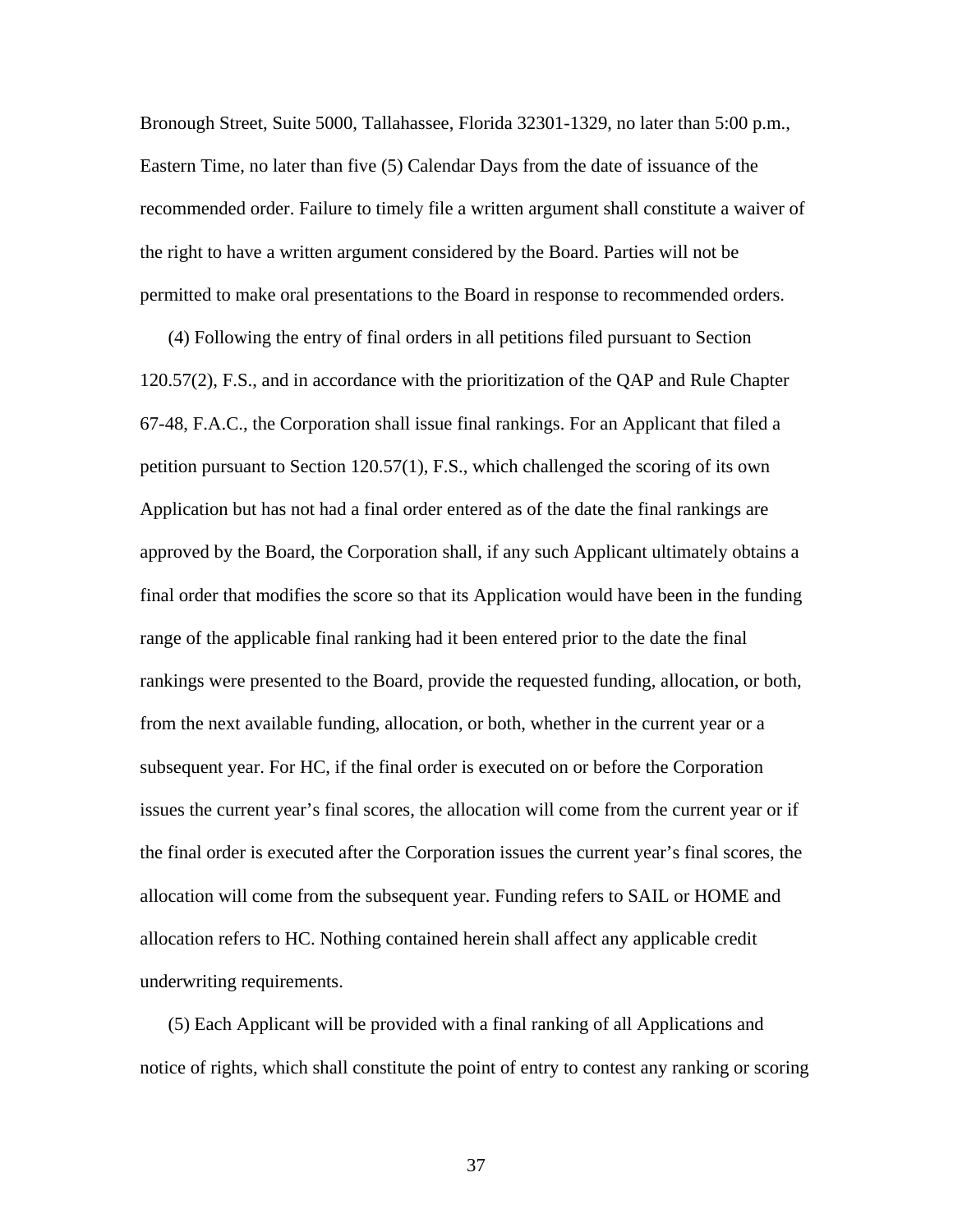issue related to any other Applications for the SAIL Program, the HOME Program or the HC Program. An Applicant that wishes to contest the final ranking or score of another Applicant may do so only if:

(a) The competing Applicant files a petition on or before the 21st Calendar Day after the receipt of the notice of rights pursuant to this subsection (5). The petition must conform to subsection 28-106.201(2) or 28-106.301(2), and subsection 67-52.002(3), F.A.C., and specify in detail each issue, score or ranking sought to be challenged.

(b) For any Application cycle closing after January 1, 2002, if the contested issue involves an error in scoring, the contested issue must (i) be one that could not have been cured pursuant to subsection 67-48.004(14), F.A.C., or (ii) be one that could have been cured, if the ability to cure was not solely within the Applicant's control. The contested issue cannot be one that was both curable and within the Applicant's sole control to cure. With regard to curable issues, a petitioner must prove that the contested issue was not feasibly curable within the time allowed for cures in subsection 67-48.004(6), F.A.C.

(c) The competing Applicant alleges facts in its petition sufficient to demonstrate that, but for the specifically identified threshold, scoring or ranking errors in the challenged Application, its Application would have been in the funding range at the time the Corporation provided the Applicant with its final ranking.

(d) If the petition does not raise a disputed issue of material fact, the appeal will be conducted pursuant to Section 120.57(2), F.S. If the petition raises one or more disputed issues of material fact, a formal administrative hearing will be conducted pursuant to Section 120.57(1), F.S. At the conclusion of any administrative hearing, a recommended order shall be entered which will then be considered by the Board.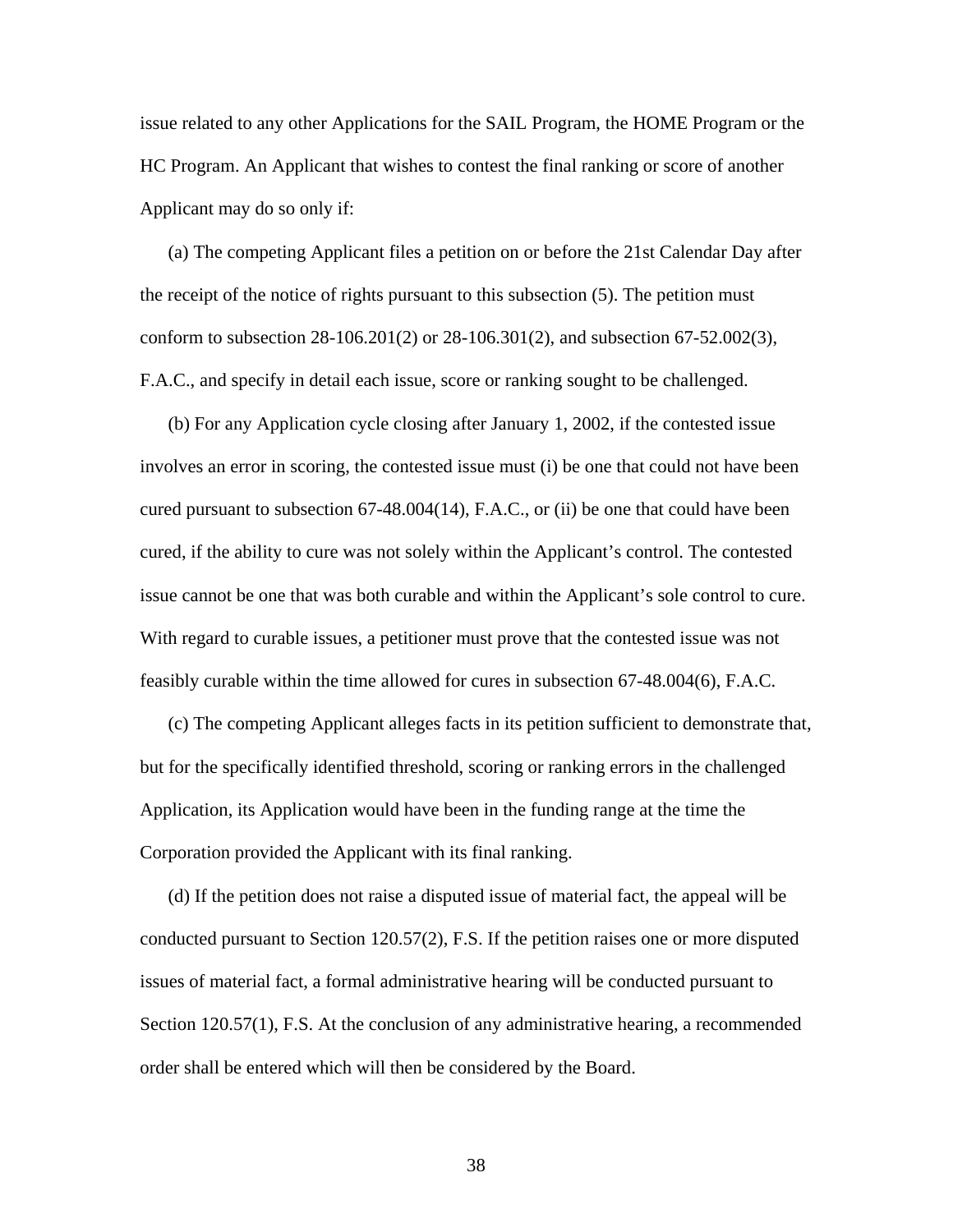(6) Any Applicant who wishes to challenge the findings and conclusions of the recommended order entered pursuant to a Section 120.57(2), F.S., proceeding as described in subsection (5) above concerning the final ranking of another Application, shall be allowed the opportunity to submit written arguments to the Board. Any written arguments should be typed and double-spaced with margins no less than one inch in either Times New Roman 14-point or Courier New 12-point font and may not exceed five (5) pages, excluding the caption and certificate of service. Written arguments must be filed with Florida Housing Finance Corporation's Clerk at 227 North Bronough Street, Suite 5000, Tallahassee, Florida 32301-1329, no later than 5:00 p.m., Eastern Time, no later than five (5) Calendar Days from the date of issuance of the recommended order. Failure to timely file a written argument shall constitute a waiver of the right to have a written argument considered by the Board. Parties will not be permitted to make oral presentations to the Board in response to recommended orders.

(7) For those Applicants that have filed a petition pursuant to subsection (5) above, the Corporation shall, if any such Applicant ultimately obtains a final order that demonstrates that its Application would have been in the funding range of the applicable final ranking, provide the requested funding, allocation, or both from the next available funding, allocation, or both, whether in the current year or a subsequent year. For HC, if the final order is executed on or before the Corporation issues the current year's final scores, the allocation will come from the current year or if the final order is executed after the Corporation issues the current year's final scores, the allocation will come from the subsequent year. Funding refers to SAIL or HOME and allocation refers to HC. Nothing contained herein shall affect any applicable credit underwriting requirements.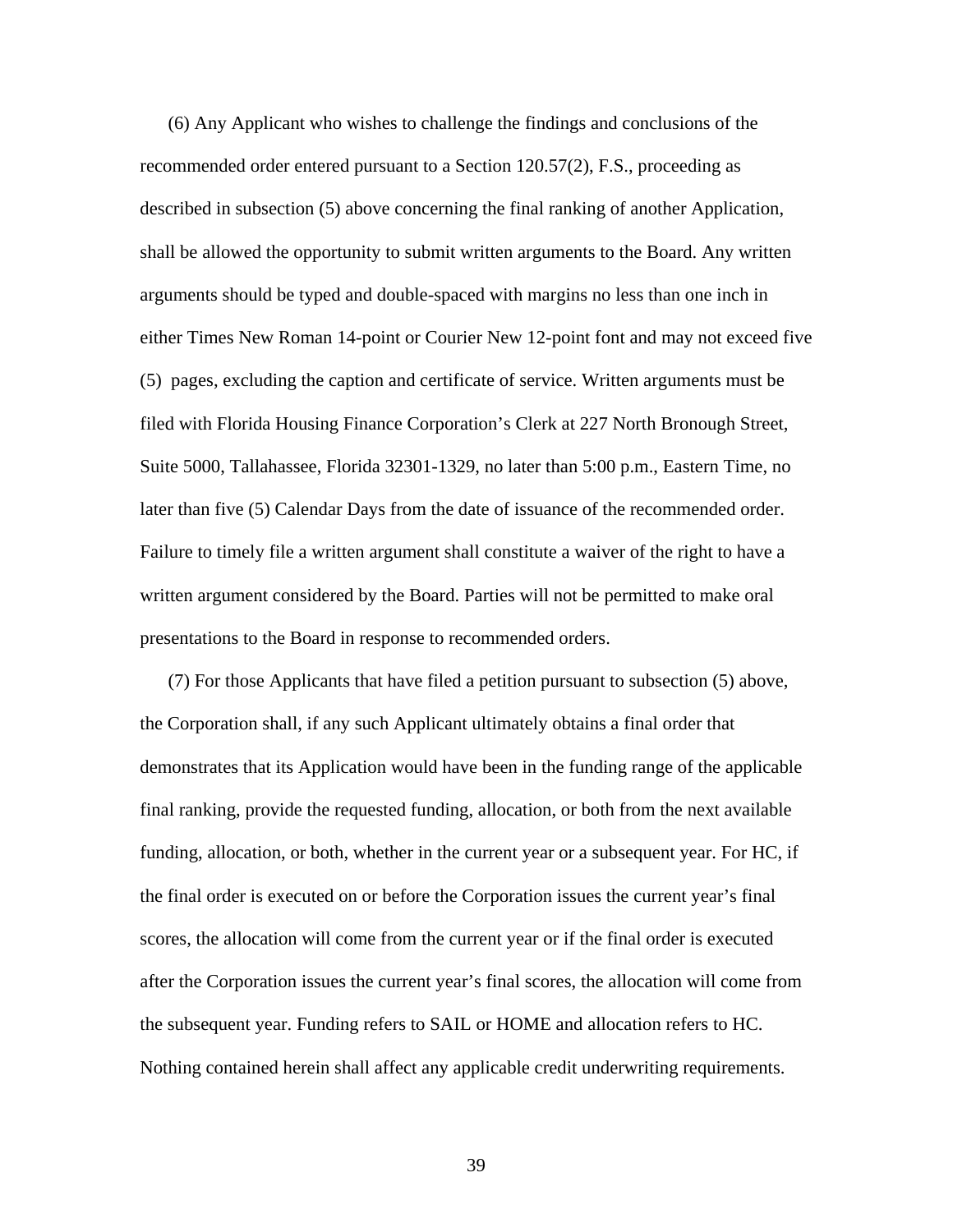The filing of a petition pursuant to subsection (5) above shall not stay the Corporation's provision of funding to Applicants per the final rankings referenced in subsection (4) above.

Rulemaking Authority 420.507 FS. Law Implemented 120.569, 120.57, 420.5087,

420.5089, 420.5099 FS. History–New 7-22-96, Amended 12-23-96, 1-6-98, Formerly 9I-

48.005, Amended 4-7-98, 11-9-98, 2-24-00, 2-22-01, 3-17-02, 10-8-02, 12-4-02, 4-6-03,

3-21-04, 2-7-05, 1-29-06, 4-1-07, 3-30-08, 8-6-09.

### **67-48.007 Fees.**

The Corporation, the Credit Underwriter or the environmental provider shall collect via check or money order the following fees and charges in conjunction with the SAIL, HOME and HC Programs, as outlined in the Universal Application instructions:

(1) Universal Application Package fee, if applicable.

- (2) Application fee.
- (3) Credit Underwriting fees.
- (4) Administrative fees.
- (5) Commitment fees.
- (6) Compliance monitoring fees.
- (7) Loan servicing fees.
- (8) Construction inspection fees.
- (9) Financial monitoring fees.
- (10) Tax-exempt mortgage financing fees.
- (11) HUD environmental fees.
- (12) Qualified Contract Package fees.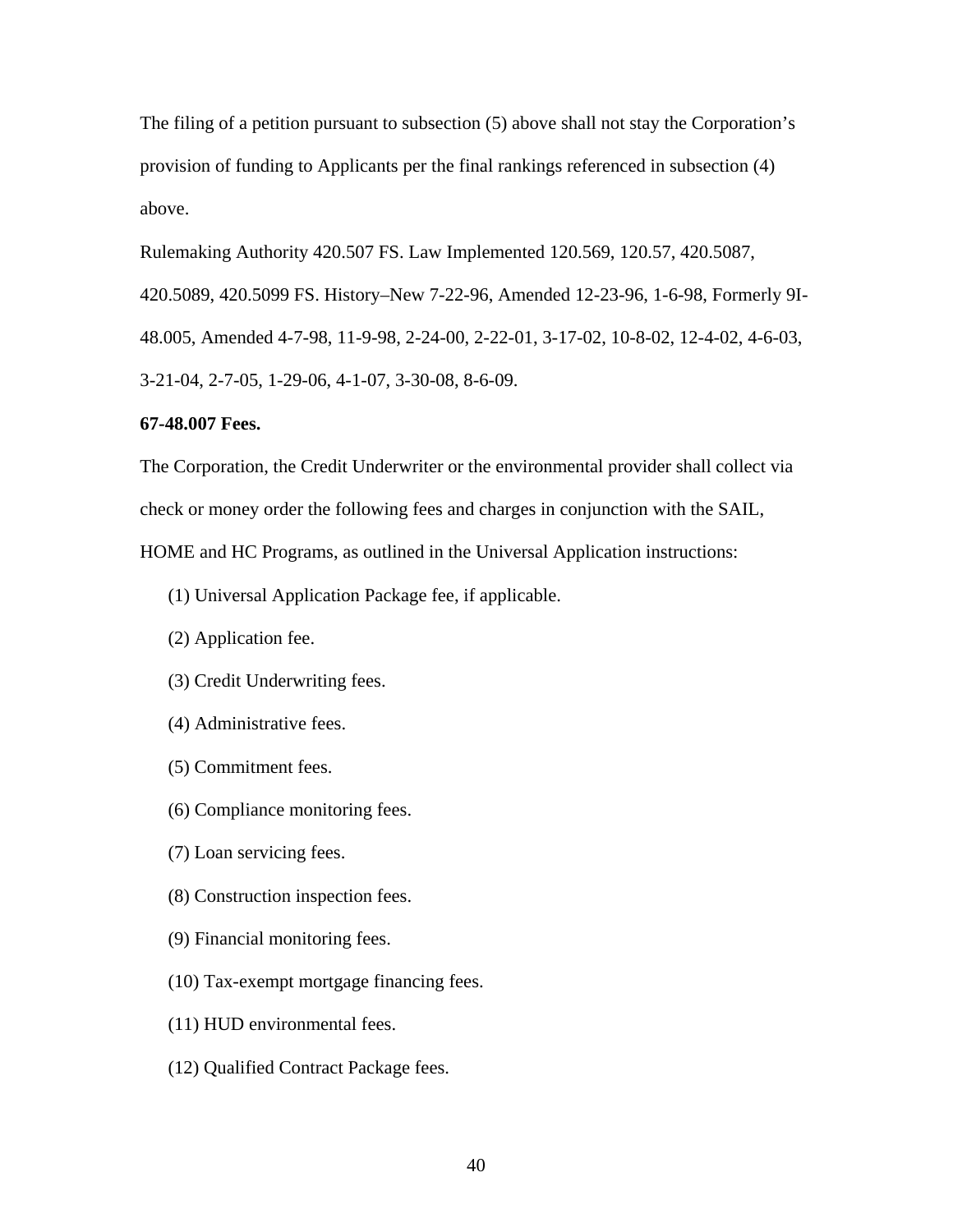- (13) Assumption/Renegotiation fees.
- (14) Loan closing extension fees.
- (15) Processing fees.

All of the fees set forth above with respect to the SAIL Program are part of Development Cost and can be included in the Development Cost pro forma and paid with SAIL loan proceeds. Failure to pay any fee shall cause the firm loan commitment under any program to be terminated or shall constitute a default on the respective loan documents. Rulemaking Authority 420.507 FS. Law Implemented 420.5087, 420.5099 FS. History– New 7-22-96, Amended 12-23-96, 1-6-98, Formerly 9I-48.007, Amended 11-9-98, 2-24- 00, 2-22-01, 3-17-02, 4-6-03, Repromulgated 3-21-04, Amended 2-7-05, 1-29-06, 4-1-07, Repromulgated 3-30-08, Amended 8-6-09.

### **67-48.0072 Credit Underwriting and Loan Procedures.**

The credit underwriting review shall include a comprehensive analysis of the Applicant, the real estate, the economics of the Development, the ability of the Applicant and the Development team to proceed, the evidence of need for affordable housing in order to determine that the Development meets the program requirements and determine a recommended SAIL or HOME loan amount, Housing Credit allocation amount or a combined SAIL loan amount and Housing Credit Allocation amount, if any. Corporation funding will be based on appraisals of comparable developments, cost benefit analysis, and other documents evidencing justification of costs. As part of the credit underwriting review, the Credit Underwriter will consider the applicable provisions of Rule Chapter 67-48, F.A.C.

(1) Within 10 business days after the final rankings are approved by the Board, the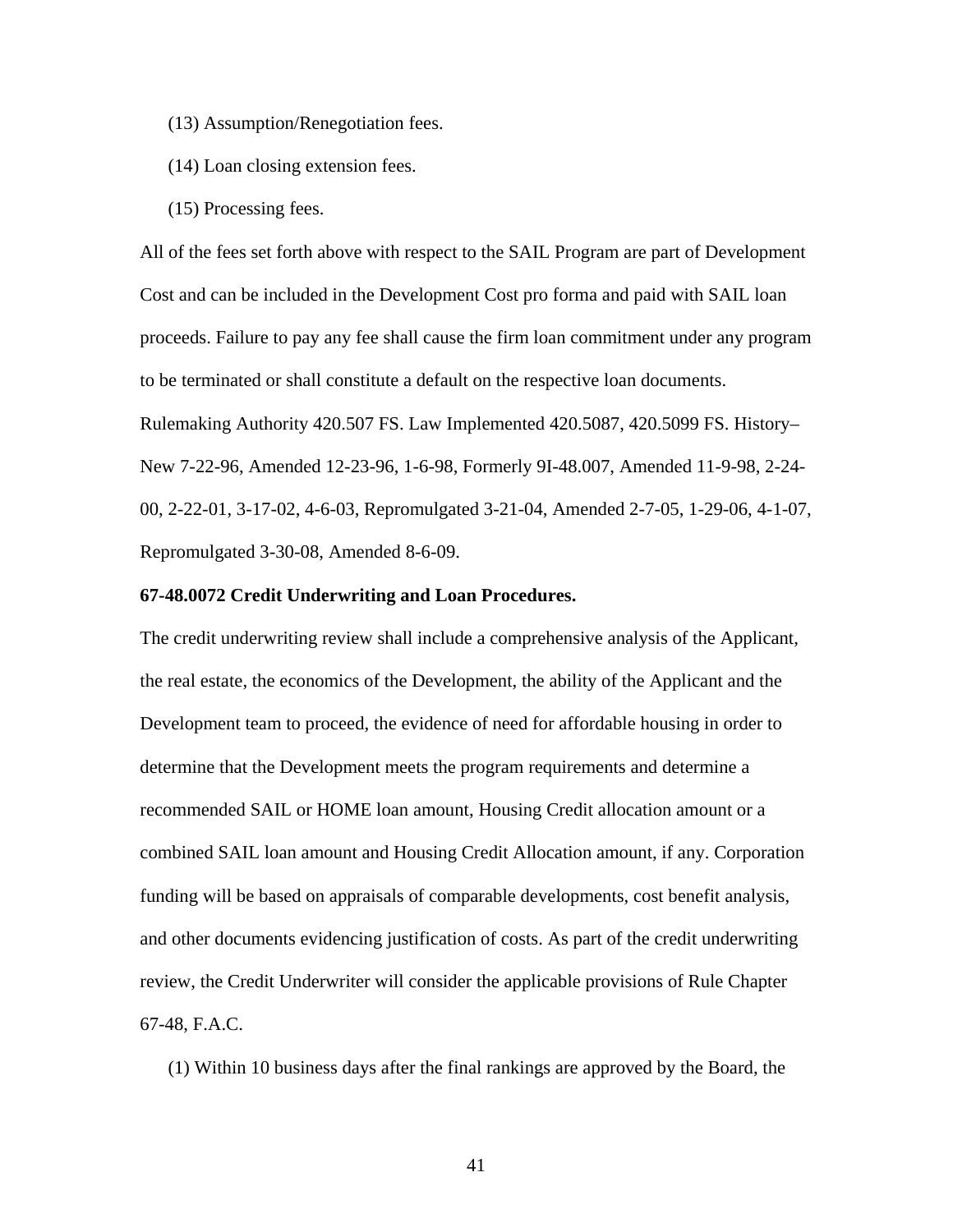Corporation shall offer all Applicants within the funding range an invitation to enter credit underwriting. The Corporation shall select the Credit Underwriter for each Development.

(2) For SAIL and HOME Applicants, the invitation to enter credit underwriting constitutes a preliminary commitment.

(3) A response to the invitation to enter credit underwriting must be received by the Corporation and the Credit Underwriter not later than seven (7) Calendar Days after the date of the letter of invitation.

(4) If the credit underwriting invitation is accepted:

(a) The Applicant shall submit the credit underwriting fee to the Credit Underwriter within seven (7) Calendar Days of the date of the letter of invitation. In addition, SAIL Applicants shall submit the administrative fee to the Corporation within seven (7) Calendar Days of the date of the letter of invitation.

(b) Failure to submit the required credit underwriting fee or SAIL administrative fee, if applicable, by the specified deadline shall result in withdrawal of the invitation and issuance of an invitation to the next eligible Applicant as outlined in the Universal Application instructions. For HOME Applicants that apply and qualify as a Non-Profit entity, the Corporation shall bear the cost of the credit underwriting review and environmental review. However, if the HOME commitment is canceled for failure to adhere to rule deadlines or for reasons within the Applicant's control, the Development will be responsible for reimbursing the Corporation for fees incurred for credit underwriting and environmental review processing.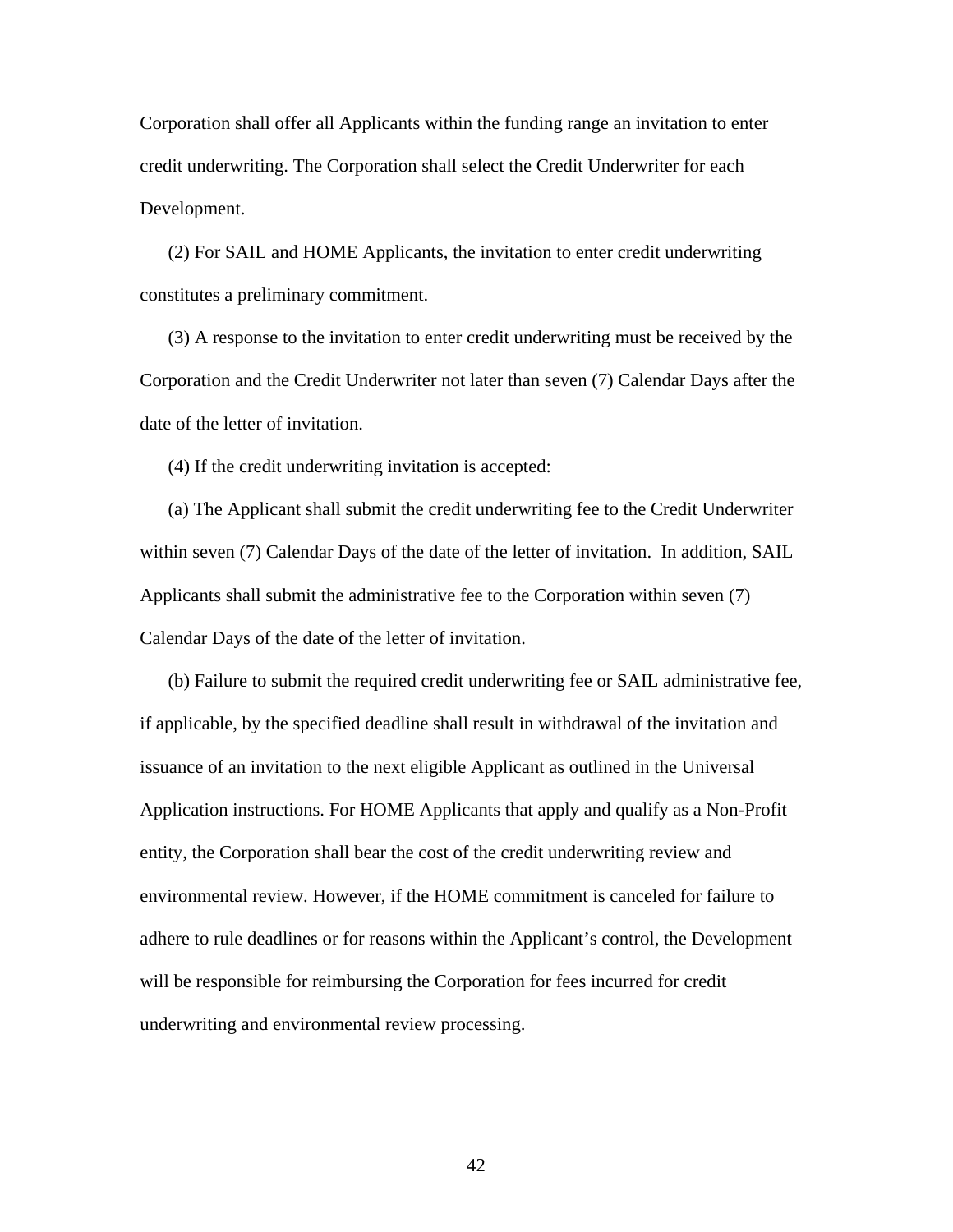(c) For SAIL and HOME Applicants, the loan must close on or before October 15, 2010. Applicants may request one (1) extension of up to 12 months. All extension requests must be submitted in writing to the program administrator and contain the specific reasons for requesting an extension and shall detail the time frame to close the loan. The written request will then be submitted to the Corporation's Board for consideration. The Board shall consider the facts and circumstances of each Applicant's request and any credit underwriting report, if available, prior to determining whether to grant the requested extension. The Corporation shall charge a non-refundable extension fee of 1 percent of each loan amount if the Board approves the request to extend the commitment beyond October 15, 2010. In the event the loan does not close by October 15, 2011, the preliminary commitment or firm commitment, as applicable, will be deemed void and the funds will be de-obligated.

(5) The Credit Underwriter shall verify all information in the Application, including information relative to the Applicant, Developer, Housing Credit Syndicator, General Contractor, and, if an ALF, the service provider(s), as well as other members of the Development team.

(6) If an Applicant or Developer or Housing Credit Syndicator or any Financial Beneficiary of an Applicant or Developer has been a party of any Development which has been or is in the process of being foreclosed upon or is in arrears to the Corporation or any agent or assignee of the Corporation, the Credit Underwriter will consider this and other past performance issues in determining whether or not to provide a positive recommendation.

(7) The Credit Underwriter shall report any inconsistencies or discrepancies or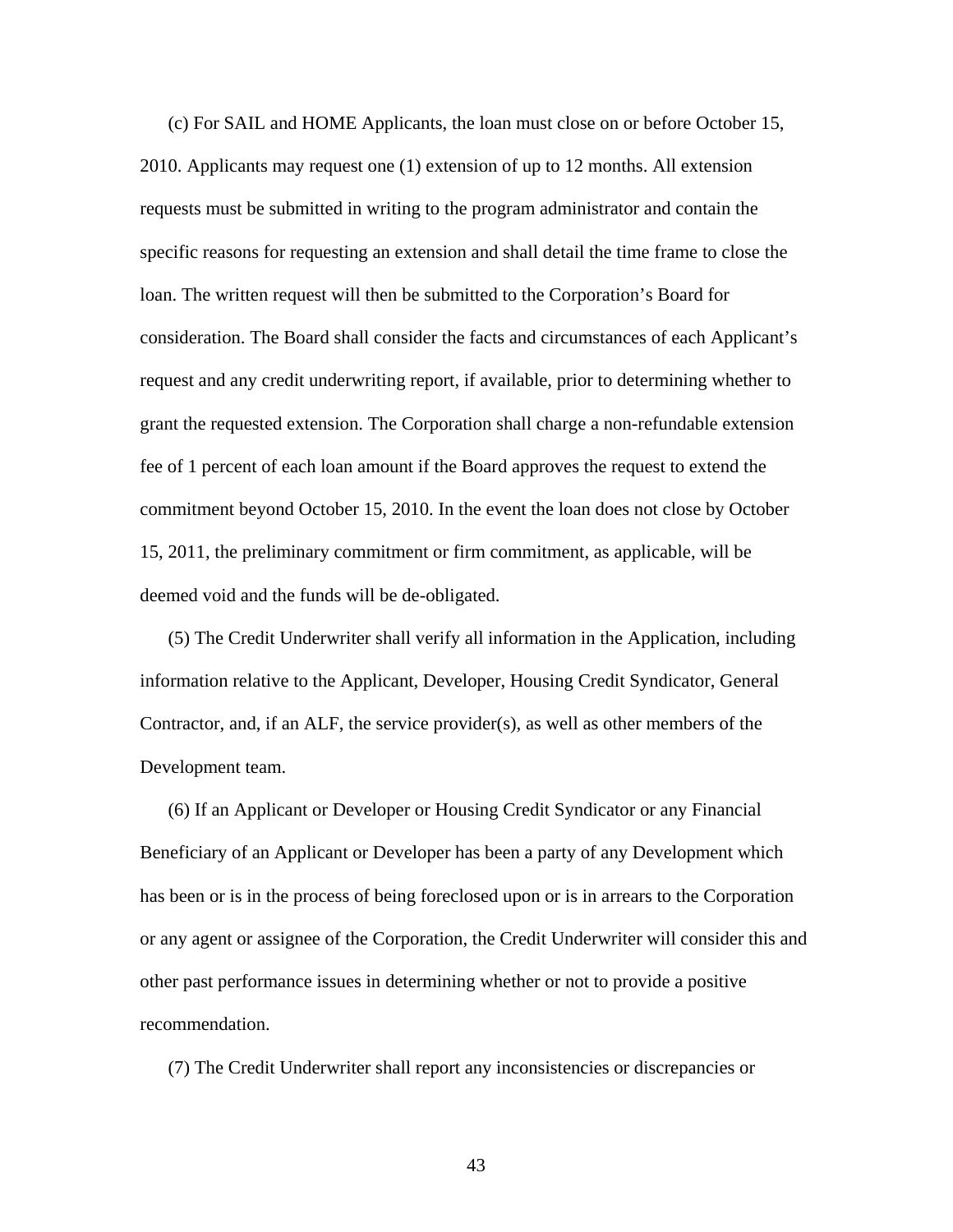changes made to the Applicant's Application during credit underwriting.

(8) The Applicant will be responsible for all fees in connection with the documentation submitted to the Credit Underwriter.

(9) If the Credit Underwriter determines that special expertise is required to review information submitted to the Credit Underwriter which is beyond the scope of the Credit Underwriter's expertise, the fee for such services shall be borne by the Applicant.

(10) A full or self-contained appraisal as defined by the Uniform Standards of Professional Appraisal Practice and a separate market study shall be ordered by the Credit Underwriter, at the Applicant's expense, from an appraiser qualified for the geographic area and product type not later than completion of credit underwriting. The Credit Underwriter shall review the appraisal to properly evaluate the proposed property's financial feasibility. Appraisals which have been ordered and submitted by third party credit enhancers, first mortgagors or Housing Credit Syndicators and which meet the above requirements and are acceptable to the Credit Underwriter may be used instead of the appraisal referenced above. The market study must be completed by a disinterested party who is approved by the Credit Underwriter. The Credit Underwriter shall consider the market study, the Development's financial impact on Developments in the area previously funded by the Corporation, and other documentation when making its recommendation of whether to approve or disapprove a SAIL or HOME loan, a Housing Credit Allocation, or a combined SAIL loan and Housing Credit Allocation or Housing Credit Allocation and HOME loan. The Credit Underwriter must review and determine whether there will be a negative impact to Guarantee Fund Developments within the primary market area or five (5) miles of the proposed Development, whichever is greater.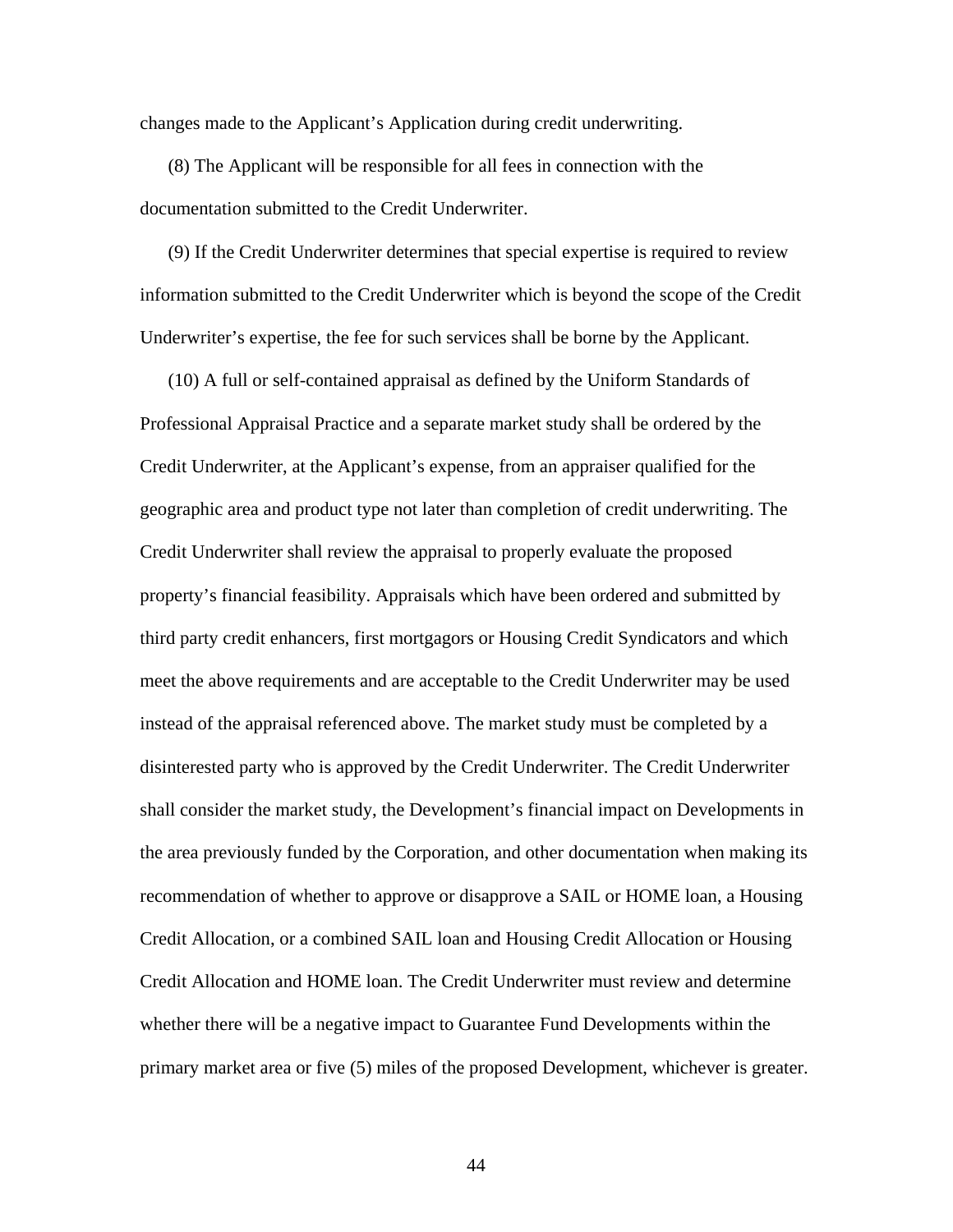The Credit Underwriter shall also review the appraisal and other market documentation to determine if the market exists to support both the demographic and income restriction set-asides committed to within the Application. For the Credit Underwriter to make a favorable recommendation, the submarket of the proposed Development must have an average occupancy rate of 90 percent or greater.

(11) The proposed Development must demonstrate, based on current rates, that it can meet minimum 1.10 debt service coverage (DSC) requirements with all first and second mortgages for Housing Credits. For HOME Applications, the minimum debt service coverage shall be 1.10 for the HOME loan, including all superior mortgages. For SAIL Applications, the minimum debt service coverage shall be 1.10 for the SAIL loan, including all superior mortgages. However, if the Applicant defers at least 35 percent of its developer fee for at least six (6) months following construction completion, the minimum debt service coverage shall be 1.00 for the SAIL loan, including all superior mortgages. For SAIL and HOME Applications, the maximum debt service coverage shall be 1.50 for the SAIL or HOME loan, including all superior mortgages. In extenuating circumstances, such as when the Development has deep or short term subsidy, the debt service coverage may exceed 1.50 if the Credit Underwriter's favorable recommendation is supported by the projected cash flow analysis. Developments receiving first mortgage funding from the United States Department of Agriculture Rural Development (RD) are not required to meet the debt service coverage standards if RD is providing rental assistance and has acknowledged that rents will be set at an amount sufficient to pay all operating expenses, replacement reserve requirements and debt service on the first and second mortgages.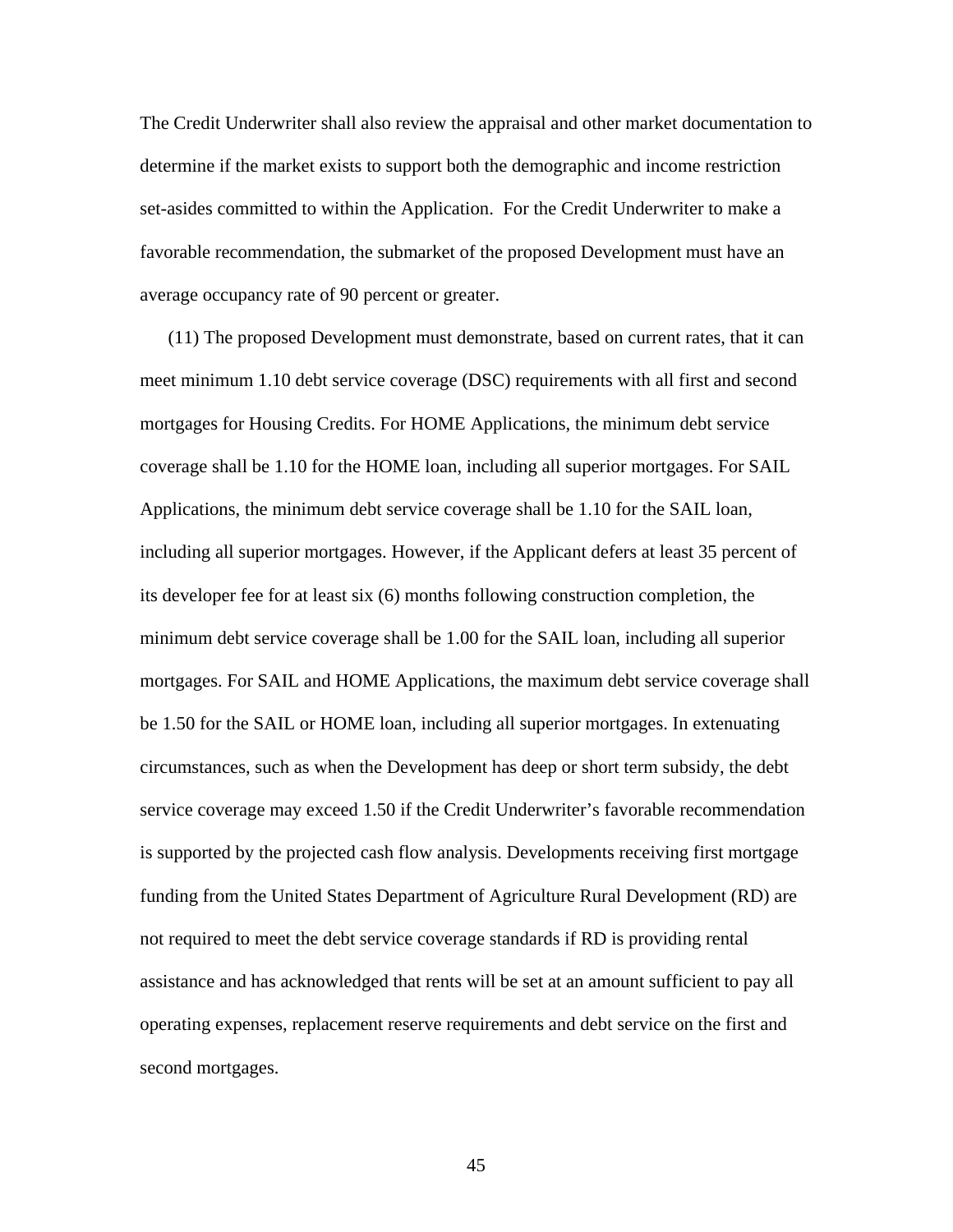(12) The Corporation's assigned Credit Underwriter shall require a guaranteed maximum price or stipulated sum construction contract, which may include change orders for changes in cost or changes in the scope of work, or both, if all parties agree, and shall order, at the Applicant's sole expense, and review a pre-construction analysis for all new construction or a physical needs assessment for Rehabilitation or Substantial Rehabilitation and review the Development's costs.

(13) In addition to operating expenses, the Credit Underwriter must include an estimate for replacement reserves and operating expense reserves deemed appropriate by the Credit Underwriter when calculating the final net operating income available to service the debt. A minimum amount of \$250 per unit must be used for all Developments. However, the amount may be increased based on a physical needs assessment. An Applicant may choose to fund a portion of the replacement reserves at closing. The amount cannot exceed 50 percent of the required replacement reserves for two (2) years and must be placed in escrow at closing.

(14) For SAIL, HOME, and HC Applications, the underwriters may request additional information, but at a minimum for SAIL and HOME, the following will be required during the underwriting process:

(a) For credit enhancers, audited financial statements for their most recent fiscal year ended, if published; otherwise the previous year's audited statements will be provided until the current statements are published or credit underwriting is complete. The audited statements may be waived if the credit enhancer is rated at least "A-" by Moody's, Standard and Poor's or Fitch.

(b) For the Applicant, general partner(s), and guarantors, audited financial statements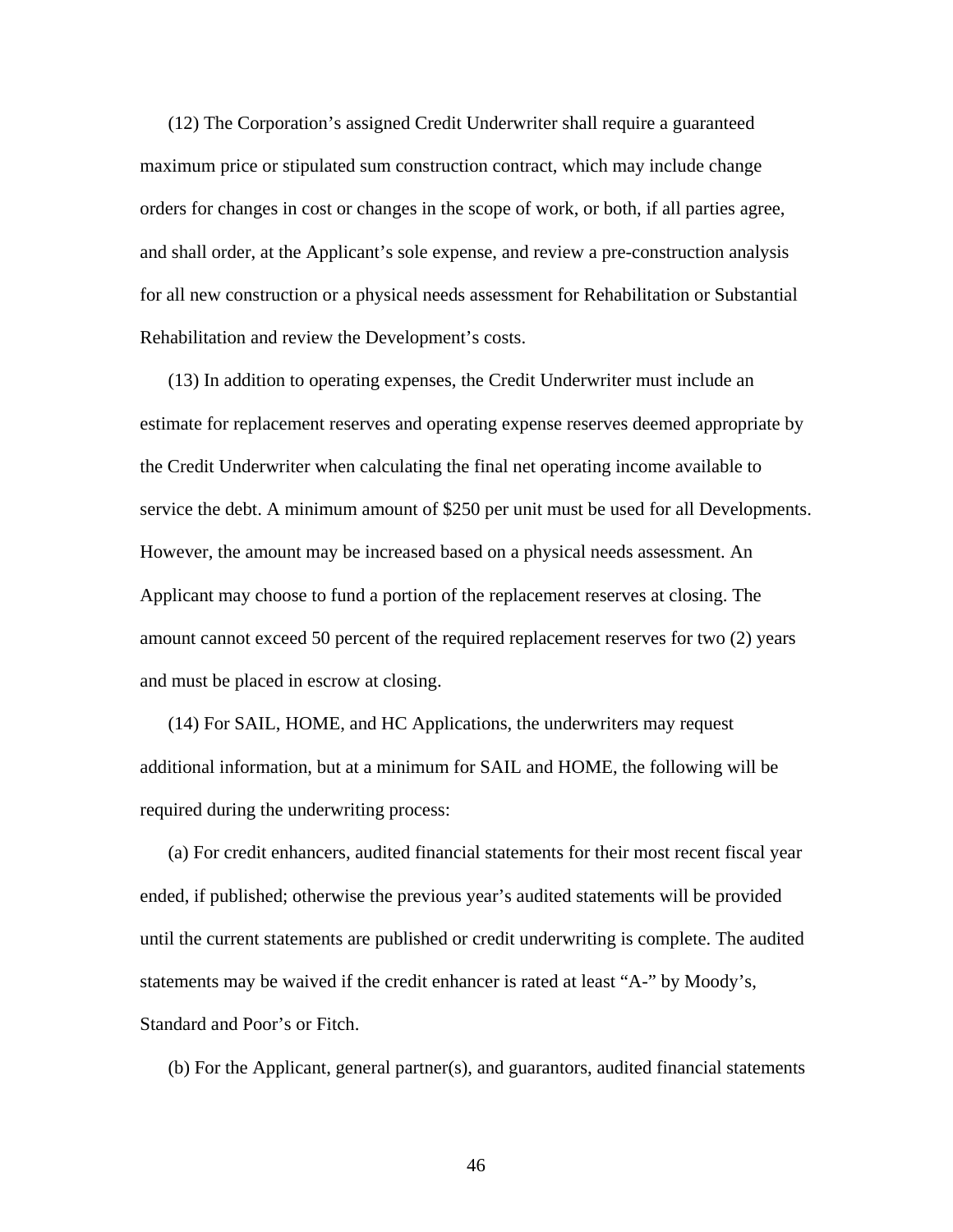or financial statements compiled or reviewed by a licensed Certified Public Accountant for the most recent fiscal year ended, credit check, banking and trade references, and deposit verifications. If audited financial statements or financial statements compiled or reviewed by a licensed Certified Public Accountant are not available, unaudited financial statements prepared within the last 90 days and reviewed by the Credit Underwriter in accordance with Part III, Sections 604 through 607, of the Fannie Mae Multifamily Delegated Underwriting and Servicing (DUS) Guide, effective November 6, 2003, which is incorporated by reference and available on the Corporation's Website under the 2009 Universal Application link labeled Related References and Links, and the two most recent years' tax returns. If the entities are newly formed (less than 18 months in existence as of the date that credit underwriting information is requested), a copy of any and all tax returns with related supporting notes and schedules.

(c) For the General Contractor, audited financial statements or financial statements compiled or reviewed by a licensed Certified Public Accountant for the most recent fiscal year ended, credit check, banking and trade references, and deposit verifications. The audited or compiled statements may be waived if a payment and performance bond equal to 100 percent of the total construction cost whose terms do not adversely affect the Corporation's interest, and is issued in the name of the General Contractor by a company rated at least "A-" by AMBest & Co.

(15) The Credit Underwriter shall consider the following when determining the need for construction completion guarantees:

(a) Liquidity of the guarantor.

(b) Developer and General Contractor's history in successfully completing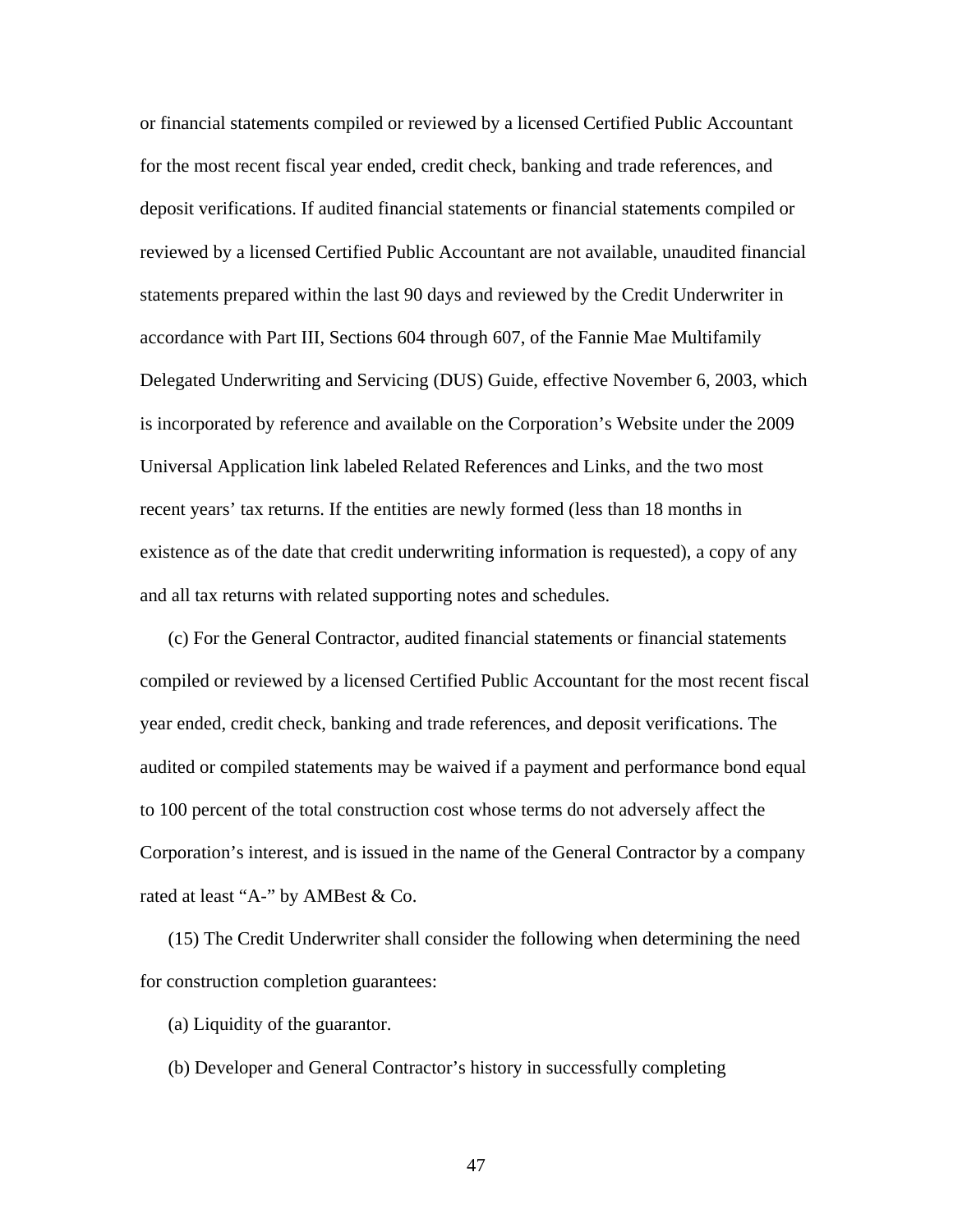Developments of similar nature.

(c) Problems encountered previously with Developer or contractor.

(d) Exposure of Corporation funds compared to Total Development Cost.

At a minimum, the Credit Underwriter shall require a personal guarantee for completion of construction from the principal individual or the corporate general partner of the borrowing entity. In addition, a letter of credit or payment and performance bond whose terms do not adversely affect the Corporation's interest will be required if the Credit Underwriter determines after evaluation of paragraphs (a)-(d) in this subsection that additional surety is needed. However, a completion guarantee will not be required if SAIL funds are not drawn until evidence of lien free completion is provided.

(16) For all Developments, the Developer fee and General Contractor's fee shall be limited to:

(a) The Developer fee shall be limited to 16 percent of Development Cost, with the following exceptions:

1. A Developer fee of 18 percent of Development Cost shall be allowed if the proposed Development is qualified for Housing Credits pursuant to Rule 67-48.027, F.A.C., pertaining to Tax-Exempt Bond-Financed Developments; and.

2. A Developer fee of 21 percent of Development Cost shall be allowed if the proposed Development is qualified for Competitive Housing Credits with a demographic commitment of Homeless; however, an amount equal to the difference between the Developer fee and an amount equal to 16 percent of Development Cost must be placed in an operating subsidy reserve account to be held by the Corporation or its servicer. Any disbursements from said operating subsidy reserve account shall be reviewed and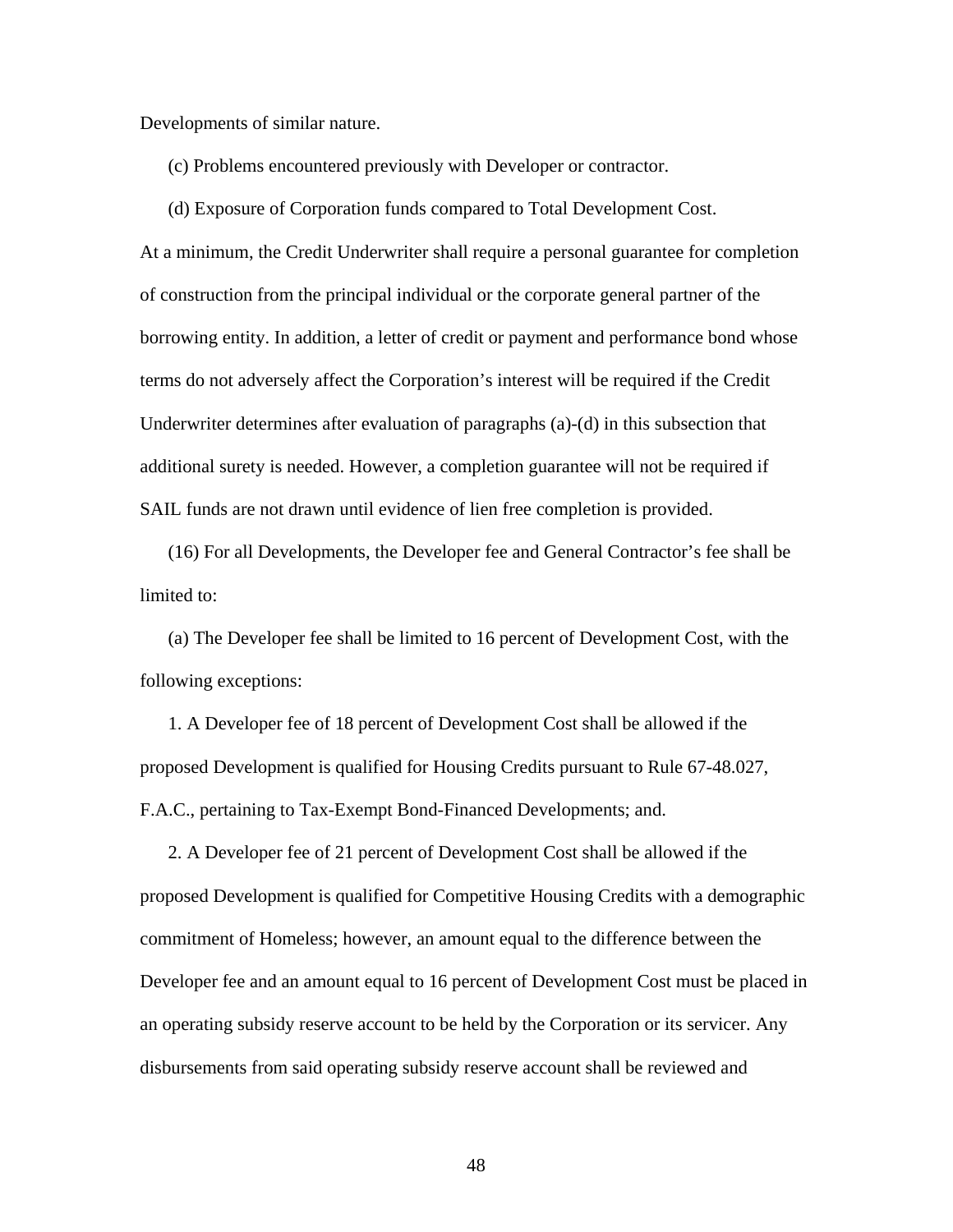approved by the Corporation or its servicer. Upon the expiration of the Compliance Period, any remaining balance may be drawn to pay down any outstanding SAIL or HOME debt on the proposed Development or such other Corporation loan debt on the proposed Development. If there is no Corporation loan debt on the proposed Development at the end of the Compliance Period, then any remaining balance in said operating subsidy reserve account shall be placed in a replacement reserve account for the proposed Development. In no event shall the remaining balance in said operating subsidy reserve account be paid to the Developer.

(b) The General Contractor's fee shall be limited to a maximum of 14 percent of the actual construction cost.

(17) The General Contractor must meet the following conditions:

(a) Employ a Development superintendent and charge the costs of such employment to the general requirements line item of the General Contractor's budget;

(b) Charge the costs of the Development construction trailer, if needed, and other overhead to the general requirements line item of the General Contractor's budget;

(c) Secure building permits, issued in the name of the General Contractor;

(d) Secure a payment and performance bond whose terms do not adversely affect the Corporation's interest (or approved alternate security for General Contractor's performance, such as a letter of credit), issued in the name of the General Contractor, from a company rated at least "A-" by AMBest & Co.;

(e) Ensure that none of the General Contractor duties to manage and control the construction of the Development are subcontracted; and

(f) Ensure that not more than 20 percent of the construction cost is subcontracted to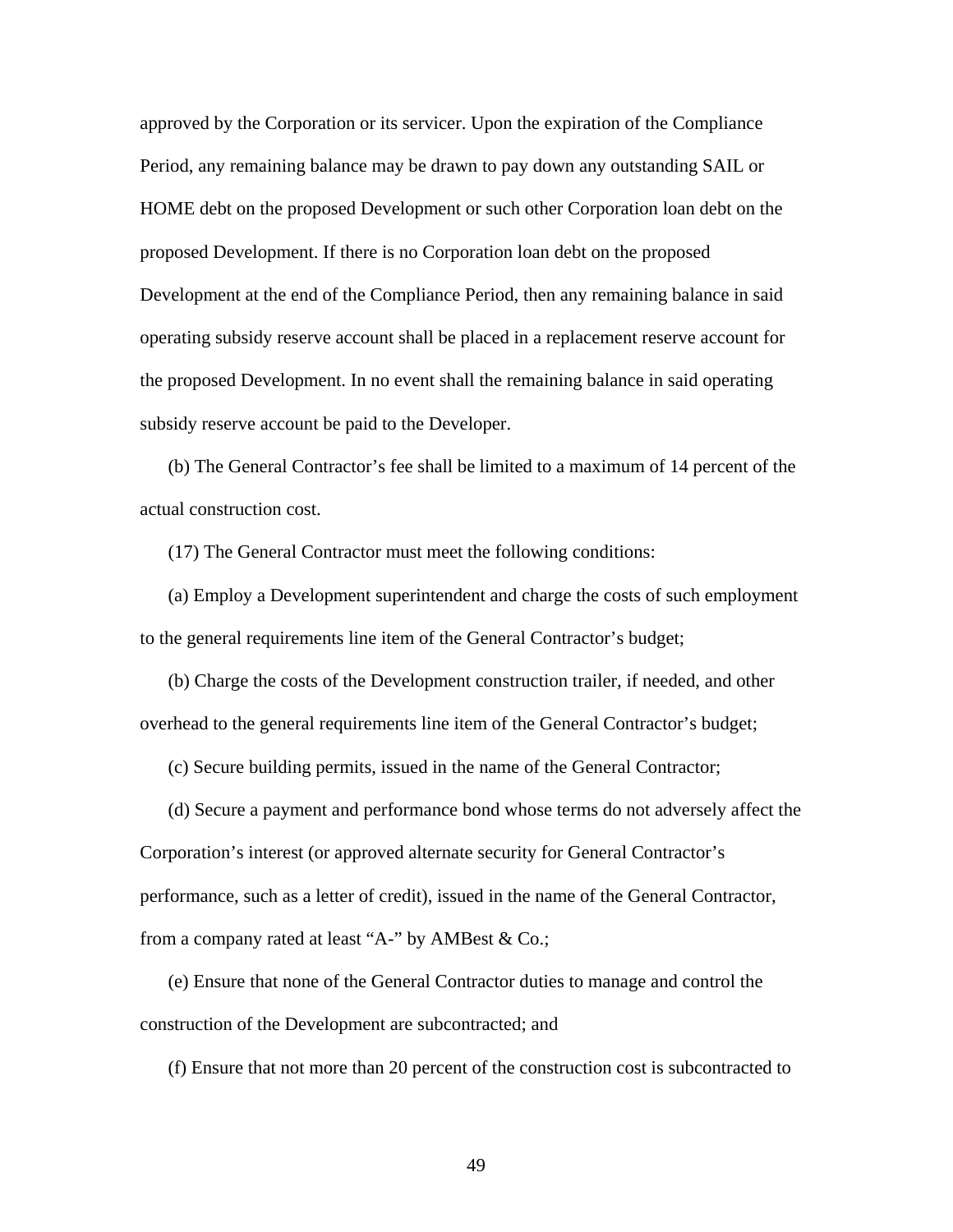any one entity unless otherwise approved by the Board for a specific Development.

(18) For SAIL and HOME Applications, the Credit Underwriter shall require an operating deficit guarantee, to be released upon achievement of an average 1.15 debt service coverage for a minimum of 12 consecutive months for the combined permanent first mortgage and SAIL or HOME loan. An operating deficit guarantee, to be released upon achievement of 1.00 debt service coverage for a minimum of six (6) consecutive months for the combined permanent first mortgage and SAIL or HOME loan will be required for Developments receiving first mortgage funding from the United States Department of Agriculture Rural Development (RD) if RD is providing rental assistance and has acknowledged that rents will be set at an amount sufficient to pay all operating expenses, replacement reserve requirements and debt service on the SAIL or HOME loan and all superior mortgages.

(19) Contingency reserves which total no more than 5 percent of hard and soft costs for new construction and no more than 15 percent of hard and soft costs for Rehabilitation or Substantial Rehabilitation may be included within the Total Development Cost for Application and underwriting purposes. Contingency reserves shall not be paid from SAIL or HOME funds.

(20) The Credit Underwriter will review and determine if the number of loans and construction commitments of the Applicant and its Principals will impede its ability to proceed with the successful development of each proposed Corporation-funded Development.

(21) All Applicants must provide the items required by the Credit Underwriter within 10 months of the Applicant's acceptance to enter credit underwriting. For HC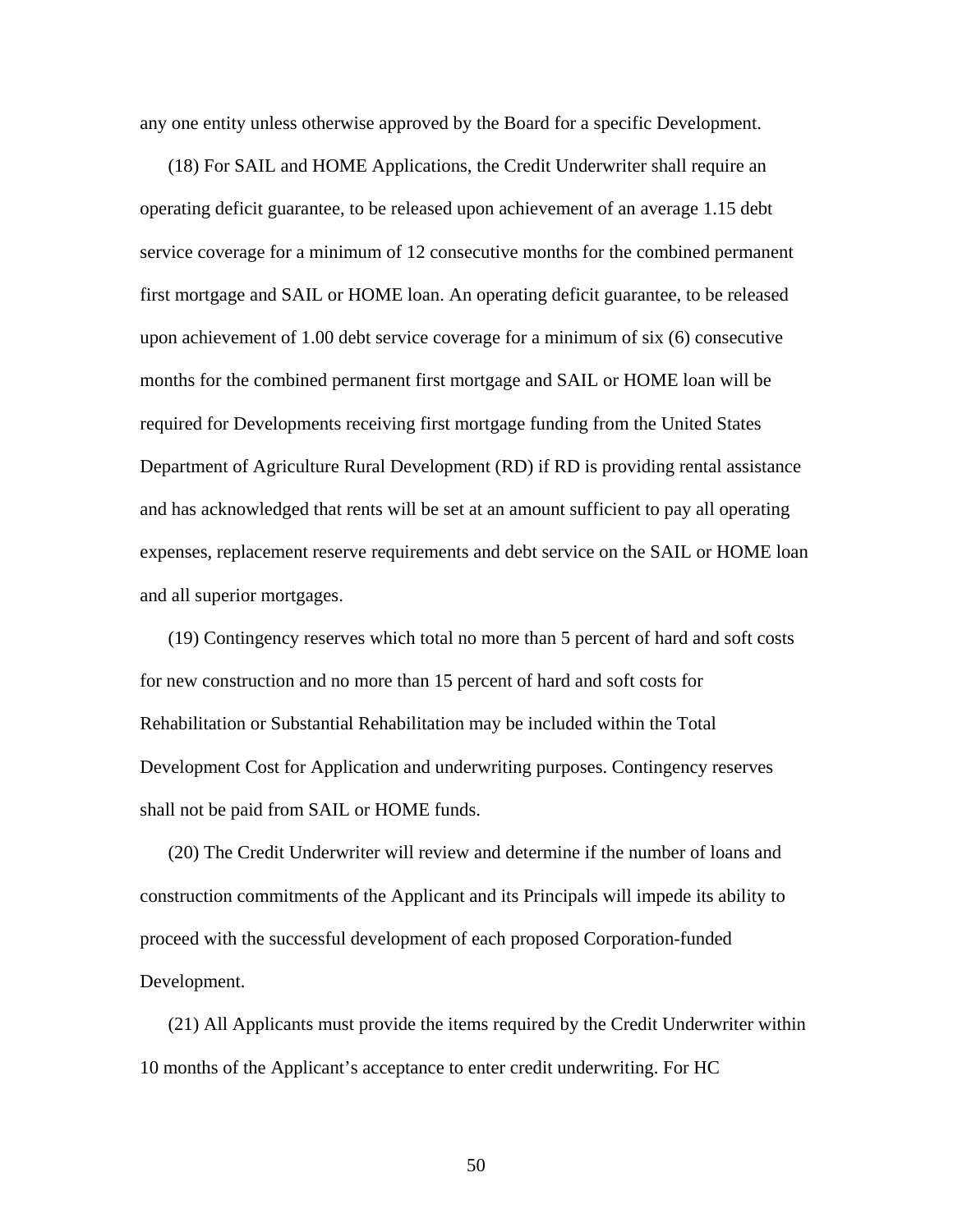Developments, all preliminary items required for the Credit Underwriter's preliminary HC allocation recommendation must be provided to the Credit Underwriter within 21 Calendar Days of the date of the invitation to enter credit underwriting. Unless an extension is approved by the Corporation in writing, failure to submit the required credit underwriting information by the specified deadline(s) shall result in withdrawal of the preliminary commitment or the HC invitation to enter credit underwriting, or both, as applicable, and the funds will be distributed as outlined in the Universal Application instructions. The Board shall consider the facts and circumstances of each Applicant's request and any credit underwriting report, if available, prior to determining whether to grant the requested extension.

(22) If the Credit Underwriter requires additional clarifying materials in the course of the underwriting process, the Credit Underwriter shall request same from the Applicant and shall specify deadlines for the submission of same. Failure to submit required information by the specified deadline, unless a written extension of time has been approved by the Corporation, shall result in withdrawal of the preliminary commitment or the HC invitation to enter credit underwriting, or both, as applicable, and the funds will be distributed as outlined in the Universal Application instructions. The Board shall consider the facts and circumstances of each Applicant's request and any credit underwriting report, if available, prior to determining whether to grant the requested extension.

(23) The Credit Underwriter shall complete its analysis and submit a written draft report and recommendation to the Corporation. Upon receipt, the Corporation shall provide to the Applicant the section of the written draft report consisting of supporting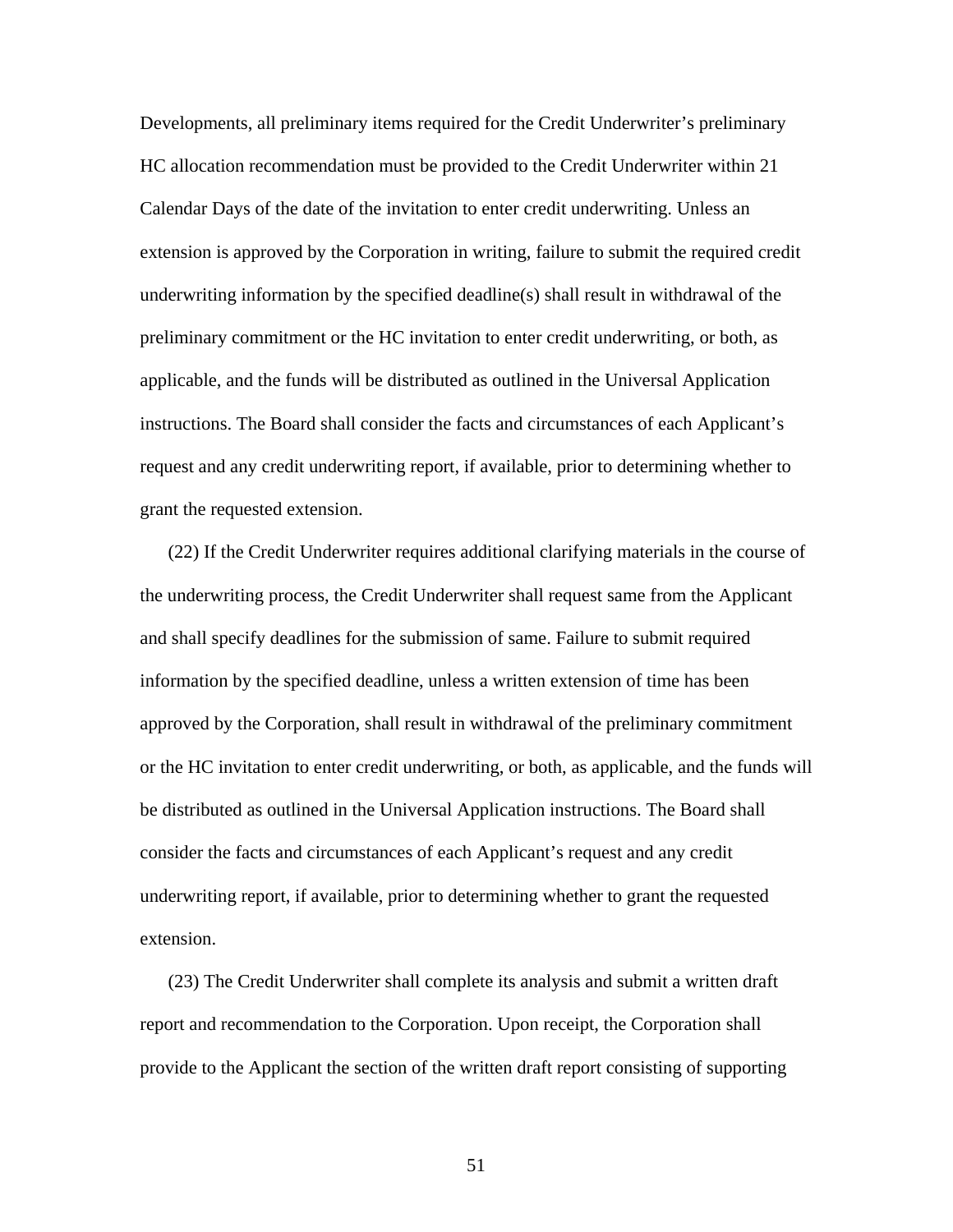information and schedules. The Applicant shall review and provide written comments to the Corporation and Credit Underwriter within 48 hours of receipt. After the 48 hour period, the Corporation shall provide to the Credit Underwriter comments on the draft report and, as applicable, on the Applicant's comments. Then, the Credit Underwriter shall review and incorporate, if deemed appropriate, the Corporation's and Applicant's comments and release the revised report to the Corporation and the Applicant. Any additional comments from the Applicant shall be received by the Corporation and the Credit Underwriter within 72 hours of receipt of the revised report. Then, the Credit Underwriter will provide a final report, which will address comments made by the Applicant, to the Corporation.

(24) For SAIL and HOME Applications, the Credit Underwriter's loan recommendations will be sent to the Board for approval.

(25) After approval of the Credit Underwriter's recommendation for funding by the Board, the Corporation shall issue a firm loan commitment.

(26) For SAIL and HOME Applications, these loans and other mortgage loans related to the construction of the Development must close within 60 Calendar Days of the date of the firm loan commitment(s) unless an extension is approved by the Board. All extension requests must be submitted in writing to the program administrator and contain the specific reasons for requesting an extension and shall detail the time frame to close the loan. The Board shall consider the facts and circumstances of each Applicant's request and any credit underwriting report, if available, prior to determining whether to grant the requested extension. The Corporation shall charge an extension fee of one-half of one percent of the loan amount if the Board approves the request to extend the commitment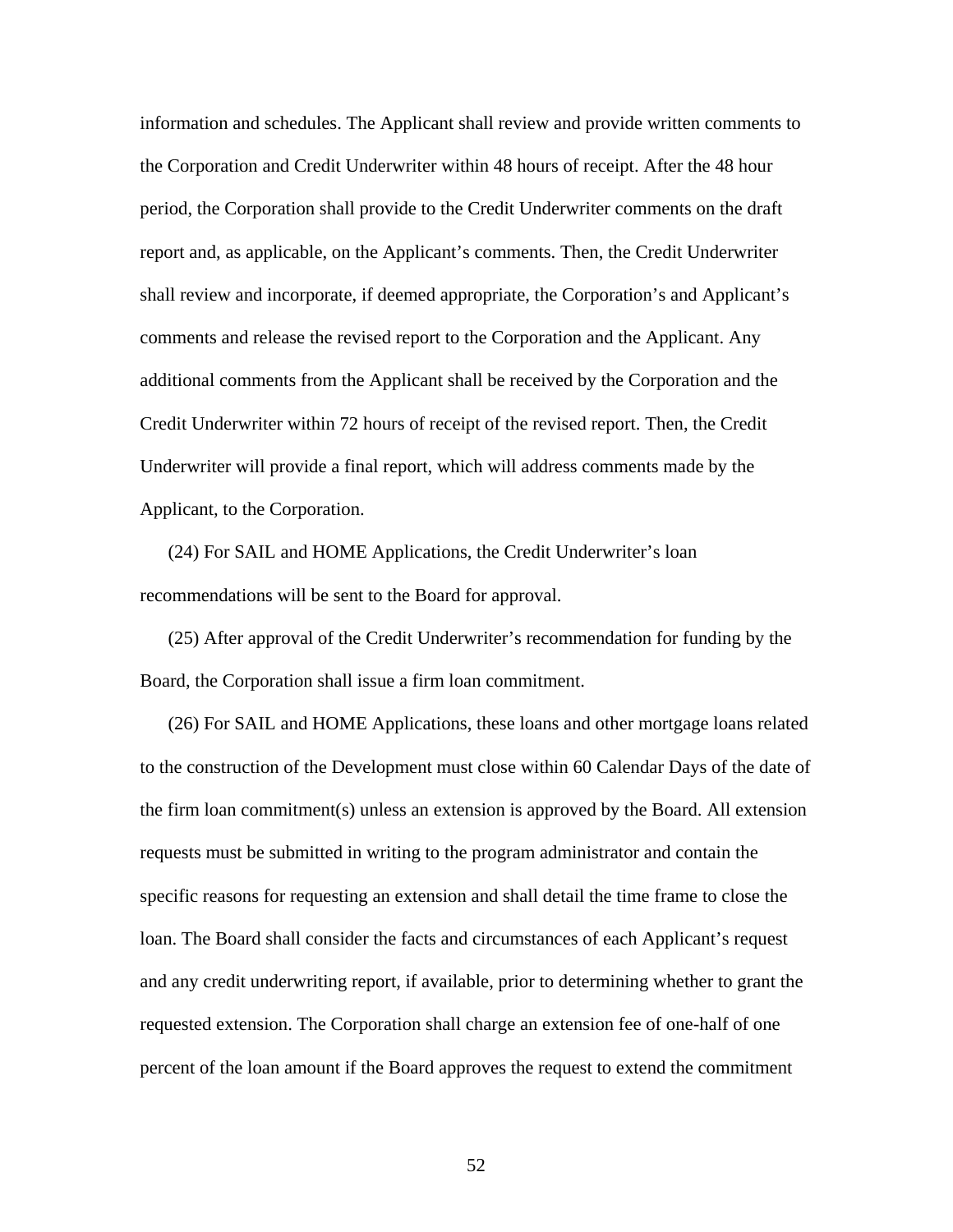beyond the period outlined in this rule chapter.

(27) At least five (5) Calendar Days prior to any loan closing:

(a) The Applicant must provide evidence of all necessary consents or required signatures from first mortgagees or subordinate mortgagees to the Corporation and its counsel, and

(b) The Credit Underwriter must have received all items necessary to release its letter confirming that all closing contingencies have been met, including the finalized sources and uses of funds and Draw schedule.

(28) For Housing Credit Applications, the Credit Underwriter shall use the following procedures during the credit underwriting evaluation:

(a) The Credit Underwriter, in determining the amount of Housing Credits a Development is eligible for when using the qualified basis calculation, shall use a Housing Credit percentage of:

1. Thirty (30) basis points over the percentage as of the date of invitation to credit underwriting up to 9 percent for 9 percent credits for new construction and Rehabilitation Developments;

2. Fifteen (15) basis points over the percentage as of the date of invitation to credit underwriting up to 4 percent for 4 percent credits for acquisition and federally subsidized Developments. A percentage of 15 basis points over the percentage as of the date of invitation to final credit underwriting up to 4 percent will be used for Developments receiving tax-exempt bonds.

(b) Costs such as syndication fees and brokerage fees cannot be included in eligible basis. All consulting fees must be paid out of the Developer fee. Consulting fees cannot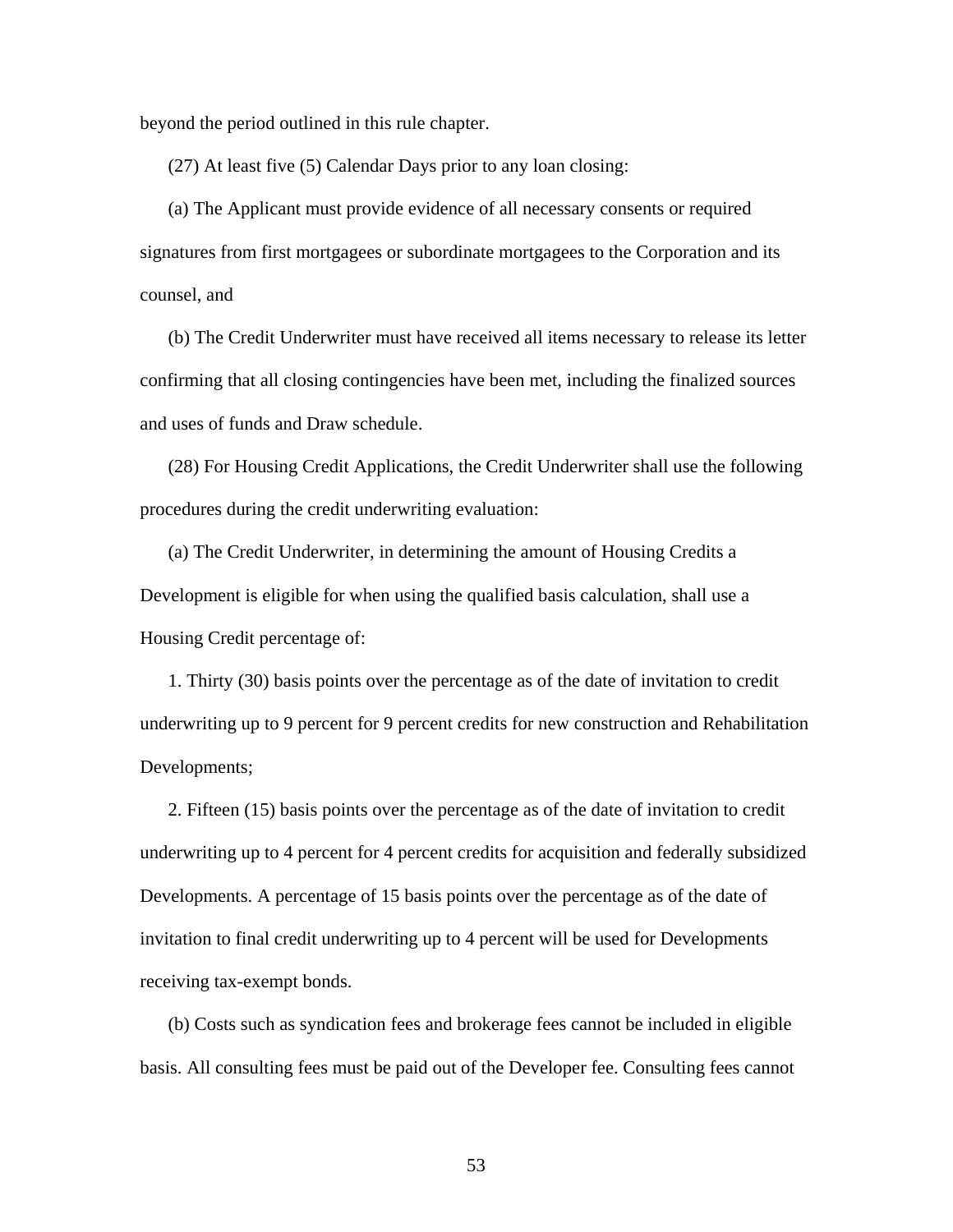cause the Developer fee to exceed the maximum allowable fee as set forth in subsection 67-48.0072(16), F.A.C.

(c) All contracts for hard or soft Development Costs must be itemized for each cost component.

(d) The allocation amount for acquisition Housing Credits shall be limited to the lesser of the sale price or the appraised value of the building(s).

(e) If the Credit Underwriter is to recommend a Competitive Housing Credit allocation, the recommendation will be the lesser of (i) the qualified basis calculation result, (ii) the gap calculation result, or (iii) the Applicant's request amount. In the event the Credit Underwriter is making a recommendation for non-competitive Housing Credits, the recommendation will be the lesser of the qualified basis calculation result or the gap calculation result.

(29) If the Credit Underwriter recommends that Housing Credits be allocated to the Development, the Corporation shall determine the credit amount, if any, necessary to make the Development financially feasible and viable throughout the Housing Credit Extended Use Period and shall issue a Preliminary Allocation certificate or a Preliminary Determination of Housing Credits in the case of Tax-Exempt Bond-Financed Developments. If the Credit Underwriter recommends that no credits be allocated to the Development and the Executive Director accepts the recommendation, the Applicant shall be notified that no Housing Credits will be allocated to the Development. No Preliminary Allocation certificate shall be issued on an RD (formerly FmHA) Development which competed for Housing Credits within the RD set-aside and has not received an Obligation of Funding (Form RD 3560-51, Rev. 02-05), an Assumption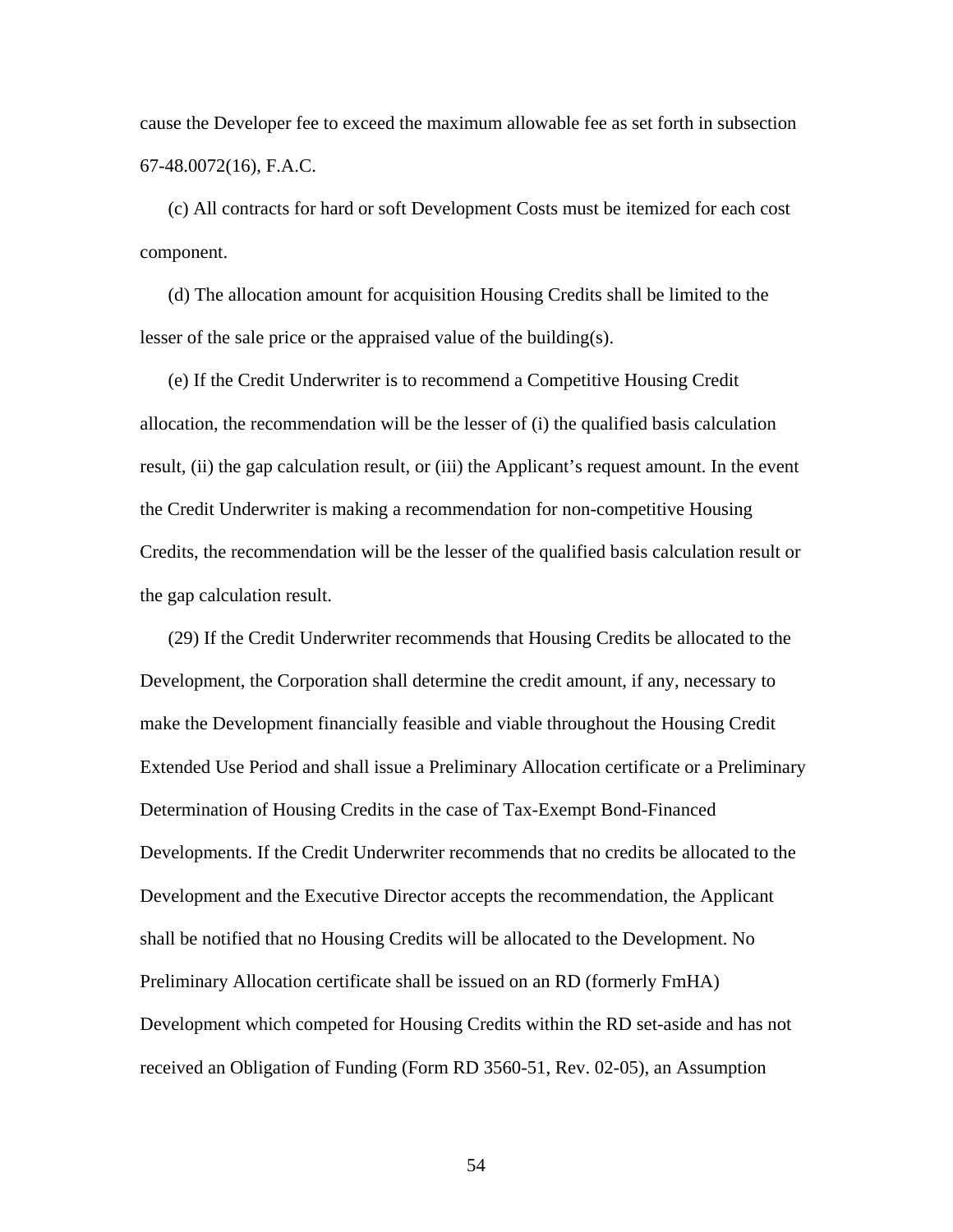Agreement (Form RD 3560-21, Rev. 02-05), a Reamortization Agreement (Form RD 3560-16, Rev. 02-05), or a combination of these RD forms by November 1st of the year the Applicant is invited into credit underwriting. The RD Forms 3560-51, 3560-21 and 3560-16 are adopted and incorporated herein by reference and available on the Corporation's Website under the 2009 Universal Application link labeled Related References and Links. All contingencies required in the Preliminary Allocation shall be met or satisfied by the Applicant within 45 Calendar Days from the date of issuance or as otherwise indicated on the certificate unless an extension of this deadline is requested in writing by the Applicant and is granted by the Corporation in writing for good cause. Rulemaking Authority 420.507 FS. Law Implemented 420.5087, 420.5089, 420.5099 FS. History–New 2-7-05, Amended 1-29-06, 4-1-07, 3-30-08; 8-6-09.

#### **67-48.0075 Miscellaneous Criteria.**

(1) In addition to the alteration, improvement or modification of an existing structure, Rehabilitation with respect to the HOME Program and Rehabilitation or Preservation with respect to the Housing Credit Program also includes:

(a) For HOME Developments, moving an existing structure to a foundation constructed with HOME funds. Rehabilitation may include adding rooms outside the existing walls of a structure, but adding a housing unit is considered new construction.

(b) For Housing Credit Developments, what is stated in Section 42(e) of the IRC, with the exception of Section  $42(e)(3)(A)(ii)(II)$ , which, for the purposes of Competitive HC, is changed to read: "II. The requirement of this subclause is met if the qualified basis attributable to such amount, when divided by the number of low-income units, in the building, is \$20,000 or more," and, for the purposes of all other HC, is changed to read: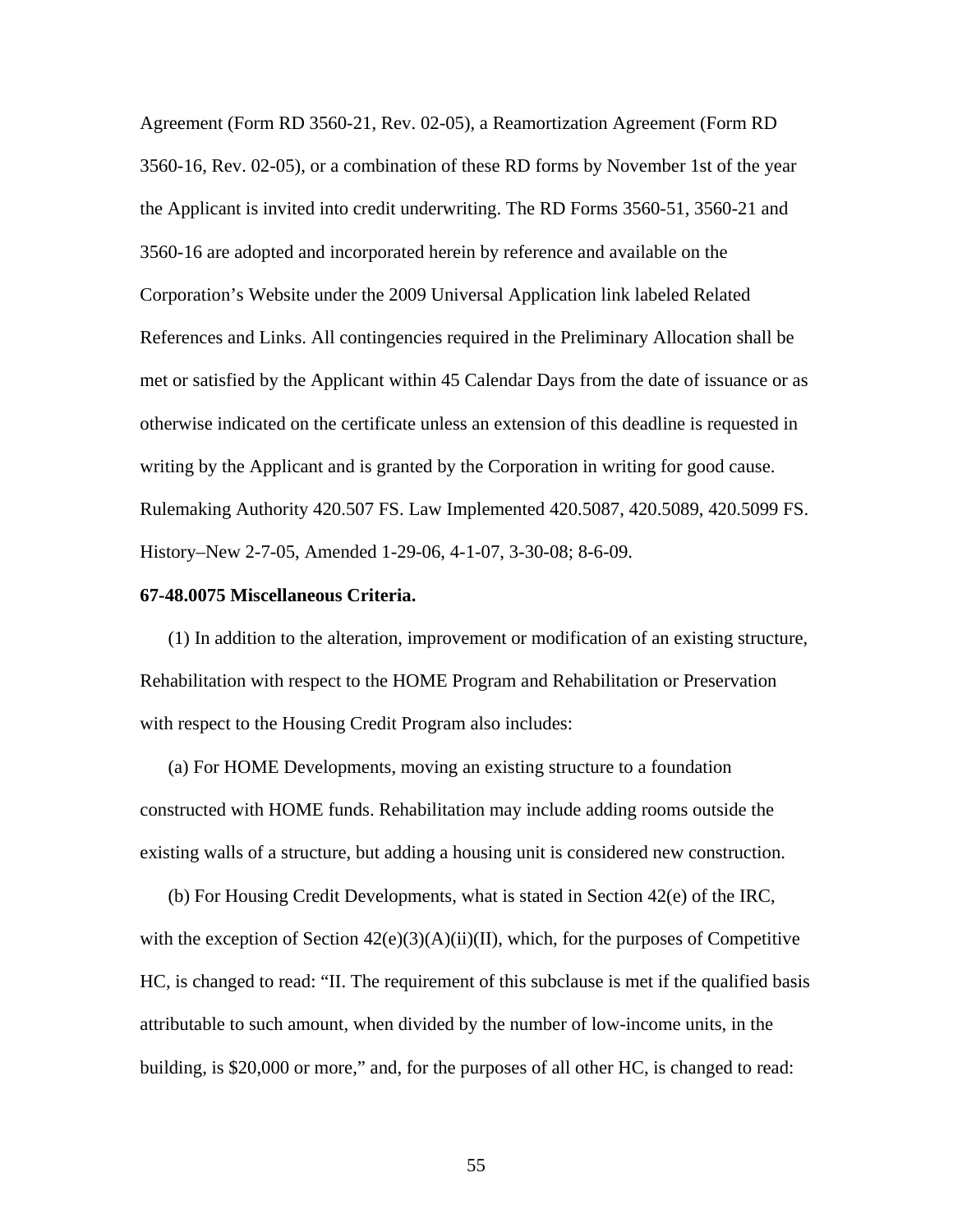"II. The requirement of this subclause is met if the qualified basis attributable to such amount, when divided by the number of low-income units, in the building, is \$10,000 or more."

(2) For purposes of this rule chapter, in accordance with Section 42 of the IRC, a forprofit entity wholly owned by one or more qualified non-profit organizations will constitute a Non-Profit entity. The purpose of the Non-Profit must be, in part, to foster low-income housing and such purpose must be reflected in the Articles of Incorporation of the Non-Profit entity. To evidence its qualification as a Non-Profit entity, the Applicant must provide within its Application a written opinion from legal counsel. The total cost of securing this written legal opinion will be borne entirely by the Applicant. A Non-Profit entity shall own an interest in the Development, either directly or indirectly; shall not be affiliated with or controlled by a for-profit Corporation; and shall materially participate in the development and operation of the Development throughout the total affordability period as stated in the Land Use Restriction Agreement and the Extended Use Agreement. If an Applicant applies to the Corporation as a Non-Profit entity but does not qualify as such, the Application will fail threshold.

(3) Total Development Cost includes the following:

(a) The cost of acquiring real property and any buildings thereon, including payment for options, deposits, or contracts to purchase properties.

(b) The cost of site preparation, demolition, and development.

(c) Any expenses relating to the issuance of tax-exempt bonds or taxable bonds, if any, related to the particular Development.

(d) Fees in connection with the planning, execution, and financing of the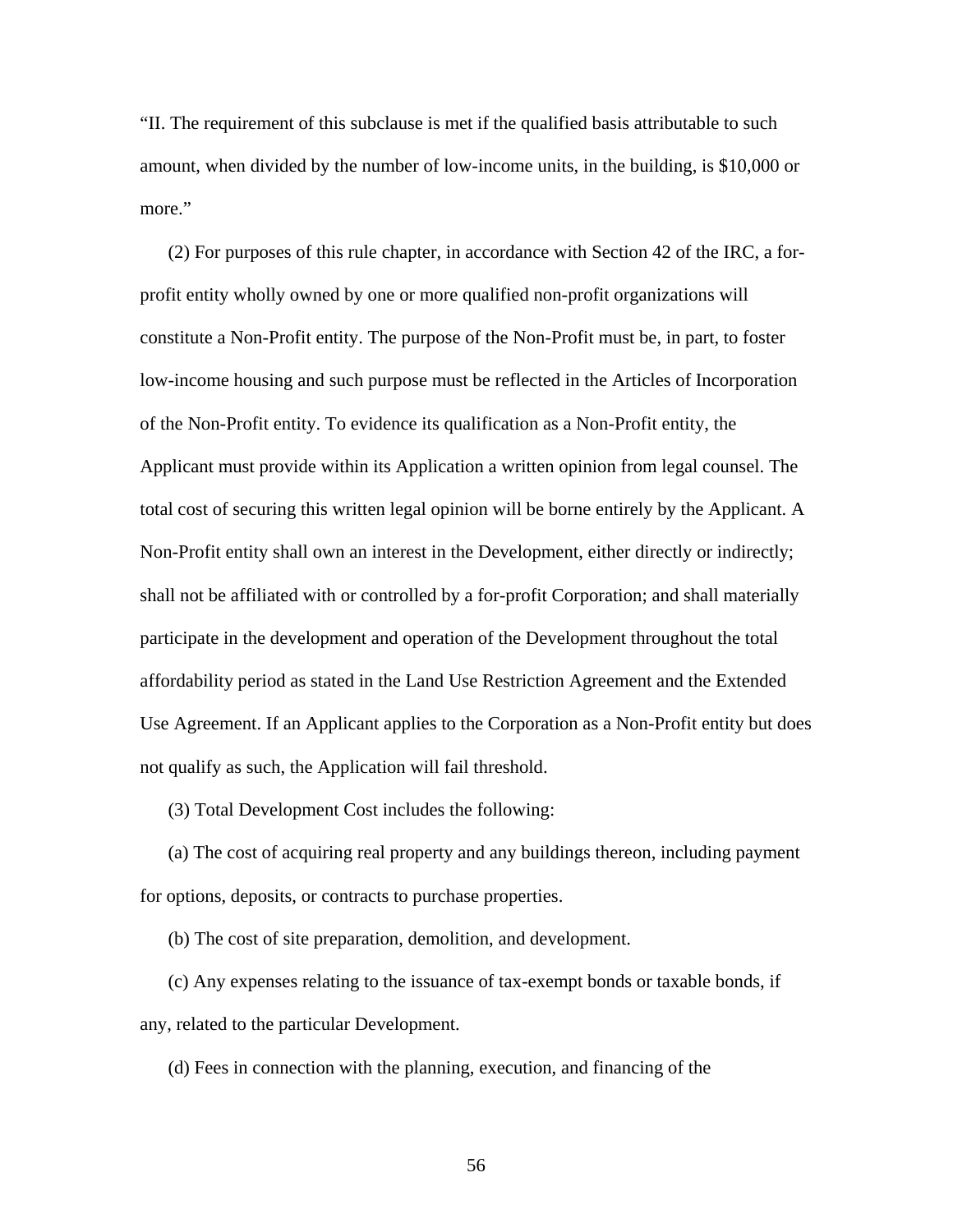Development, such as those of architects, engineers, attorneys, accountants, Developer fee, and the Corporation.

(e) The cost of studies, surveys, plans, permits, insurance, interest, financing, tax and assessment costs, and other operating and carrying costs during construction, rehabilitation, or reconstruction of the Development.

(f) The cost of the construction, rehabilitation, and equipping of the Development.

(g) The cost of land improvements, such as landscaping and offsite improvements related to the Development, whether such costs are paid in cash, property, or services. However, offsite improvements are not eligible to be paid with HOME funds.

(h) Expenses in connection with initial occupancy of the Development.

(i) Allowances for contingency reserves and reserves for any anticipated operating deficits during the first two (2) years after completion of the Development.

(j) The cost of such other items, including relocation costs, indemnity and surety bonds, premiums on insurance, and fees and expenses of trustees, depositories, and paying agents for the Corporation's bonds, for the construction or Rehabilitation/Substantial Rehabilitation of the Development.

(4) In determining the income standards of Eligible Persons for its various programs,

the Corporation shall take into account the following factors:

(a) Requirements mandated by federal law.

(b) Variations in circumstances in the different areas of the state.

(c) Whether the determination is for rental housing.

(d) The need for family size adjustments to accomplish the purposes set forth in this rule chapter.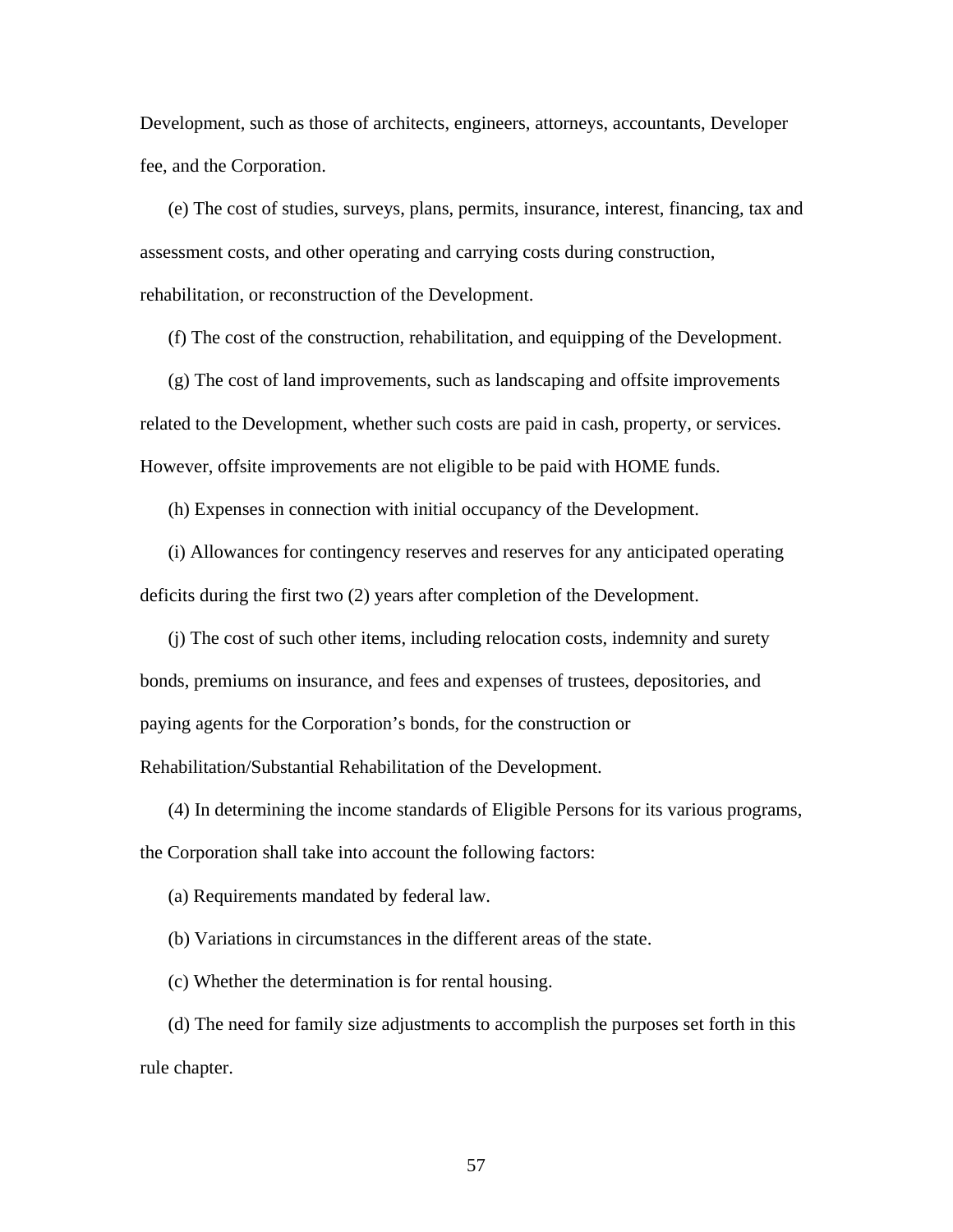With respect to the HC Program, an Eligible Person shall mean a Family having a combined income which meets the income eligibility requirements of the HC Program and Section 42 of the IRC.

(5) Financial Beneficiary and Affiliate, as defined in Rule 67-48.002, F.A.C., do not include third party lenders, third party management agents or companies, third party service providers, Housing Credit Syndicators, credit enhancers regulated by a state or federal agency, or contractors whose total fees are within the limit described in Rule 67- 48.0072, F.A.C., provided such parties do not share in the profits of the Development.

(6) For computing any period of time allowed by this rule chapter, the day of the event from which the designated period of time begins to run shall not be included. The last day of the period so computed shall be included unless it is a Saturday, Sunday or legal holiday, in which event the period shall run until the end of the next day which is neither a Saturday, Sunday or legal holiday.

(7) For purposes of this rule chapter, rent controls for ELI Households shall consist of the Gross Rent Floor, as defined in Section  $42(g)(2)(A)$  of the IRC and in accordance with IRS Revenue Procedure 94-57, minus the lesser of (i) the utility allowance in effect by the applicable local Public Housing Authority (PHA) at the date the last building in the Development is placed-in-service or (ii) the current utility allowance applicable to the building (as outlined in 26 CFR 1.42-10, this may include either the local utility company estimate or the applicable PHA utility allowance). Notwithstanding the preceding sentence, the rent charged to any ELI Household may not exceed the maximum rent level permitted under Section  $42(g)(2)(A)$  IRC for the applicable unit occupied by such household. IRS Revenue Procedure 94-57 and 26 CFR 1.42-10 are incorporated by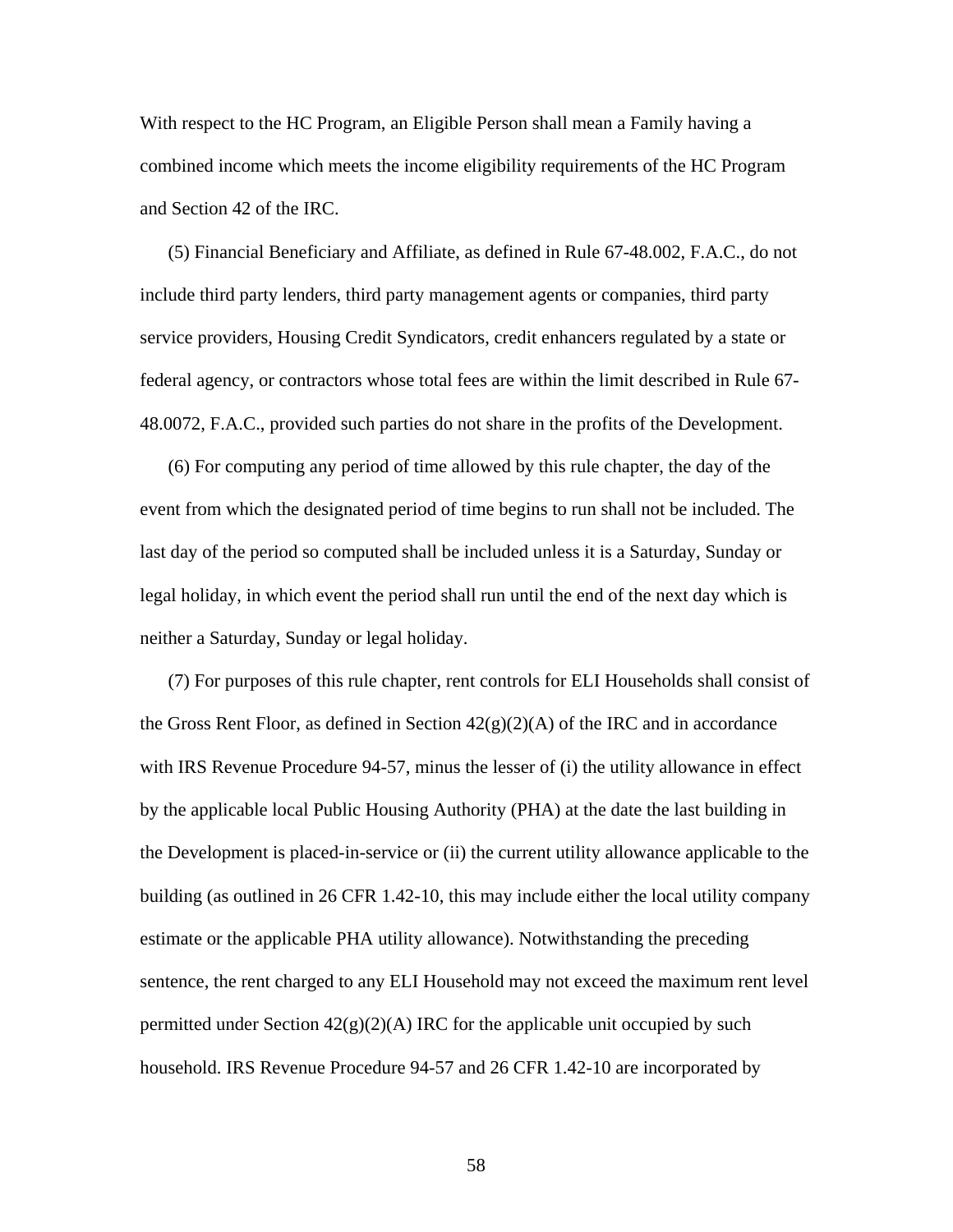reference and are available on the Corporation's Website under the 2009 Universal Application link labeled Related References and Links.

Rulemaking Authority 420.507 FS. Law Implemented 420.5087, 420.5089, 420.5099 FS.

History–New 2-7-05, Amended 1-29-06, 4-1-07, 3-30-08, 8-6-09.

# **PART II STATE APARTMENT INCENTIVE LOAN PROGRAM**

### **67-48.009 SAIL General Program Procedures and Restrictions.**

(1) Loans shall be in an amount not to exceed 25 percent of the Total Development Cost except as described in subsections (2) and (3) below, or the minimum amount required to make the Development economically feasible, whichever is less, as determined by the Credit Underwriter.

(2) The following types of Sponsors are eligible to apply for loans in excess of 25 percent of Total Development Cost pursuant to Section 420.507(22), F.S.:

(a) Non-Profit and public Sponsors which are able to secure grants, donations of land, or contributions from other sources collectively totaling at least 10 percent of Total Development Cost; and

(b) Sponsors that set aside at least 80 percent of their total units for residents qualifying as Farmworkers as defined in Section 420.503(18), F.S., Commercial Fishing Workers as defined in Section 420.503(5), F.S., or the Homeless as defined in Section 420.621(4), F.S., over the life of the loan.

(3) The following types of Sponsors are eligible to apply for loans that do not exceed 35 percent of Total Development Cost:

(a) Applicants requesting both SAIL and Competitive HC that commit to set aside more than 10 percent of the total units for ELI Households; and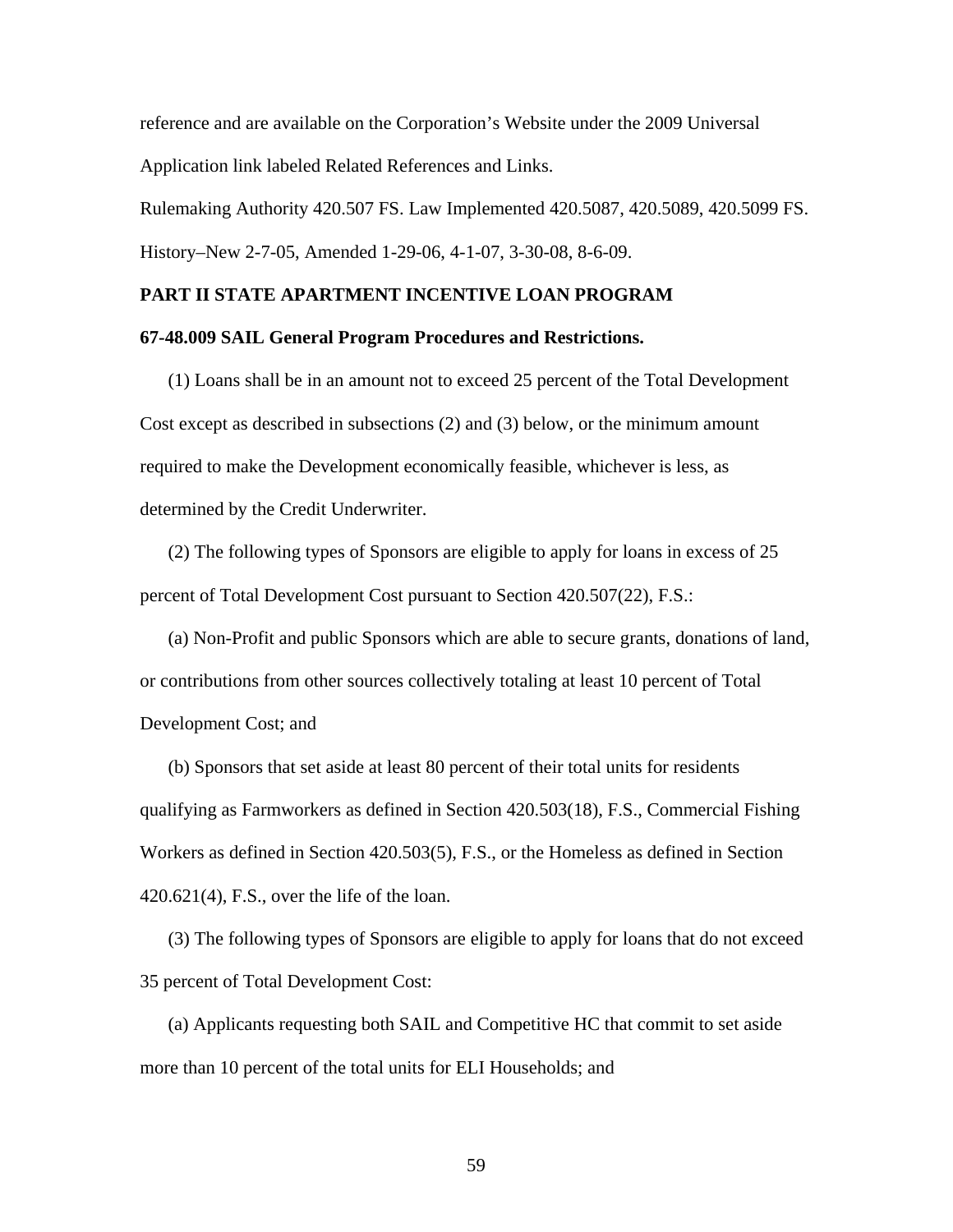(b) Applicants requesting SAIL without Competitive HC that commit to set aside at least 5 percent of the total units for ELI Households.

(4) At a minimum, the percentage of set-aside units committed to in the Application must be held for Very Low-Income persons or households for a period of time equal to the greater of the following:

(a) The term of the SAIL loan; or

(b) 12 years; or

(c) Such longer term agreed to by the Applicant in the Application.

(5) Unless the Board approves a competitive allocation process outside the Universal Cycle, an Applicant is not eligible to apply for SAIL Program funding if any of the following pertain to the proposed Development:

(a) Construction or construction-permanent financing of the costs associated with construction or Substantial Rehabilitation of the Development, including tax-exempt bonds or conventional financing with conversion clauses, has closed as of January 1, 2007.

(b) The proposed Development has received an allocation of Housing Credits or a Competitive Housing Credit commitment, unless (i) the Applicant is also applying for Corporation-issued tax exempt bonds in the current Application cycle or provides evidence of a Local Government-issued tax exempt bond commitment as stated in the Universal Application Instructions, or (ii) written notice has been provided to the Corporation prior to the Application Deadline for the current cycle withdrawing acceptance of such allocation or commitment and returning the HC funding from the prior cycle.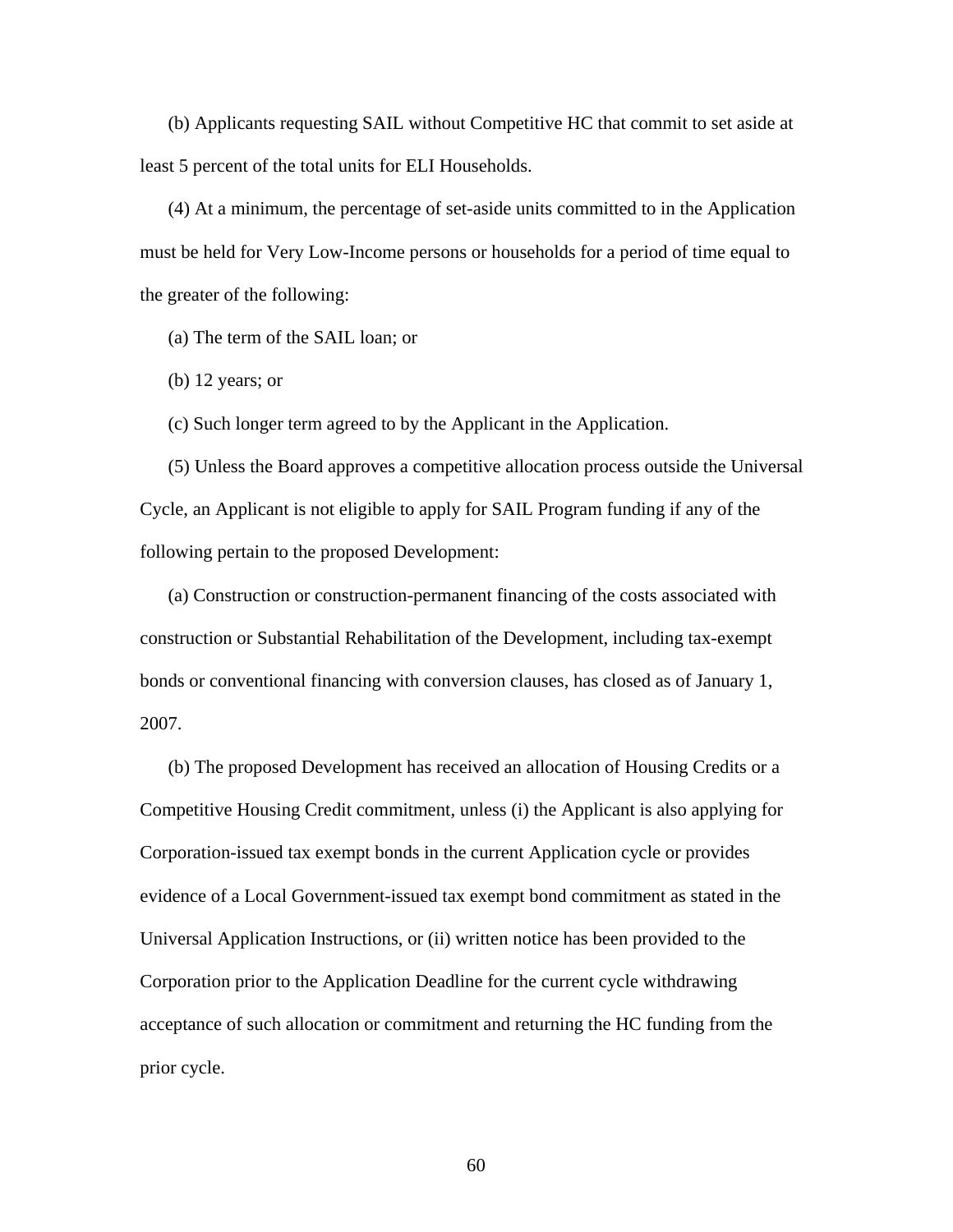(c) A preliminary commitment of funding for the proposed Development through the SAIL Program has already been accepted, unless written notice has been provided to the Corporation prior to the Application Deadline for the current cycle withdrawing such acceptance and returning the prior SAIL funding.

(d) A preliminary commitment of funding for the proposed Development through the 2005 or 2006 RRLP Program has already been accepted, unless written notice has been provided to the Corporation prior to the Application Deadline for the current cycle withdrawing such acceptance and returning the RRLP funding.

(e) The proposed Development site or any part thereof is subject to any Land Use Restriction Agreement or Extended Use Agreement, or both, in conjunction with any Corporation affordable housing financing intended to foster the development or maintenance of affordable housing, with the following exceptions. Those exceptions being (i) a LURA recorded in conjunction with the Predevelopment Loan Program, and (ii) a LURA recorded in conjunction with a Multifamily Mortgage Revenue Bond Program loan closed after January 1, 2007, and (iii) a LURA or EUA, or both, for an existing building or buildings, originally constructed at least 25 years prior to the Application Deadline for the current Funding Cycle, where, in the current Application, the Applicant has selected and qualified for the Homeless demographic commitment with a Development category of Rehabilitation/Substantial Rehabilitation or Acquisition and Rehabilitation/Substantial Rehabilitation.

(6) The SAIL Minimum Set-Aside Requirement is:

(a) 20 percent of the SAIL Development's units set-aside for residents with annual household incomes at or below 50 percent of the area, metropolitan statistical area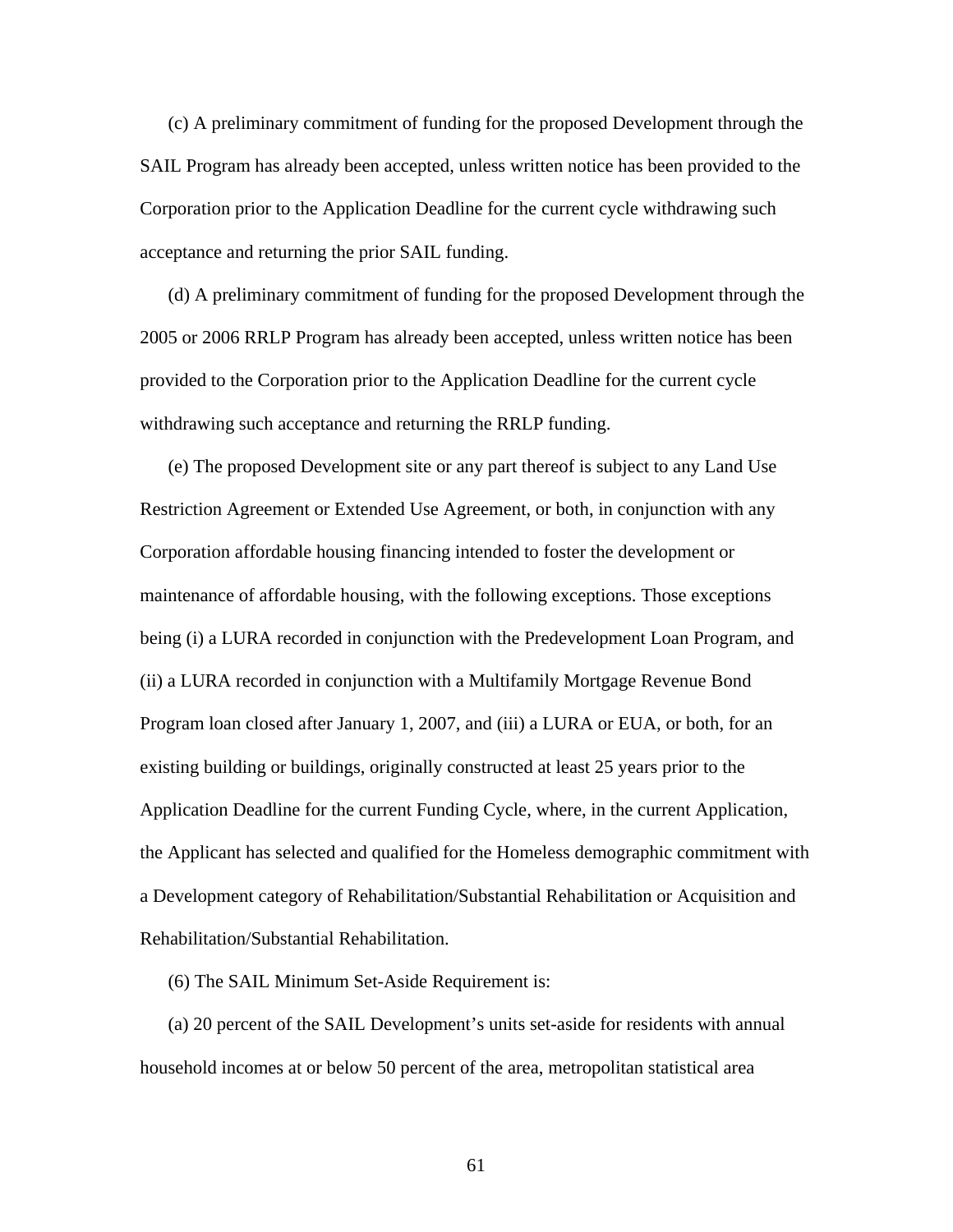("MSA") or state or county median income, whichever is higher, adjusted for family size, or

(b) 40 percent of the SAIL Development's units set-aside for residents with annual household incomes at or below 60 percent of the area, MSA or state or county median income, whichever is higher, adjusted for family size. Sponsors of SAIL-funded Developments shall have the option of selecting this minimum set-aside only if the SAIL Development is scheduled to be assisted with Housing Credits, in addition to the SAIL loan.

Rulemaking Authority 420.507 FS. Law Implemented 420.5087 FS. History–New 7-22- 96, Amended 12-23-96, 7-10-97, 1-6-98, Formerly 9I-48.009, Amended 11-9-98, 2-24- 00, 2-22-01, 3-17-02, 4-6-03, 3-21-04, 2-7-05, 1-29-06, 4-1-07, 3-30-08, 8-6-09.

## **67-48.0095 Additional SAIL Application Ranking and Selection Procedures.**

(1) During the first six (6) months following the publication date of the first Notice of Funding Availability published each year within the state of Florida, SAIL funds shall be allocated in accordance with the ranking and selection process set forth in the Universal Application Package and based upon the requirements specified in Section 420.5087(3), F.S., which specifies the required funding within the four demographic categories of:

- (a) Family;
- (b) Elderly;
- (c) Homeless; and
- (d) Commercial Fishing Workers and Farmworkers.

(2) 10 percent of the funds reserved for Applicants in the Elderly category shall be reserved to provide loans to Sponsors of housing for the Elderly for the purpose of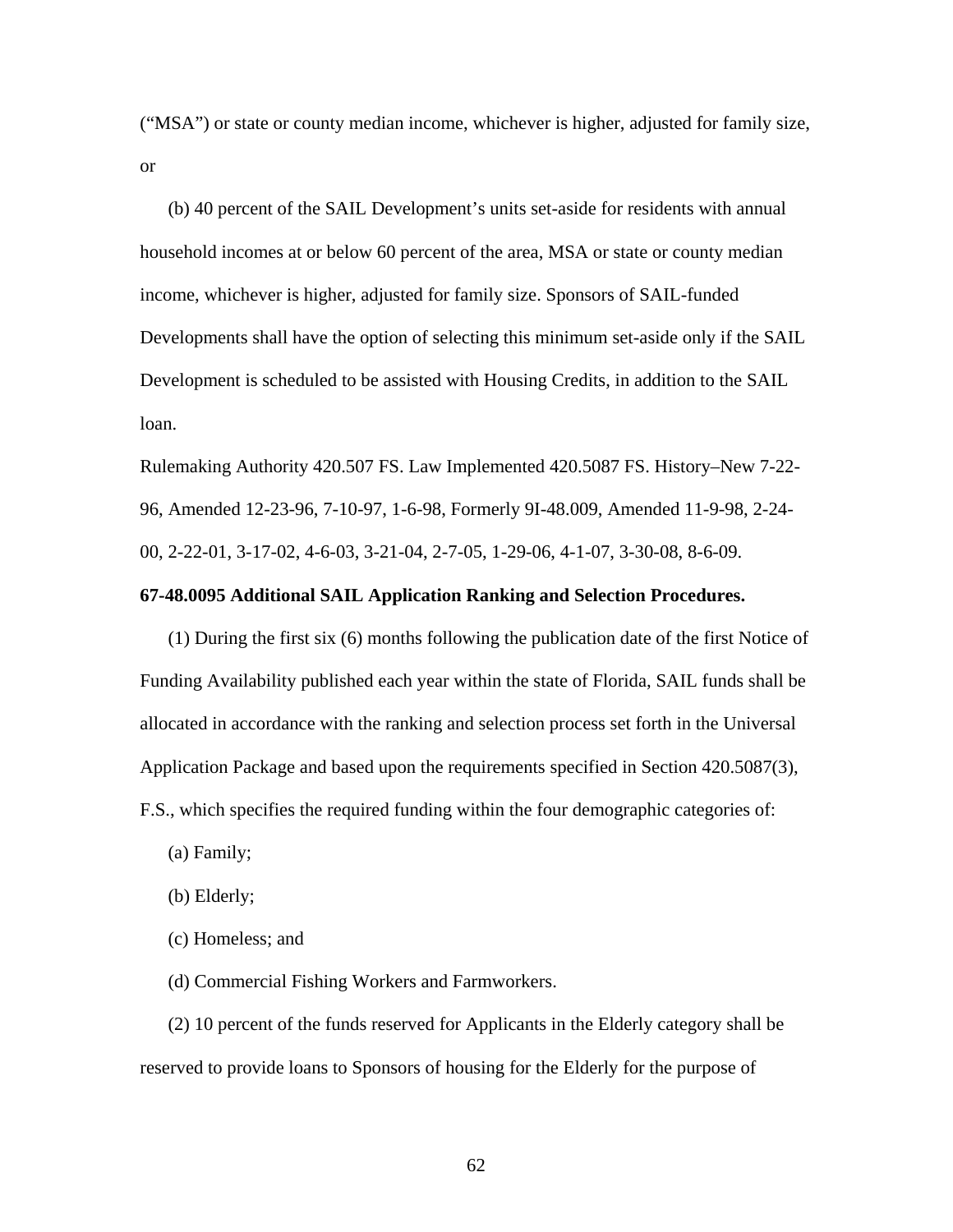making life-safety or security-related repairs or improvements to such housing which are required by federal, state or local regulation, as further specified in Section 420.5087, F.S.

(3) Program funds designated for Commercial Fishing Workers and Farmworkers will be allocated through a request for proposal (RFP), the Universal Application Package, or both.

(4) The Corporation shall assign, in order of ranking, tentative loan amounts to the Applications in each demographic and geographic category, up to the total amount available. However, the Corporation shall make adjustments to ensure that minimum funding distribution levels by geographic category are met, as required by Section 420.5087(1), F.S., and further described in the SAIL Notice of Funding Availability.

(5) In the event that the 10 percent of program funds required to be allocated to counties with a population of 100,000 or less remains unallocated at the conclusion of a successive three-year cycle, the unallocated funds shall be equitably distributed pursuant to the instructions included in the Universal Application Package.

(6) Selection for SAIL Program participation is contingent upon fund availability at the conclusion of the appeals process as set forth in Rule 67-48.005, F.A.C. Rulemaking Authority 420.507 FS. Law Implemented 420.5087 FS. History–New 12-23- 96, Amended 1-6-98, Formerly 9I-48.0095, Amended 11-9-98, 2-24-00, 2-22-01, 3-17- 02, 4-6-03, 3-21-04, 2-7-05, 1-29-06, 4-1-07, Repromulgated 3-30-08, 8-6-09.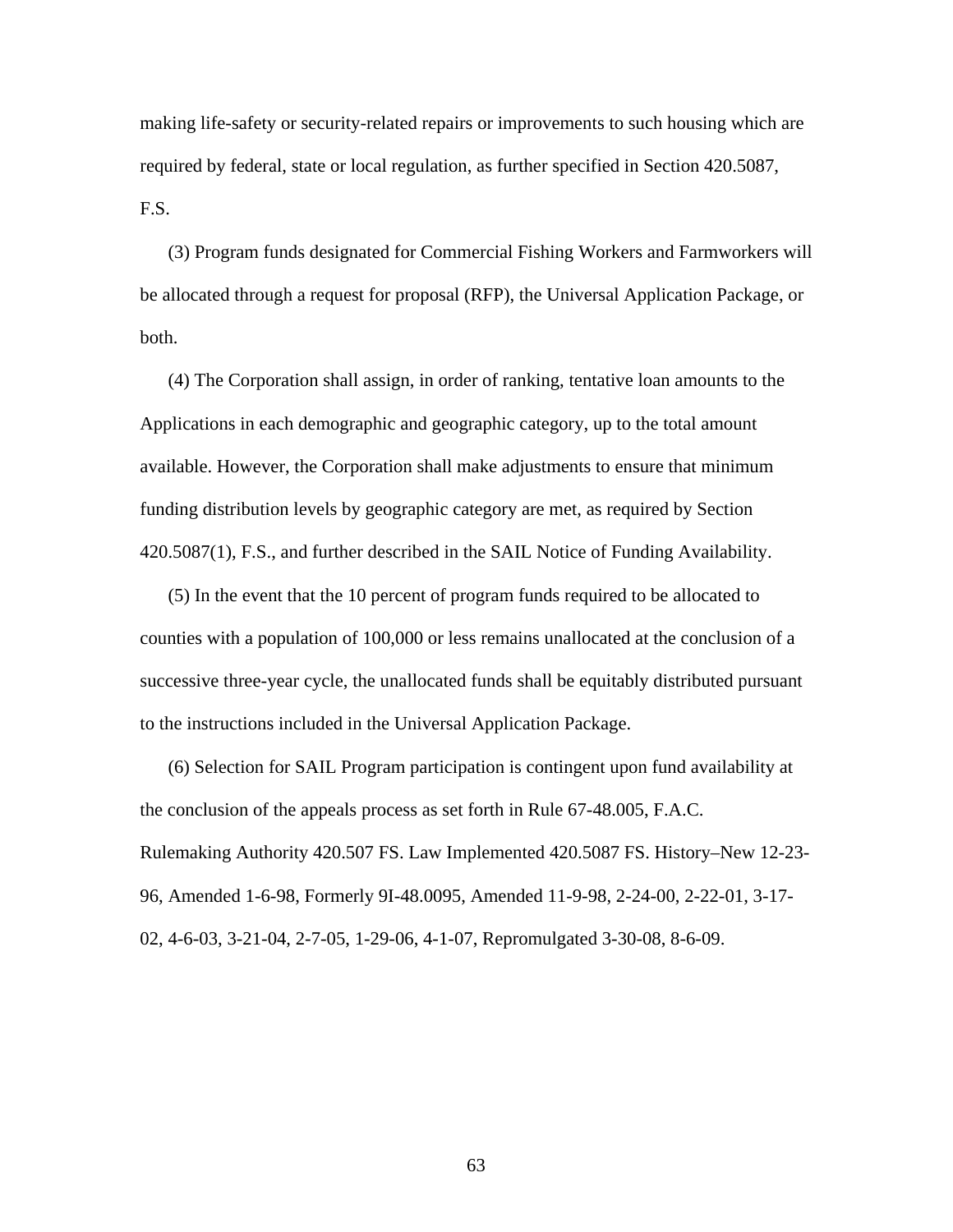### **67-48.010 Terms and Conditions of SAIL Loans.**

(1) The proceeds of all SAIL loans shall be used for new construction or Substantial Rehabilitation of affordable, safe and sanitary multifamily rental housing units.

(2) The SAIL loan may be in a first, second, or other subordinated lien position. For purposes of this rule, mortgages securing a letter of credit as credit enhancement for the bonds financing the first mortgage shall be considered a contingent liability and part of the first mortgage lien, provided that the Applicant's counsel furnishes an opinion regarding the contingent nature of such mortgage satisfactory to the Corporation and its counsel.

(3) The loans shall be non-amortizing and shall have interest rates as follows:

(a) 0 percent simple interest per annum on loans to Developments that set aside at least 80 percent of their total units for residents qualifying as Farmworkers, Commercial Fishing Workers or Homeless, over the life of the loan;

(b) 0 percent simple interest per annum on loans based on the pro rata share of units set aside for Homeless residents if the total of such units is less than 80 percent of the units and 1 percent simple interest per annum on the remaining units;

(c) 1 percent simple interest per annum on loans to Developments other than those identified in paragraphs (a) and (b) above;

(4) Except as provided in Section 420.5087(5), F.S., the amount of any superior mortgages combined with the SAIL mortgage shall be less than the appraised value of the Development. Any debt service reserve requirement associated with a superior mortgage shall be excluded from the amount of the superior mortgage for purposes of this calculation.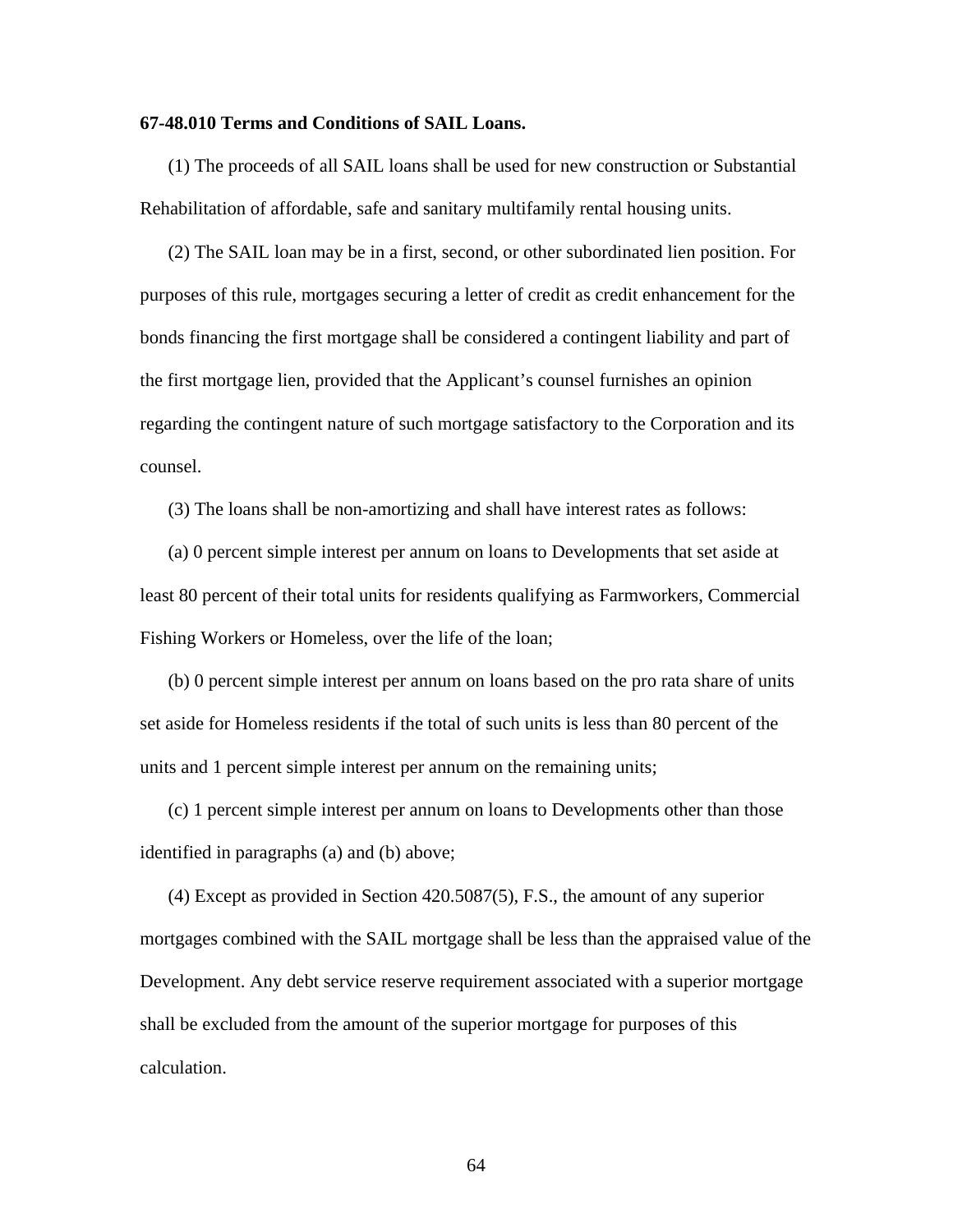(5) Payment on the loans shall be based upon the Development Cash Flow, as determined pursuant to the Financial Reporting Form SR-1, or shall be due annually as determined by the Corporation's Board of Directors. Such determination by the Board shall be based upon a written recommendation by the Credit Underwriter which has considered the economic and financial viability of the Development as well as the protection of the Corporation's repayment of principal and interest. Any distribution or payment to the Principal(s) of the Applicant or Developer or any Affiliate of the Principal of the Applicant or Developer or any Affiliate of the Applicant or Developer, whether paid directly or indirectly, which was not expressly disclosed in determining debt service coverage in the Board approved final credit underwriting report, will be added back to the amount of cash available for the SAIL loan interest payment, as calculated in the Financial Reporting Form SR-1, for the purpose of determining interest due. Interest may be deferred as set forth in subsection 67-48.010(8), F.A.C., without constituting a default on the loan.

(6) The loans described in subsection 67-48.010(3), F.A.C., above shall be repaid from all Development Cash Flow, and if the SAIL loan is not a first mortgage loan, each year, subject to the provisions of subsection (8) below, Development Cash Flow shall be applied to pay the following items in order of priority:

(a) All superior mortgage fees and debt service;

(b) Development Expenses on the SAIL loan, including up to 20 percent of total Developer fees per year;

(c) Interest payment on SAIL loan balance equal to 1 percent as stated in paragraphs (3)(b) and (c) above over the life of the SAIL loan;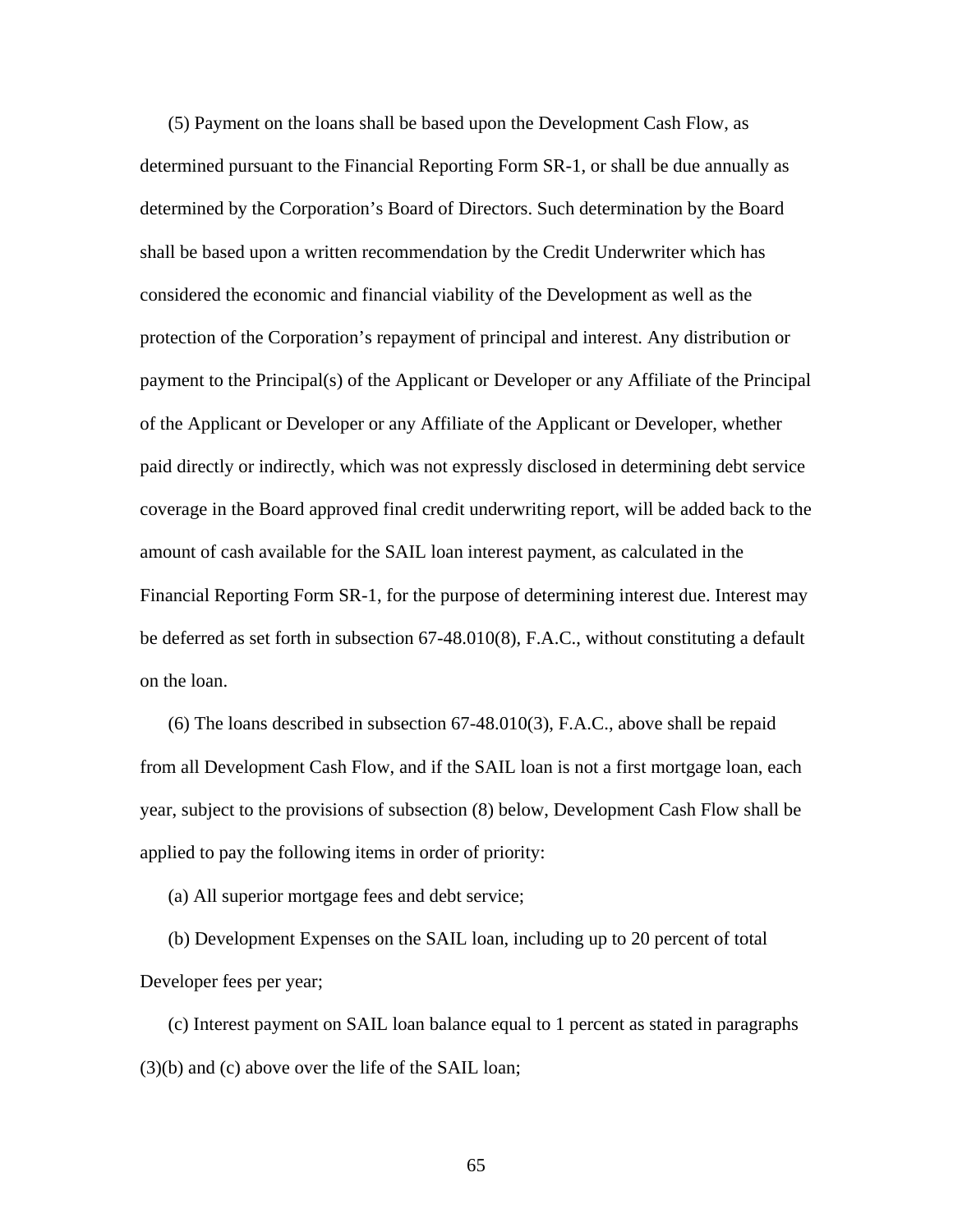(d) Interest payments on the SAIL loan deferred from previous years;

(e) Mandatory payment on subordinate mortgages.

After the full SAIL loan interest has been paid, the Applicant shall retain all remaining monies, unless the Applicant chooses to prepay a portion of the loan balance.

(7) If the SAIL loan is secured by a first mortgage lien, each year, subject to the provisions of subsection (8) below, Development Cash Flow shall be applied to pay the following items in order of priority:

(a) First mortgage fees and interest payment on the SAIL loan balance equal to the percentages stated in paragraph (3) above over the life of the SAIL loan;

(b) Development Expenses on the SAIL loan including up to 20 percent of total Developer fees per year;

(c) Interest payments on the SAIL loan deferred from previous years;

(d) Mandatory payment on subordinate mortgages.

After the full SAIL loan interest has been paid, the Applicant shall retain all remaining monies, unless the Applicant chooses to prepay a portion of the loan balance.

(8) The determination of Development Cash Flow, determination of payment priorities, and payment of interest on SAIL loans shall occur annually. Any payments of accrued and unpaid interest due annually on SAIL loans shall be deferred to the extent that Development Cash Flow is insufficient to make said payments pursuant to the payment priority schedule established in this rule chapter. If Development Cash Flow is under-reported and such report causes a deferral of SAIL interest, such under-reporting shall constitute an event of default on the SAIL loan. A penalty of 5 percent of any required payment shall be assessed.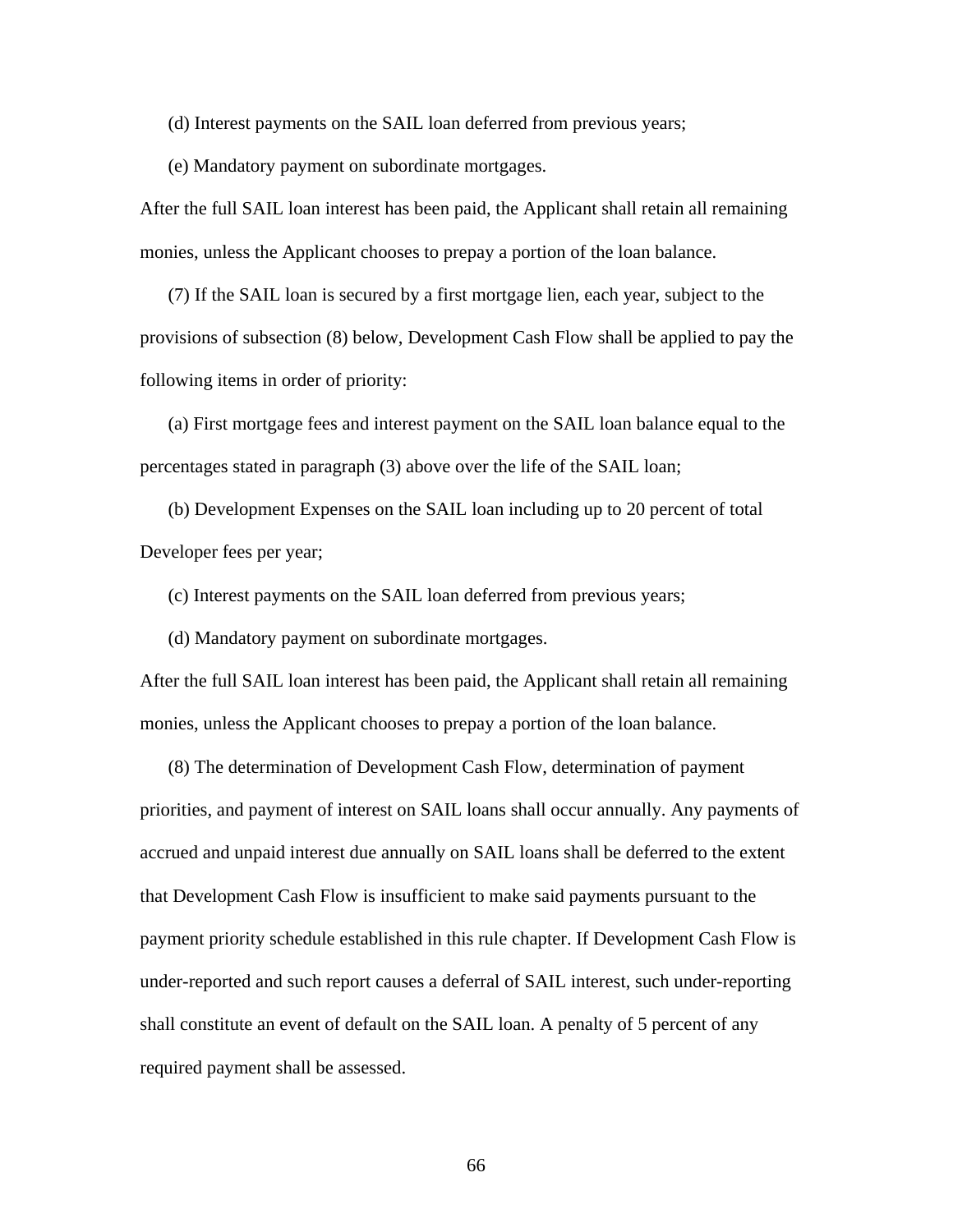(a) By May 31 of each year of the SAIL loan term, the Applicant shall provide the Corporation with audited financial statements and a certification detailing the information needed to determine the annual payment to be made. However, this certification requirement will be waived until May 31 following the calendar year within which the first unit is occupied. The certification shall require submission of audited financial statements and the annual reporting form, Financial Reporting Form SR-1, which is incorporated by reference in Rule Chapter 67-53, F.A.C. The audited financial statements are to be prepared in accordance with accounting principles generally accepted in the United States of America and audited in accordance with auditing standards generally accepted in the United States of America for the 12 months ended December 31 and shall include:

- 1. Comparative Balance Sheet with prior year and current year balances;
- 2. Statement of revenue and expenses;
- 3. Statement of changes in fund balances or equity;
- 4. Statement of cash flows; and
- 5. Notes.

The financial statements referenced above should also be accompanied by a certification of the Applicant as to the accuracy of such financial statements. A late fee of \$500 will be assessed by the Corporation for failure to submit the required audited financial statements and certification by May 31 of each year of the SAIL loan term. If the Applicant has not submitted the required audited financial statements, the Corporation servicer shall deem the Development Cash Flow sufficient and issue a billing for interest due on the SAIL loan for the immediately preceding calendar year by July 31. After receipt of the audited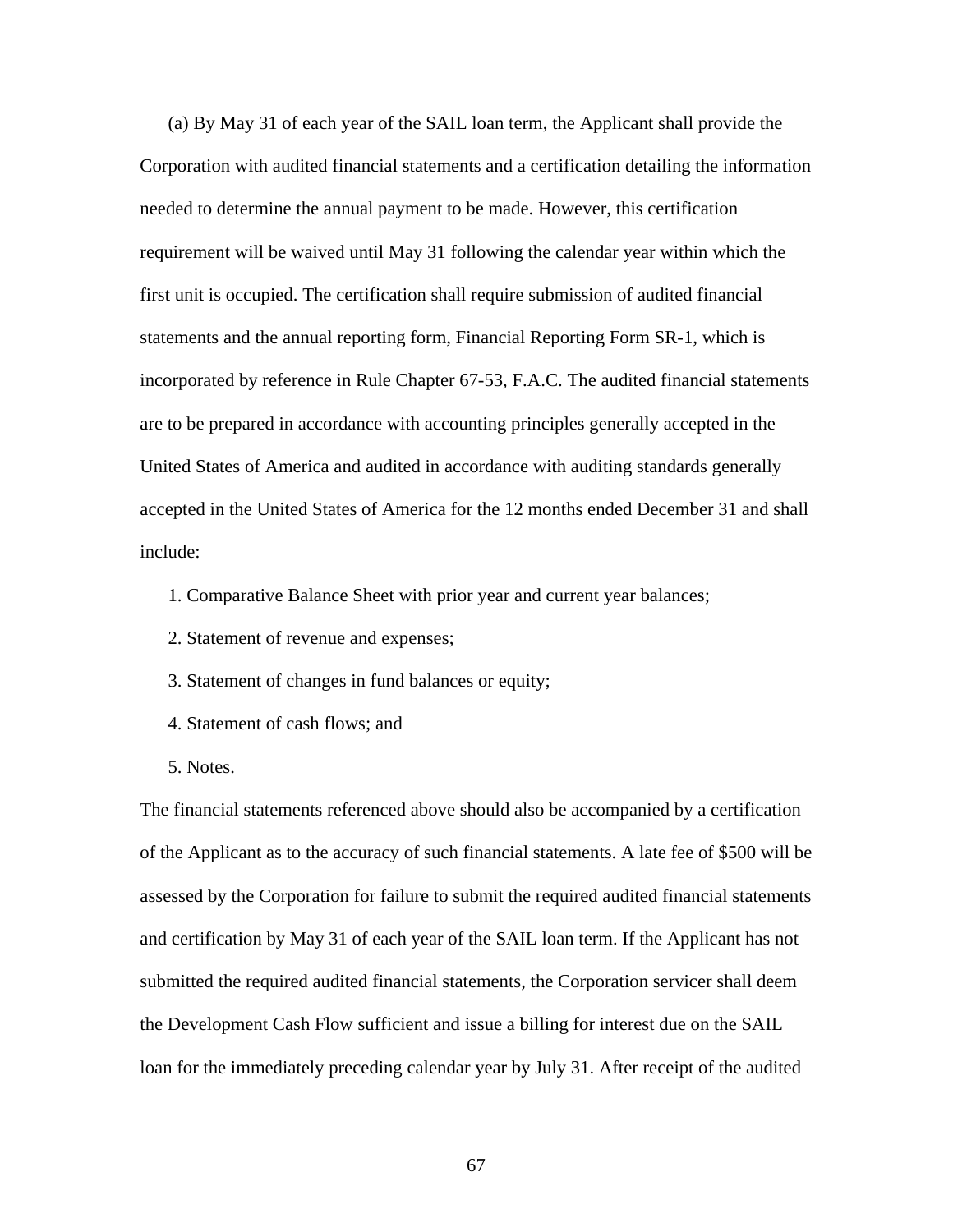financial statements, the Corporation servicer shall issue revised billing, if necessary. Failure to submit the required audited financial statements and certification by May 31 of each year of the SAIL loan term shall constitute an event of default on the SAIL loan. The Applicant shall furnish to the Corporation or its servicer, unaudited statements, certified by the Applicant's principal financial or accounting officer, covering such financial matters as the Corporation or its servicer may reasonably request, including without limitation, monthly statements with respect to the Development.

For SAIL loans applied for prior to February 22, 2001, the Corporation will extend the annual filing deadline for submission of the audited financial statements and certification detailing the information needed to determine the annual payment to be made, pursuant to subsection 67-48.010(8), F.A.C., to May 31 of each year of the SAIL loan term. The Corporation servicer shall issue a billing for interest due on the SAIL loan for the immediately preceding calendar year by July 31 of each calendar year of the SAIL loan. In addition, for SAIL loans applied for prior to December 23, 1996, so long as the executed loan agreements contain a provision to assess a late fee for failure to provide the audited financial statement and certification detailing the information needed to determine the annual payment due, such fee will be assessed by the Corporation as outlined above.

(b) The Corporation servicer shall issue a billing for interest due on the SAIL loan for the immediately preceding calendar year by July 31 of each calendar year of the SAIL loan.

(c) The Applicant shall remit the interest due to the Corporation servicer no later than August 31 of each year of the SAIL loan term. The first payment of SAIL interest will be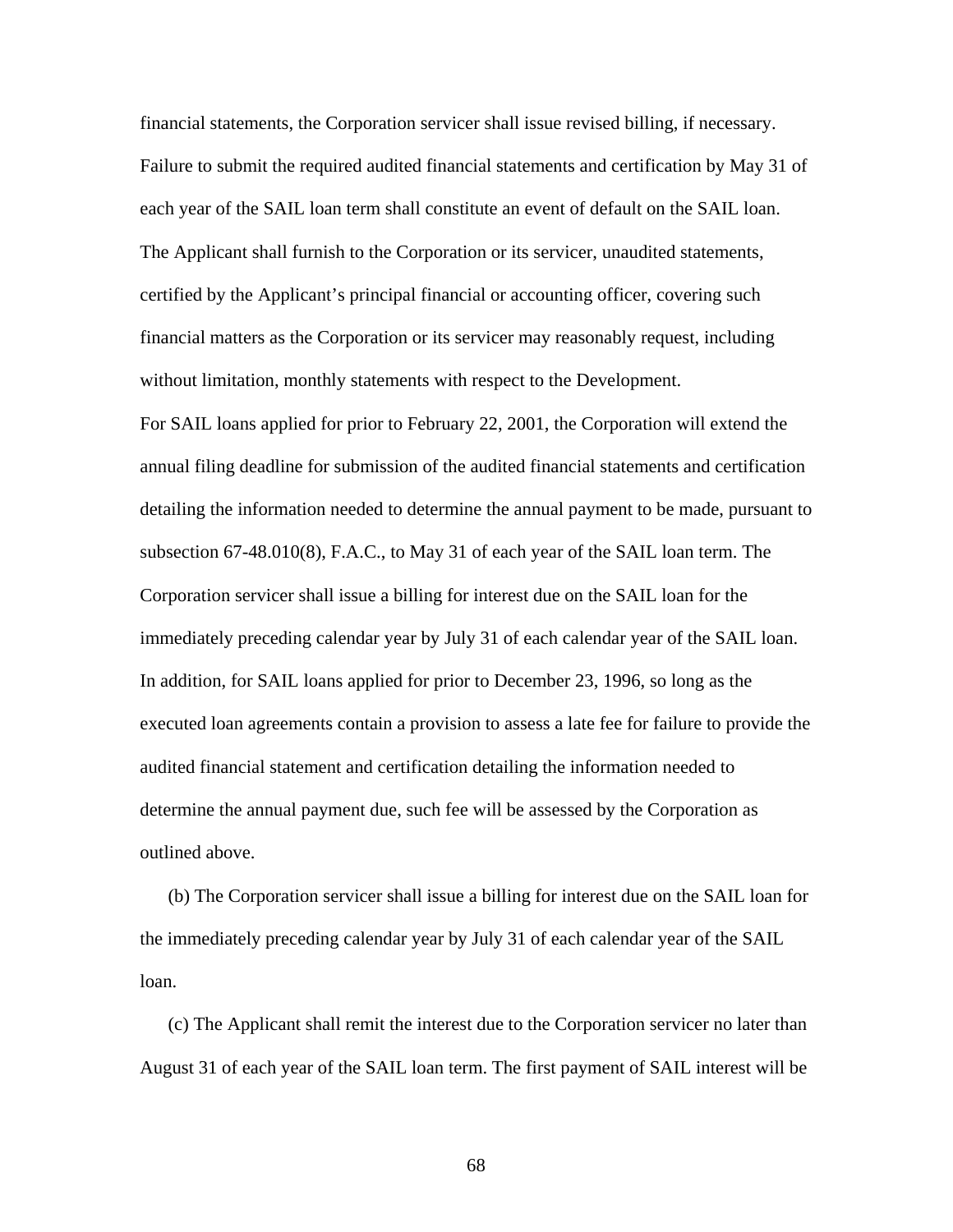due no later than August 31 following the calendar year within which the first unit is occupied. The first payment of interest shall include all interest for the period which begins accruing on the date of the first Draw and ends on December 31 of the calendar year during which the first unit is occupied.

(9) After maturity or acceleration, the Note shall bear interest at the Default Interest Rate from the due date until paid. Unless the Corporation has accelerated the SAIL loan, the Applicant shall pay the Corporation a late charge of 5 percent of any required payment that is not received by the Corporation within 15 days of the due date.

(10) The final billing for the purpose of payoff of the SAIL loan shall also include a billing for compliance fees to cover monitoring of SAIL Program requirements beyond the maturity date of the Note. Such fees shall be computed by determining the present value of the annual compliance monitoring fee and multiplying that by the number of years for which the Development will have a set-aside for Very Low-Income persons or households beyond the repayment date. The present value discount rate shall be 2 percent per annum. Such amount shall be reduced by the amount of any compliance monitoring fees for other programs collected by the Corporation for the Development provided:

(a) The compliance monitoring fee covers some or all of the period following the anticipated SAIL loan repayment date; and

(b) The Development has substantially equivalent set-asides for Very Low-Income persons or households mandated through another Corporation program for which the compliance monitoring fee was collected.

(11) The SAIL loans shall be serviced either directly by the Corporation or by the servicer on behalf of the Corporation.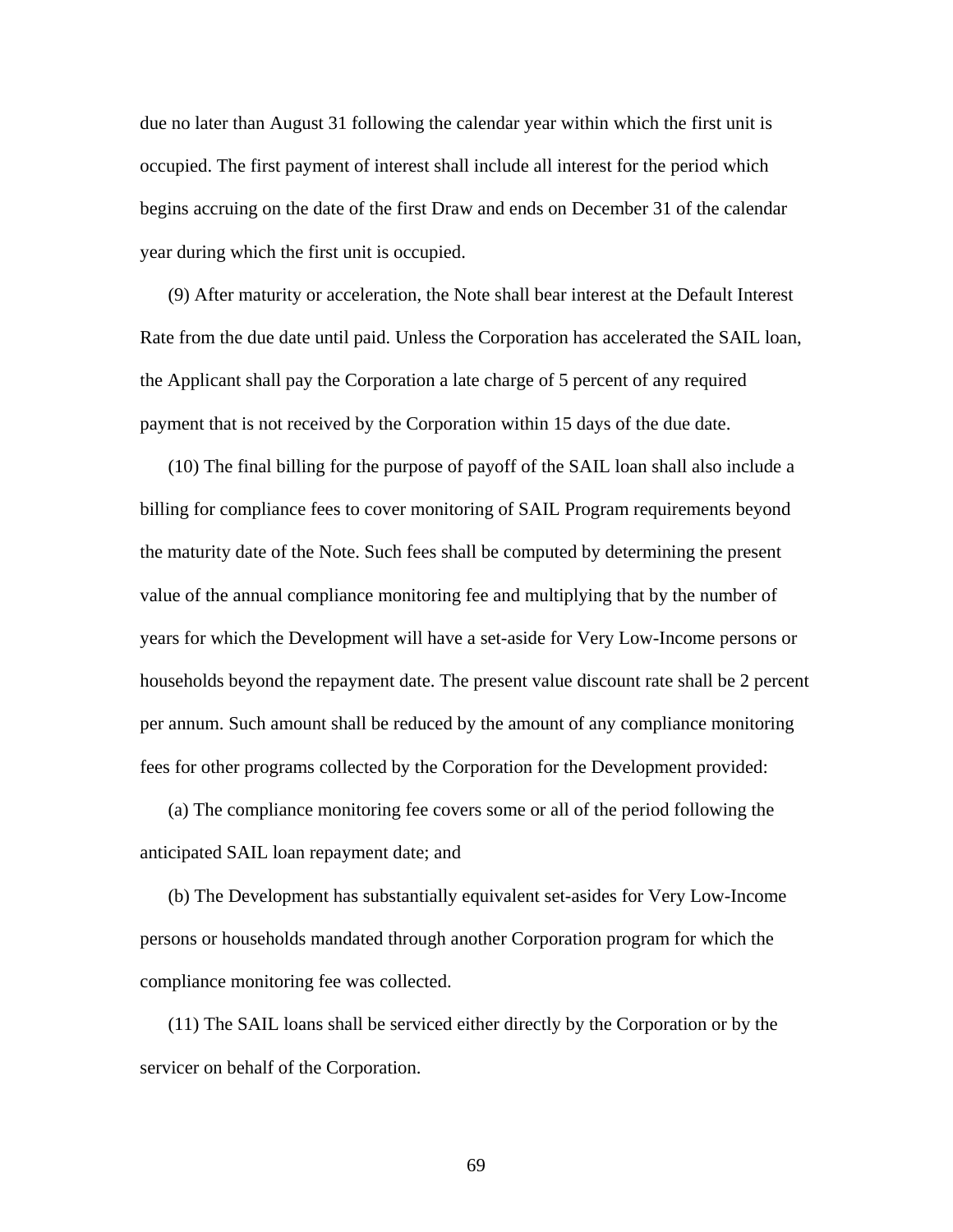(12) The Corporation shall monitor compliance of all terms and conditions of the SAIL loan and shall require that certain terms and conditions be embodied in the Land Use Restriction Agreement and recorded in the public records of the county wherein the Development is located. Violation of any material term or condition of the documents evidencing or securing the SAIL loan shall constitute a default during the term of the SAIL loan. The Corporation shall take appropriate legal action to effect compliance if a violation of any material term or condition relative to the set-asides of units for Very Low-Income persons or households is discovered during the course of compliance monitoring or by any other means.

(13) The Corporation shall require adequate insurance to be maintained on the Development as determined by the first mortgage lender or the Corporation's servicer, but which shall, in any case, include fire, hazard and other insurance sufficient to meet the standards established in Part V, Section 106 of the Fannie Mae DUS Guide, effective August 16, 2007, which is adopted and incorporated herein by reference and available on the Corporation's Website under the 2009 Universal Application link labeled Related References and Links.

(14) The SAIL loan term shall be for a period of not more than 15 years. However, if both a SAIL loan and federal Housing Credits are to be used to assist a Development, the Corporation may set the SAIL loan term for a period commensurate with the investment requirements associated with the Housing Credit syndication. The term of the loan may also exceed 15 years if the lien of the Corporation's encumbrance is subordinate to the lien of another mortgagee, in which case the term may be made coterminous with the longest term of the superior loan.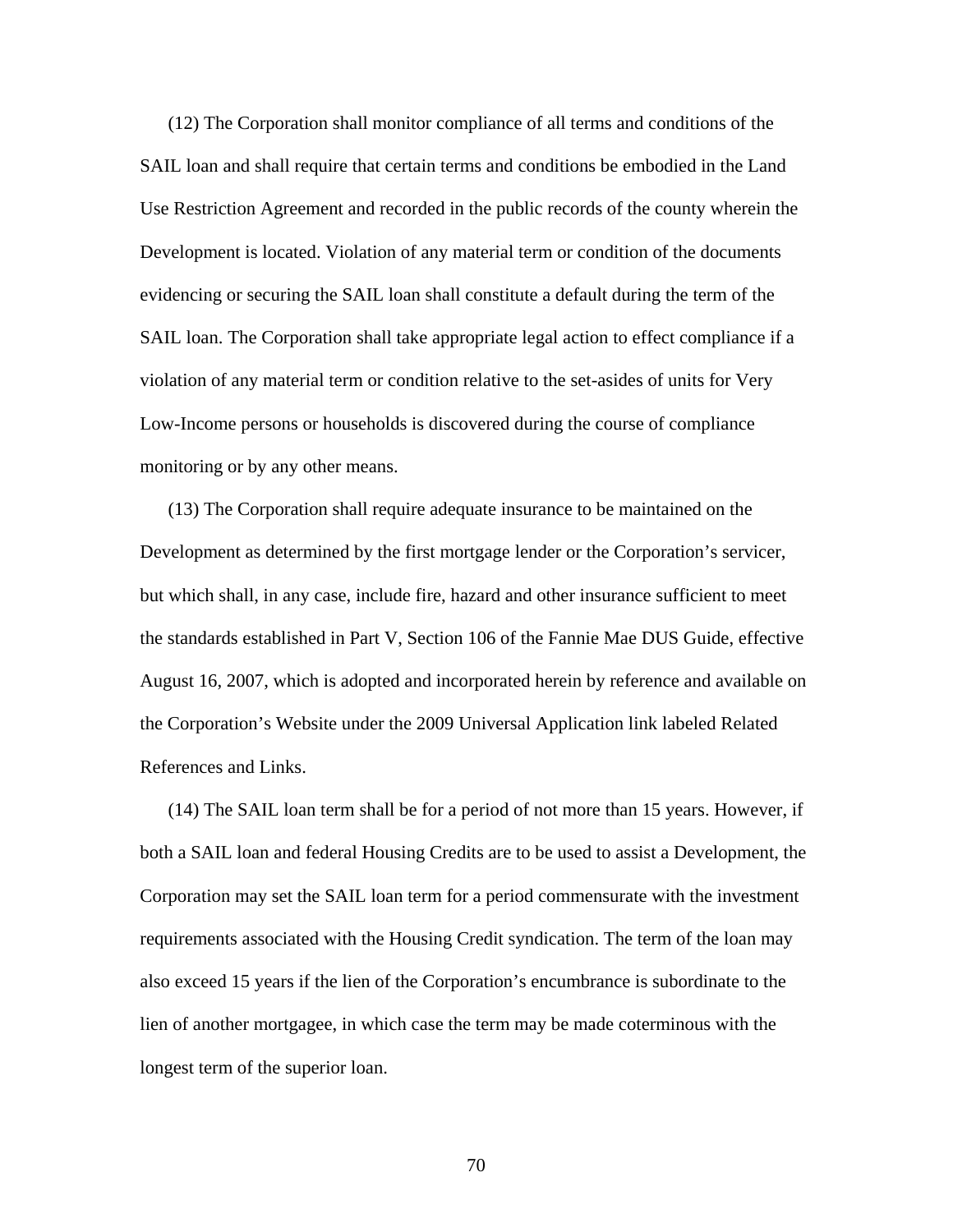(15) After accepting a preliminary commitment, the Applicant shall not refinance, increase the principal amount, or alter any terms or conditions of any mortgage superior or inferior to the SAIL mortgage without prior approval of the Corporation's Board of Directors. However, an Applicant may reduce the interest rate on any superior or inferior mortgage loan without the Board's permission, provided that no other terms of the loan are changed. The Corporation must be notified in writing of any such change. Following construction completion, the Board shall deny requests to increase the amount of any superior mortgage, unless the criteria outlined in subsection 67-48.0105(5), F.A.C., are met, the original combined loan to value ratio for the superior mortgage and the SAIL mortgage is maintained or improved, and a proportionate amount of the increase in the superior mortgage is used to reduce the outstanding SAIL loan balance. To calculate the proportionate amount of the increase in the superior mortgage which must be paid toward the reduction of the SAIL loan balance, the following calculation shall be used: divide the amount of the original SAIL mortgage by the combined amount of the original SAIL mortgage and the original superior mortgage; then multiply the quotient by the amount of the increase in the superior mortgage from the current balance after deducting refinancing costs. For example, if the amount of the original SAIL mortgage is \$2,000,000, the original superior mortgage is \$4,000,000, with a current balance of \$3,000,000, a proposed new superior mortgage of \$5,000,000, and refinancing costs of \$200,000, then the amount of the increase in the superior mortgage after deducting refinancing costs would be \$1,800,000, and the proportionate amount of the increase in the superior mortgage which must be paid toward the reduction of the SAIL loan balance would be \$594,000. This \$594,000 would be applied first to accrued interest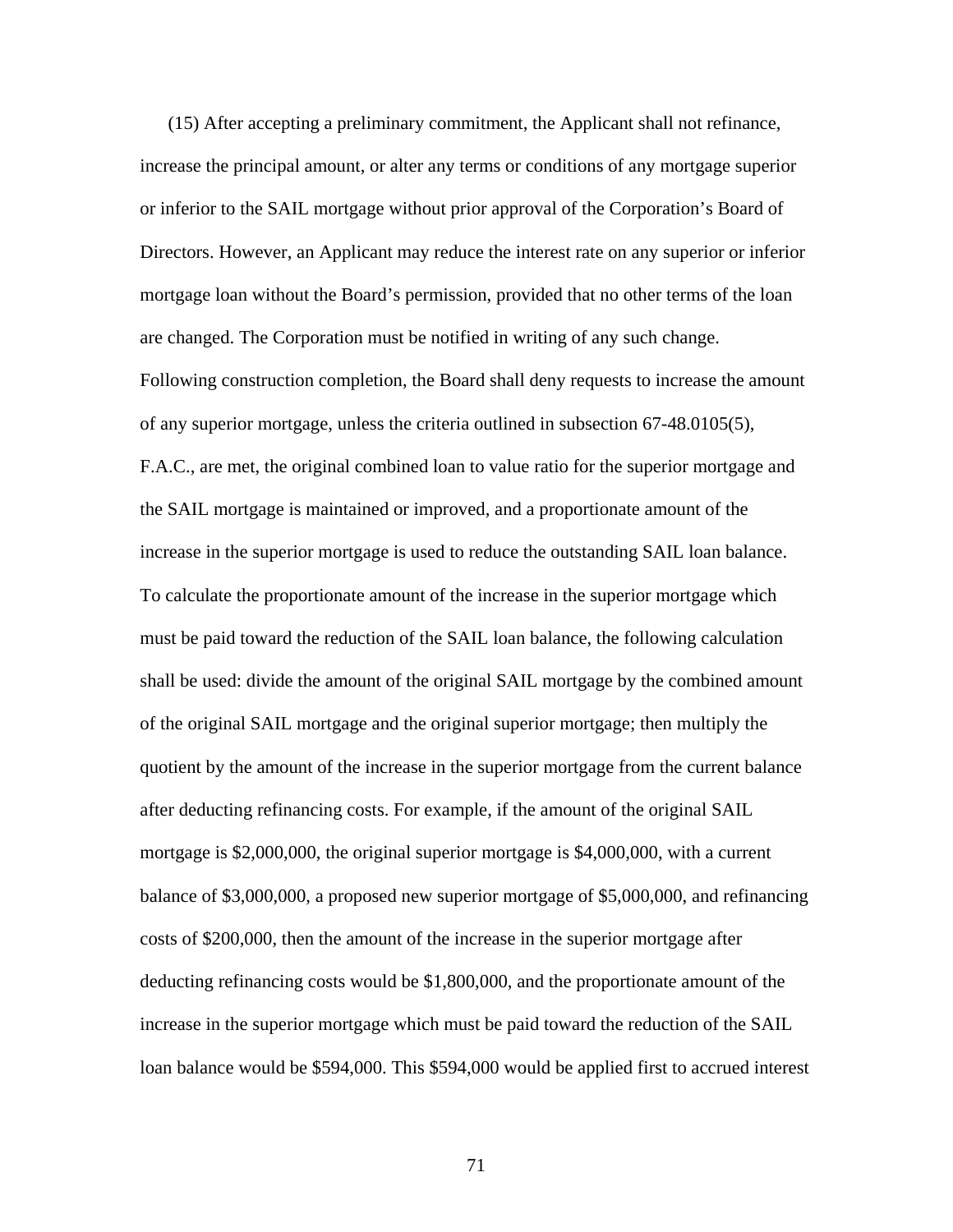and then to principal.

(16) All SAIL loans shall be in conformance with applicable federal and state statutes, including the Fair Housing Act as implemented by 24 CFR Part 100, which is adopted and incorporated herein by reference, and Titles II and III of the Americans with Disabilities Act of 1990 as implemented by 28 CFR Part 35, which is adopted and incorporated herein by reference. These provisions are available on the Corporation's Website under the 2009 Universal Application link labeled Related References and Links. The Corporation shall allow units dedicated to occupancy by the Elderly in a Development designed for occupancy by elderly households pursuant to authorization by HUD under the Fair Housing Amendments of 1988 as implemented by 24 CFR Part 100.

(17) Rent controls shall not be allowed on any Development except (i) as required in conjunction with the issuance of tax-exempt bonds or federal Housing Credits and (ii) when the Sponsor has committed to set aside units for ELI Persons, in which case rents for such units shall be restricted at the level applicable for federal Housing Credits.

(18) The documents creating, evidencing or securing each SAIL loan must provide that any violation of the terms and conditions described in Rule Chapter 67-48, F.A.C., constitutes a default under the SAIL loan documents allowing the Corporation to accelerate its loan and to seek foreclosure as well as any other remedies legally available to it.

(19) A failure to pay any principal or interest due under the terms of this section shall constitute a default on the SAIL loan.

(20) If, after a four-month rent-up period commencing after issuance of the last certificate of occupancy on the units, an Applicant is unable to meet the agreed-upon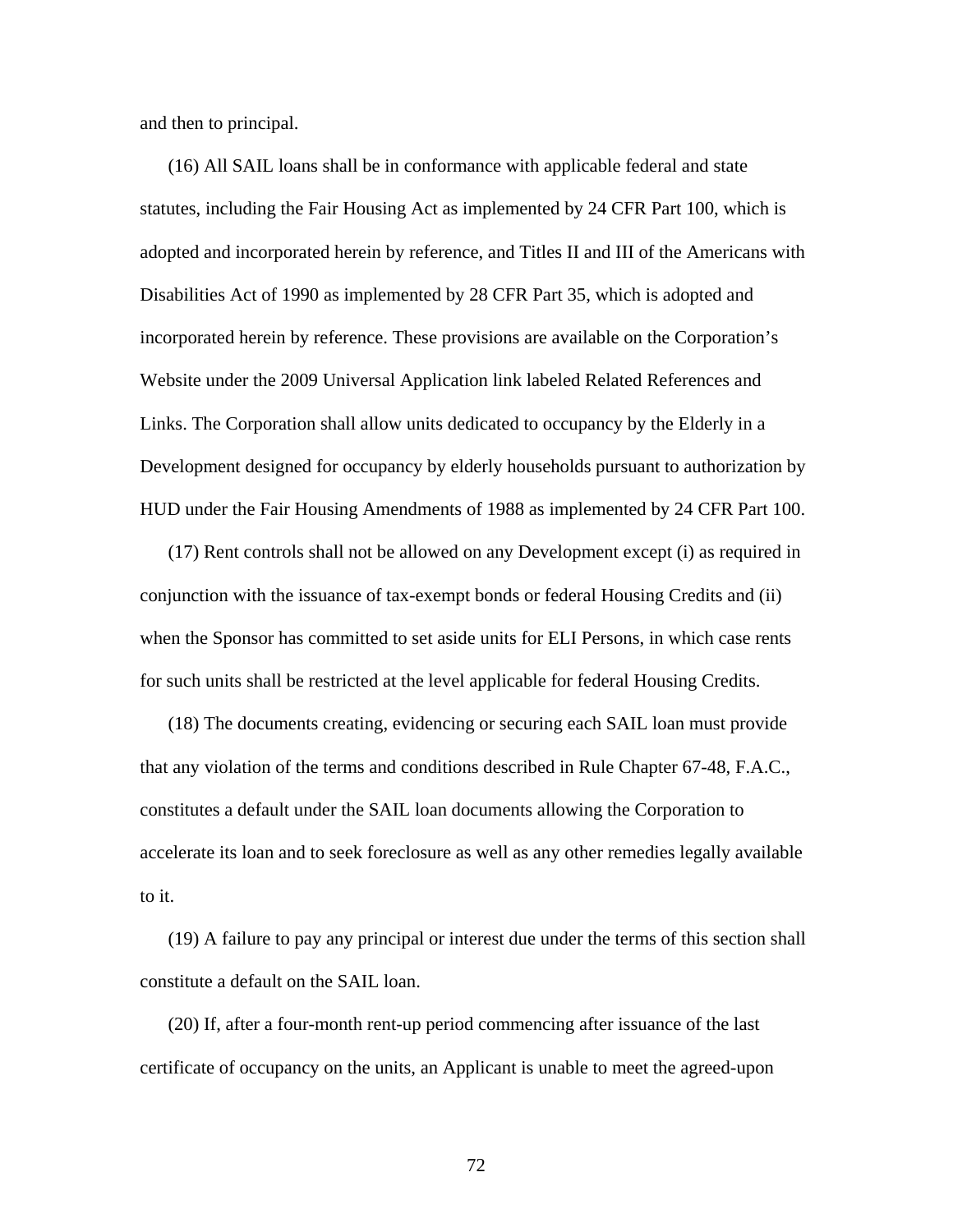demographic commitment for Elderly, Homeless, Farmworker or Commercial Fishing Worker, the Applicant may request to rent such units to Very Low-Income persons or households without demographic restriction.

(a) The written request must provide documentation of marketing efforts implemented over the past four-month period which demonstrate the inclusion of sources of potential residents, advertising to be used, other means of encouraging residents to rent at the Development, and priority to the original targeted group of residents. If the Corporation determines that prior marketing efforts were insufficient, a revised plan which is satisfactory to the Corporation must be submitted and implemented for a fourmonth period prior to reconsideration.

(b) The Board will require Applicants to provide additional amenities or resident programs suitable for the proposed resident population.

(c) The Board will require Applicants with 0 percent loans, as described in paragraphs  $67-48.010(3)(a)$  and (b), F.A.C., to modify loan documents to conform to the terms and conditions of 1 percent loans, as described in paragraphs  $67-48.010(3)(b)$  and (c), F.A.C., or to accelerate payments of SAIL loan principal or interest.

(21) The Applicant shall provide to the Corporation an annual budget of income and expenses for the Development, certified as accurate by an officer of the Development, no later than 30 days prior to the beginning of the Development's fiscal year.

(22) Failure to provide the Corporation and its servicer with the SAIL available Cash Flow Statement detailing the information needed to determine the annual payment to be made pursuant to this rule chapter shall constitute a default on the SAIL loan.

(23) For SAIL loans applied for prior to March 17, 2002, at the borrower's request,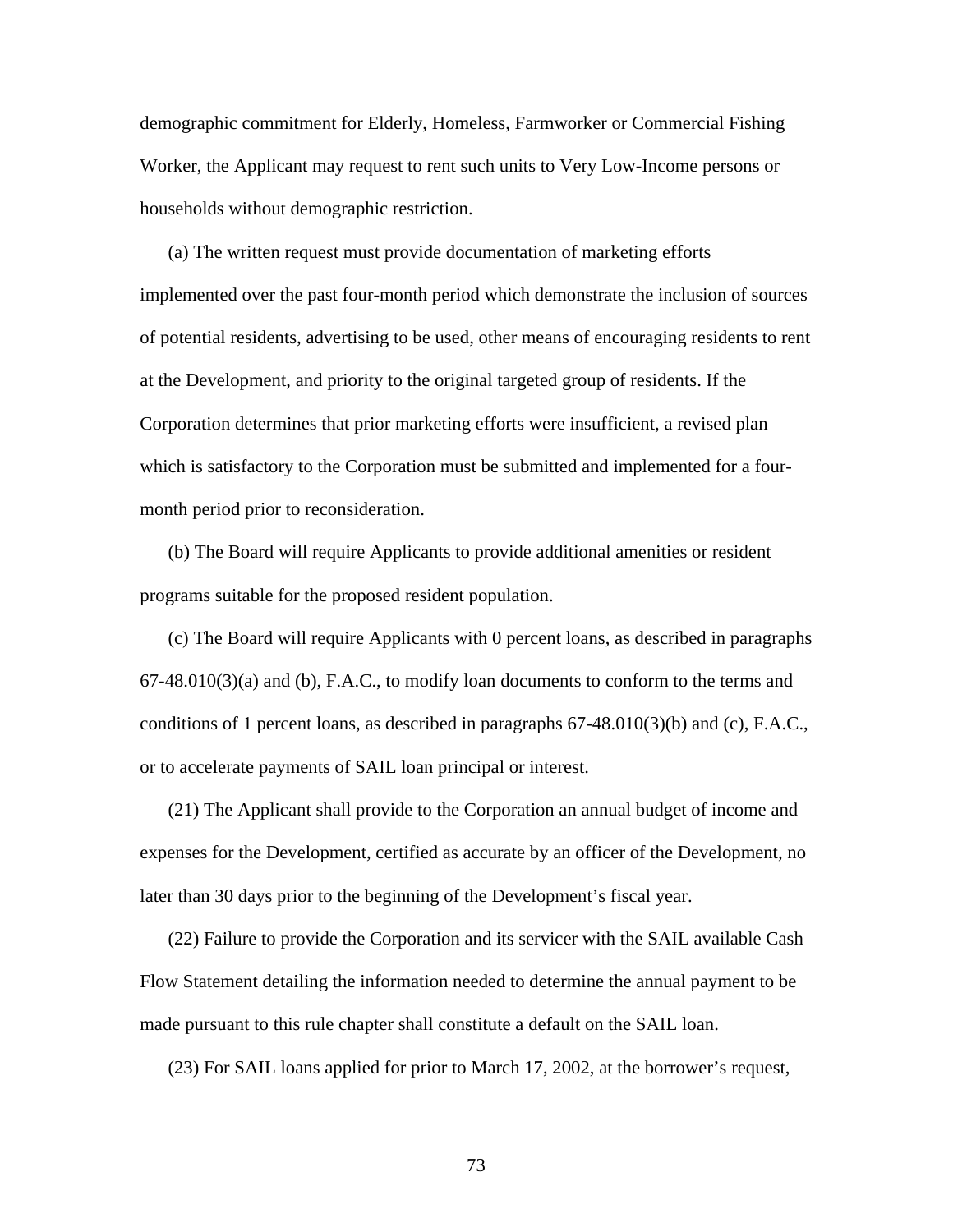the Corporation will include up to 20 percent of total Developer fees per year as a Development Expense when calculating the interest due on the SAIL loan for the 2003 calendar year for the billing issued in 2004 pursuant to paragraph  $67-48.010(8)(b)$ , F.A.C., and for the billing for interest due each calendar year thereafter. Development Expense will not include Developer fees for determination of payment of interest on SAIL loans applied for prior to March 17, 2002 for the 2002 calendar year or any previous calendar year. For purposes in this paragraph, Development Expense has the same meaning as Project Expense and Eligible Project Expense as those terms are used in SAIL loans applied for prior to March 17, 2002.

(24) The Compliance Period for a SAIL Development shall be, at a minimum, a period of 12 years from the date the first residential unit is occupied. For SAIL Developments that contain occupied units at the time of closing, the Compliance Period shall begin not later than the termination of the last lease executed prior to closing of the SAIL loan.

Rulemaking Authority 420.507 FS. Law Implemented 420.5087 FS. History–New 7-22- 96, Amended 12-23-96, 7-10-97, 1-6-98, Formerly 9I-48.010, Amended 11-9-98, 2-24- 00, 2-22-01, 3-17-02, 4-6-03, 3-21-04, 2-7-05, 1-29-06, 4-1-07, 3-30-08, 8-6-09.

#### **67-48.0105 Sale, Transfer or Refinancing of a SAIL Development.**

(1) Any sale, conveyance, assignment, or other transfer of interest or the grant of a security interest in all or any part of the title to the Development other than a superior mortgage shall be subject to the Corporation's prior written approval. The Board shall consider the facts and circumstances of each Applicant's request and any credit underwriting report, if available, prior to determining whether to grant such request.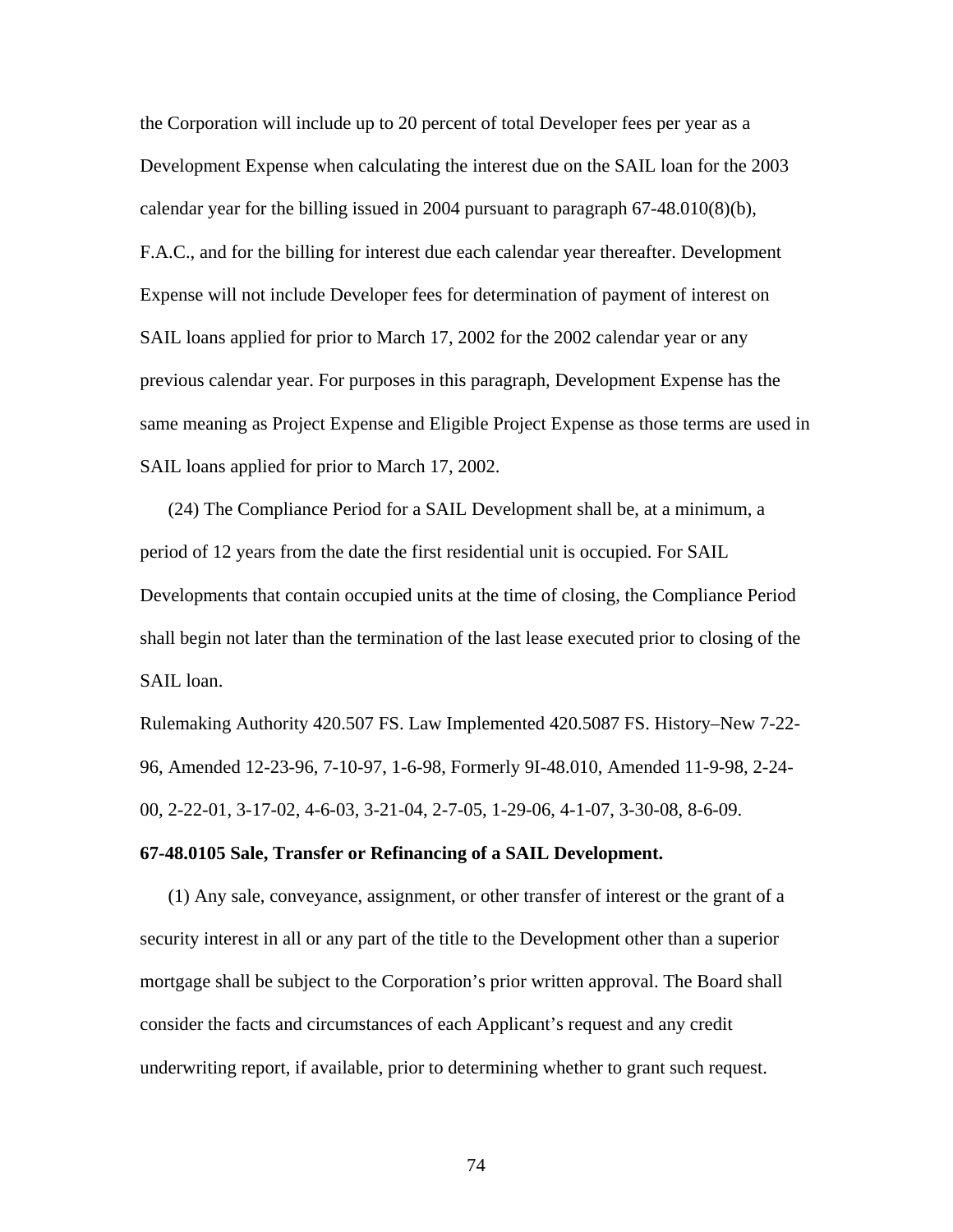(2) The SAIL loan shall be assumable upon sale or transfer of the Development if the following conditions are met:

(a) The proposed transferee meets all specific Applicant identity criteria which were required as conditions of the original loan;

(b) The proposed transferee agrees to maintain all set-asides and other requirements of the SAIL loan for the period originally specified or longer; and

(c) The proposed transferee and release of transferor receives a favorable recommendation from the Credit Underwriter and approval by the Board of Directors of the Corporation.

All assumption requests must be submitted in writing to the Director of Special Assets and contain the specific details of the transfer and assumption. In addition to any related professional fees, the Corporation shall charge a non-refundable assumption fee as outlined in the Universal Application instructions.

(3) If the SAIL loan is not assumed since the buyer does not meet the criteria for assumption of the SAIL loan, the SAIL loan (principal and any outstanding interest) shall be repaid from the proceeds of the sale in the following order of priority:

(a) First mortgage debt service, first mortgage fees;

(b) SAIL compliance and loan servicing fees;

(c) An amount equal to the present value of the compliance monitoring fee, as computed by the Corporation and its servicer, times the number of payment periods for which the Development will have a set-aside for Very Low-Income persons or households beyond the repayment date. The present value discount rate shall be 2 percent per annum. Such amount shall be reduced by the amount of any compliance monitoring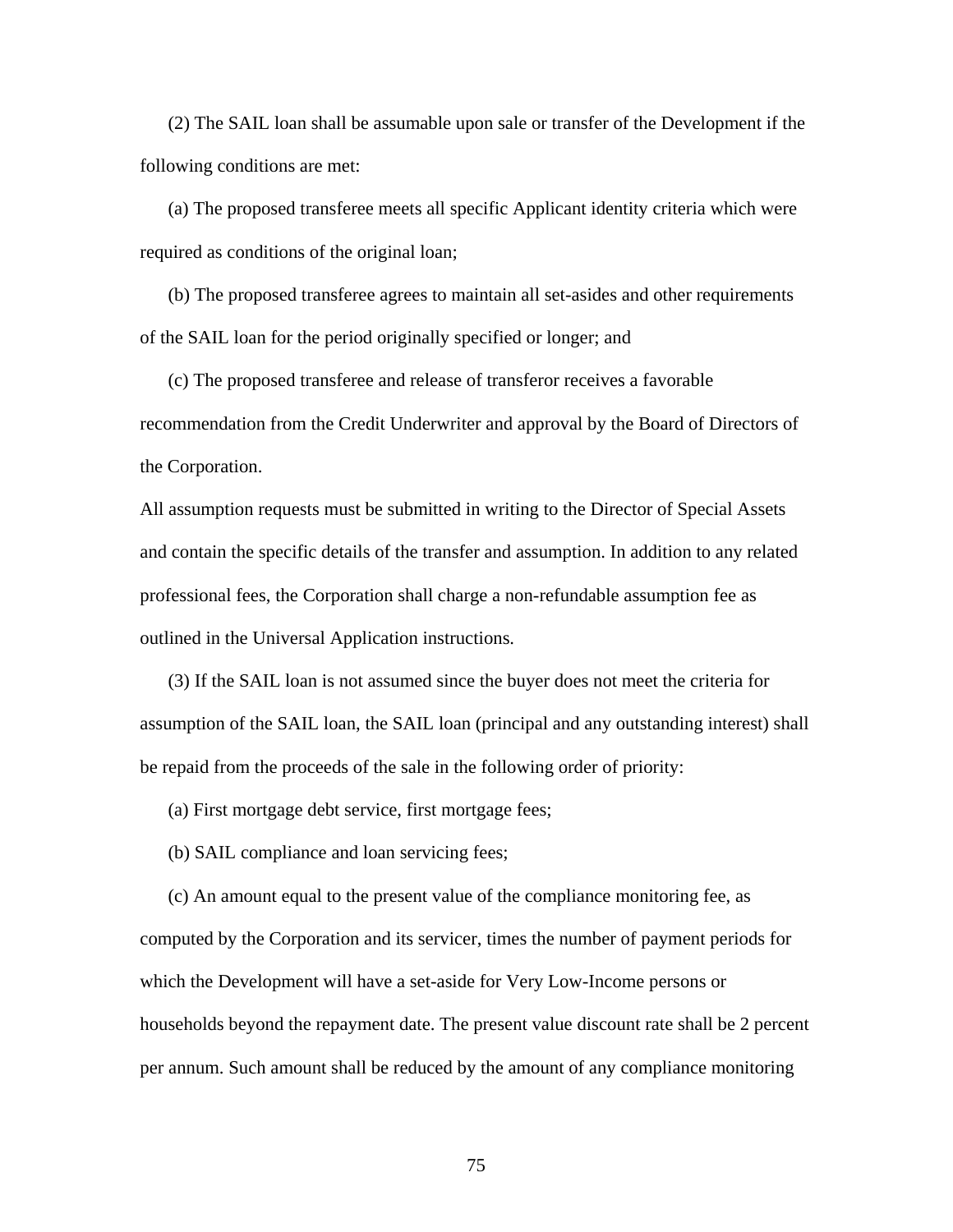fees collected by the Corporation for the Development, provided:

1. The compliance monitoring fee covers some or all of the period following the anticipated SAIL repayment date; and

2. The Development has substantially equivalent set-asides for Very Low-Income persons or households mandated through another program of the Corporation for which the compliance monitoring fee was collected.

(d) Unpaid principal balance of the SAIL loan;

(e) Any interest due on the SAIL loan;

(f) Expenses of the sale;

(g) If there will be insufficient funds available from the proposed sale of the Development to satisfy paragraphs  $(3)(a)-(f)$  above, the SAIL loan shall not be satisfied until the Corporation has received:

1. An appraisal prepared by an appraiser selected by the Corporation or the Credit Underwriter indicating that the purchase price for the Development is reasonable and consistent with existing market conditions;

2. A certification from the Applicant that the purchase price reported is the actual price paid for the Development and that no other consideration passed between the parties and that the Development Cash Flow reported to the Corporation during the term of the SAIL loan was true and accurate;

3. A certification from the Applicant that there are no Development funds available to repay the SAIL loan, including any interest due, and the Applicant knows of no source from which funds could or would be forthcoming to pay the SAIL loan; and

4. A certification from the Applicant detailing the information needed to determine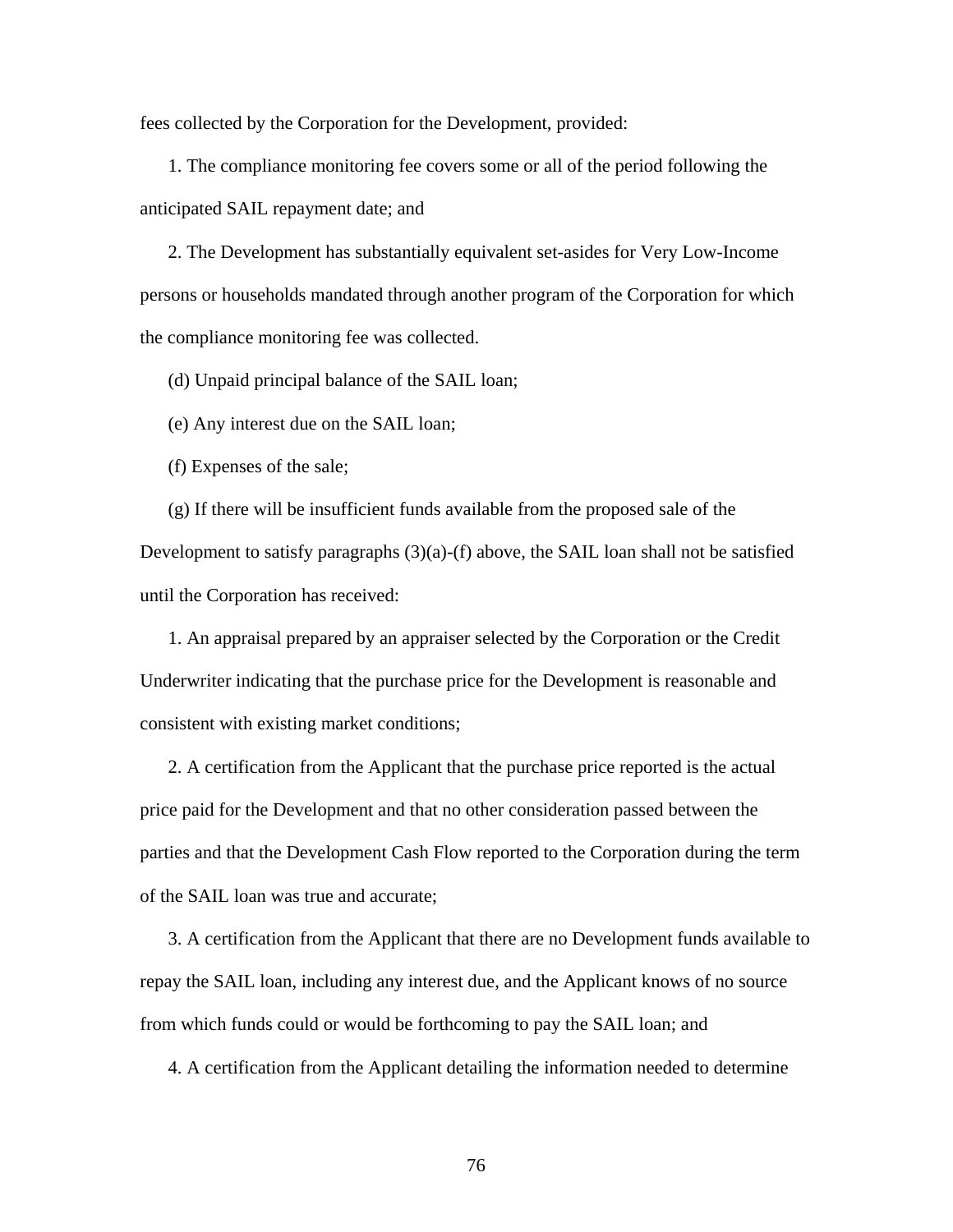the final billing for SAIL loan interest. Such certification shall require submission of financial statements and other documents that may be required by the Corporation and its servicer.

(4) The Corporation may renegotiate and extend the loan in order to extend or retain the availability of housing for the target population. Such renegotiations shall be based upon:

(a) Performance of the Applicant during the SAIL loan term;

(b) Availability of similar housing stock for the target population in the area;

(c) Documentation and certification by the Applicant that funds are not available to repay the Note upon maturity;

(d) A plan for the repayment of the loan at the new maturity date;

(e) Assurance that the security interest of the Corporation will not be jeopardized by the new term(s); and

(f) Industry standard terms which may include amortizing loans requiring regularly scheduled payments of principal and interest.

All loan renegotiation requests, including requests for extension, must be submitted in writing to the Director of Special Assets and contain the specific details of the renegotiation. In addition to any related professional fees, the Corporation shall charge a non-refundable renegotiation fee as outlined in the Universal Application instructions.

(5) The Board shall approve requests for mortgage loan refinancing only if Development Cash Flow is improved, the Development's economic viability is maintained, the security interest of the Corporation is not adversely affected, and the Credit Underwriter provides a positive recommendation.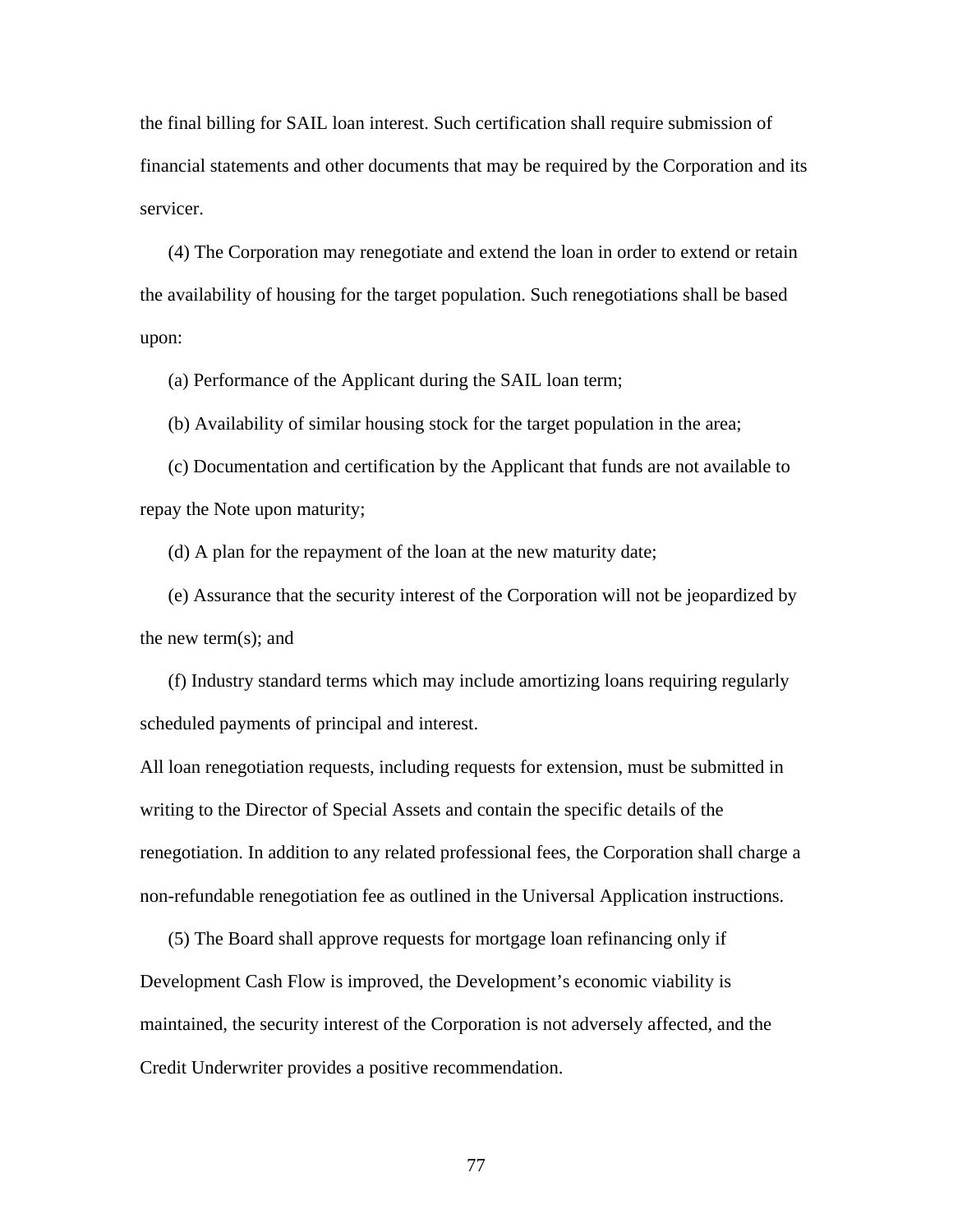(6) The Board shall deny requests for mortgage loan refinancing which require extension of the SAIL loan term or otherwise adversely affect the security interest of the Corporation, unless the criteria outlined in subsection 67-48.0105(5), F.A.C., are met, the Credit Underwriter recommends that the approval of such a request is crucial to the economic survival of the Development, or unless the Board determines that public policy will be better served by the extension as a result of the Applicant agreeing to further extend the Compliance Period or provide additional amenities or resident programs suitable for the resident population. Further, the Board shall limit any approved extension to a minimum term which makes the Development feasible and which does not exceed an industry standard term.

The Board shall deny requests to increase the amount of any superior mortgage, unless the criteria outlined in subsection 67-48.010(15), F.A.C., are met, the original combined loan to value ratio for the superior mortgage and the SAIL mortgage is maintained or improved, and a proportionate amount of the increase in the superior mortgage is used to reduce the outstanding SAIL loan balance.

Rulemaking Authority 420.507 FS. Law Implemented 420.5087 FS. History–New 12-23- 96, Amended 1-6-98, Formerly 9I-48.0105, Amended 11-9-98, Repromulgated 2-24-00, Amended 2-22-01, 3-17-02, Repromulgated 4-6-03, Amended 3-21-04, Repromulgated 2-7-05, Amended 1-29-06, 4-1-07, Repromulgated 3-30-08, Amended 8-6-09.

#### **67-48.013 SAIL Construction Disbursements and Permanent Loan Servicing.**

(1) SAIL loan proceeds shall be disbursed during the construction phase in an amount per Draw which does not exceed the ratio of the SAIL loan to the Total Development Cost, unless approved by the Credit Underwriter.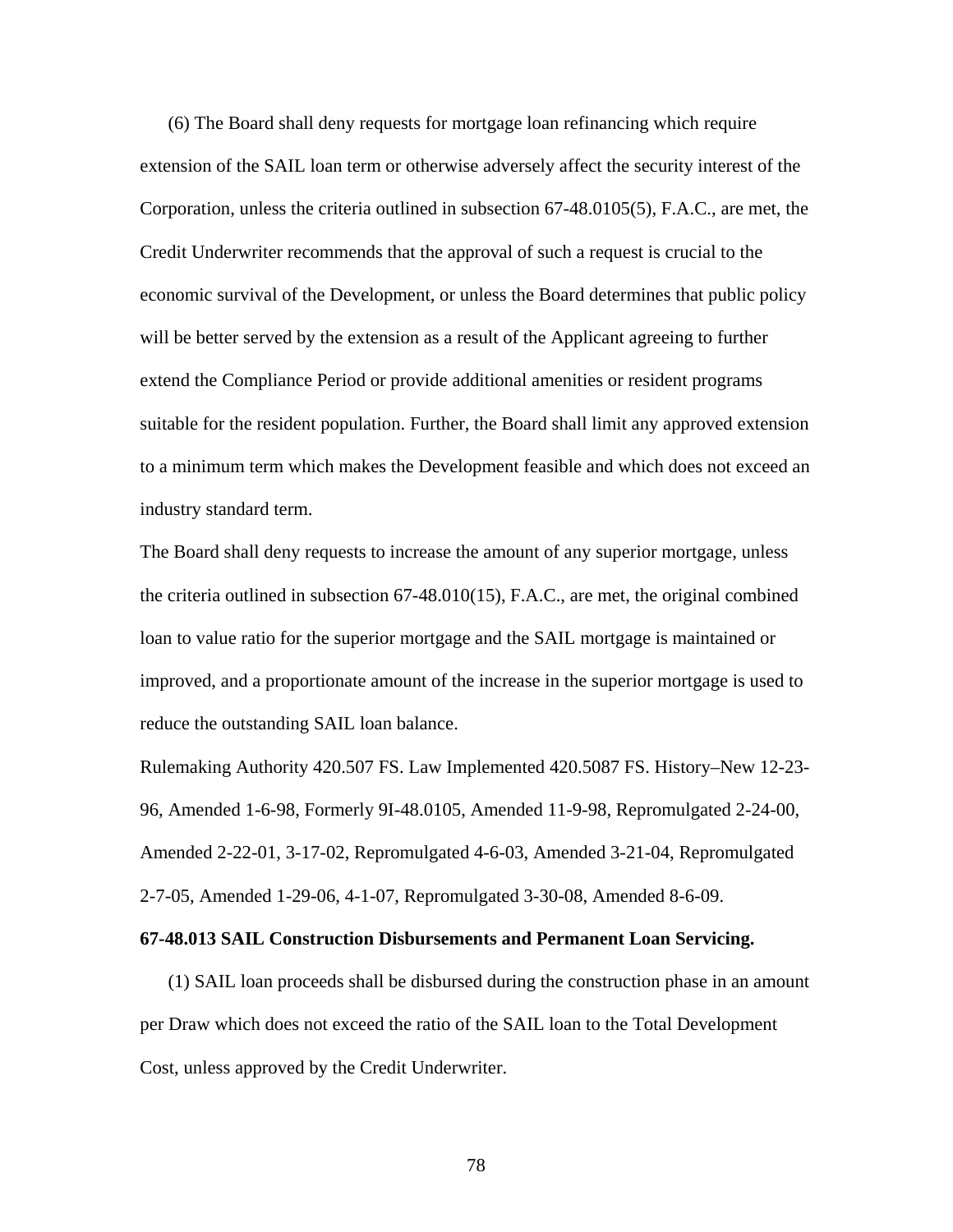(2) Ten (10) business days prior to each Draw, the Applicant shall supply the Corporation's servicer, as agent for the Corporation, with a written request executed by the Applicant for a Draw. The request shall set forth the amount to be paid and shall be accompanied by documentation specified by the Corporation's servicer including claims for labor and materials to date of the last inspection.

(3) The Corporation and its servicer shall review the request for a Draw, and the servicer shall provide the Corporation with approval of the request or an alternative recommendation, after the title insurer provides an endorsement to the policy of title insurance updating the policy to the date of the current Draw and increasing the insurance coverage to an amount equal to the sum of all prior Draws and the current Draw, without additional exceptions, except those specifically approved in writing by the Corporation.

(4) The Corporation shall disburse construction Draws through Automated Clearing House (ACH). The Applicant may request disbursement of construction Draws via a wire transfer. The Applicant will be charged a fee of \$10 for each wire transfer requested. This charge will be netted against the Draw amount.

(5) The Corporation shall elect to withhold any Draw or portion of any Draw, notwithstanding any documentation submitted by the Applicant in connection with the request for a Draw, if

(a) The Corporation or the Corporation's servicer determines at any time that the actual cost budget or progress of construction differs from that as shown on the loan documents; or

(b) The percentage of progress of construction of the improvements differs from that shown on the request for a Draw.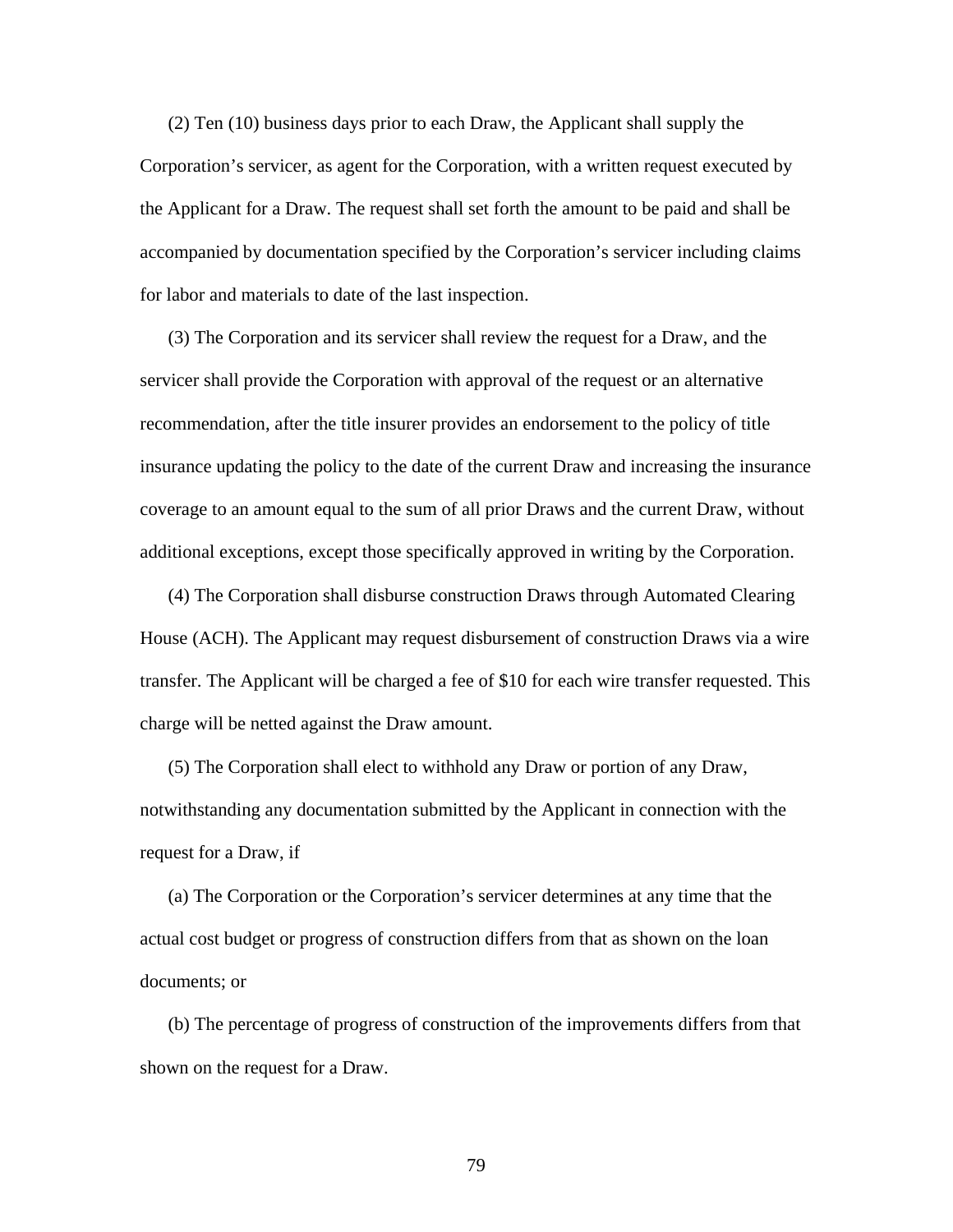(6) The servicer may request submission of revised construction budgets.

(7) Based on the Applicant's progress of construction, if the Corporation determines that further analysis by the Credit Underwriter is required prior to the release of the final Draw, the Applicant shall pay to the Credit Underwriter a fee based on an hourly rate determined pursuant to the contract between the Corporation and the Credit Underwriter.

(8) Retainage in the amount of 10 percent per Draw shall be held by the servicer during construction until the Development is 50 percent complete. At 50 percent completion, no additional retainage shall be held from the remaining Draws. Release of funds held by the Corporation's servicer as retainage shall occur pursuant to the SAIL loan agreement.

Rulemaking Authority 420.507 FS. Law Implemented 420.5087 FS. History–New 7-22- 96, Amended 12-23-96, 7-10-97, 1-6-98, Formerly 9I-48.013, Amended 11-9-98, 2-24- 00, 2-22-01, 3-17-02, Repromulgated 4-6-03, 3-21-04, 2-7-05, 1-29-06, Amended 4-1-07, Repromulgated 3-30-08, 8-6-09.

## **PART III HOME INVESTMENT PARTNERSHIPS PROGRAM**

## **67-48.014 HOME General Program Procedures and Restrictions.**

 (1) Unless otherwise provided in the Application instructions, the Corporation shall utilize up to 10 percent of the HOME allocation for administrative costs pursuant to 24 CFR Part 92.

(2) The Corporation shall utilize at least 15 percent of the HOME allocation for CHDOs pursuant to 24 CFR Part 92. In order to apply under the CHDO set-aside, the CHDO must have at least 51 percent ownership interest in the Development held by the General Partner entity and meet all other CHDO requirements as defined by HUD in 24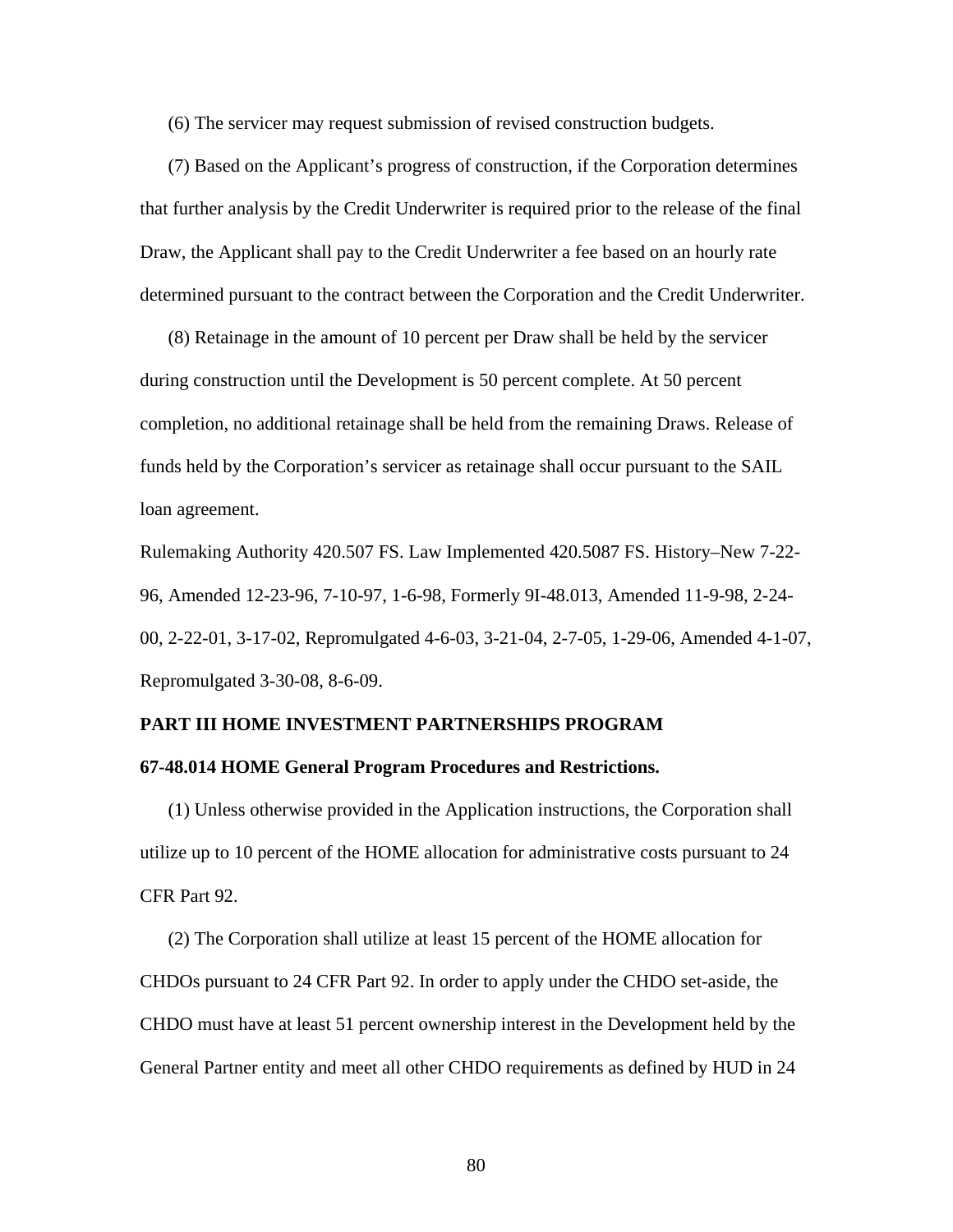CFR Part 92 and other Corporation requirements identified in the CHDO Checklist. The CHDO Checklist is adopted and incorporated herein by reference, effective 10-17-06, and is available on the Corporation's Website under the 2009 Universal Application link labeled Related References and Links or by contacting the HOME-Rental Program at 227 North Bronough Street, Suite 5000, Tallahassee, Florida 32301-1329.

(3) Within the rental cycle administered pursuant to Rule Chapter 67-48, F.A.C., the Corporation will distribute funds as provided in the Universal Application instructions, through a competitive request for proposal (RFP) process, or both.

(4) The maximum per-unit subsidy amount of HOME funds that the Corporation shall invest on a per-unit basis in affordable housing shall not exceed the per-unit dollar limits established by the Corporation as identified in the current Application instructions and included on the HOME Rental FHFC Subsidy Limits chart, which is adopted and incorporated by reference, effective 10-1-2007. A copy of such chart is available on the Corporation's Website under the 2009 Universal Application link labeled Related References and Links or by contacting the HOME-Rental Program at 227 North Bronough Street, Suite 5000, Tallahassee, Florida 32301-1329.

(5) The minimum amount of HOME funds that must be invested in a Rental Development is \$1,000 times the number of HOME-Assisted Units in the Development.

(6) A Development qualifies as affordable housing and for HOME funds if, with respect to income and occupancy:

(a) 80 percent of the HOME-Assisted Units are occupied by families whose annual income does not exceed 60 percent of the median family income for the area, as determined by HUD, with adjustments for family size, and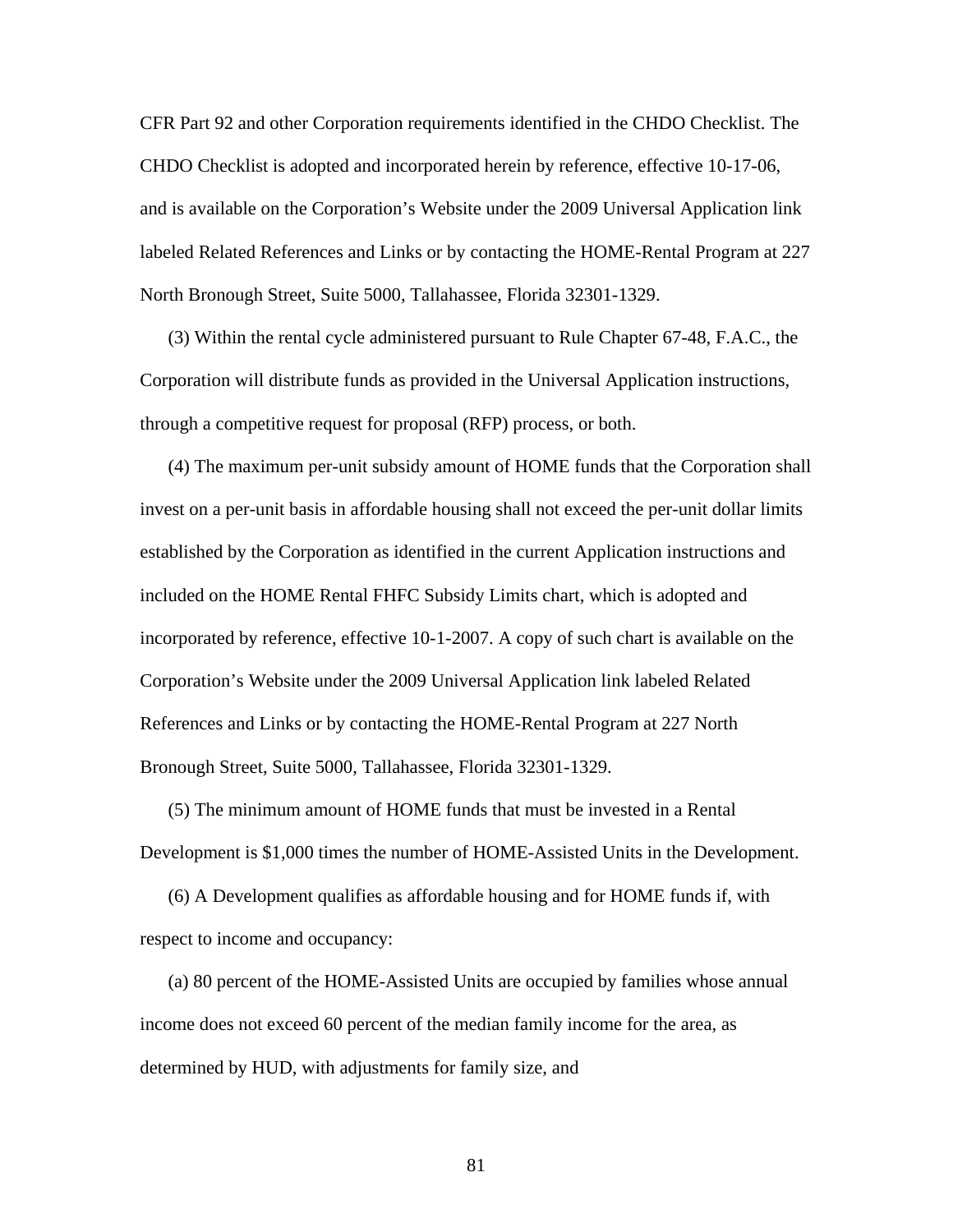(b) 20 percent of the HOME-Assisted Units are occupied by families whose annual income does not exceed 50 percent of the median family income for the area, as determined by HUD, with adjustments for family size.

(c) When the income of a resident increases above 80 percent of area median income, the next unit that becomes available in the Development must be rented to a HOME income-eligible resident. If the income of a Very Low-Income household increases above the limits for a Very Low-Income household, then the Developer must rent the next available unit to a Very Low-Income household. The amount of rent the resident whose income has increased must pay is the lesser of the amount payable by resident under state or local law or 30 percent of the adjusted monthly income for rent and utilities.

(d) High HOME rent means 80 percent of the HOME-Assisted Units in a Development must have rents set at no more than the lesser of the Section 8 Fair Market Rent (FMRs) or rents that are 30 percent for a Family at 65 percent of median income limit, minus resident-paid utilities. Low HOME rent means 20 percent of the HOME-Assisted Units in a Development must have rents set at no more than the lesser of the Section 8 Fair Market Rent (FMRs), or 30 percent of the gross income of a Family at 50 percent of the area median income, minus resident-paid utilities. With respect to rent limits, the HOME Rent Chart at 65 percent or 50 percent, or the Fair Market Rent, less the applicable utility allowance, is the maximum rent that can be charged for a HOME Rent-Restricted Unit. HOME-Assisted Units with Section 8 subsidy must compare the Section 8 gross rent (resident rent, subsidy amount, and utility allowance) to the maximum applicable HOME high or low rent limit minus utilities. However, Developments with project-based rental assistance may utilize the project-based rents as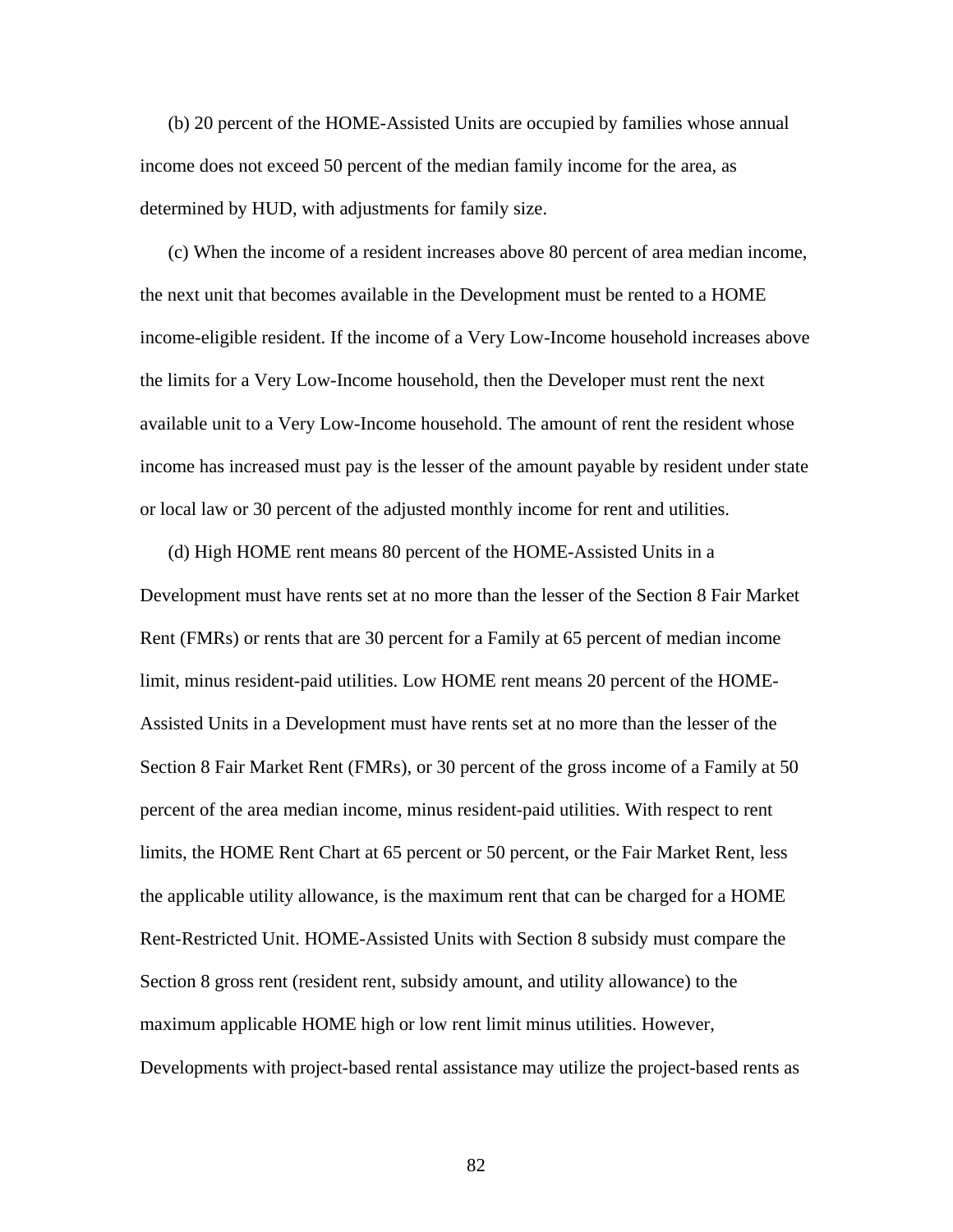compared to the HOME High and Low rents. Compliance with the HOME rent restrictions will take precedence over the Developer's acceptance of a full Section 8 (resident-based) subsidy for the HOME-Assisted Units.

(e) The minimum Compliance Period for Rehabilitation Developments is 15 years from the date the first residential unit is occupied. For Developments that contain occupied units at the time of closing, the Compliance Period shall begin the earlier of (i) the termination of the last lease executed prior to closing of the HOME loan or (ii) at project completion as defined in 24 CRF § 92.2. The Compliance Period will be extended until the loan is repaid as enumerated in subsection 67-48.020(1), F.A.C.

(f) The minimum Compliance Period for newly-constructed rental housing is 20 years from the date the first residential unit is occupied. The Compliance Period will be extended until the loan is repaid as enumerated in subsection 67-48.020(1), F.A.C.

(g) The minimum percentage of HOME-Assisted Units within a Development must be at least equal to the percentage (ratio) calculated by dividing the HOME loan amount by the Total Development Cost. This percentage will be utilized to determine the minimum number of HOME-Assisted Units required within a Development. HOME-Assisted Units must be identified at the time of Application. For purposes of meeting affordable housing requirements for a Development, the HOME-Assisted Units counted may be changed over the Compliance Period, so long as the total number of HOME-Assisted Units remains the same, and the substituted units are, at a minimum, comparable in terms of size, features, and number of bedrooms to the original HOME-Assisted Units.

(h) The Development will remain affordable, pursuant to commitments documented within the executed Land Use Restriction Agreement without regard to the term of the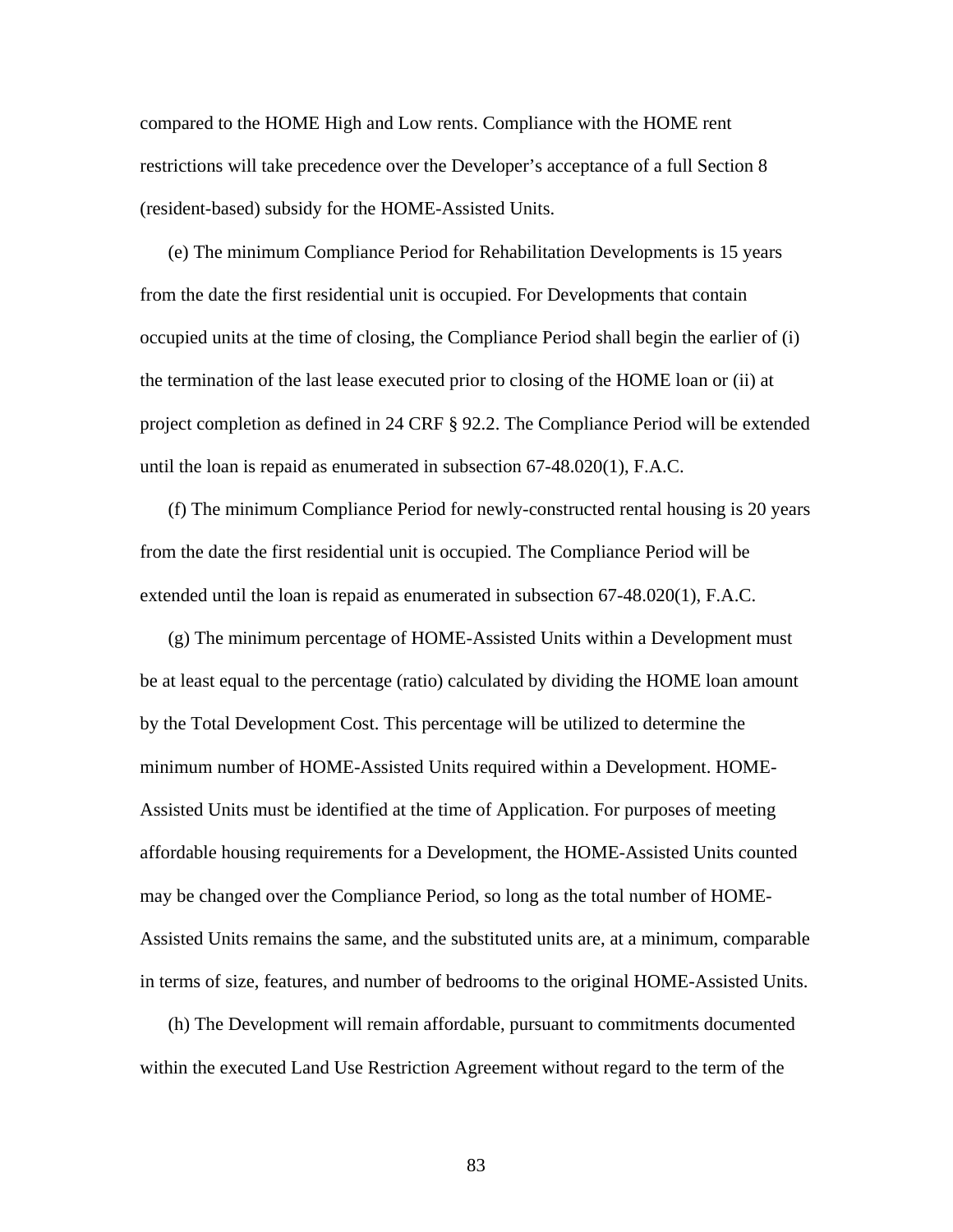mortgage or to transfer of ownership.

(7) The Development must comply with all applicable provisions of 24 CFR Part 92 and Rule Chapter 67-48, F.A.C.

(8) A Development that is under construction may be eligible to apply for HOME funds only if the final building permit is dated no earlier than six (6) months prior to the Application Deadline, the Development is able to provide evidence of compliance with federal labor standards (if 12 or more HOME-Assisted Units are developed under a single contract) for any work already completed, and the Development is able to provide evidence of compliance with HUD environmental requirements as well as all other federal HOME regulations as listed in Rule 67-48.014, F.A.C., and 24 CFR Part 92. The federal requirements may require completion of activities prior to submission of an Application for HOME funding.

(9) Any single contract for the development (rehabilitation or new construction) of affordable housing with 12 or more HOME-Assisted Units under the HOME Program must contain a provision requiring that not less than the wages prevailing in the locality, as predetermined by the United States Secretary of Labor pursuant to the Davis-Bacon Act, 40 U.S.C. §§ 3142 – 3144, 3146 and 3147 (2002), which is adopted and incorporated herein by reference, 24 CFR § 92.354, 24 CFR Part 70 (volunteers), which is adopted and incorporated herein by reference, and 40 U.S.C. § 3145 (2002), which is adopted and incorporated herein by reference, will be paid to all laborers and mechanics employed for the construction or rehabilitation of the Development, and such contracts must also be subject to the overtime provisions of the Contract Work Hours and Safety Standards Act, 40 U.S.C. §§ 3701 – 3706 and 3708 (2002), which is adopted and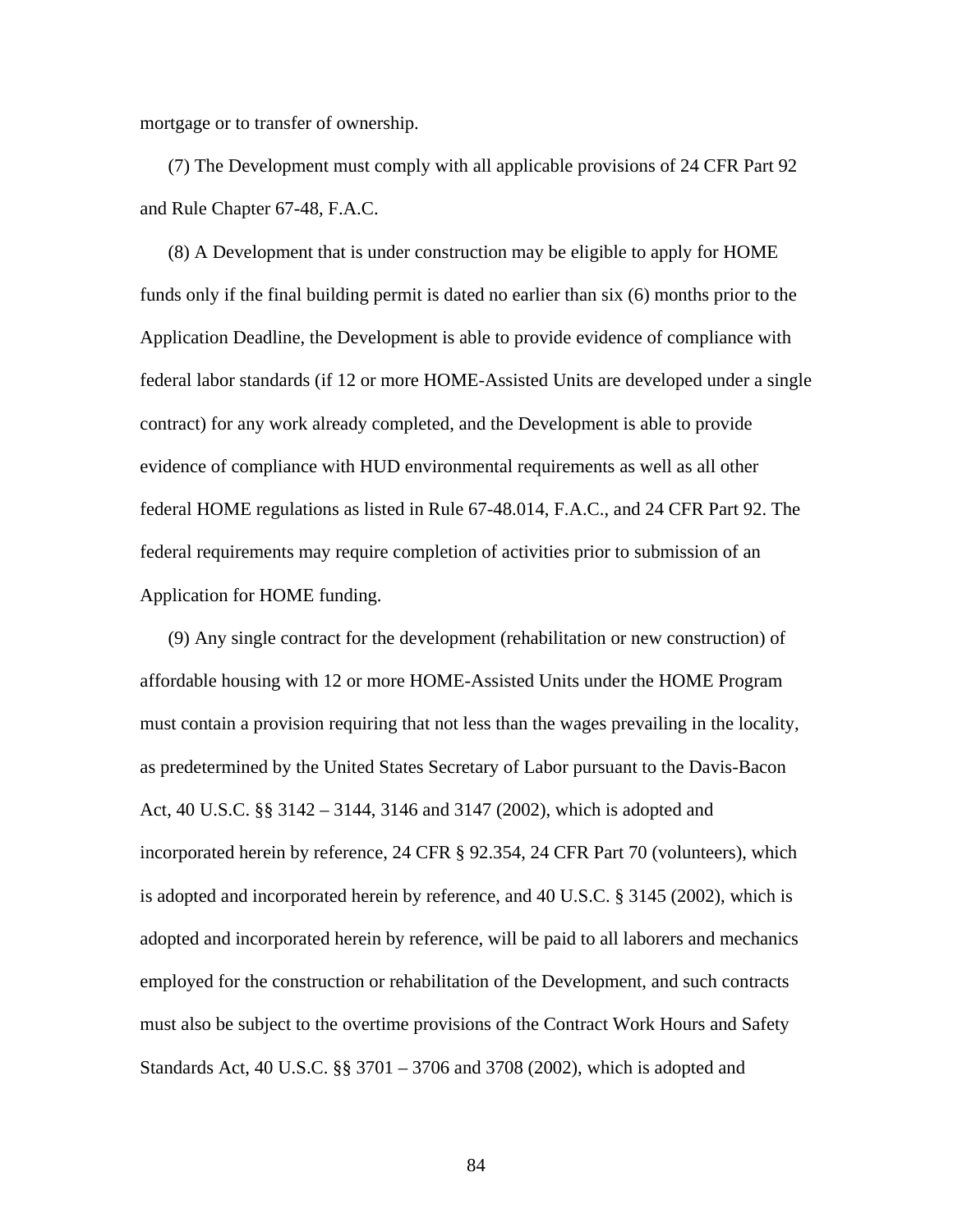incorporated herein by reference, the Copeland Act (Anti-Kickback Act), 40 U.S.C. § 3145 (2002), and the Fair Labor Standards Act of 1938, as amended (29 U.S.C. § 201 et seq.), which is adopted and incorporated herein by reference. The foregoing provisions are available on the Corporation's Website under the 2009 Universal Application link labeled Related References and Links.

(10) All HOME Developments must conform to the following federal requirements which are available on the Corporation's Website under the 2009 Universal Application link labeled Related References and Links:

(a) Equal Opportunity and Fair Housing as enumerated in 24 CFR § 92.202 and 92.250, Title VI of the Civil Rights Act of 1964 (42 U.S.C. § 2000d et seq.), which is adopted and incorporated herein by reference, Fair Housing Act (42 U.S.C. §§3601- 3620), which is adopted and incorporated herein by reference, Age Discrimination Act of 1975, as amended (42 U.S.C. §6101), which is adopted and incorporated herein by reference, Executive Order 11063 (amended by Executive Order 12259), which is adopted and incorporated herein by reference, and 24 CFR § 5.105(a), which is adopted and incorporated herein by reference.

(b) Affirmative Marketing as enumerated in 24 CFR § 92.351.

(c) Environmental Review as enumerated in 24 CFR § 92.352, 24 CFR Part 58, which is adopted and incorporated herein by reference, and National Environmental Policy Act of 1969, which is adopted and incorporated herein by reference.

(d) Displacement, Relocation, and Acquisition as enumerated in 24 CFR § 92.353, Uniform Relocation Assistance and Real Property Acquisition Policies Act of 1970 (42 U.S.C. §§ 4201-4655), which is adopted and incorporated herein by reference, 49 CFR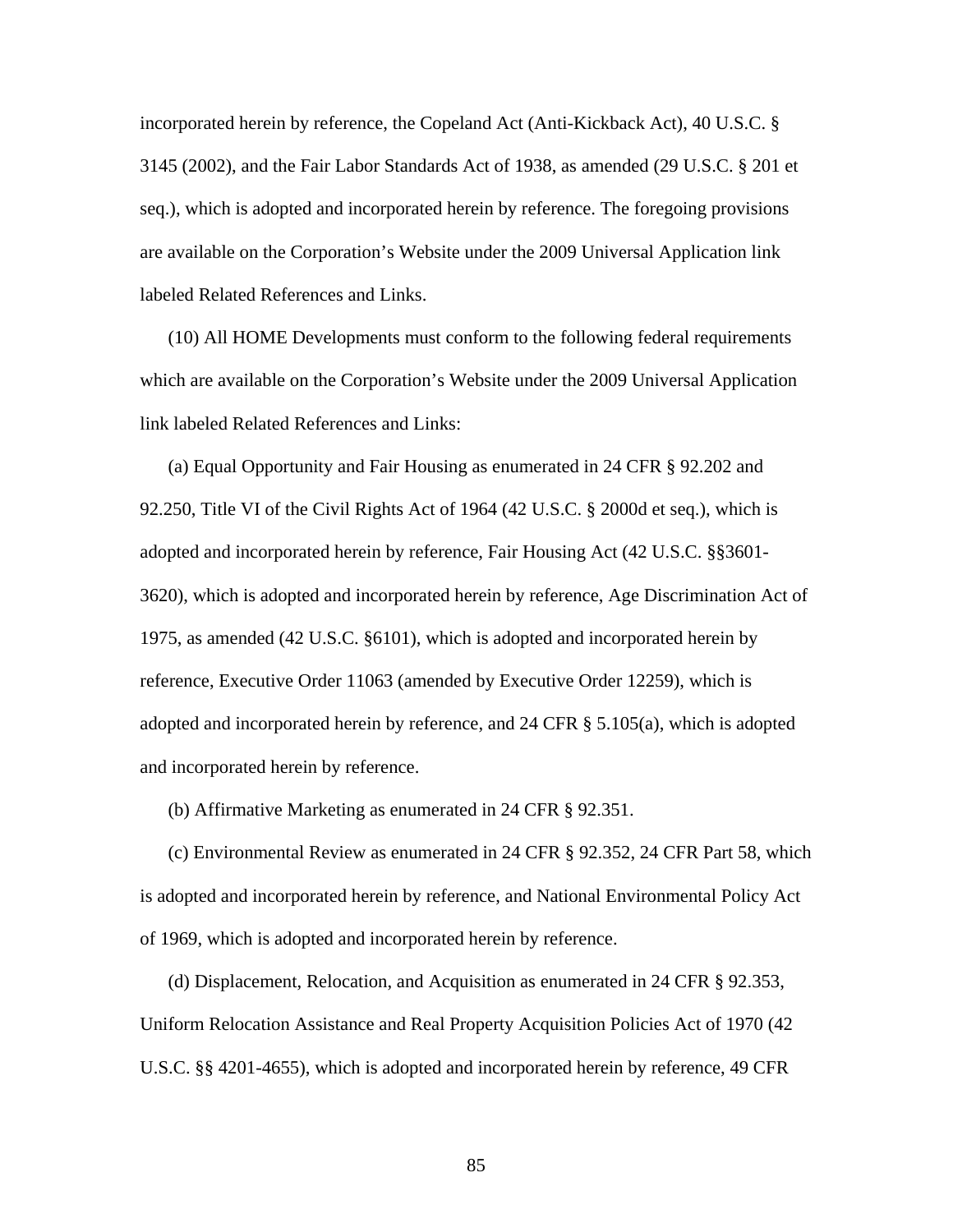Part 24, which is adopted and incorporated herein by reference, 24 CFR Part 42 (Subpart C), which is adopted and incorporated herein by reference, and Section 104(d) "Barney Frank Amendments," which is adopted and incorporated herein by reference.

(e) Lead-based Paint as enumerated in 24 CFR § 92.355, and 24 CFR Part 35, which is adopted and incorporated herein by reference.

(f) Conflict of Interest as enumerated in 24 CFR § 92.356, 24 CFR §§ 85.36 and 84.42, which are adopted and incorporated herein by reference.

(g) Debarment and Suspension as enumerated in 24 CFR Part 24, which is adopted and incorporated herein by reference.

(h) Flood Insurance as enumerated in Section 202 of the Flood Disaster Protection Act of 1973 (42 U.S.C. § 4106), which is adopted and incorporated herein by reference.

(i) Handicapped Accessibility as enumerated in Section 504 of the Rehabilitation Act of 1973 (implemented in 24 CFR Part 8) and 24 CFR § 100.205, which are adopted and incorporated herein by reference.

(j) Americans with Disabilities Act as enumerated in 42 U.S.C. § 12131; and 47 U.S.C. §§ 155, 201, 218 and 225, which are adopted and incorporated herein by reference.

(k) Equal Opportunity Employment as enumerated in Executive Order 11246 (implemented in 41 CFR Part 60), which is adopted and incorporated herein by reference.

(l) Economic Opportunity as implemented in 24 CFR Part 135, which is adopted and incorporated herein by reference.

(m) Minority/Women Employment as enumerated in 24 CFR § 85.36(e) and Executive Orders 11625, 12432, and 12138, which are adopted and incorporated herein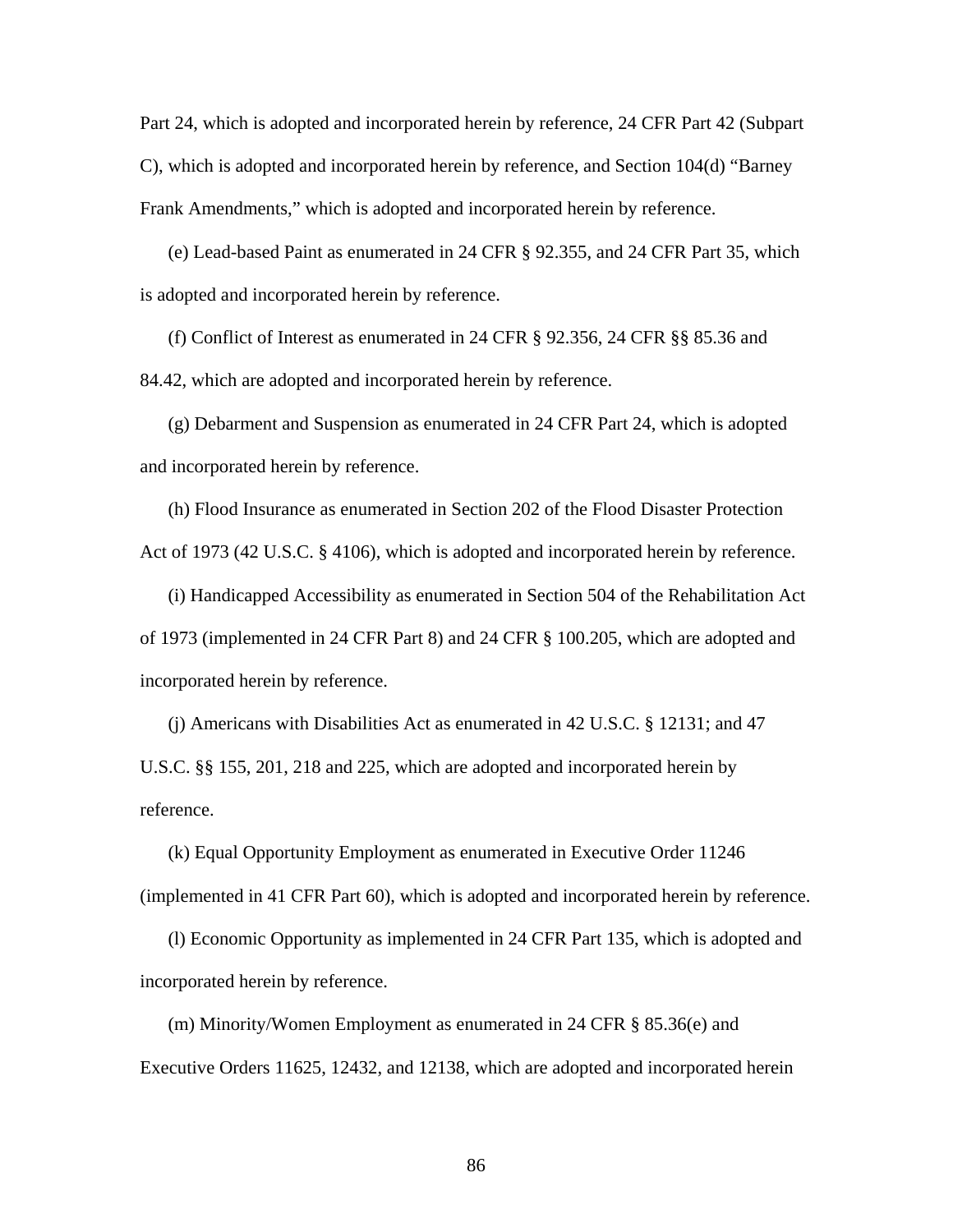by reference.

(n) Site and Neighborhood Standards as enumerated in 24 CFR § 983.6(b), which is adopted and incorporated herein by reference.

Rulemaking Authority 420.507(12) FS. Law Implemented 420.5089(2) FS. History–New

7-22-96, Amended 12-23-96, 1-6-98, Formerly 9I-48.014, Amended 11-9-98,

Repromulgated 2-24-00, Amended 2-22-01, 3-17-02, 4-6-03, 3-21-04, 2-7-05, 1-29-06, 4-1-07, 3-30-08, 8-6-09.

### **67-48.015 Match Contribution Requirement for HOME Allocation.**

 (1) The Corporation is required by HUD to match non-federal funds to the HOME allocation as specified in 24 CFR Part 92.

(2) A Match Credit Fund funded by the state of Florida has been appropriated to the Corporation. The funds are to be used for demonstration Developments, pilot programs, or other Developments selected and approved by the Corporation's Board of Directors. Such pilot programs or Developments shall be counted as the Corporation's required match for HUD purposes and may be any eligible activity acceptable to 24 CFR Part 92 and approved by the Corporation's Board of Directors.

Rulemaking Authority 420.507(12) FS. Law Implemented 420.5089(4) FS. History–New 7-22-96, Amended 12-23-96, 1-6-98, Formerly 9I-48.015, Amended 11-9-98, Repromulgated 2-24-00, Amended 2-22-01, 3-17-02, 4-6-03, Repromulgated 3-21-04,

Amended 2-7-05, Repromulgated 1-29-06, 4-1-07, 3-30-08, 8-6-09.

# **67-48.017 Eligible HOME Activities.**

HOME funds may be used for acquisition (must include new construction and/or Rehabilitation), new construction, reconstruction, or moderate or substantial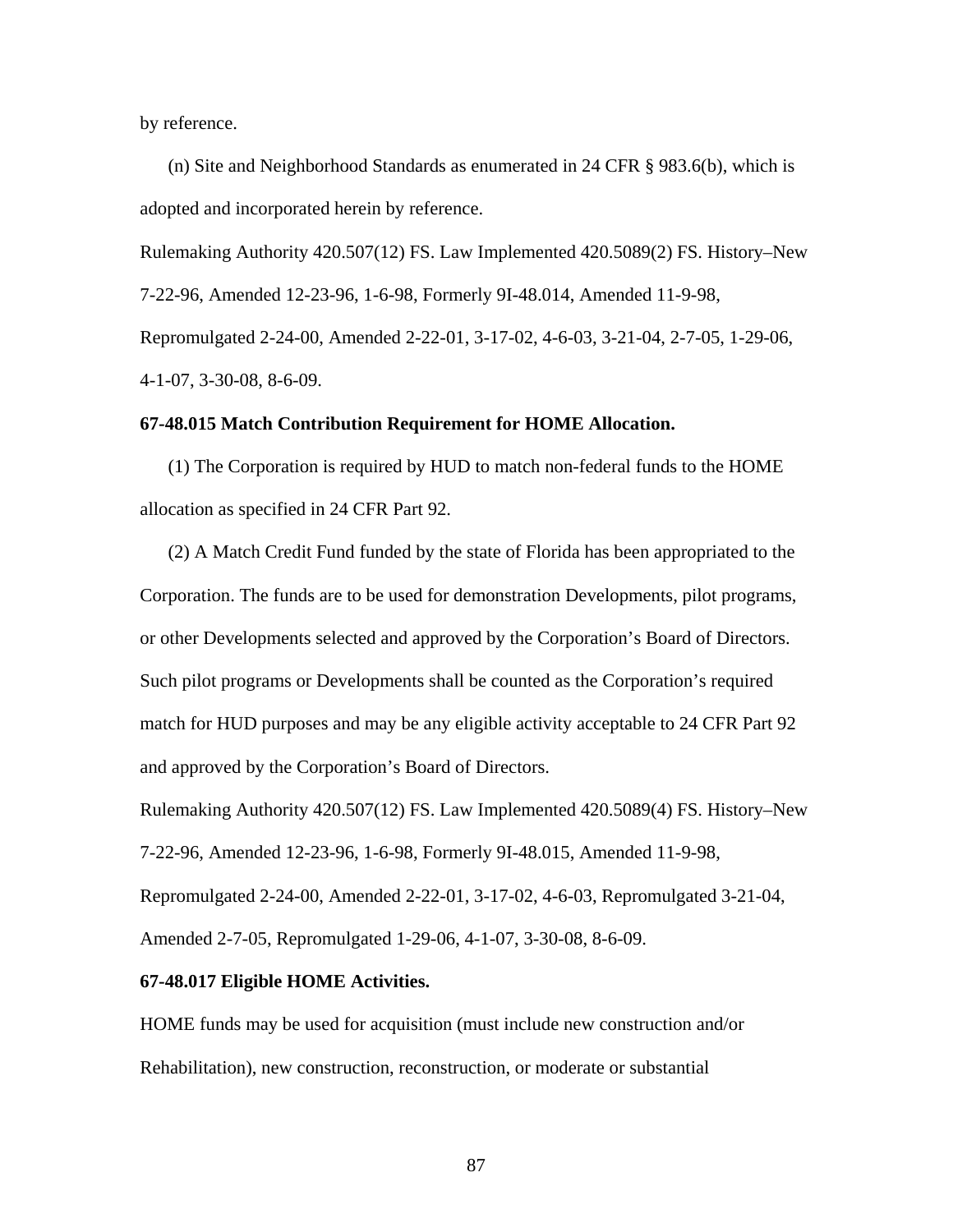rehabilitation of non-luxury housing with suitable amenities or for tenant based rental assistance pursuant to 24 CFR Part 92.

Rulemaking Authority 420.507(12) FS. Law Implemented 420.5089(3) FS. History–New 7-22-96, Repromulgated 12-23-96, 1-6-98, Formerly 9I-48.017, Amended 11-9-98, Repromulgated 2-24-00, 2-22-01, 3-17-02, Amended 4-6-03, Repromulgated 3-21-04, Amended 2-7-05, Repromulgated 1-29-06, 4-1-07, 3-30-08, 8-6-09.

## **67-48.018 Eligible HOME Applicants.**

(1) Unless the Board approves a competitive allocation process outside the Universal Cycle, an Applicant is not eligible to apply for HOME Program funding if any of the following pertain to the proposed Development:

(a) The proposed Development has received an allocation of Housing Credits or a Competitive Housing Credit commitment, unless written notice has been provided to the Corporation prior to the Application Deadline for the current cycle withdrawing acceptance of such allocation or commitment and returning the HC funding from a prior cycle;

(b) A preliminary commitment of funding for the proposed Development through the HOME Program, the SAIL Program, or the RRLP Program has already been accepted, unless written notice has been provided to the Corporation prior to the Application Deadline for the current cycle withdrawing such acceptance and returning the prior HOME Program, SAIL Program, or RRLP Program funding.

(c) The proposed Development site or any part thereof is subject to any Land Use Restriction Agreement or Extended Use Agreement, or both, in conjunction with any Corporation affordable housing financing intended to foster the development or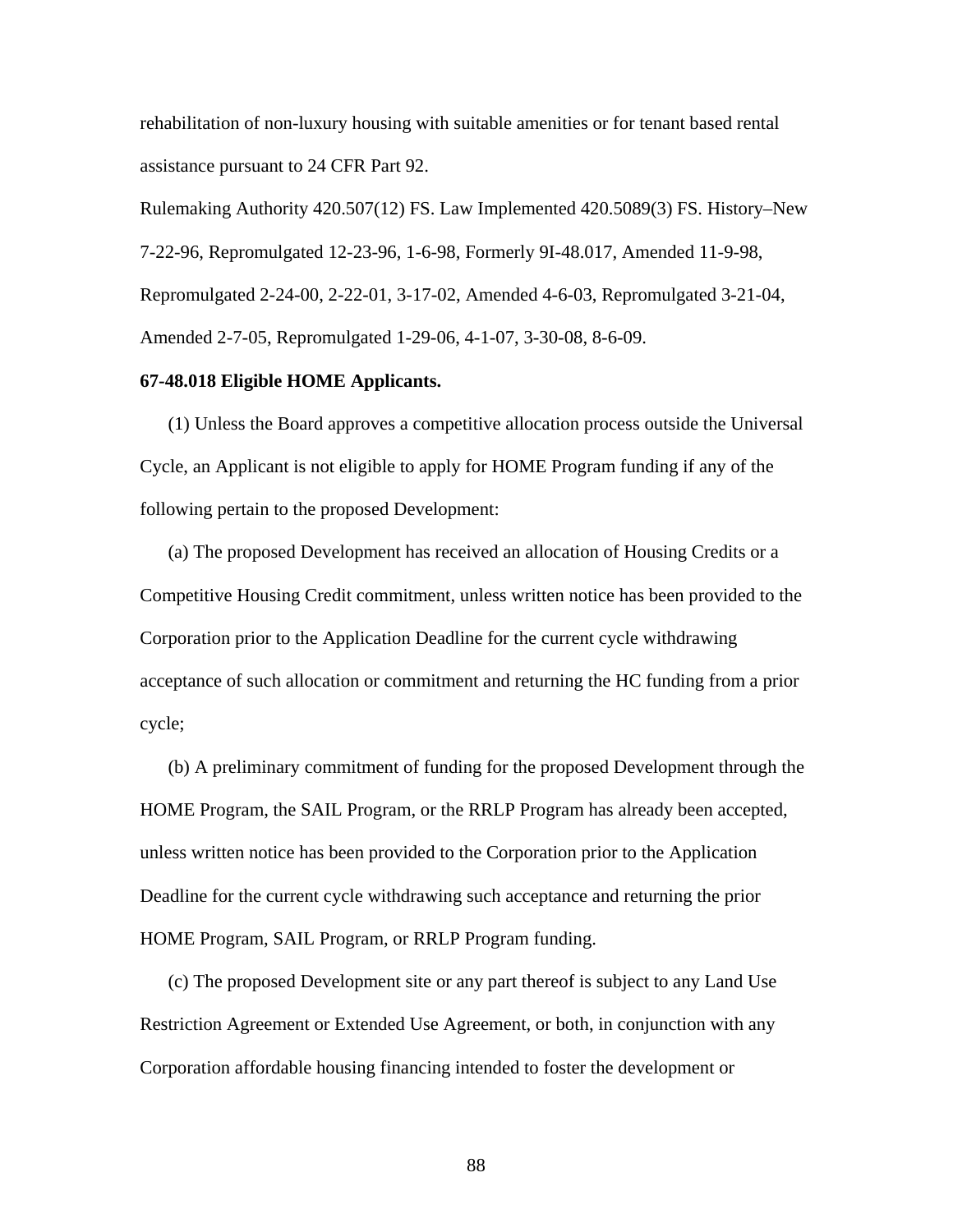maintenance of affordable housing, with the following exceptions. Those exceptions being (i) a LURA recorded in conjunction with the Predevelopment Loan Program and (ii) a LURA or EUA, or both, for an existing building or buildings, originally constructed at least 25 years prior to the Application Deadline for the current Funding Cycle, where, in the current Application, the Applicant has selected and qualified for the Homeless demographic commitment with a Development category of Rehabilitation or Acquisition and Rehabilitation.

(2) Applicants for HOME loans may include CHDOs, public housing authorities, local governments, Non-Profit organizations, and private for-profit organizations. The Applicant must be a legally-formed, existing entity at the time of Application Deadline. Pursuant to 24 CFR Part 92, Applicants may not request additional HOME funding during the period of affordability.

(3) For tenant based rental assistance, eligible public housing authorities shall be limited to those public housing authorities that provide a copy of their most recent Section Eight Management Assessment Program (SEMAP) and can demonstrate compliance with 24 CFR § 982.401, which is incorporated by reference and available on the Corporation's Website under the 2009 Universal Application link labeled Related References and Links.

(a) Eligible public housing authorities shall use the HOME Investment Partnership Program, state of Florida, TBRA Agreement (Rev. 09/06), which is incorporated herein by reference and available on the Corporation's Website under the 2009 Universal Application link labeled Related References and Links.

(b) An eligible public housing authority's request for funding shall be based upon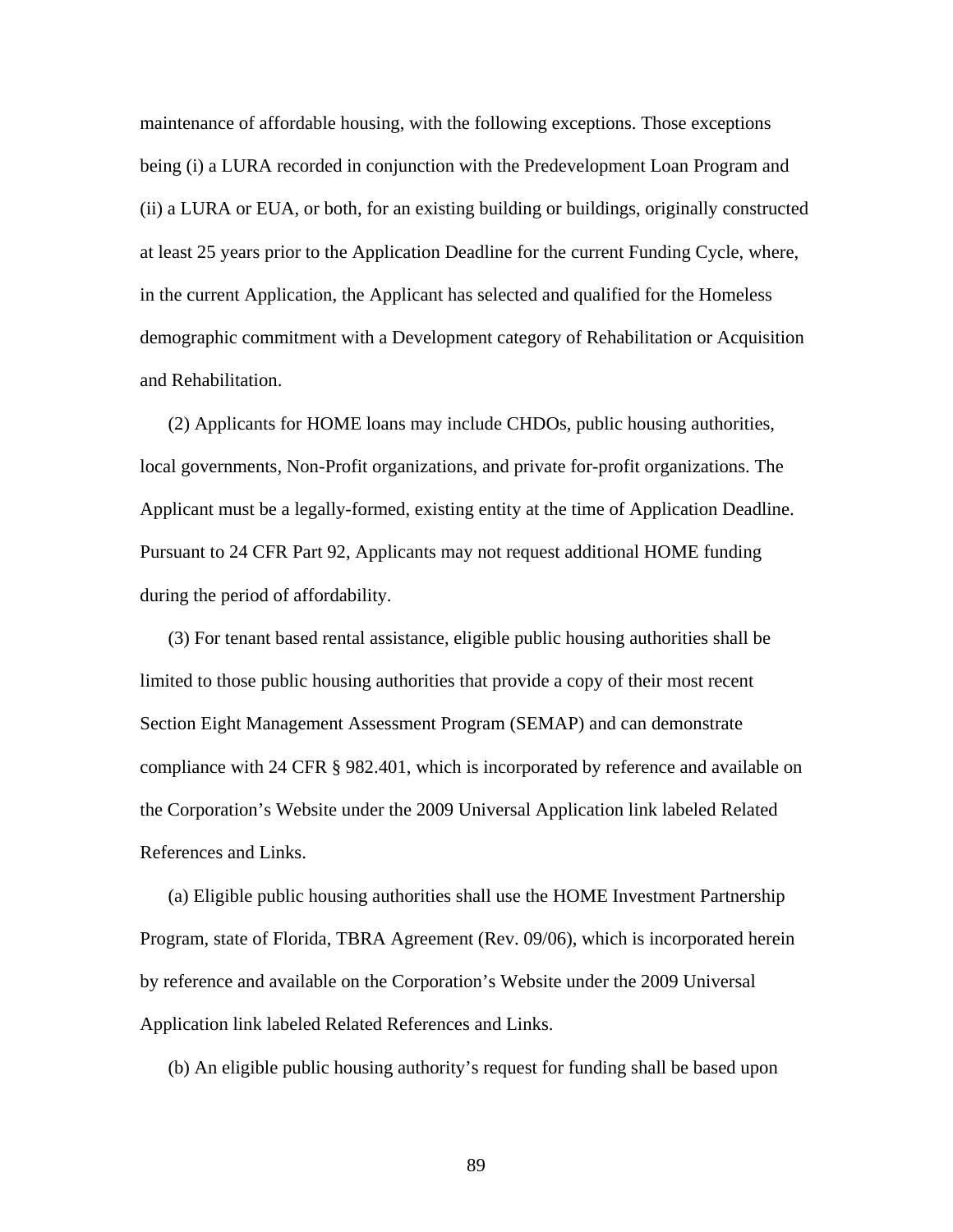demonstration of recipient need.

Rulemaking Authority 420.507(12) FS. Law Implemented 420.5089(3) FS. History–New 7-22-96, Amended 12-23-96, 1-6-98, Formerly 9I-48.018, Amended 11-9-98, Repromulgated 2-24-00, 2-22-01, Amended 3-17-02, 4-6-03, Repromulgated 3-21-04, Amended 2-7-05, 1-29-06, 4-1-07, 3-30-08, 8-6-09.

# **67-48.019 Eligible and Ineligible HOME Development Costs.**

 (1) HOME funds may be used to pay for the following eligible costs as enumerated in 24 CFR Part 92:

(a) Development hard costs as they directly relate to the identified HOME Assisted Units only for:

1. New construction, the costs necessary to meet local and state of Florida building codes and the Model Energy Code referred to in 24 CFR Part 92;

2. Rehabilitation, the costs necessary to meet local and state of Florida rehabilitation building codes and at a minimum, the Section 8 Housing Quality Standards under 24 CFR Part 92;

3. Both new construction and rehabilitation, costs to demolish existing structures, improvements to the Development site and utility connections;

(b) The cost of acquiring improved or unimproved real property. A HOME Development and HOME loan that involves acquisition must include Rehabilitation or new construction in order to be an eligible Development.

(c) Soft costs as they relate to the identified HOME-Assisted Units. The costs must be reasonable, as determined by the Corporation and the Credit Underwriter, and associated with the financing, development, or both. These costs may include: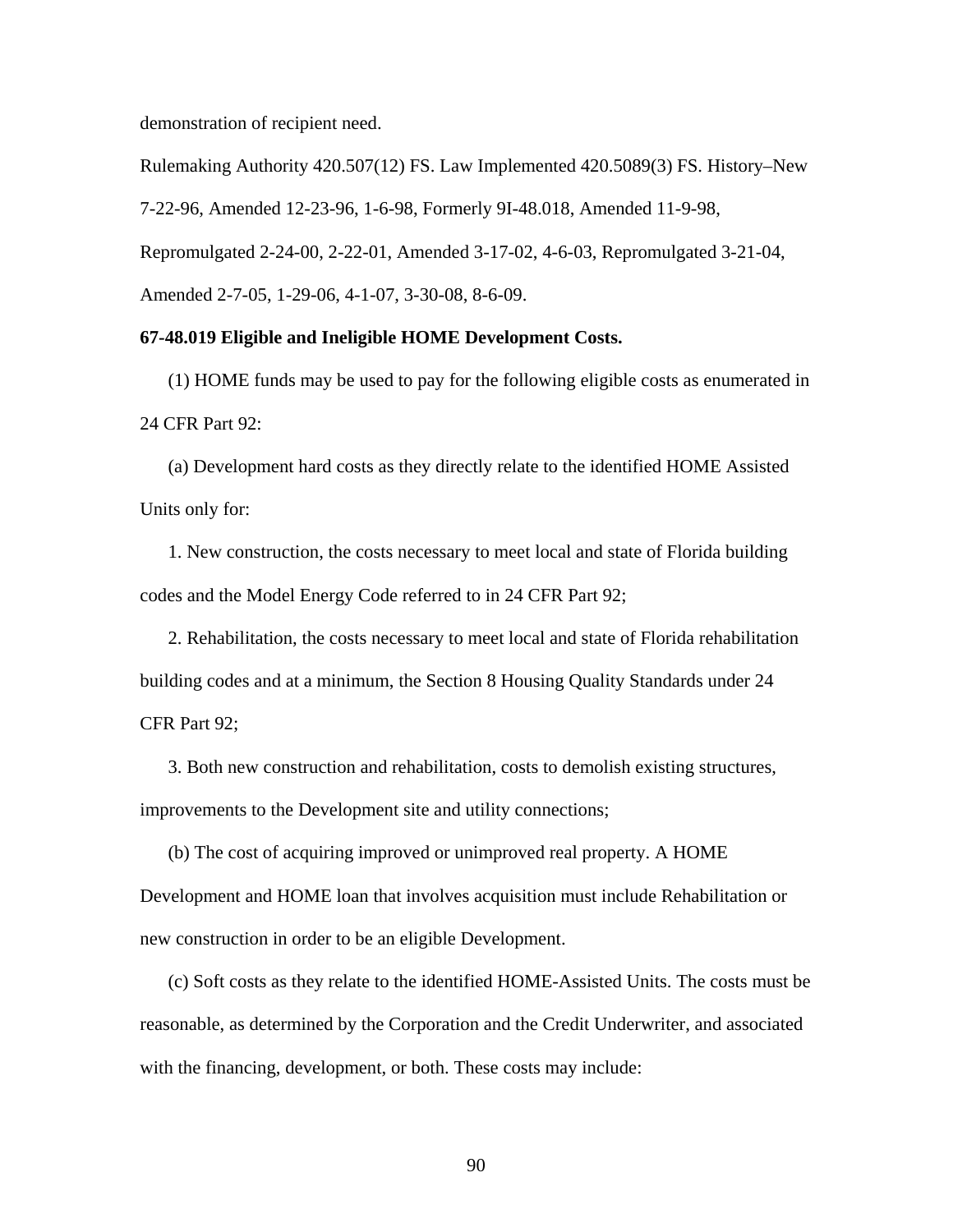1. Architectural, engineering or related professional services required to prepare plans, drawings, specifications or work write-ups;

2. Costs to process and settle the HOME financing for a Development, such as credit reports, fees for evidence of title, recordation, building permits, attorney fees, cost certifications, and estimates;

3. Developer's and General Contractor's fees as described in Rule 67-48.0072, F.A.C.;

4. Impact fees;

5. Costs of Development audits required by the Corporation;

6. Affirmative marketing and fair housing costs;

7. Temporary relocation costs as required under 24 CFR Part 92;

(2) HOME funds shall not be used to pay for the following ineligible costs:

(a) Development reserve accounts for replacements, unanticipated increases in

operating costs, or operating subsidies, except as described in 24 CFR  $\S$  92.206(d)(5);

(b) Public housing;

(c) Administrative costs;

(d) Developer fees unless the HOME funds include Rehabilitation or new

construction; or

(e) Any other expenses not allowed under 24 CFR Part 92.

Rulemaking Authority 420.507(12) FS. Law Implemented 420.5089(3) FS. History–New 7-22-96, Amended 12-23-96, 7-10-97, 1-6-98, Formerly 9I-48.019, Amended 11-9-98, 2- 24-00, Repromulgated 2-22-01, Amended 3-17-02, 4-6-03, Repromulgated 3-21-04, Amended 2-7-05, Repromulgated 1-29-06, 4-1-07, 3-30-08, 8-6-09.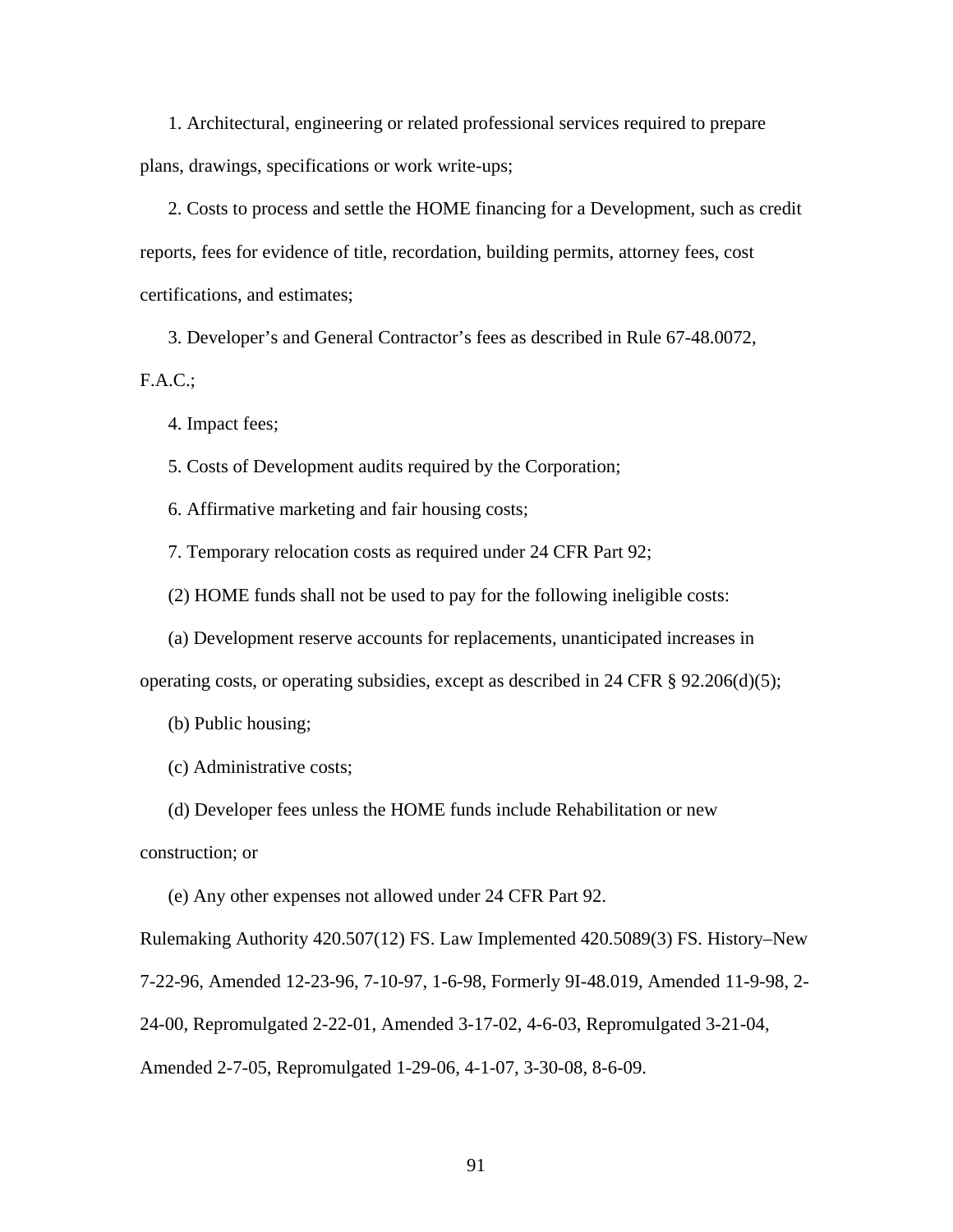## **67-48.020 Terms and Conditions of Loans for HOME Rental Developments.**

All HOME Rental Development loans shall be in compliance with the Act, 24 CFR Part 92 and, at a minimum, contain the following terms and conditions:

(1) The HOME loan may be in a first, second, or subordinated lien position. The term of the loan shall be for a minimum period of 15 years for Rehabilitation Developments and 20 years for new construction Developments. The term of the HOME loan may be extended to coterminate with the first mortgage term upon the recommendation of the Credit Underwriter and approval by the Corporation.

(2) The annual interest rate will be determined by the following:

(a) All for-profit Applicants that own 100 percent of the ownership interest in the Development held by the general partner or managing member entity will receive a 1.5 percent per annum interest rate loan.

(b) All qualified non-profit Applicants that own 100 percent of the ownership interest in the Development held by the general partner or managing member entity will receive a 0 percent interest rate loan. For purposes of determining the annual HOME interest rate, the definition of Non-Profit found at Rules 67-48.002 and 67-48.0075, F.A.C., shall not apply; instead, qualified non-profit Applicants shall be those entities defined in 24 CFR Part 92, Section  $42(h)(5)(c)$ , subsection  $501(c)(3)$  or  $501(c)(4)$  of the IRC and organized under Chapter 617, F.S., if a Florida corporation, or organized under similar state law if organized in a jurisdiction other than Florida.

(c) All Applicants consisting of a non-profit and for-profit partnership will receive a 0 percent interest rate loan on the portion of the loan amount equal to the qualified nonprofit's ownership interest in the Development held by the general partner or managing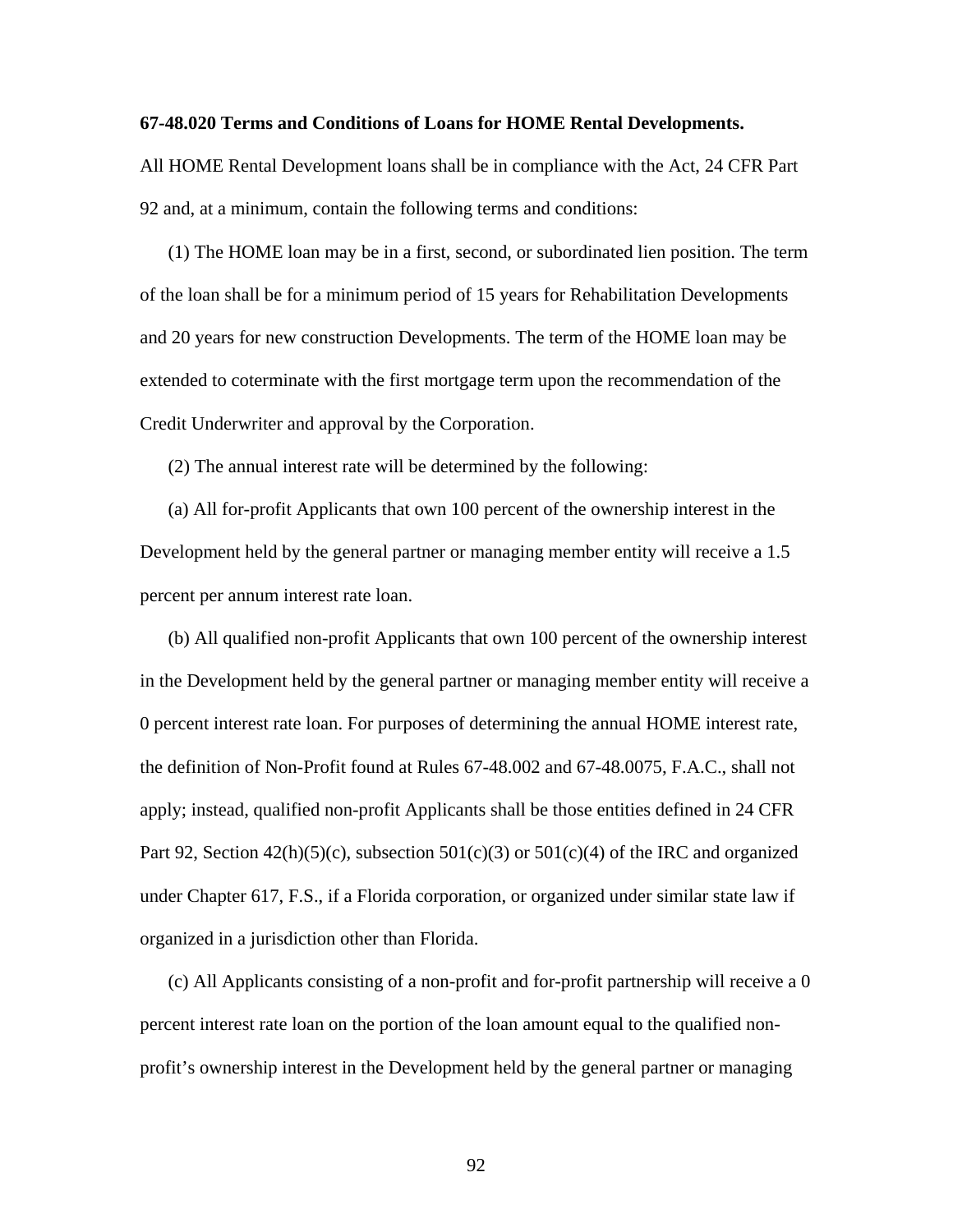member entity. A 1.5 percent interest rate shall be charged for loans on the portion of the loan amount equal to the for-profit's interest in the Development held by the general partner or managing member entity. After closing, should the Applicant sell any portion of the Development ownership, the loan interest rate ratio will be adjusted to conform to the new percentage of ownership.

(3) The loans shall be non-amortizing and repayment of principal shall be deferred until maturity, unless otherwise recommended by the Credit Underwriter and approved by the Corporation. Interest payments on the loan shall be paid to the Corporation's servicer annually on the date specified in the Note.

(4) As approved by the Board of Directors, loans which finance demonstration Developments or Developments located in a state or federally declared disaster area may be provided with forgivable terms.

(5) The accumulation of all Development financing, including the HOME loan and all existing debt within a Development, may not exceed the Total Development Cost, as determined and certified by the Credit Underwriter.

(6) Before disbursing any HOME funds, there must be a written agreement with the Applicant ensuring compliance with the requirements of the HOME Program pursuant to this rule chapter and 24 CFR Part 92.

(7) A representative of the Applicant and the managing agent of the Development must attend a Corporation-sponsored training session on income certification and compliance procedures.

(8) If the Development has 12 or more HOME-Assisted Units to be developed under a single contract, the General Contractor and all available subcontractors shall attend a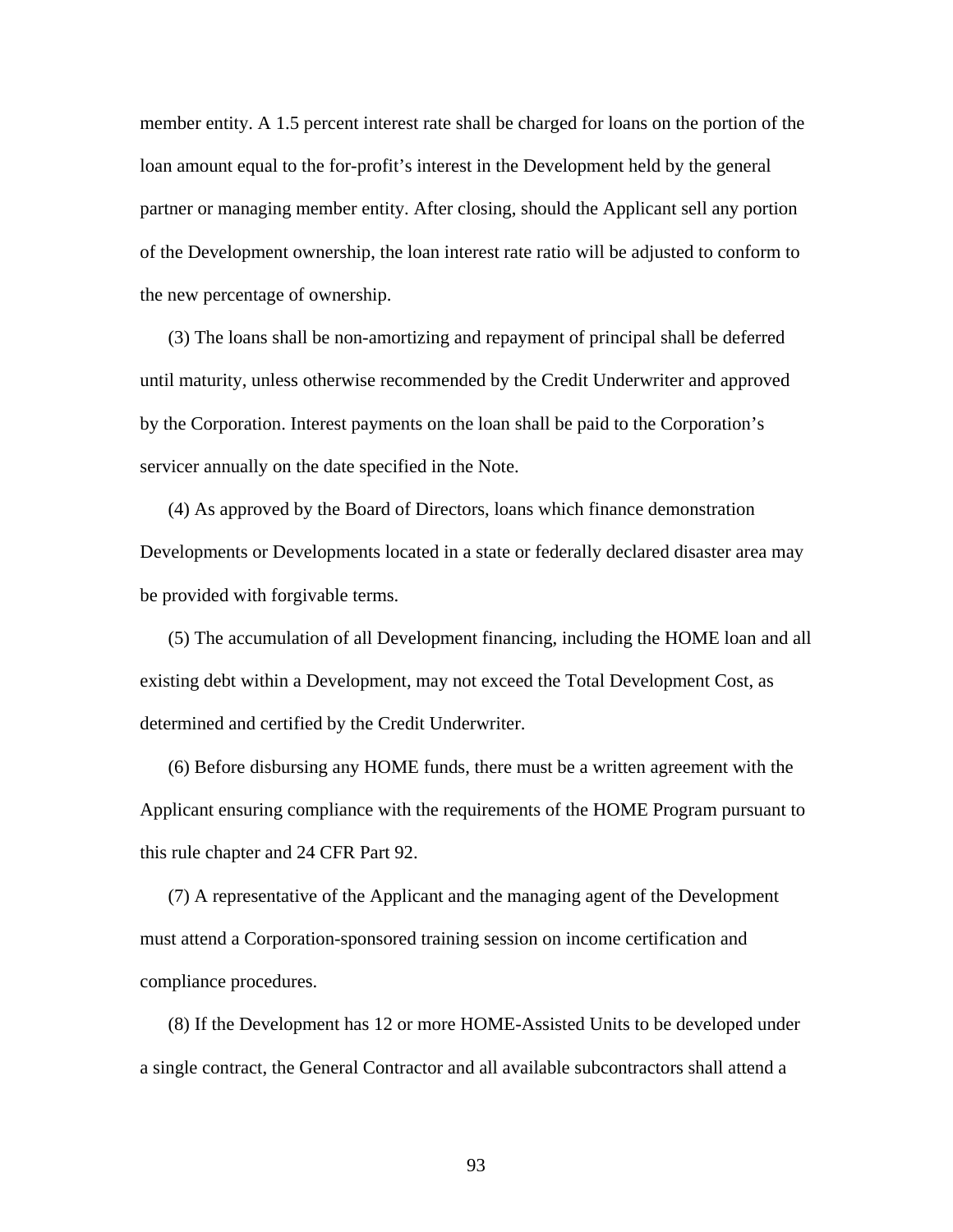Corporation-sponsored preconstruction conference regarding federal labor standards provisions.

(9) The Corporation shall require adequate insurance to be maintained on the Development as determined by the first mortgage lender or the Corporation's servicer, but which shall, in any case, include fire, hazard and other insurance sufficient to meet the standards established in Part V, Section 106 of the Fannie Mae DUS Guide, effective August 16, 2007, which is adopted and incorporated herein by reference and available on the Corporation's Website under the 2009 Universal Application link labeled Related References and Links.

(10) All loans must provide that any violation of the terms and conditions described in this rule chapter or 24 CFR Part 92 constitute a default under the HOME loan documents allowing the Corporation to accelerate its loan and seek foreclosure as well as any other remedies legally available to it.

(11) If a default on a HOME loan occurs, the Corporation will commence legal action to protect the interest of the Corporation. The Corporation shall acquire real and personal property or any interest in the Development if that acquisition is necessary to protect any HOME loan; sell, transfer, and convey any such property to a buyer without regard to the provisions of Chapters 253 and 270, F.S.; and, if that sale, transfer, or conveyance cannot be consummated within a reasonable time, lease the Development for occupancy by Eligible Persons.

(12) The Corporation or its servicer shall monitor the compliance of each Development with all terms and conditions of the HOME loan and shall require that such terms and conditions be recorded in the public records of the county where the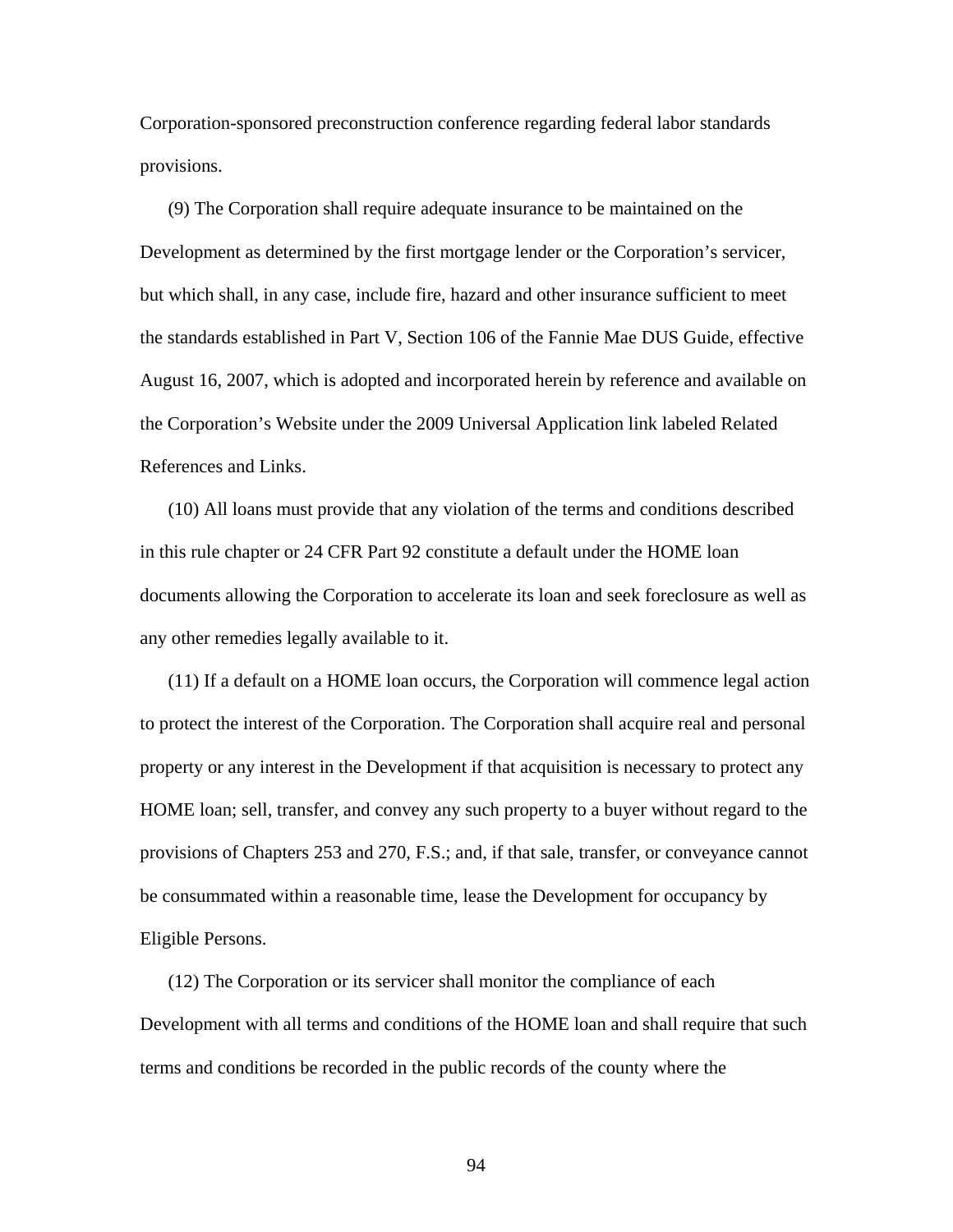Development is located. Violation of any term or condition shall constitute a default during the term of the HOME loan.

(13) The Applicant shall not refinance, increase the principal amount, or alter any terms or conditions of any mortgage superior or inferior to the HOME mortgage without prior approval of the Corporation's Board of Directors. However, an Applicant may reduce the interest rate on any superior or inferior mortgage loan without the Board's permission, provided that no other terms of the loan are changed. The Corporation must be notified of any such change.

Following construction completion, the Board shall deny requests to increase the amount of any superior mortgage, unless the criteria outlined in subsection 67-48.0205(3), F.A.C., are met, the original combined loan to value ratio for the superior mortgage and the HOME mortgage is maintained or improved, and a proportionate amount of the increase in the superior mortgage is used to reduce the outstanding HOME loan balance. To calculate the proportionate amount of the increase in the superior mortgage which must be paid toward the reduction of the HOME loan balance, the following calculation shall be used: divide the amount of the original HOME mortgage by the combined amount of the original HOME mortgage and the original superior mortgage; then multiply the quotient by the amount of the increase in the superior mortgage from the current balance after deducting refinancing costs. For example, if the amount of the original HOME mortgage is \$2,000,000, the original superior mortgage is \$4,000,000, with a current balance of \$3,000,000, a proposed new superior mortgage of \$5,000,000, and refinancing costs of \$200,000, then the amount of the increase in the superior mortgage after deducting refinancing costs would be \$1,800,000, and the proportionate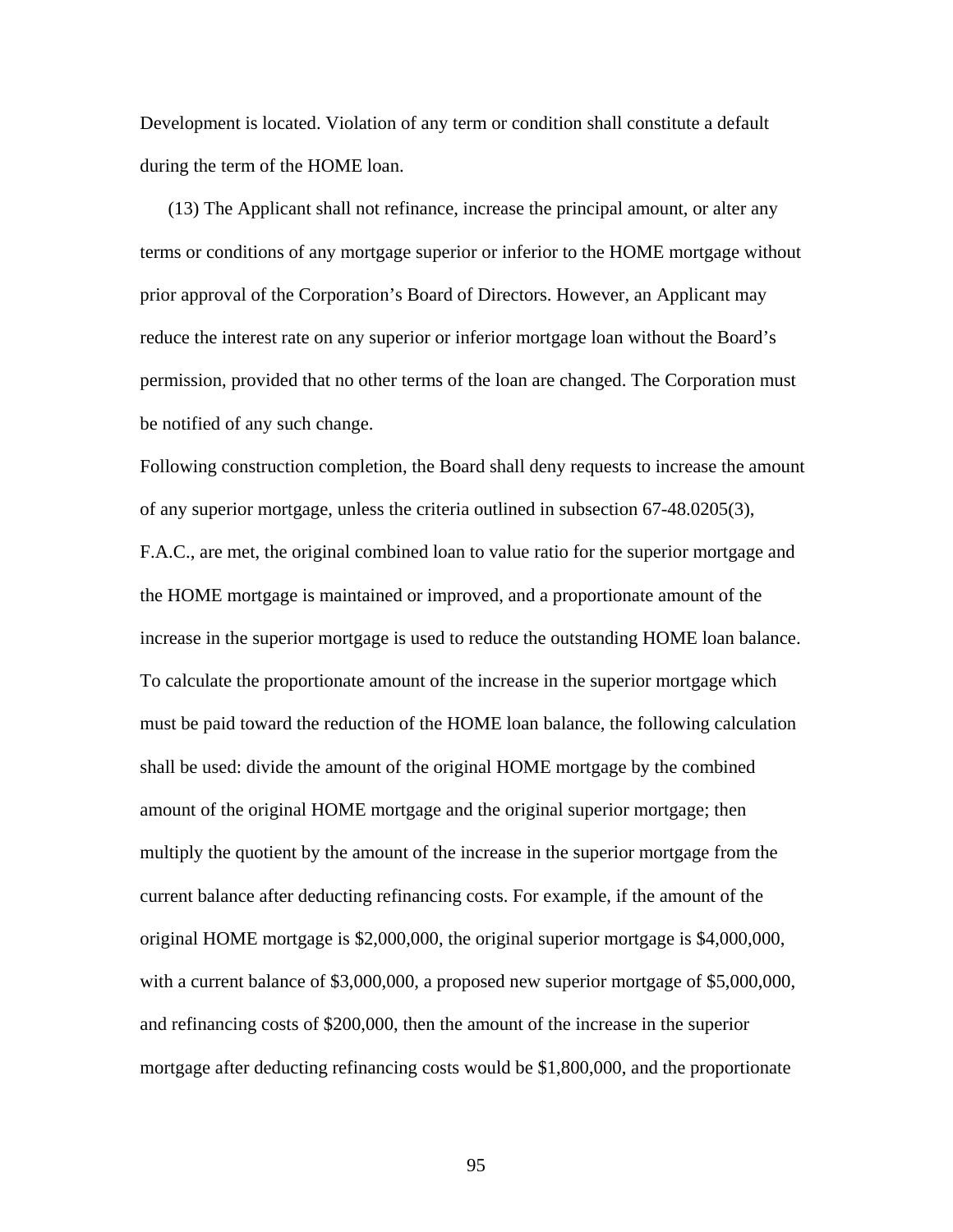amount of the increase in the superior mortgage which must be paid toward the reduction of the HOME loan balance would be \$594,000. This \$594,000 would be applied first to accrued interest and then to principal.

Rulemaking Authority 420.507(12) FS. Law Implemented 420.5089(7), (8), (9) FS.

History–New 7-22-96, Amended 12-23-96, 7-10-97, 1-6-98, Formerly 9I-48.020,

Amended 11-9-98, 2-24-00, 2-22-01, 3-17-02, 4-6-03, 3-21-04, 2-7-05, 1-29-06, 4-1-07, 3-30-08, 8-6-09.

#### **67-48.0205 Sale, Transfer or Refinancing of a HOME Development.**

 (1) The HOME loan shall be assumable upon Development sale, transfer or refinancing if the following conditions are met:

(a) The proposed transferee meets all specific Applicant identity criteria which were required as conditions of the original loan;

(b) The proposed transferee agrees to maintain all set-asides and other requirements of the HOME loan for the period originally specified; and

(c) The proposed transferee and Application receives a favorable recommendation from the Credit Underwriter and approval by the Corporation's Board of Directors. All assumption requests must be submitted in writing to the Director of Special Assets and contain the specific details of the transfer and assumption. In addition to any related professional fees, the Corporation shall charge a non-refundable assumption fee as outlined in the Universal Application instructions.

(2) If the Development is sold and the proposed transferee does not meet the criteria for assumption of the loan, the HOME loan shall be repaid from the proceeds of the sale. If there will be insufficient funds available from the proposed sale of the Development,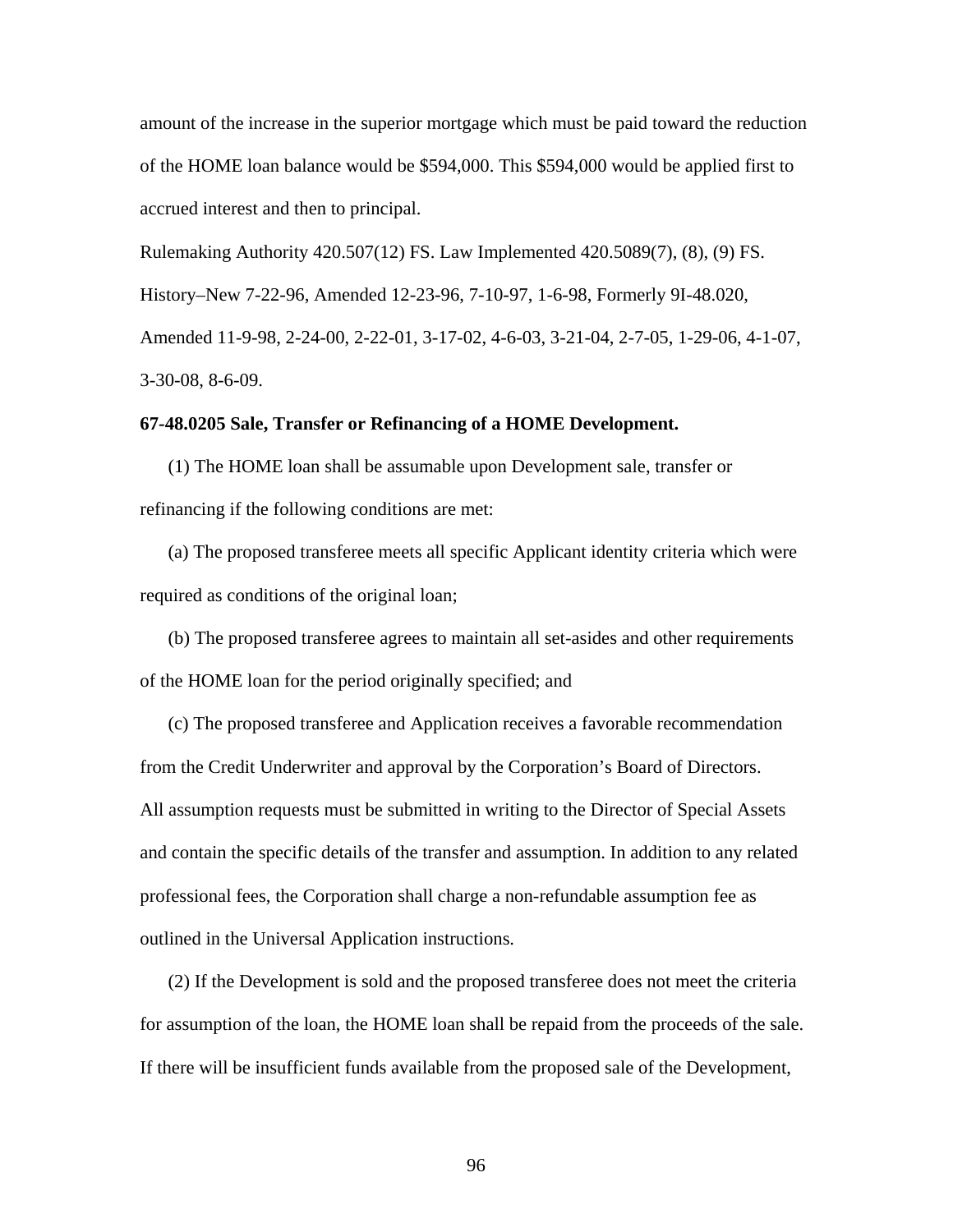the HOME loan shall not be satisfied until the Corporation has received:

(a) An appraisal prepared by an appraiser selected by the Corporation indicating that the purchase price for the Development is reasonable and consistent with existing market conditions;

(b) A certification from the Applicant that the purchase price reported is the actual price paid for the Development and that no other consideration passed between the parties and that the income reported to the Corporation during the term of the loan was true and accurate; and

(c) A certification from the Applicant that there are no Development funds available to repay the loan and the Applicant knows of no source from which funds could or would be forthcoming to pay the loan.

(3) The Board shall approve requests for mortgage loan refinancing only if Development cash flow is improved, the Development's economic viability is maintained, the security interest of the Corporation is not adversely affected, and the Credit Underwriter provides a positive recommendation.

(4) The Board shall deny requests for mortgage loan refinancing which require extension of the HOME loan term or otherwise adversely affect the security interest of the Corporation unless the criteria outlined in subsection 67-48.0205(3), F.A.C., are met, the Credit Underwriter recommends that the approval of such a request is crucial to the economic survival of the Development or unless the Board determines that public policy will be better served by the extension as a result of the Applicant agreeing to further extend the Compliance Period or provide additional amenities or resident programs suitable for the resident population. Further, the Board shall limit any approved extension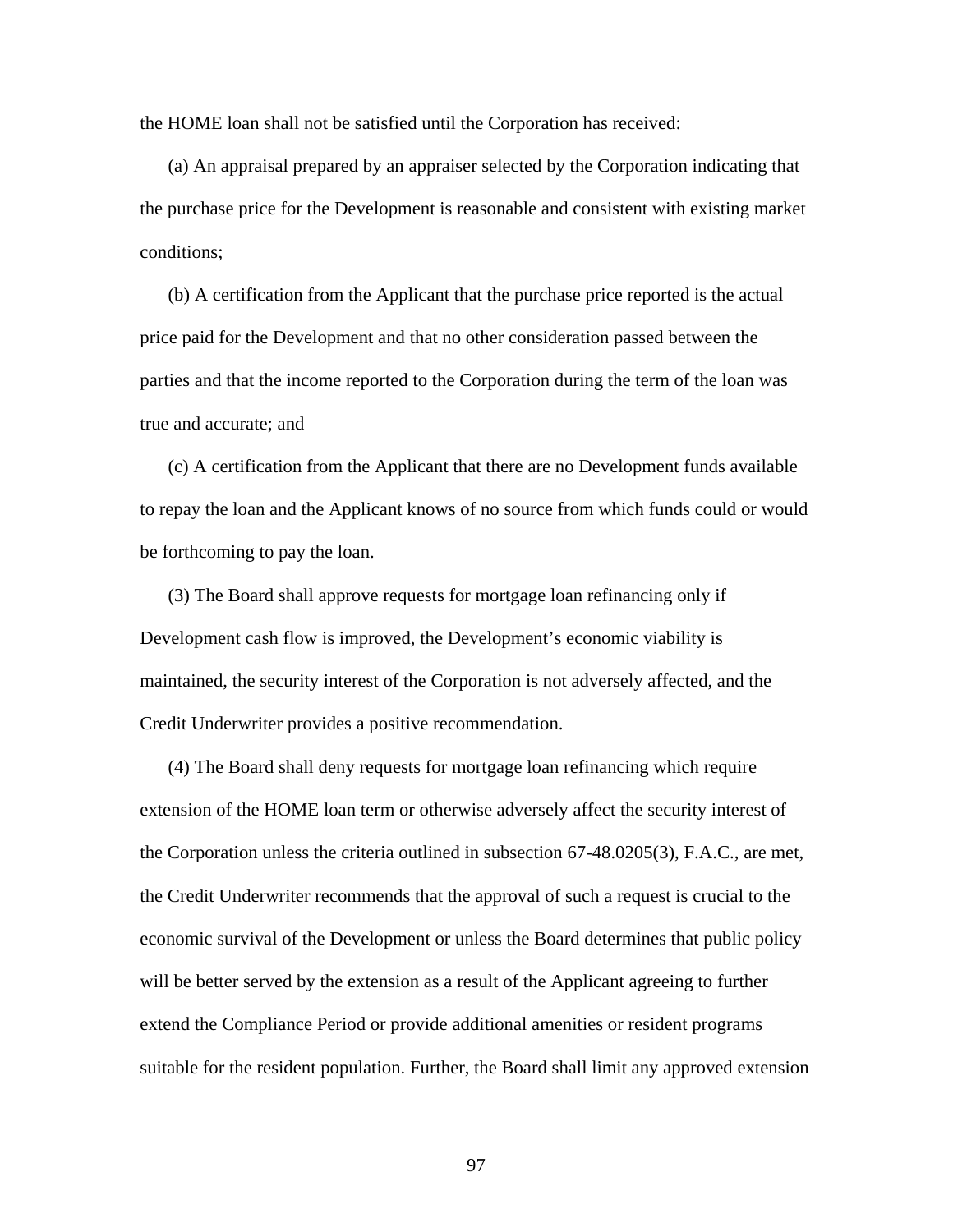to a minimum term which makes the Development feasible and which does not exceed an industry standard term.

Rulemaking Authority 420.507(12) FS. Law Implemented 420.5089(7), (8), (9) FS. History–New 12-23-96, Amended 1-6-98, Formerly 9I-48.0205, Amended 11-9-98, Repromulgated 2-24-00, Amended 2-22-01, Repromulgated 3-17-02, 4-6-03, 3-21-04, 2- 7-05, 1-29-06, Amended 4-1-07, Repromulgated 3-30-08, 8-6-09.

## **67-48.022 HOME Disbursements Procedures and Loan Servicing.**

(1) HOME loan proceeds shall be disbursed during the construction/rehabilitation phase in an amount per Draw on a pro-rata basis with the other financing unless otherwise approved by the Corporation or the Credit Underwriter.

(2) Ten (10) business days prior to each Draw, the Applicant shall supply the Corporation's servicer, as agent for the Corporation, with a written request executed by the Applicant for a Draw in a form and substance acceptable to the Corporation's servicer.

(3) The request shall set forth the amount to be paid and shall be accompanied by documentation as specified by the Corporation's servicer. Such documentation shall include invoices for labor and materials to date of the last inspection.

(4) The Corporation's servicer and the Corporation shall review the request for Draw and the Corporation's servicer shall provide the Corporation with approval of the request or an alternative recommendation of an amount to be paid after the title insurer provides an endorsement to the policy of title insurance updating the policy to the date of the current Draw and increasing the insurance coverage to an amount equal to the sum of all prior Draws and the current Draw, without additional exceptions, except those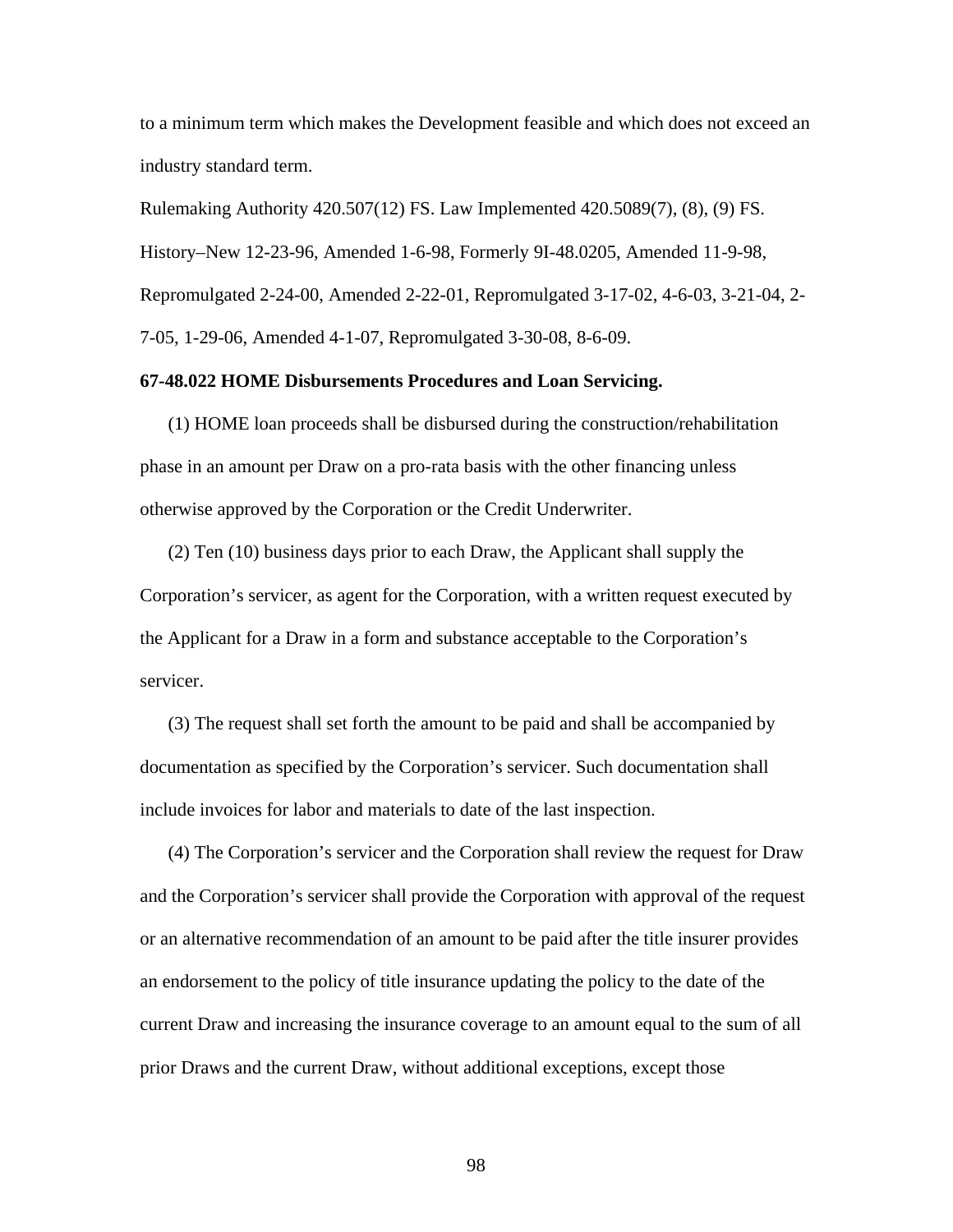specifically approved in writing by the Corporation. For all Developments consisting of 12 or more HOME-Assisted Units to be developed under a single contract, the borrower shall submit weekly payrolls of the General Contractor and subcontractors in accordance with Federal Labor Standards as enumerated in 24 CFR § 92.354.

(5) Retainage in the amount of 10 percent per Draw shall be held by the servicer during construction until the Development is 50 percent complete. At 50 percent completion, no additional retainage shall be held from the remaining draws. Release of funds held as retainage shall occur in accordance with the HOME loan documents.

(6) The Corporation or its servicer shall elect to withhold any Draw or portion of any Draw, in addition to the retainage, notwithstanding any documentation submitted by the borrower in connection with a request for a Draw, if:

(a) The Corporation or the servicer determines at any time that the actual cost budget or progress of construction differs from that shown on the loan documents.

(b) The percentage of progress of construction of improvements differs from that shown on the request for a Draw.

(c) Developments subject to and not in compliance with Federal Labor Standards.

(7) To the extent excess HOME funds in the budget remain unused, the Corporation has the right to reduce the HOME loan by that amount.

(8) If 100 percent of the loan proceeds have not been expended within six (6) months prior to the HUD deadline pursuant to 24 CFR § 92.500, the funds shall be recaptured by the Corporation.

(9) The request for final disbursement of HOME funds, excluding retainage, shall be submitted within 60 days of completion of construction as evidenced by certificates of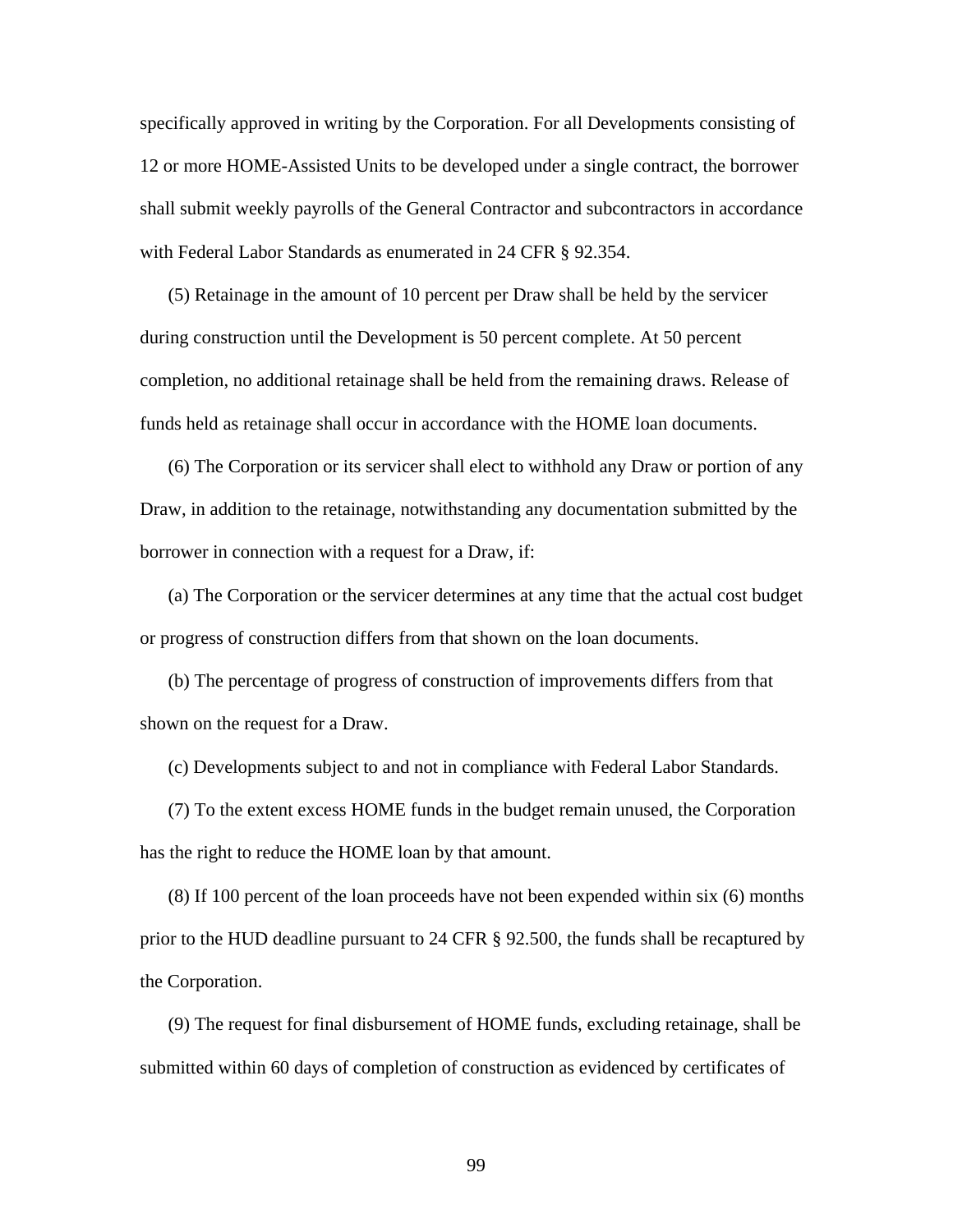occupancy.

Rulemaking Authority 420.507(12) FS. Law Implemented 420.5089(1) FS. History–New 7-22-96, Amended 12-23-96, 7-10-97, 1-6-98, Formerly 9I-48.022, Amended 11-9-98, 2- 24-00, 2-22-01, 3-17-02, 4-6-03, Repromulgated 3-21-04, 2-7-05, 1-29-06, Amended 4- 1-07, Repromulgated 3-30-08, 8-6-09.

## **PART IV HOUSING CREDIT PROGRAM**

#### **67-48.023 Housing Credits General Program Procedures and Requirements.**

(1) Unless the Board approves a competitive allocation process outside the Universal Cycle, an Applicant is not eligible to apply for Competitive Housing Credits if any of the following pertain to the proposed Development:

(a) The proposed Development has received an allocation of Housing Credits or a Competitive Housing Credit commitment, unless written notice has been provided to the Corporation prior to the Application Deadline for the current cycle withdrawing acceptance of such allocation or commitment and returning the HC funding from a prior cycle;

(b) A preliminary commitment of funding for the proposed Development through the SAIL Program, the HOME Program, or the RRLP Program has already been accepted, unless written notice has been provided to the Corporation prior to the Application Deadline for the current cycle withdrawing such acceptance and returning the prior SAIL Program, HOME Program, or RRLP Program funding.

(c) The proposed Development site or any part thereof is subject to any Land Use Restriction Agreement or Extended Use Agreement, or both, in conjunction with any Corporation affordable housing financing intended to foster the development or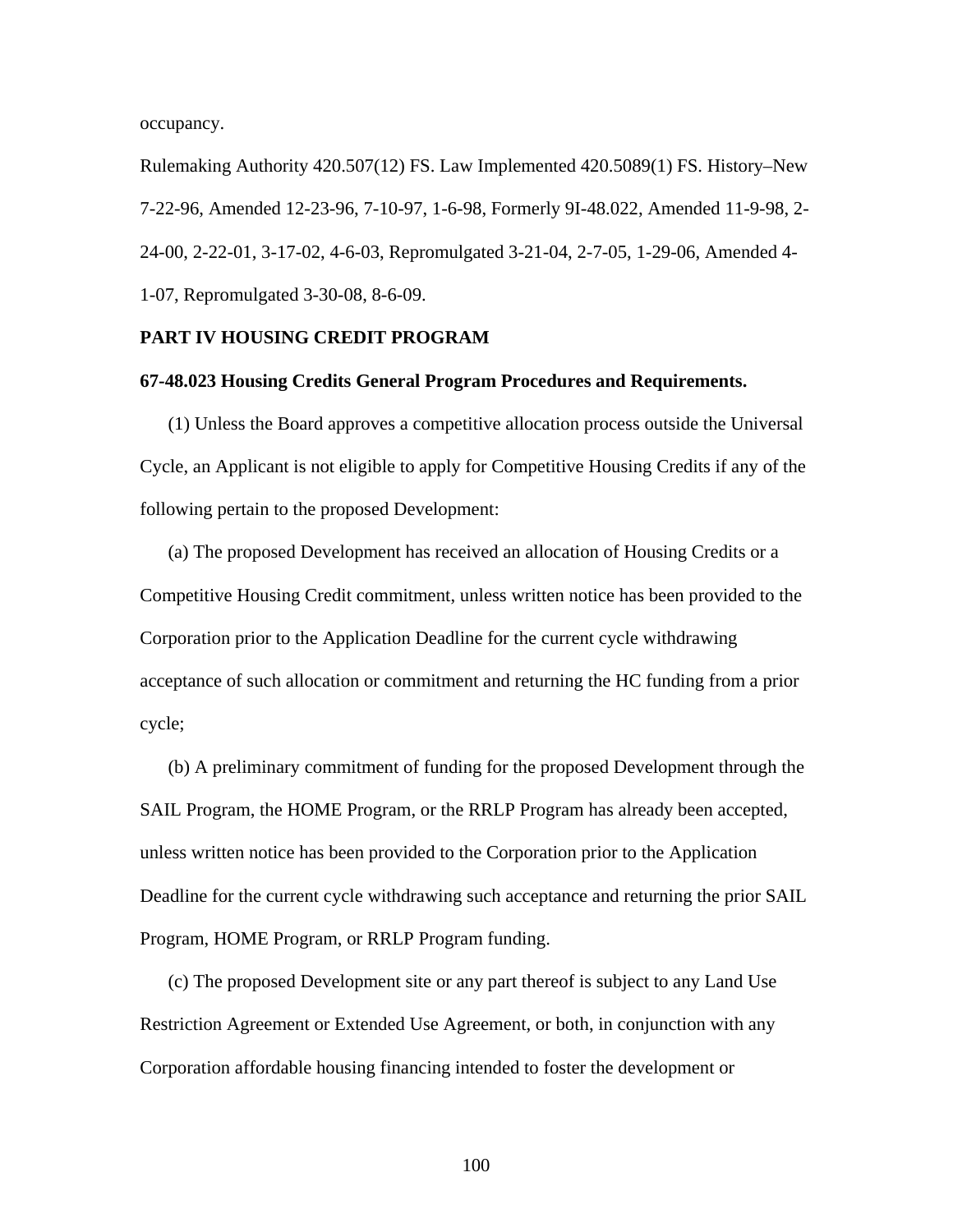maintenance of affordable housing, with the following exceptions. Those exceptions being (i) a LURA recorded in conjunction with the Predevelopment Loan Program and (ii) a LURA or EUA, or both, for an existing building or buildings, originally constructed at least 25 years prior to the Application Deadline for the current Funding Cycle, where, in the current Application, the Applicant has selected and qualified for the Homeless demographic commitment with a Development category of Rehabilitation or Acquisition and Rehabilitation.

(2) Each Housing Credit Development shall comply with the minimum Housing Credit Set-Aside provisions, as specified in Section  $42(g)(1)$  of the IRC, with respect to the reservation of 20 percent of the units for occupancy by persons or families whose income does not exceed 50 percent of the area median income, or the reservation of 40 percent of the units for occupancy by persons or families whose income does not exceed 60 percent of the area median income. Further, each Housing Credit Development shall comply with any additional Housing Credit Set-Aside chosen by the Applicant in the Application.

(3) The Development shall provide safe, sanitary and decent residential rental housing and shall be developed, constructed and operated in accordance with the commitments made and the facilities and services described in the Application at the time of submission to the Corporation. Applications will not be considered approved to receive an allocation of Housing Credits until the Corporation issues a Preliminary Allocation/Preliminary Determination to the Applicant and all contingencies of such documents are satisfied. Allocations are further contingent on the Applicant complying with its Application commitments, Rule Chapter 67-48, F.A.C., and Section 42 of the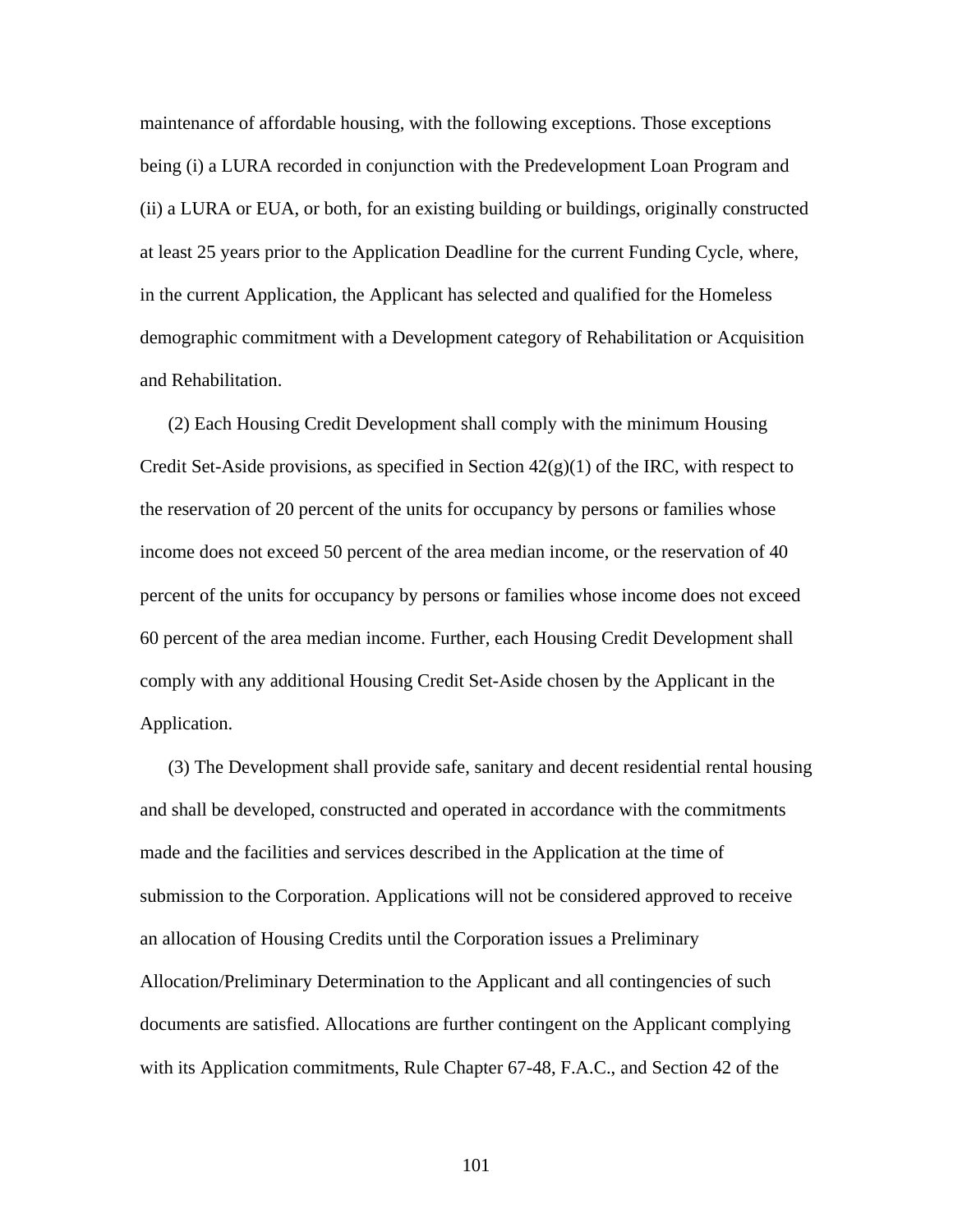IRC.

(4) All of the dwelling units within a Development shall be rented or available for rent on a continuous basis to members of the general public. The owner of the Development shall not give preference to any particular class or group in renting the dwelling units in the Development, except to the extent that dwelling units are required to be rented to Eligible Persons. All Developments must comply with the Fair Housing Act as implemented by 24 CFR Part 100, Section 504 of the Rehabilitation Act of 1973 and Titles II and III of the Americans with Disabilities Act of 1990 as implemented by 28 CFR Part 35, which are adopted and incorporated herein by reference and available on the Corporation's Website under the 2009 Universal Application link labeled Related References and Links.

(5) Each Competitive Housing Credit Development that receives a Carryover Allocation Agreement and each HC Development financed with tax-exempt bonds shall complete the Final Cost Certification Application within 75 Calendar Days after all the buildings in the Development have been placed in service. All other Developments shall complete the Final Cost Certification Application no later than the date that is 30 Calendar Days before the end of the calendar year for which the Final Housing Credit Allocation is requested. The Corporation may grant extensions for good cause upon written request.

(6) Prior to execution of the limited partnership agreement or limited liability company operating agreement between the Applicant and the limited partners/members, the Applicant must receive written approval from the Corporation or its Credit Underwriter that the Housing Credit Syndicator is in good standing with the Corporation.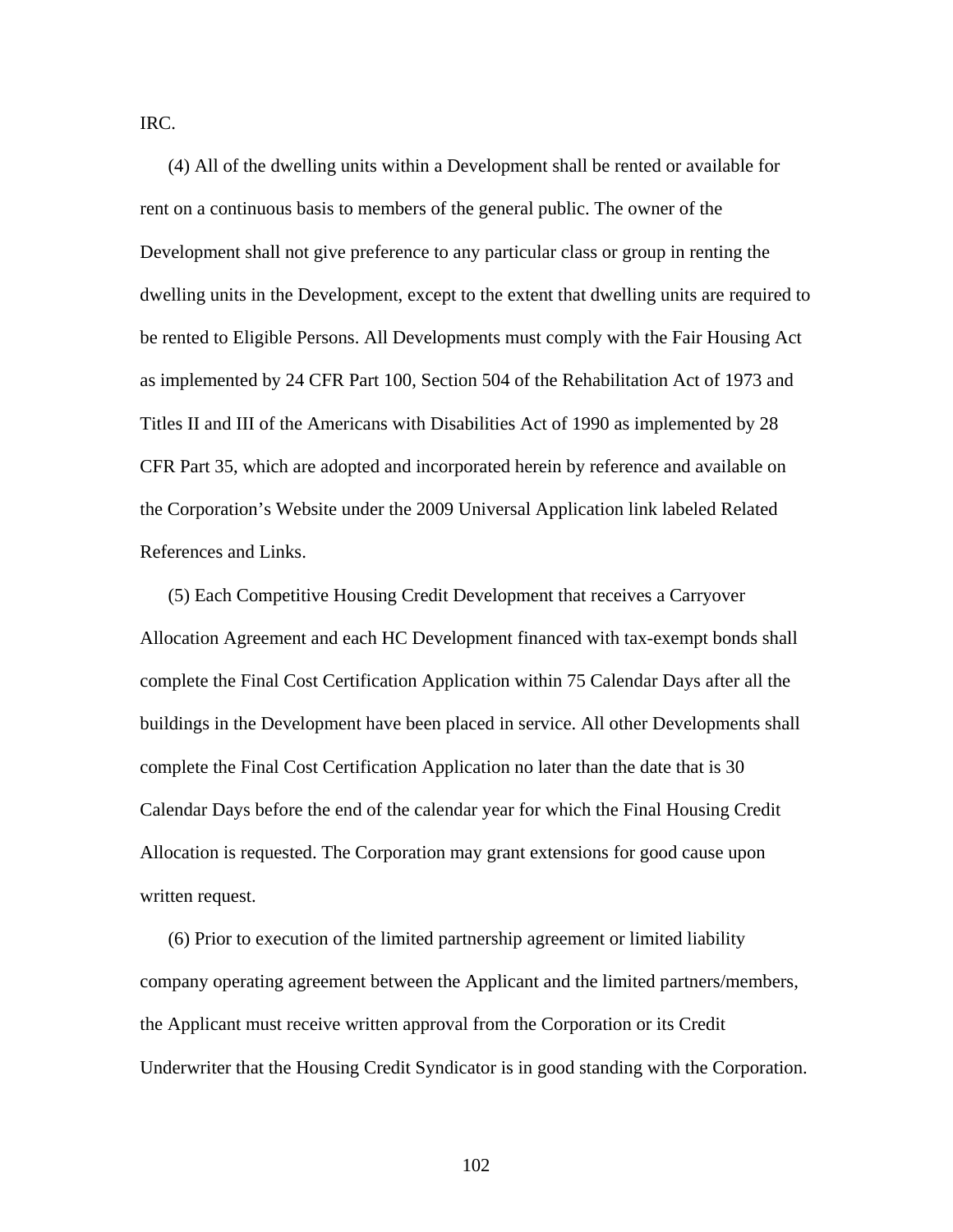Proceeding with execution of a partnership agreement or operating agreement with a Housing Credit Syndicator that is not in good standing shall result in withdrawal of the Housing Credit Allocation.

(7) The Final Cost Certification Application (Form FCCA) shall be used by an Applicant to itemize all expenses incurred in association with construction or Rehabilitation of a Housing Credit Development, including Developer's and General Contractor's fees as described in Rule 67-48.0072, F.A.C. Such form shall be completed, executed and submitted to the Corporation, along with the executed Extended Use Agreement, IRS Forms 8821 for all Financial Beneficiaries, a copy of the syndication agreement disclosing the rate and all terms, the required certified public accountant opinion letter, an unqualified audit report prepared by an independent certified public accountant, photographs of the completed Development, the monitoring fee, and documentation of the placed-in-service date as specified in the Form FCCA instructions. The Final Housing Credit Allocation will not be issued until such time as all required items are received and processed by the Corporation. The Final Cost Certification Application is adopted and incorporated herein by reference, effective January 2007, and is available on the Corporation's Website under the 2009 Universal Application link labeled Related References and Links or by contacting the Housing Credit Program at 227 North Bronough Street, Suite 5000, Tallahassee, Florida 32301-1321. IRS Form 8821, Rev. August 2008, is adopted and incorporated herein by reference and available on the Corporation's Website under the 2009 Universal Application link labeled Related References and Links.

(8) After the final evaluation and determination of the Housing Credit Allocation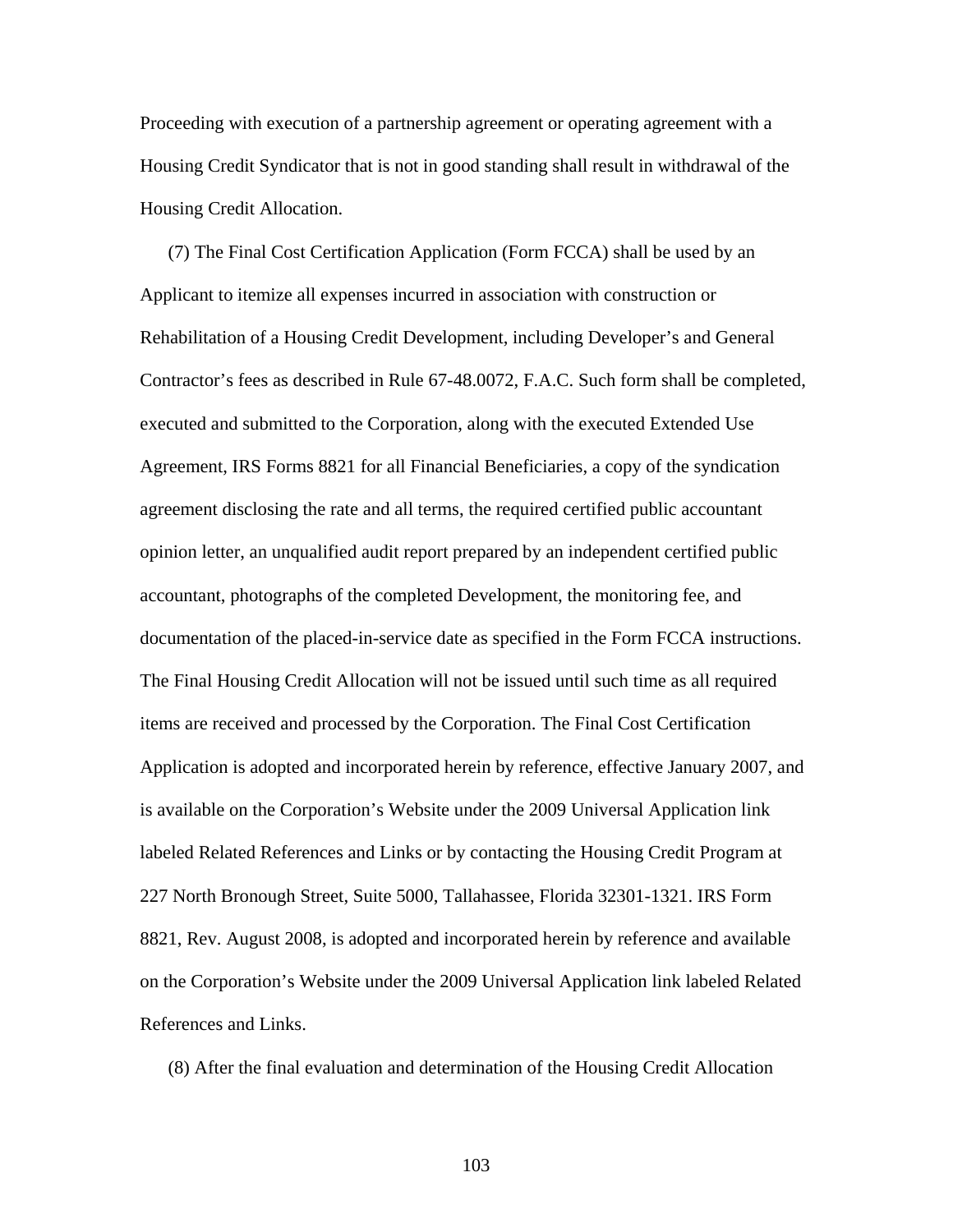amount has been made by the Corporation and the Extended Use Agreement has been executed in accordance with Rule 67-48.029, F.A.C., the Forms 8609 are issued to the Applicant of the Housing Credit Development, as provided below. IRS Low-Income Housing Credit Allocation Certification Form 8609, Rev. December 2008, is adopted and incorporated herein by reference and available on the Corporation's Website under the 2009 Universal Application link labeled Related References and Links. The Corporation will issue only one complete set of Forms 8609 per Development which will be no earlier than total Development completion, the Corporation's acceptance and approval of the Development's Final Cost Certification Application, and determination by the Corporation that all financial obligations for which an Applicant or Developer, or Principal, Affiliate or Financial Beneficiary of an Applicant or Developer is in arrears to the Corporation or any agent or assignee of the Corporation have been satisfied. Rulemaking Authority 420.507(12) FS. Law Implemented 420.5099 FS. History–New 7- 22-96, Amended 12-23-96, 7-10-97, 1-6-98, Formerly 9I-48.023, Amended 11-9-98, 2- 24-00, 2-22-01, 3-17-02, Repromulgated 4-6-03, Amended 3-21-04, 2-7-05, 1-29-06, 4- 1-07, 3-30-08, 8-6-09.

# **67-48.027 Tax-Exempt Bond-Financed Developments.**

(1) Tax-Exempt Bond-Financed Developments, as defined in Section  $42(h)(4)(B)$  of the IRC, which applied for 4 percent Housing Credits when applying for tax exempt bonds from the Corporation in calendar year 2000 or later shall:

(a) Have 50 percent or more of the aggregate basis of any building and the land on which the building is located financed by tax-exempt bonds;

(b) Be subject to the monitoring and credit underwriting fees as stated in Chapter 67-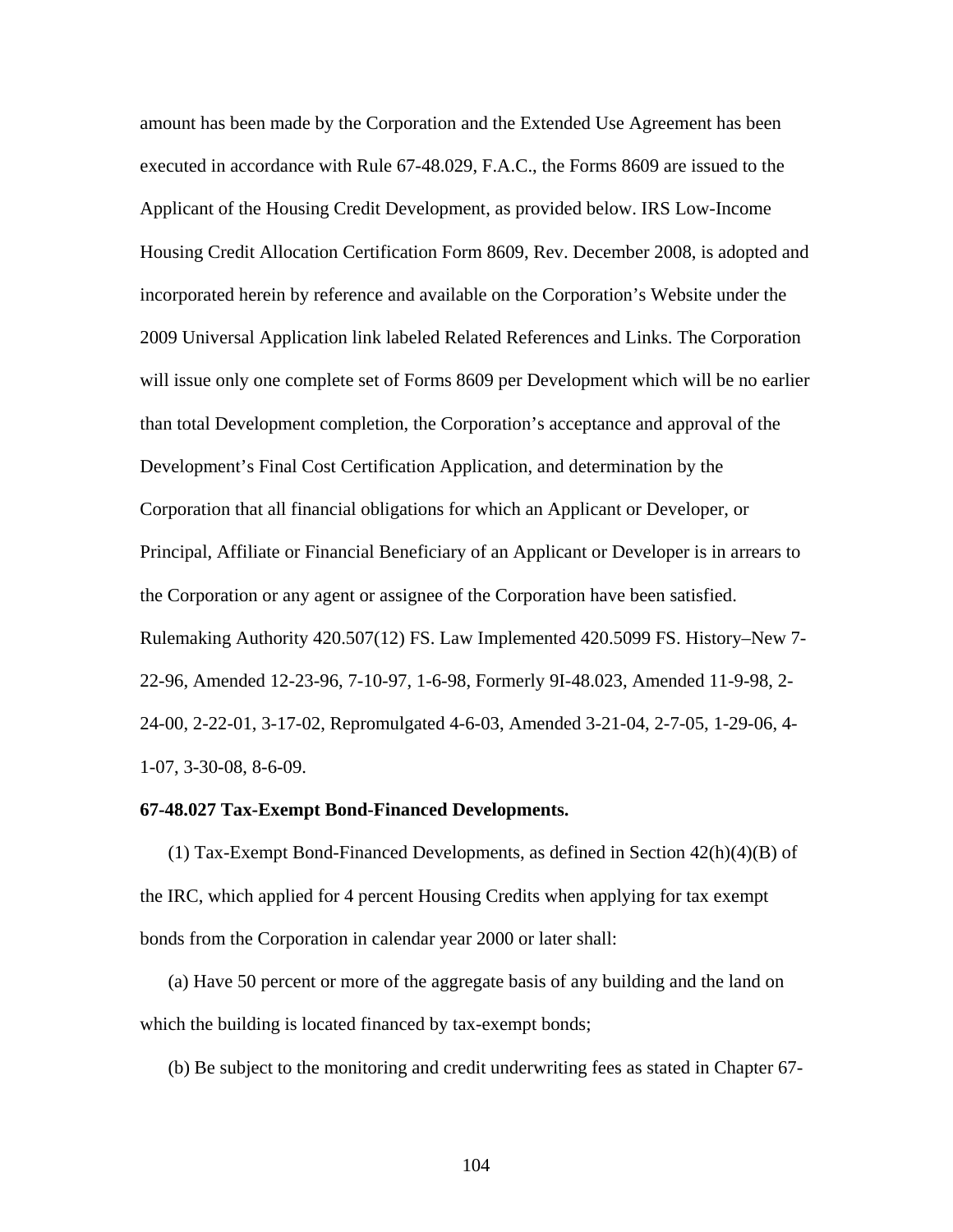21, F.A.C.; however, when the regulatory period for the tax-exempt bonds terminates prior to the expiration of the Housing Credit Extended Use Period, a separate compliance monitoring fee is required for the remainder of the Housing Credit Extended Use Period;

(c) Be deemed to have met all HC Program scoring threshold requirements upon the closing of the bonds with the Corporation;

(d) Receive a Preliminary Determination upon the Corporation's issuance of a loan commitment in reference to the tax-exempt bonds;

(e) Be subject to the provisions of this rule chapter, specifically the applicable provisions of Part I and Part IV, except for Rules 67-48.0072 and 67-48.028, F.A.C.;

(f) Receive Building Identification Numbers from the Corporation upon satisfying the requirements of this section and the Final Cost Certification Application requirements of Rule 67-48.023, F.A.C.;

(g) Provide an IRS Form 8821 for each Financial Beneficiary of the Development prior to Final Housing Credit Allocation; and

(h) Pay the assigned Credit Underwriter for a comprehensive market study of the housing needs of Low Income individuals in the area to be served by the Development. The market study must be completed by a disinterested third party and a copy of the completed market study must be on file with the Corporation prior to the Final Housing Credit Allocation.

(2) Tax-Exempt Bond-Financed Developments, as defined in Section  $42(h)(4)(B)$  of the IRC, seeking to obtain Housing Credits from the Treasury receiving the bonds from the Corporation prior to calendar year 2000 or receiving bonds from another source other than the Corporation, and not competing for Housing Credits under the state of Florida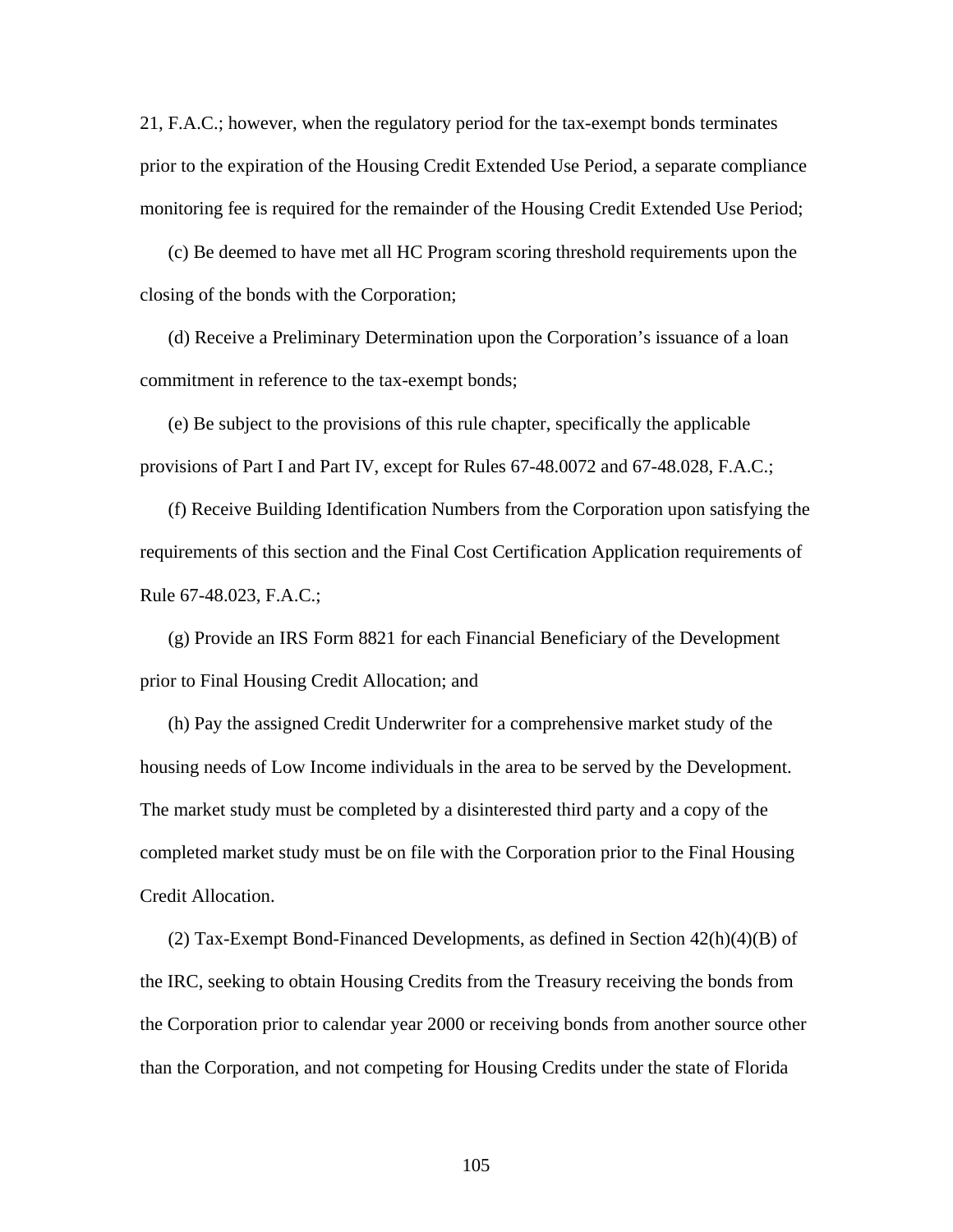Allocation Authority shall:

(a) Have 50 percent or more of the aggregate basis of any building and the land on which the building is located financed by tax-exempt bonds;

(b) Be subject to the Application fee specified in this rule chapter;

(c) Meet the HC Program threshold requirements pursuant to the Qualified Allocation Plan and shall have completed loan closings on all required financing;

(d) Participate in the credit underwriting process pursuant to this rule chapter, unless such Development has received its tax-exempt bond financing through the Corporation, in which case the Development must be underwritten to the extent necessary to determine Development feasibility and Housing Credit need;

(e) Be subject to the credit underwriting fees as set forth in this rule chapter;

(f) Be subject to the administrative fee specified in this rule chapter;

(g) Receive a Preliminary Determination from the Corporation upon satisfying the requirements of paragraphs (a) through (f) above. A Development may receive a Preliminary Determination prior to the bonds being issued and the submission of an Application, if the Corporation receives a credit underwriting report prepared by one of the Corporation's contracted Credit Underwriters which recommends a Housing Credit Allocation and the issuance of tax-exempt bonds, and receives evidence of a loan commitment in reference to the tax-exempt bonds. The administrative fee must be paid within seven days of the date of the Preliminary Determination;

(h) Be subject to a Developer fee limitation as specified in this rule chapter;

(i) Be subject to the provisions of this rule chapter, specifically the applicable provisions of Part I and Part IV, except for Rule 67-48.028, F.A.C.;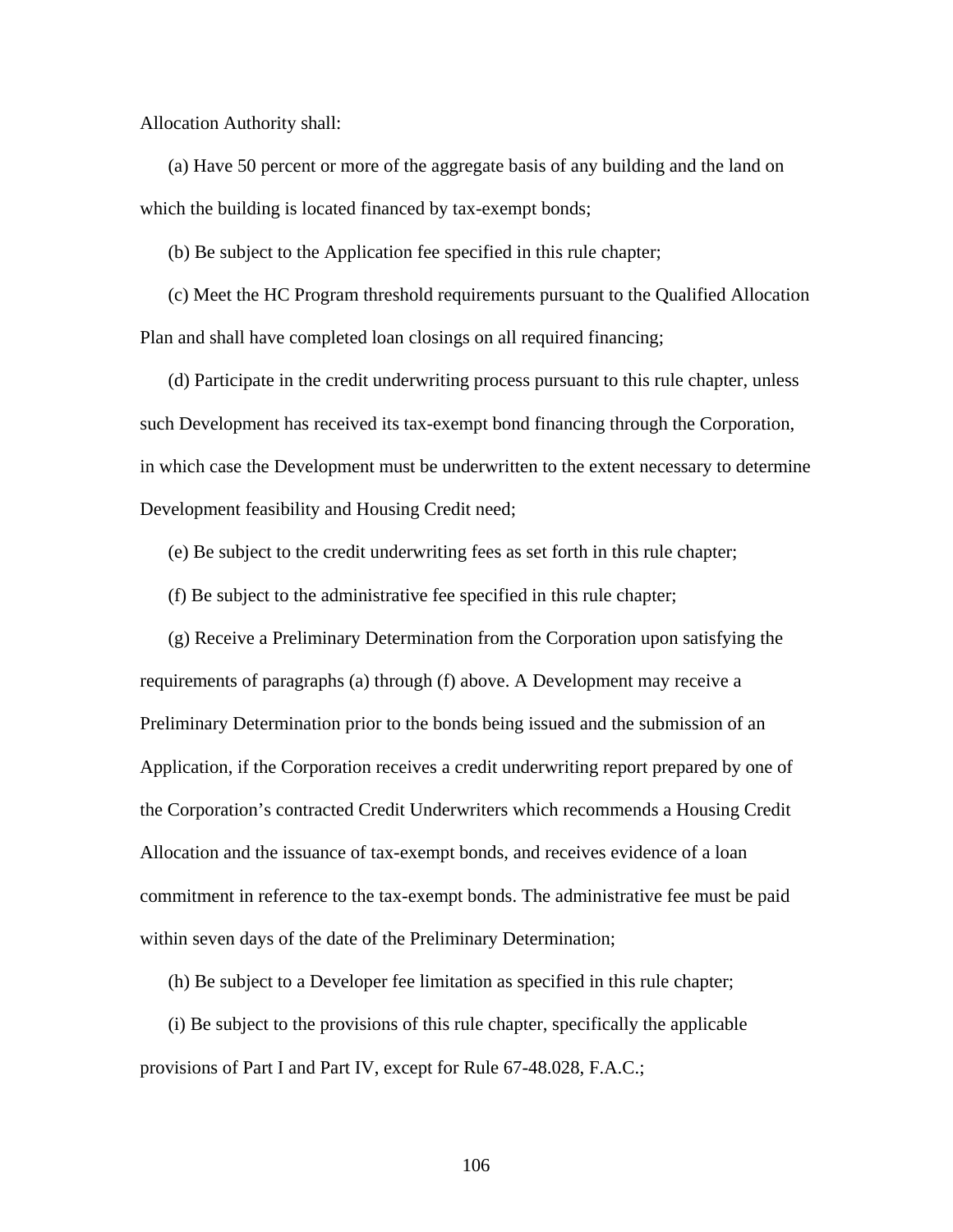(j) Provide an IRS Form 8821 for each Financial Beneficiary of the Development prior to Final Housing Credit Allocation;

(k) Be subject to the provisions in this rule chapter, pertaining to the required Extended Use Agreement;

(l) Be subject to the monitoring fee specified in this rule chapter, unless such Development has received tax-exempt bond financing through the Corporation; however, when the regulatory period for Corporation-issued tax-exempt bond financing terminates prior to the expiration of the Housing Credit Extended Use Period, a separate compliance monitoring fee is required for the remainder of the Housing Credit Extended Use Period;

(m) After bonds are issued to the Development, make Application to the Corporation as required in Rules 67-48.004 and 67-48.0072, F.A.C. Applicant shall submit its Application completed in accordance with the Universal Application Package instructions for receipt by the Corporation no later than July 1 of the year the Development is placed in service; and

(n) Receive Building Identification Numbers from the Corporation upon satisfying the requirements of this section and the Final Cost Certification Application requirements of Rule 67-48.023, F.A.C.

Rulemaking Authority 420.507(12) FS. Law Implemented 420.5099 FS. History–New 7- 22-96, Amended 12-23-96, 1-6-98, Formerly 9I-48.027, Amended 11-9-98, 2-24-00, 2- 22-01, 3-17-02, Repromulgated 4-6-03, 3-21-04, Amended 2-7-05, Repromulgated 1-29- 06, Amended 4-1-07, 3-30-08, 8-6-09.

# **67-48.028 Carryover Allocation Provisions.**

(1) If an Applicant cannot complete its Development by the end of the year in which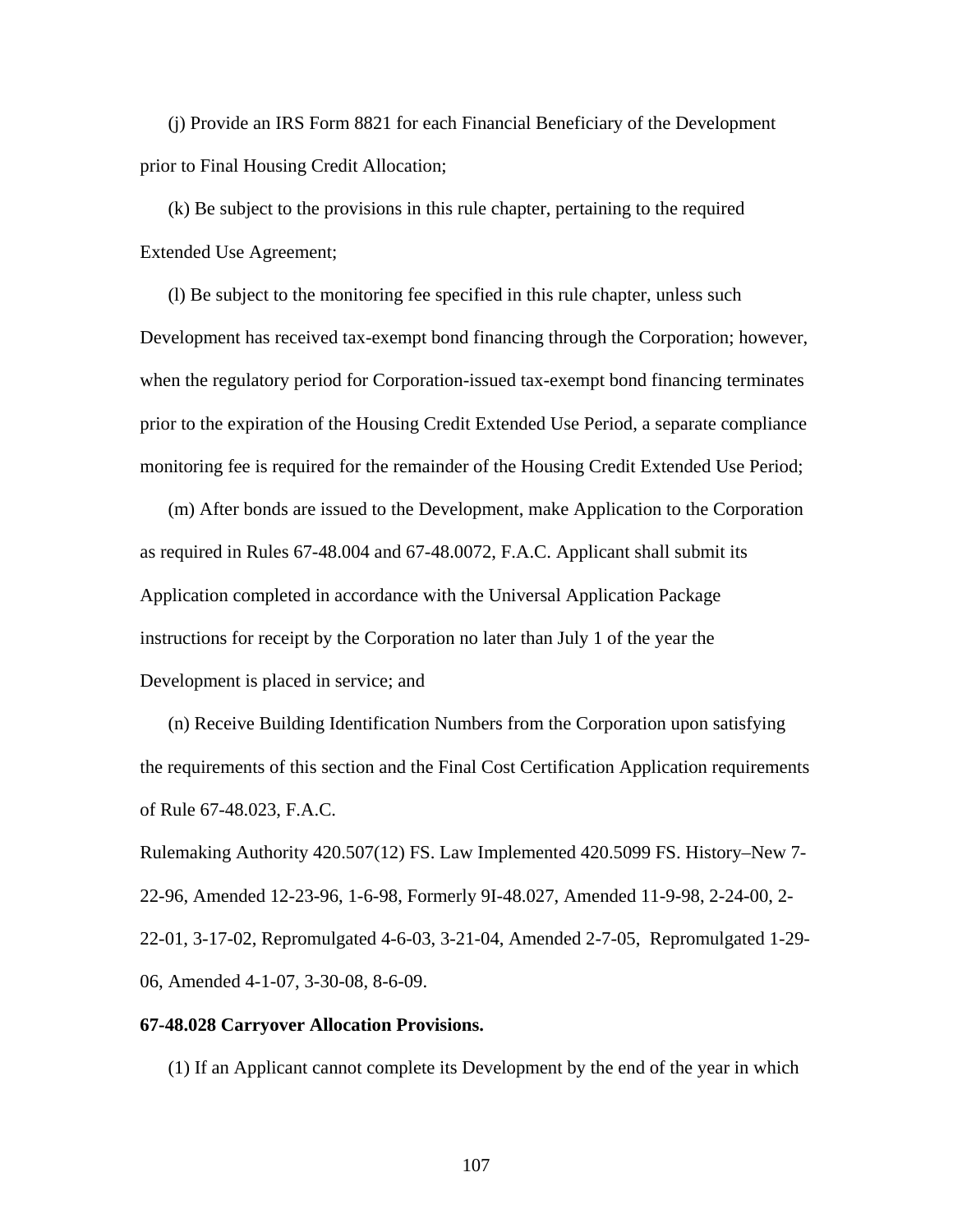the Preliminary Allocation is issued, the Applicant must enter into a Carryover Allocation Agreement with the Corporation by December 31st of the year in which the Preliminary Allocation is issued. The Carryover Allocation allows the Applicant up to the end of the second year following the Carryover Allocation to have the Development placed-inservice.

(2) An Applicant shall have tax basis in the Housing Credit Development which is greater than 10 percent of the reasonably expected basis in the Housing Credit Development within six (6) months of the date of the execution of the Carryover Allocation Agreement, unless extended as provided in the Carryover Allocation Agreement, or the Housing Credits will be deemed to be returned to the Corporation. Certification that the Applicant has met the greater than 10 percent basis requirement shall be signed by the Applicant's attorney or certified public accountant.

(3) All supporting Carryover documentation and the signed certification evidencing the required basis must be submitted to the Corporation within six (6) months of the date of the execution of the Carryover Allocation Agreement, unless extended as provided in the Carryover Allocation Agreement, or the Housing Credits will be deemed to be returned.

(4) The Applicant for each Development for which a Carryover Allocation Agreement has been executed shall submit quarterly progress reports to the Corporation using Progress Report Form Q/M Report, which will be provided by the Corporation. If the Form Q/M Report does not demonstrate continuous and adequate development and construction progress, the Corporation will require monthly submission of Form Q/M Report until satisfactory progress is achieved, until the Development is placed in service,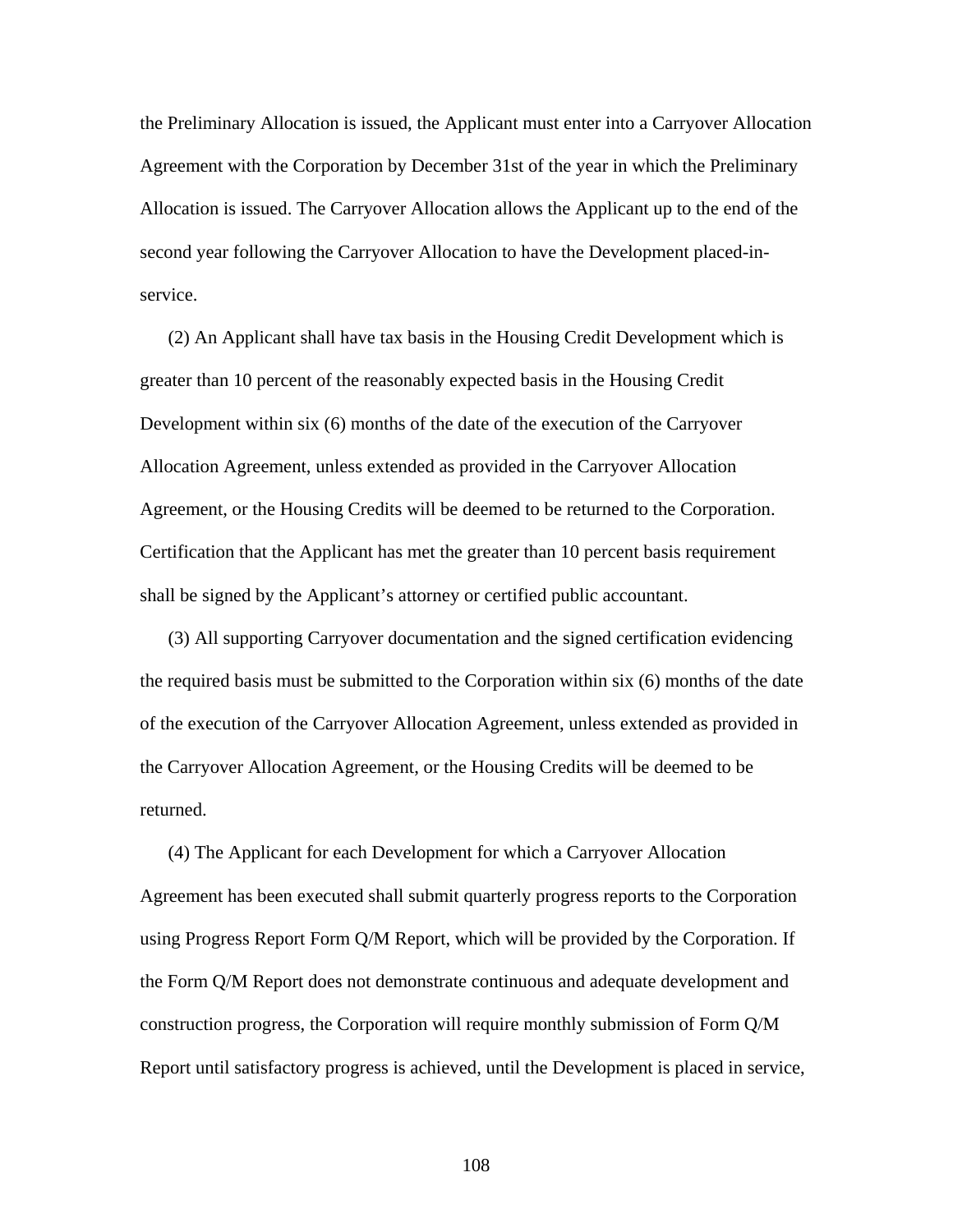or until a determination is made by the Corporation that the Development cannot be placed in service by the Carryover deadline and the Housing Credits are returned to the Corporation in accordance with the terms of the Carryover Allocation Agreement. Form Q/M Report shall include a written statement describing the current status of the Development; the financing, construction and syndication activity since the last report; the reasons for any changes to the anticipated placed-in-service date; and any other information relating to the status of the Development which the Corporation may request. The first report shall be due to the Corporation by the first Monday in April of the calendar year following Carryover qualification.

Rulemaking Authority 420.507(12) FS. Law Implemented 420.5099 FS. History–New 7- 22-96, Repromulgated 12-23-96, Amended 1-6-98, Formerly 9I-48.028, Amended 11-9- 98, 2-24-00, 2-22-01, 3-17-02, 4-6-03, Repromulgated 3-21-04, Amended 2-7-05, Repromulgated 1-29-06, Amended 4-1-07, Repromulgated 3-30-08, Amended 8-6-09.

## **67-48.029 Extended Use Agreement.**

 (1) Pursuant to Section 42(h)(6) of the IRC, the Applicant and the Corporation shall enter into an Extended Use Agreement. The purpose of the Extended Use Agreement is to set forth the Housing Credit Extended Use Period, the Compliance Period, and to evidence commitments made by the Applicant in the Application. Such commitments, for example, include the Housing Credit Set-Aside commitment, resident programs, and Development amenities.

(2) The following provisions shall be included in the Extended Use Agreement:

(a) The Applicable Fraction for Housing Credit Set-Aside units for each taxable year in the Housing Credit Extended Use Period shall not be less than the Applicable Fraction;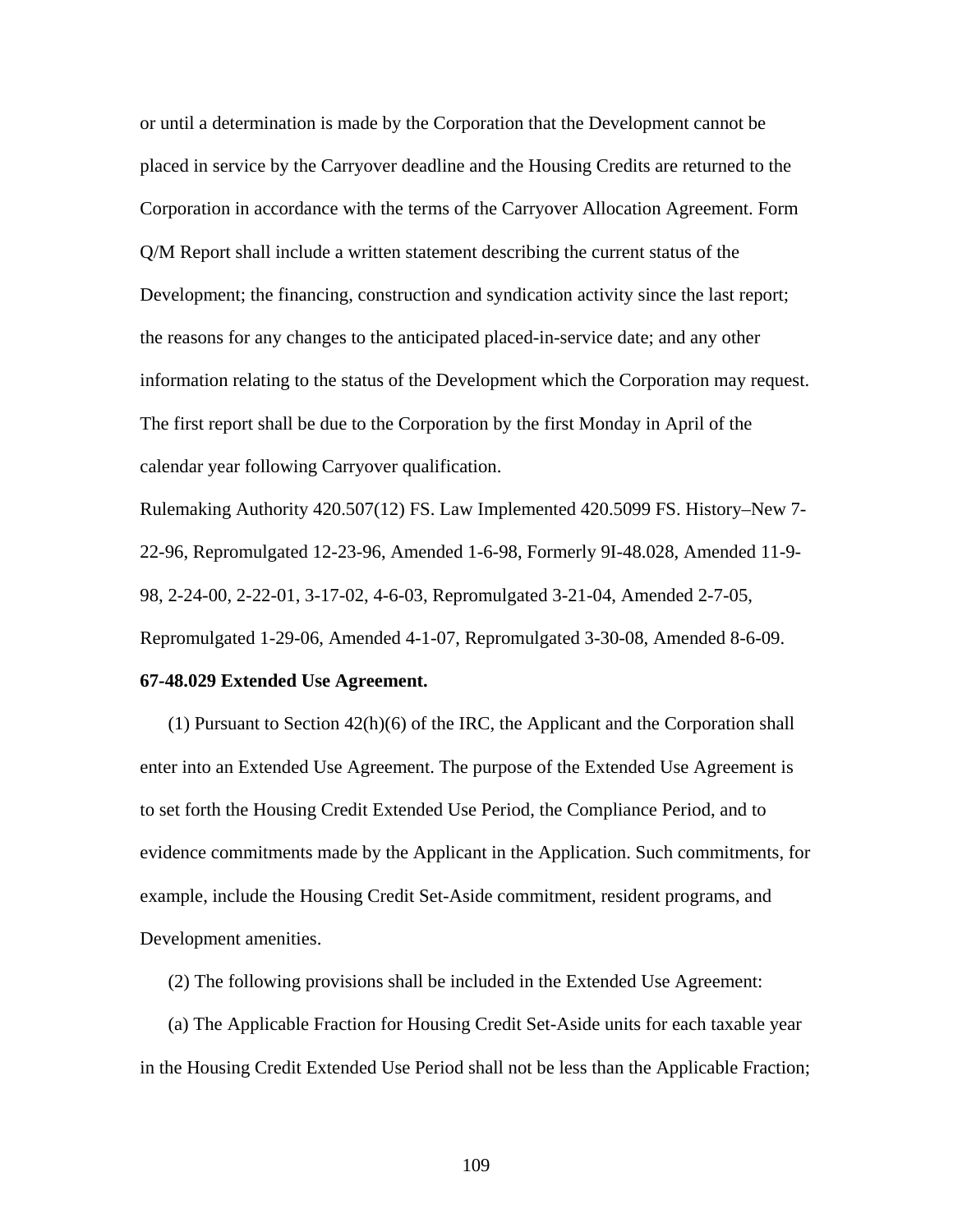(b) Eligible Persons occupying set-aside units shall have the right to enforce in any state of Florida court the extended use requirement for set-aside units;

(c) The Extended Use Agreement shall be binding on all successors and assigns of the Applicant; and

(d) The Extended Use Agreement shall be executed prior to the issuance of a Final Housing Credit Allocation to an Applicant. Following execution, the Extended Use Agreement shall be recorded pursuant to Florida law as a restrictive covenant. Rulemaking Authority 420.507(12) FS. Law Implemented 420.5099 FS. History–New 7- 22-96, Repromulgated 12-23-96, 1-6-98, Formerly 9I-48.029, Amended 11-9-98, 2-24- 00, Repromulgated 2-22-01, 3-17-02, 4-6-03, Amended 3-21-04, 2-7-05, Repromulgated 1-29-06, 4-1-07, 3-30-08, 8-6-09.

## **67-48.030 Sale or Transfer of a Housing Credit Development.**

An owner of a Housing Credit Development, its successor or assigns which has been granted a Final Housing Credit Allocation shall not sell the Housing Credit Development without having first notified the Treasury of the impending sale and complying with the Treasury's procedure or procedures for completing the transfer of ownership and utilizing the Housing Credit Allocation. The owner of a Housing Credit Development shall notify the Corporation in writing of an impending sale and of compliance with any requirements by the Treasury for the transfer of the Housing Credit Development. The owner of a Housing Credit Development shall notify the Corporation in writing of the name and address of the party or parties to whom the Housing Credit Development was sold within 14 Calendar Days of the transfer of the Housing Credit Development. Rulemaking Authority 420.507(12) FS. Law Implemented 420.5099 FS. History–New 7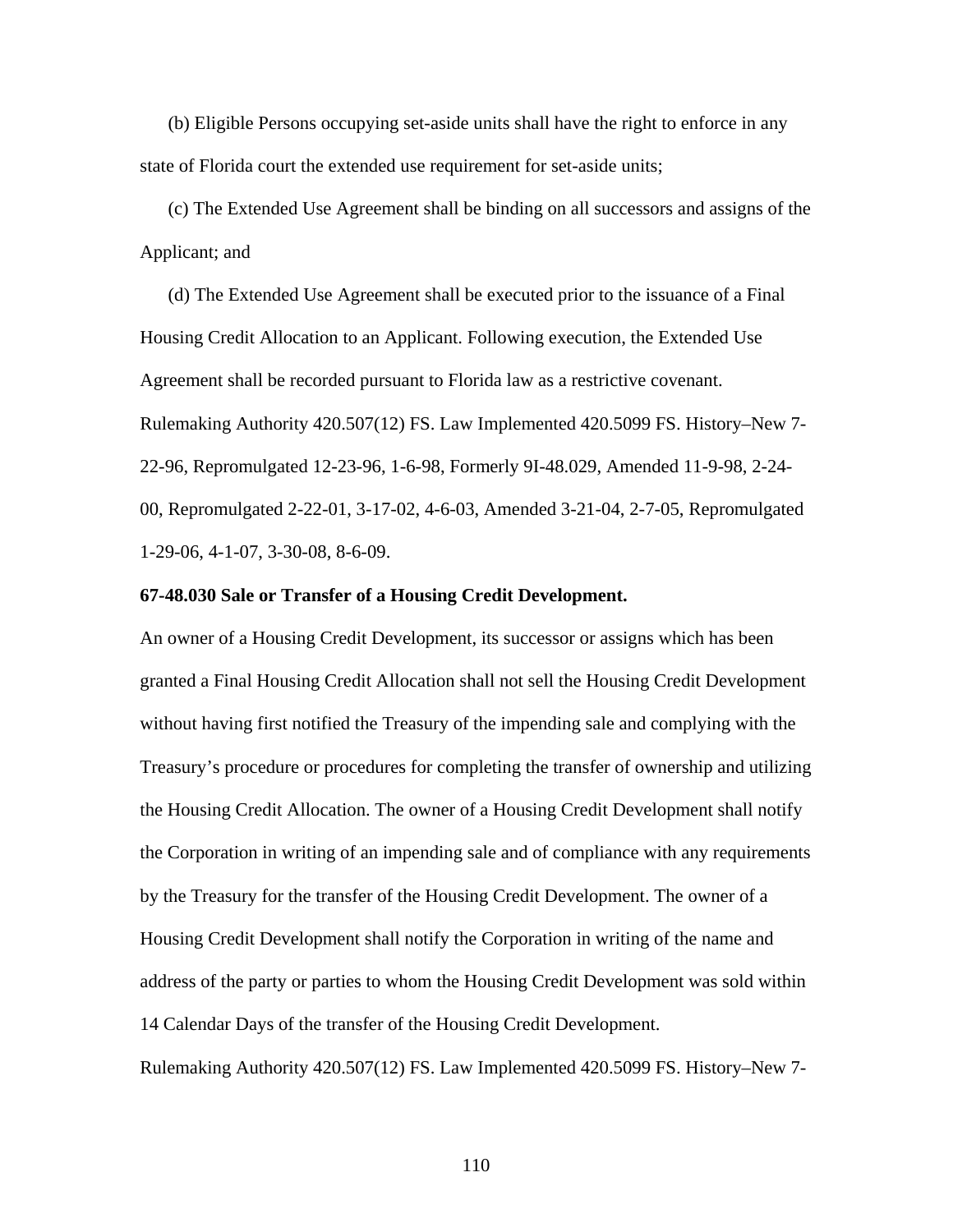22-96, Repromulgated 12-23-96, Amended 1-6-98, Formerly 9I-48.030, Amended 11-9- 98, Repromulgated 2-24-00, Amended 2-22-01, Repromulgated 3-17-02, 4-6-03, 3-21- 04, 2-7-05, 1-29-06, 4-1-07, 3-30-08, 8-6-09.

## **67-48.031 Termination of Extended Use Agreement and Disposition of Housing Credit Developments.**

The Housing Credit Extended Use Period for any building shall terminate upon the date a building is acquired through foreclosure or instrument in lieu of foreclosure or if no buyer can be found who is willing to maintain the Housing Credit Set-Aside of the Development. In the event the Applicant is unable to locate a buyer willing to maintain the set-aside provisions of the Extended Use Agreement, the following steps shall be taken, as set forth in Section 42(h)(6) of the IRC, before a building is converted to market-rate use:

(1) After the fourteenth year of the Compliance Period, unless otherwise obligated under the Extended Use Agreement, a Land Use Restriction Agreement under another Corporation program, or if Applicant has already knowingly and voluntarily waived its right to request the Corporation find a buyer to acquire the Applicant's interest in the Housing Credit Set-Aside portion of the building, an Applicant may submit a written request to the Corporation to find a buyer to acquire the Applicant's interest in the Housing Credit Set-Aside portion of the building. When submitting a written request, Applicants shall utilize the Qualified Contract Package in effect at the time of the written request and shall remit payment of the required Qualified Contract Package fee. The Qualified Contract Package consists of the forms and instructions, obtained from the Corporation at 227 North Bronough Street, Suite 5000, Tallahassee, Florida 32301-1329,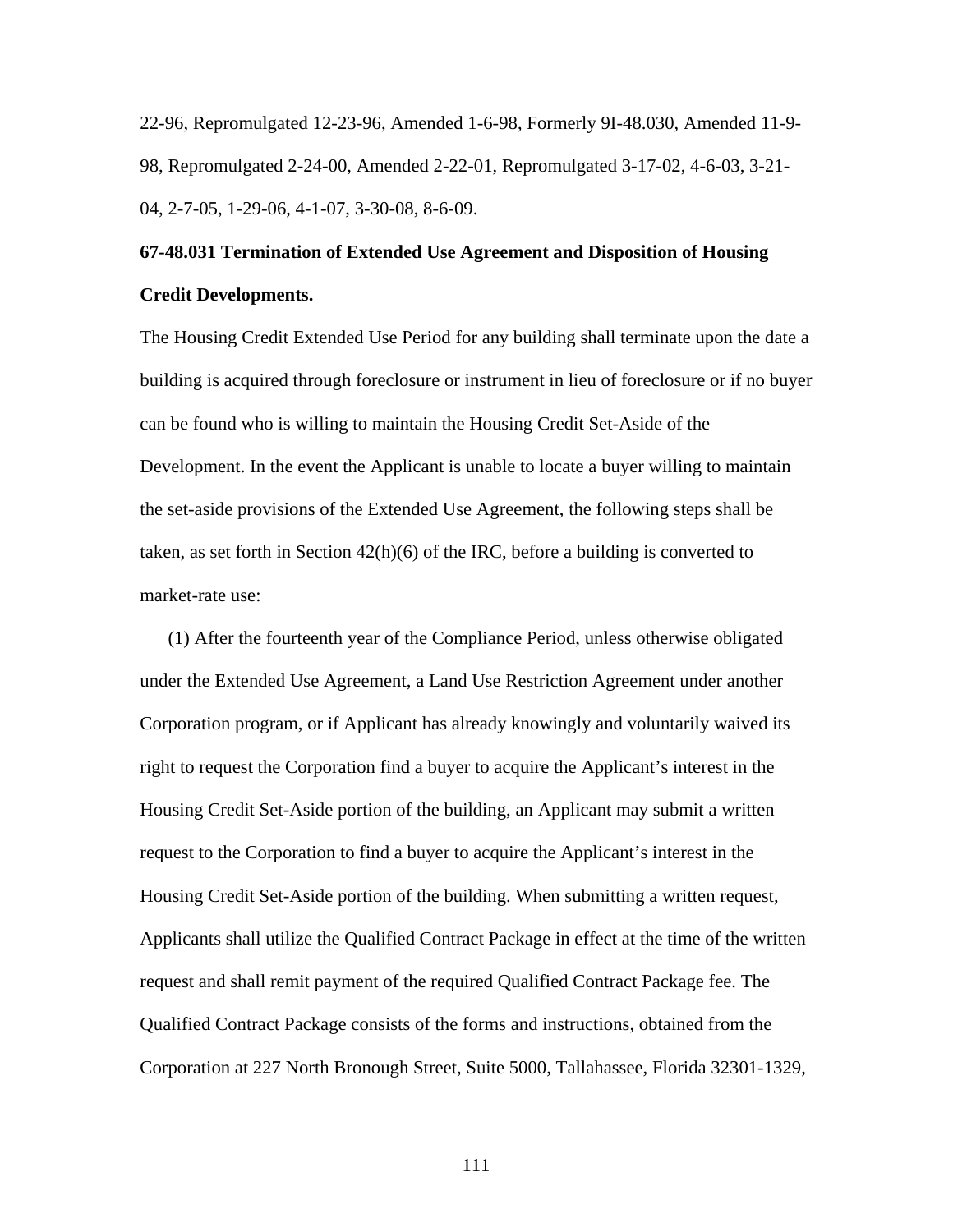or on the Corporation's Website under the 2009 Universal Application link labeled Related References and Links, which shall be completed and submitted to the Corporation in accordance with this rule chapter in order to request the Corporation find a buyer to acquire the Applicant's interest in the Housing Credit Set-Aside portion of the building. The Qualified Contract Package, Rev. 09-07, is adopted and incorporated herein by reference.

(2) All information contained in a Qualified Contract Package request is subject to independent review, analysis and verification by the Corporation or its agents. The Corporation shall request additional information to document the qualified contract price calculation or other information submitted, if the submitted documentation does not support the price indicated by the certified public accountant (CPA) hired by the owner. The Corporation shall then engage its own CPA to perform a qualified contract price calculation. Cost of such service shall be paid for by the owner. Following the Corporation's receipt and complete review of the completed Qualified Contract Package, the Corporation shall have one year to present a "qualified contract", as defined in Section  $42(h)(6)(F)$  of the IRC, for the Development. The one year time period shall commence upon the Corporation's receipt and final review of all of the accompanying information required by the Qualified Contract Package and the Corporation and the owner have agreed to the qualified contract price in writing.

(3) The Corporation shall not agree to the qualified contract price in writing until the Applicant or Developer has satisfied any financial obligations for which the Applicant or Developer, or Principal, Affiliate or Financial Beneficiary of an Applicant or a Developer is in arrears to the Corporation or any agent or assignee of the Corporation.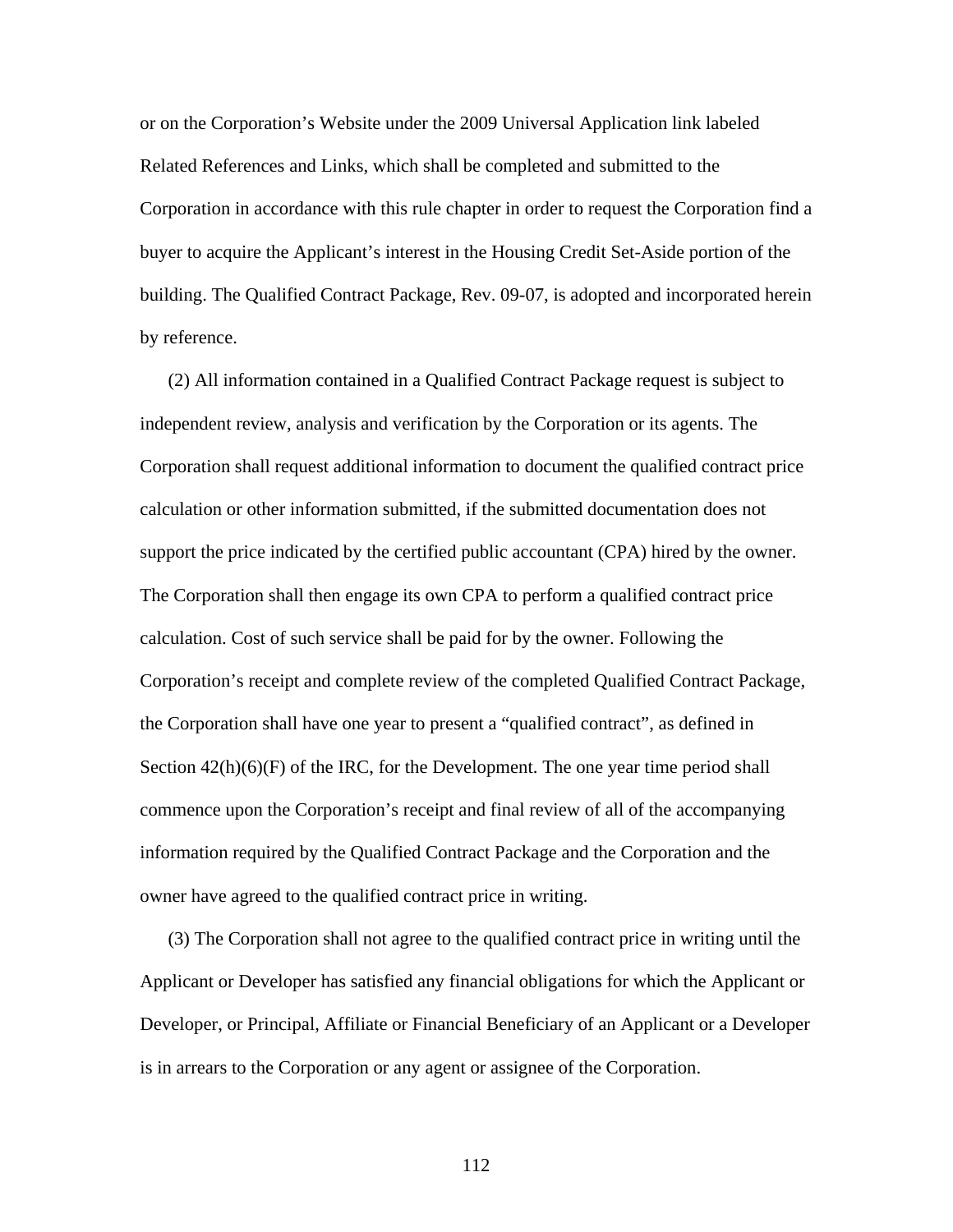(4) The Applicant is responsible for all real estate broker fees incurred from the sale of the Development.

(5) At the conclusion of the review process established by Rule 67-48.031, F.A.C., each Applicant will be provided with its qualified contract price calculation and notice of rights.

(6) Written arguments to any recommended order entered pursuant to a Section 120.57(2), F.S., proceeding concerning its qualified contract price calculation shall be typed and double-spaced with margins no less than one inch in either Times New Roman 14-point or Courier New 12-point font and may not exceed five (5) pages, excluding the caption and certificate of service. Written arguments must be filed with Florida Housing Finance Corporation's Clerk at 227 North Bronough Street, Suite 5000, Tallahassee, Florida 32301-1329, no later than 5:00 p.m., Eastern Time, no later than five (5) Calendar Days from the date of issuance of the recommended order. Failure to timely file a written argument shall constitute a waiver of the right to have a written argument considered by the Board. The one year time period the Corporation has to present a "qualified contract" will toll upon the filing of a petition to contest a qualified contract price calculation and will recommence upon the issuance of the Board's final order.

(7) The Applicant shall cooperate with the Corporation and its agents with respect to the Corporation's efforts to present a "qualified contract" for the purchase of the Applicant's interest in the Housing Credit Set-Aside portion of the Development and the Applicant's failure to cooperate will toll the one year time period the Corporation has to present a "qualified contract". The Corporation shall actively seek to obtain a qualified buyer for acquisition of the Housing Credit Set-Aside portion of the building for an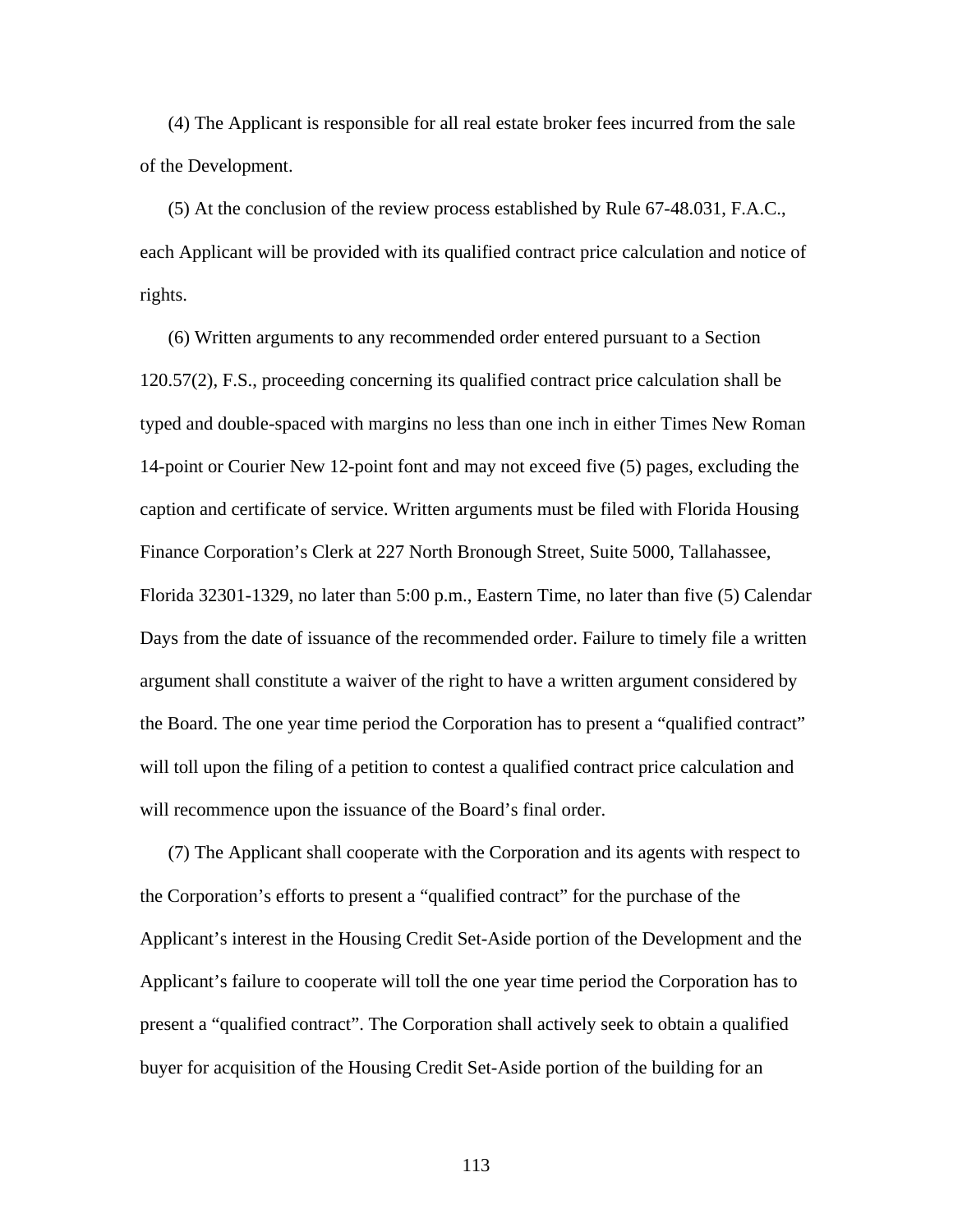amount not less than the Applicable Fraction as specified in the Extended Use Agreement of:

(a) The sum of the outstanding indebtedness secured by the building;

(b) The adjusted investor equity in the building; and

(c) Other capital contributions not reflected in the amounts above, and reduced by cash distributions from the Development.

(8) If the Corporation presents a "qualified contract" and the Applicant fails to enter into a bona fide contract to acquire the Development, as defined in Section  $42(h)(6)(F)$  of the IRC, the Applicant shall irrevocably waive any right to further request that the Corporation present a "qualified contract" for the purchase of the Applicant's interest in the Housing Credit Set-Aside portion of the Development and the Development will remain subject to the requirements of the Extended Use Agreement.

(9) In the event no buyer is found to acquire the Housing Credit Set-Aside portion of the building within one year as described herein, the Housing Credit Extended Use Period shall be terminated, and the units converted to market-rate.

 $(10)$  Pursuant to Section  $42(h)(6)(E)(ii)$  of the IRC, the termination of an Extended Use Agreement shall not be construed to permit the termination of a tenancy, the eviction of any existing resident of any set-aside unit, or any increase in the gross rent with respect to any set-aside unit before the close of the three-year period following such termination. In no case shall any portion of a Housing Credit Development be disposed of prior to the expiration of the Extended Use Agreement.

Rulemaking Authority 420.507(12) FS. Law Implemented 420.5099 FS. History–New 7- 22-96, Repromulgated 12-23-96, 1-6-98, Formerly 9I-48.031, Amended 11-9-98,